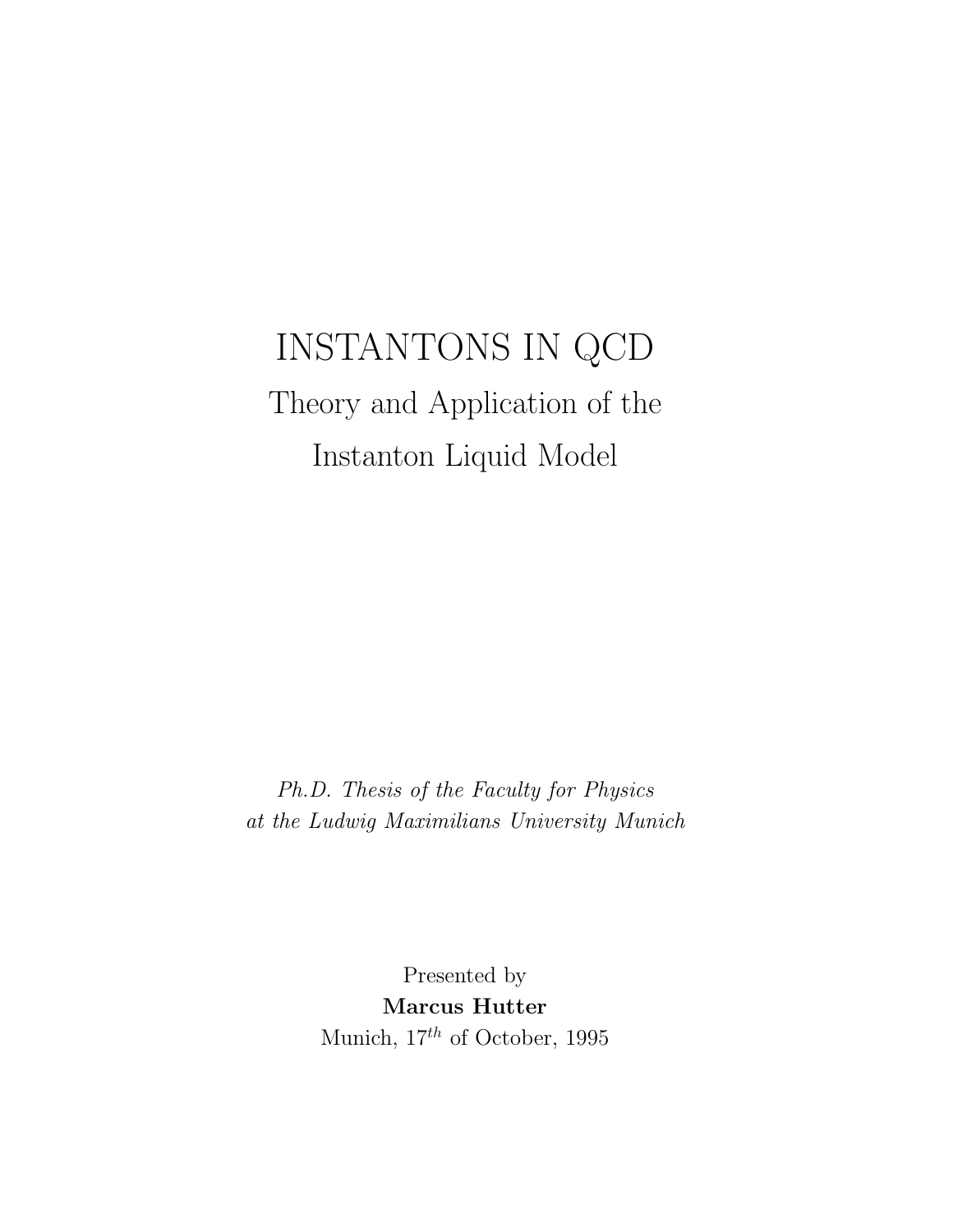# Inofficial translation from the German Ph.D. thesis

INSTANTONEN IN DER QCD Theorie und Anwendungen des  $Instanton-Fliissigkeit-Modells$ 

1. Advisor: Prof. H. Fritzsch 2. Advisor: Prof. S. Theisen Defense: 9 February 1996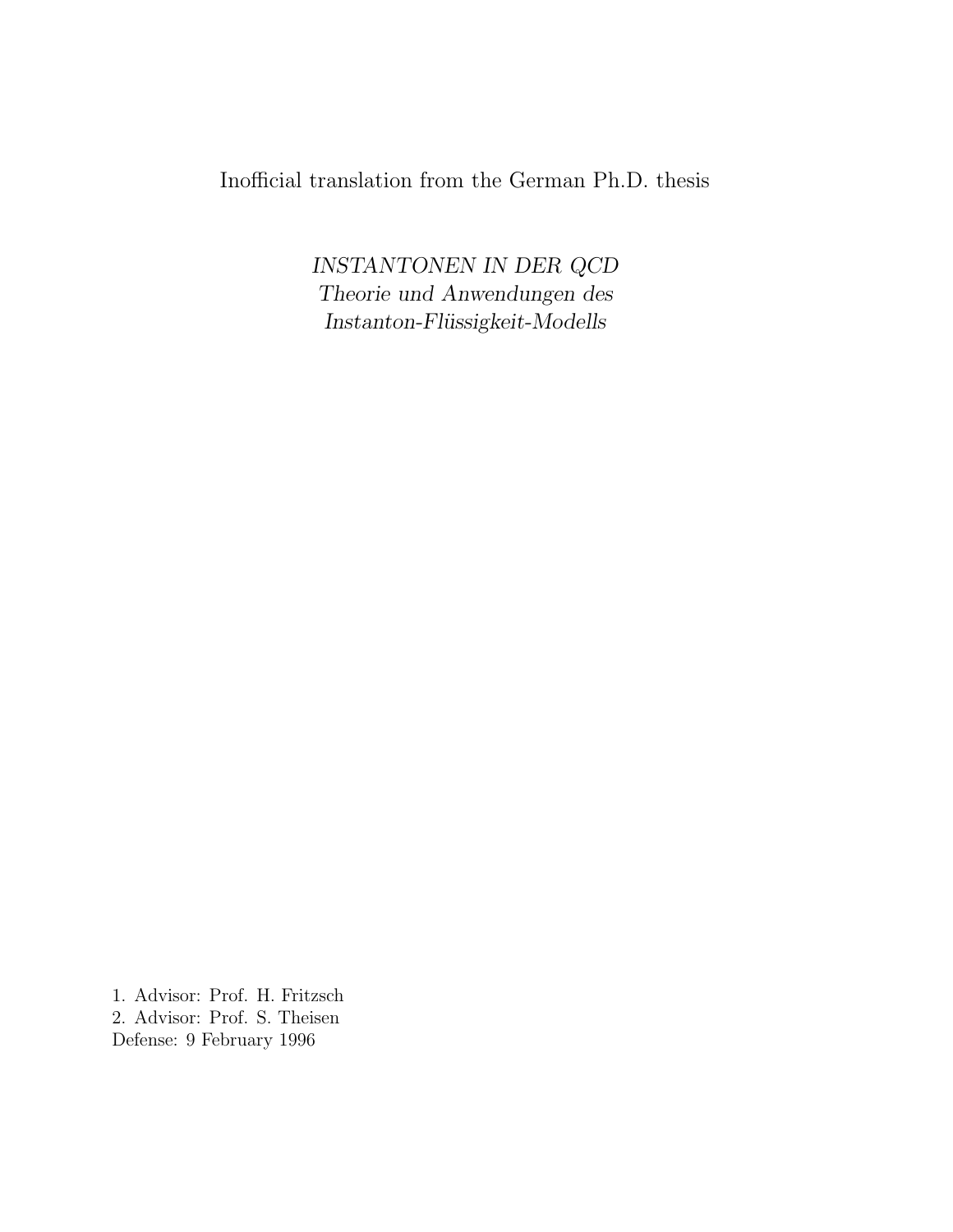#### Abstract

The current theory of strong interactions, the quantum chromodynamics (QCD), is a non-abelian gauge theory, based on the gauge group SU(3). Despite its formal similarity to QED there are significant differences. It was shown in 1973 already that the coupling constant g increases for large distances [61]. This gave hope for the possibility to explain quark and gluon confinement. Soon after, in 1975, non-trivial solutions of the Euclidian Yang Mills equations were found, nowadays called BPST instantons [15], which significantly influence the low energy structure of QCD. Many exact results are known for the 1-instanton vacuum [11, 18], whereby an interesting phenomenological result of it is the explicit breaking of the axial  $U(1)$  symmetry [17]. On the other hand, a one instanton approximation, similar to a tree approximation in perturbation theory, cannot describe boundstates or spontaneous symmetry breaking. The next step was the analysis of exact [16] and approximate [14] multi-instanton solutions. There are two useful visualizations for these solutions. In one of these, instantons are interpreted as tunneling processes between different vacua. In the other interpretation, a solution describes an ensemble of extended (pseudo) particles in 4 dimensions.

In conventional perturbation theory one computes fluctuations around the trivial zero solution. The correct quantization process is to consider all classical solutions of the field equations and their fluctuations. In the path integral representation of QCD the partition function is, hence, dominated by an ensemble of extended particles (instantons) in 4 dimensions at temperature  $g^2$ . In the simplest case the partition function describes a diluted ideal gas of independent instantons. Unfortunately, this assumption leads to an infinite instanton density caused by large instantons, which obviously contradicts the assumption of a diluted gas. This problem is known as the infrared problem. The problem is avoided by assuming a repulsive interaction [24] which prevents the collapse. This is the model of a 4 dimensional liquid. Under certain circumstances the interaction can be replaced by an effective density. The Instanton Liquid Model in a narrow sense describes the QCD vacuum as a sum of independent instantons with radius  $\rho = (600 \text{MeV})^{-1}$  and effective density  $n = (200 \text{MeV})^4$ . The correctness of this model is still being intensively investigated. So far the model is essentially justified by its phenomenological success.

Numerical simulations of the Instanton Liquid Model allowed to determine a number of hadronic quantities, especially meson masses, baryon masses, hadron wave functions, and condensates [27, 28].

For computing the quark propagators and the meson correlators there are also analytical methods. The most important predictions are probably the breaking of the chiral symmetry (SBCS) in the axial triplet channel [25] and the absence of Goldstone bosons in the axial singlet channel.

The largest part of this thesis is devoted to extending the analytical methods and to evaluating the results in (semi)analytical form.

The meson correlators (also called polarization functions) will be computed in the Instanton Liquid Model in zeromode and  $1/N_c$  approximation, whereby dynamic quark loops will be taken into account. A spectral fit allows the computation of the masses of the  $\sigma$ ,  $\rho$ ,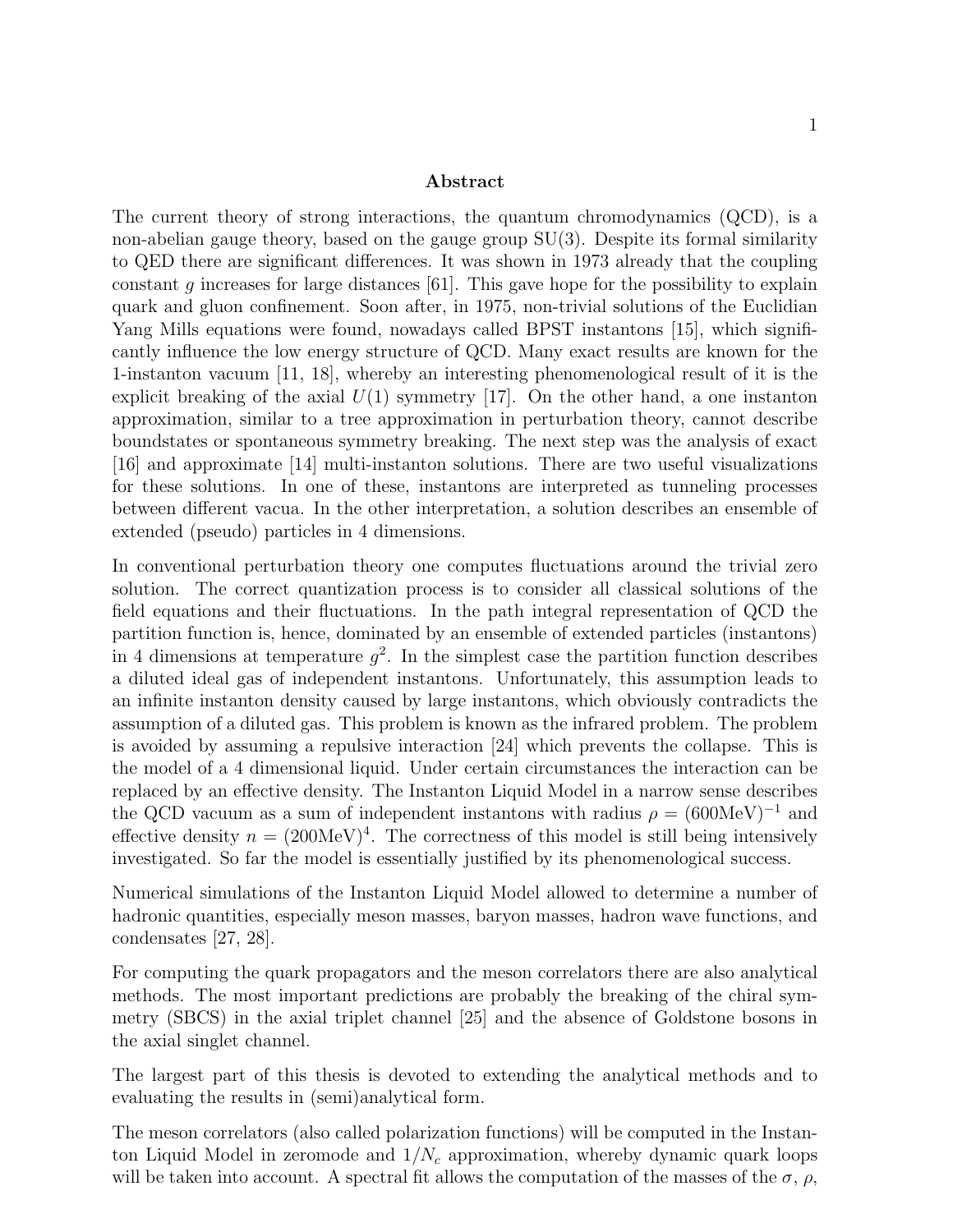$\omega$ ,  $a_1$  and  $f_1$  mesons in the chiral limit. A separate consideration also allows computation of the  $\eta'$  mass. The results coincide on a 10% level with the experimental values. Furthermore, determining the axial form factors of the proton, which are related to the proton spin (problem), will be attempted. A gauge invariant gluon mass for small momentum will also be computed.

The thesis ends with several predictions which do not rely on the Instanton Liquid Model. In the 1-instanton vacuum a gauge invariant quark propagator will be computed and compared to the regular and singular propagator. Rules for the choice of a suitable gauge, especially between regular or singular, will be developed. A finite relation between the quark condensate and the QCD scale  $\Lambda$  will be derived, whereby neither an infrared cutoff, nor a specific instanton model will be used.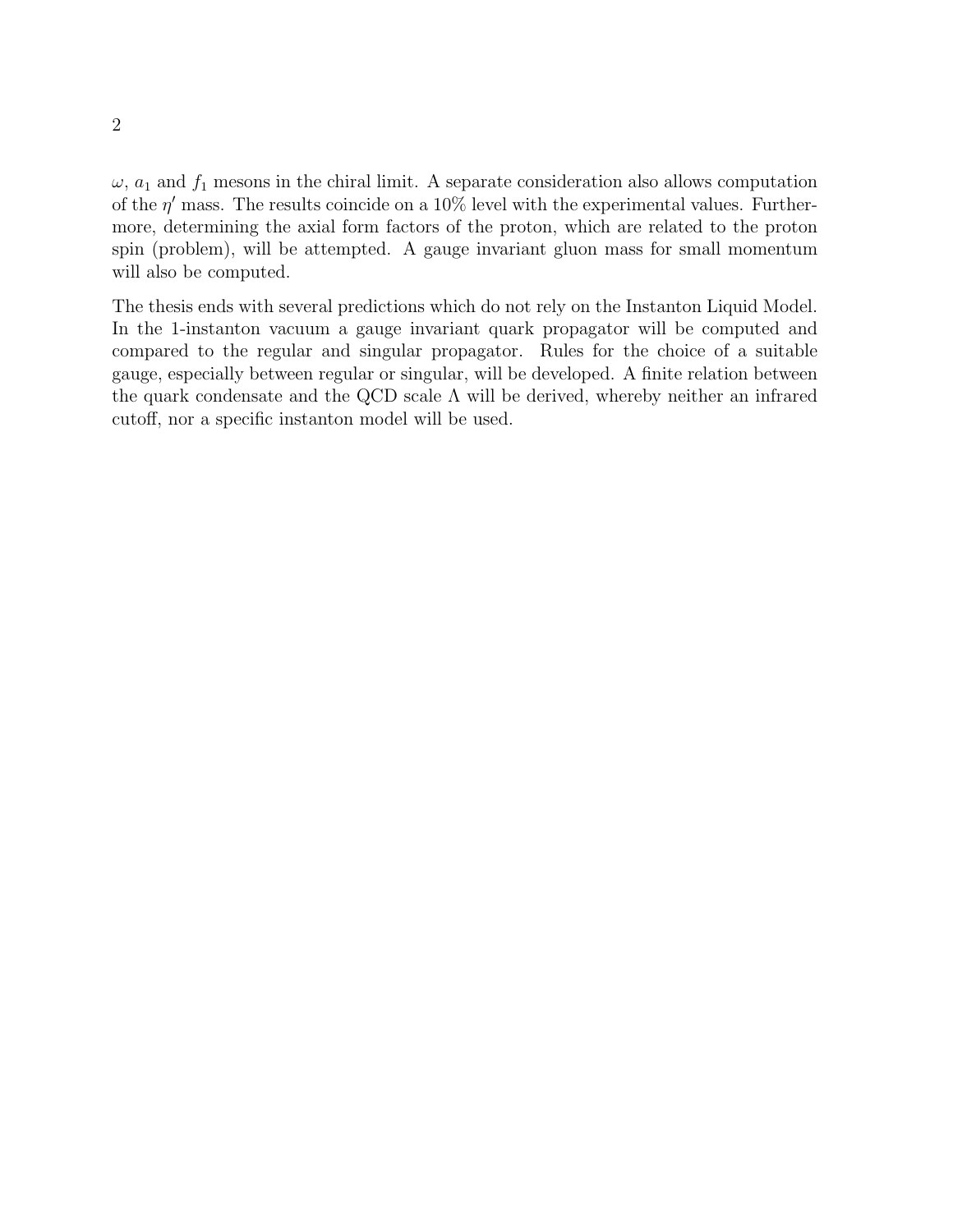# **Contents**

| Introduction<br>1 |                                          |                                                                                  | $\overline{7}$ |
|-------------------|------------------------------------------|----------------------------------------------------------------------------------|----------------|
|                   | 1.1                                      |                                                                                  | $\overline{7}$ |
|                   | 1.2                                      |                                                                                  | 9              |
| $\overline{2}$    |                                          | Theory of the Instanton Liquid                                                   | 11             |
|                   | 2.1                                      | Separating Gaussian from non-Gaussian Degrees of Freedom $*$                     | 11             |
|                   | 2.2                                      | Effective QCD Lagrangian in a Background Field $*$                               | 13             |
|                   | 2.3                                      |                                                                                  | 15             |
|                   | 2.4                                      |                                                                                  | 16             |
|                   | $2.5\,$                                  |                                                                                  | 17             |
|                   | 2.6                                      |                                                                                  | 18             |
| 3                 |                                          | <b>Light Quark Propagator</b>                                                    | 20             |
|                   | 3.1                                      | Perturbation Theory in the Multi-instanton Background * $\ldots \ldots \ldots$   | 20             |
|                   | 3.2                                      | Exact Scattering Amplitude in the one Instanton Background $*$                   | 21             |
|                   | 3.3                                      |                                                                                  | 22             |
|                   | 3.4                                      | Effective Vertex in the Multi-instanton Background $*$                           | 22             |
|                   | 3.5                                      |                                                                                  | 23             |
|                   | 3.6                                      | Renormalization of the Instanton-Density $* \dots \dots \dots \dots \dots \dots$ | 24             |
|                   | 3.7                                      | Selfconsistency Equation for the Quark Propagator $*$                            | 25             |
|                   | 3.8                                      |                                                                                  | 26             |
|                   | $3.9\,$                                  |                                                                                  | 27             |
|                   | $3.10\,$                                 |                                                                                  | 28             |
| $\overline{4}$    |                                          | <b>Four Point Functions</b>                                                      | 30             |
|                   | 4.1                                      |                                                                                  | 30             |
|                   | 4.2                                      |                                                                                  | 31             |
|                   | 4.3                                      |                                                                                  | 33             |
|                   | 4.4                                      |                                                                                  | 34             |
|                   | 4.5                                      |                                                                                  | 35             |
| $\overline{5}$    | <b>Correlators of Light Mesons</b><br>36 |                                                                                  |                |
|                   | 5.1                                      |                                                                                  | 36             |
|                   | 5.2                                      |                                                                                  | 37             |
|                   | 5.3                                      |                                                                                  | 38             |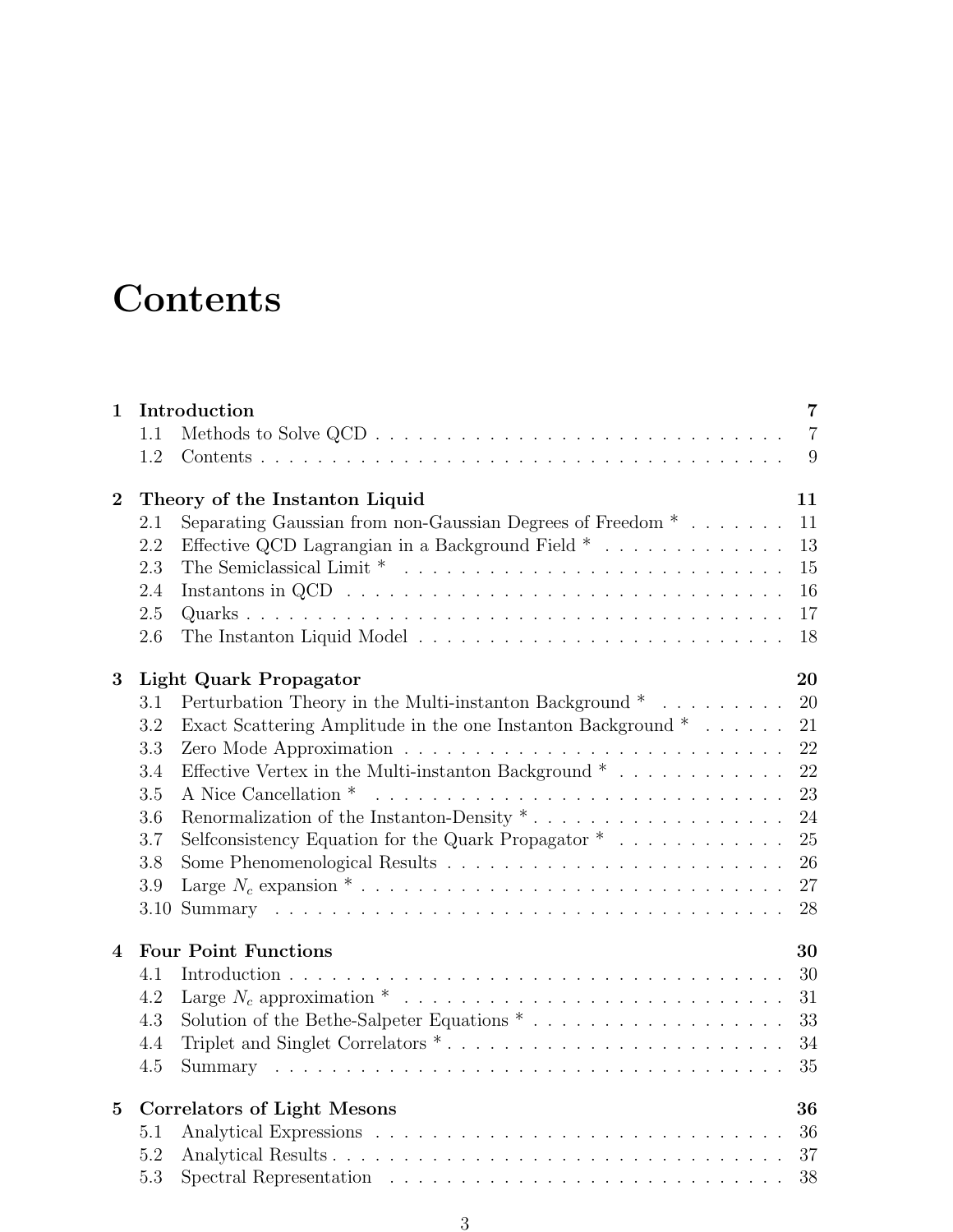| 6 |     | The Axial Anomaly                                                                                 | 43 |
|---|-----|---------------------------------------------------------------------------------------------------|----|
|   | 6.1 |                                                                                                   | 43 |
|   | 6.2 |                                                                                                   | 47 |
|   | 6.3 |                                                                                                   | 48 |
|   | 6.4 |                                                                                                   | 49 |
|   | 6.5 | Reduction of the Proton Form Factors to Vacuum Correlators                                        | 52 |
|   | 6.6 |                                                                                                   | 53 |
|   | 6.7 | The Anomaly Form Factor $A(q) * \ldots * \ldots * \ldots * \ldots * \ldots * \ldots$              | 54 |
|   | 6.8 |                                                                                                   | 56 |
|   | 6.9 |                                                                                                   | 57 |
| 7 |     | <b>Gluon Mass</b>                                                                                 | 59 |
|   | 7.1 |                                                                                                   | 59 |
|   | 7.2 |                                                                                                   | 60 |
|   |     | Gluon Propagator <sup>*</sup>                                                                     |    |
|   | 7.3 |                                                                                                   | 62 |
|   | 7.4 |                                                                                                   | 63 |
|   | 7.5 |                                                                                                   | 64 |
|   | 7.6 | QCD Propagators $* \dots \dots \dots \dots \dots \dots \dots \dots \dots \dots \dots \dots \dots$ | 65 |
|   | 7.7 |                                                                                                   | 67 |
|   | 7.8 |                                                                                                   | 68 |
|   | 7.9 |                                                                                                   | 69 |
| 8 |     | Gauge Invariant Quark Propagator                                                                  | 70 |
|   | 8.1 |                                                                                                   | 70 |
|   | 8.2 |                                                                                                   | 71 |
|   | 8.3 |                                                                                                   | 72 |
|   | 8.4 |                                                                                                   | 72 |
|   | 8.5 |                                                                                                   | 74 |
|   | 8.6 |                                                                                                   | 76 |
|   |     |                                                                                                   |    |
| 9 |     | Conclusions                                                                                       | 79 |
|   | 9.1 | Summary                                                                                           | 79 |
|   | 9.2 | Outlook                                                                                           | 80 |
|   | 9.3 |                                                                                                   | 80 |
|   |     |                                                                                                   |    |
|   |     | A Appendix                                                                                        | 81 |
|   | A.1 | <b>Notations</b>                                                                                  | 81 |
|   | A.2 | Instantons in Singular, Regular and Axial Gauge                                                   | 82 |
|   | A.3 |                                                                                                   | 83 |
|   | A.4 |                                                                                                   | 84 |
|   | A.5 |                                                                                                   | 85 |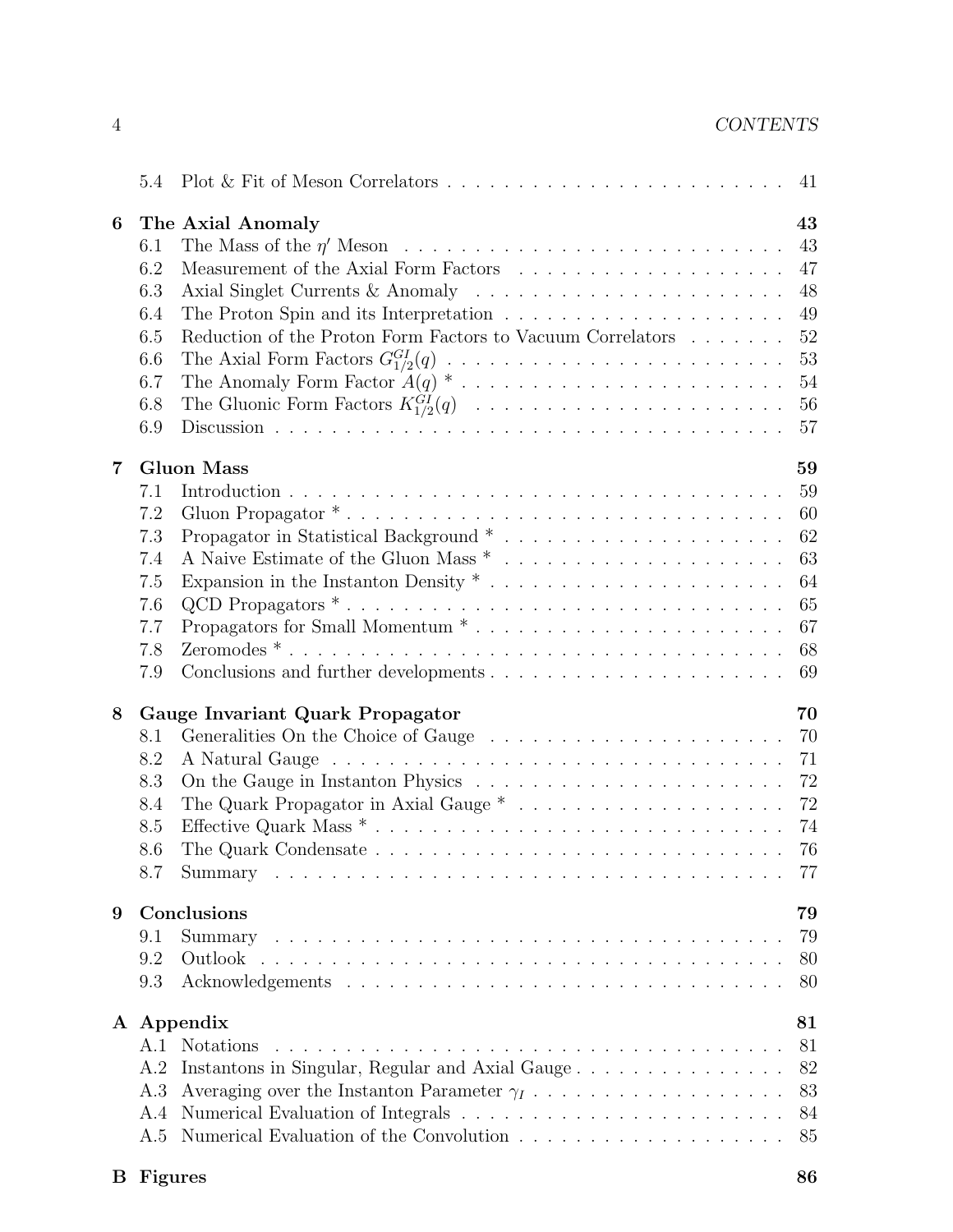|  | B.2 Constituent Quark Mass in Regular, Singular and Axial Gauge 86 |    |
|--|--------------------------------------------------------------------|----|
|  |                                                                    |    |
|  |                                                                    |    |
|  |                                                                    |    |
|  |                                                                    |    |
|  |                                                                    |    |
|  |                                                                    |    |
|  |                                                                    |    |
|  | C References                                                       | 95 |

The chapters marked with  $^\ast$  are more technical in nature.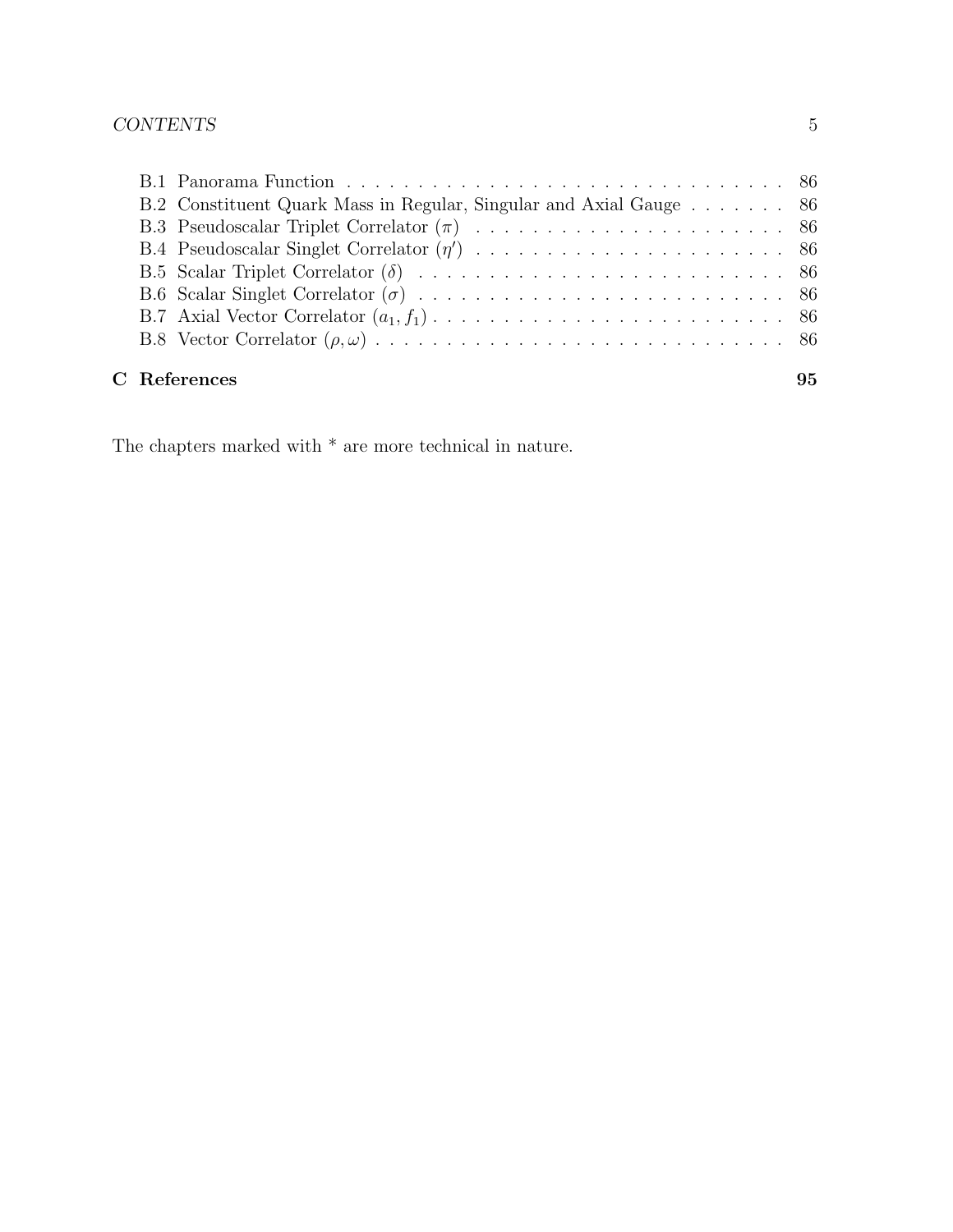# List of Tables

|            | 3.1 Dependence of various quantities on the parameters of the instanton liquid                                                                                                                                               |  |
|------------|------------------------------------------------------------------------------------------------------------------------------------------------------------------------------------------------------------------------------|--|
| 5.2<br>5.3 | Meson mass $m_*$ , coupling constant $\lambda_*$ and continuum threshold $E_*$ obtained<br>within the instanton liquid model in this work $(1/N_c \text{ expansion})$ , from<br>numerical simulation and from experiment. 42 |  |
|            | 6.1 Proton form factors at zero momentum transfer 52                                                                                                                                                                         |  |
|            |                                                                                                                                                                                                                              |  |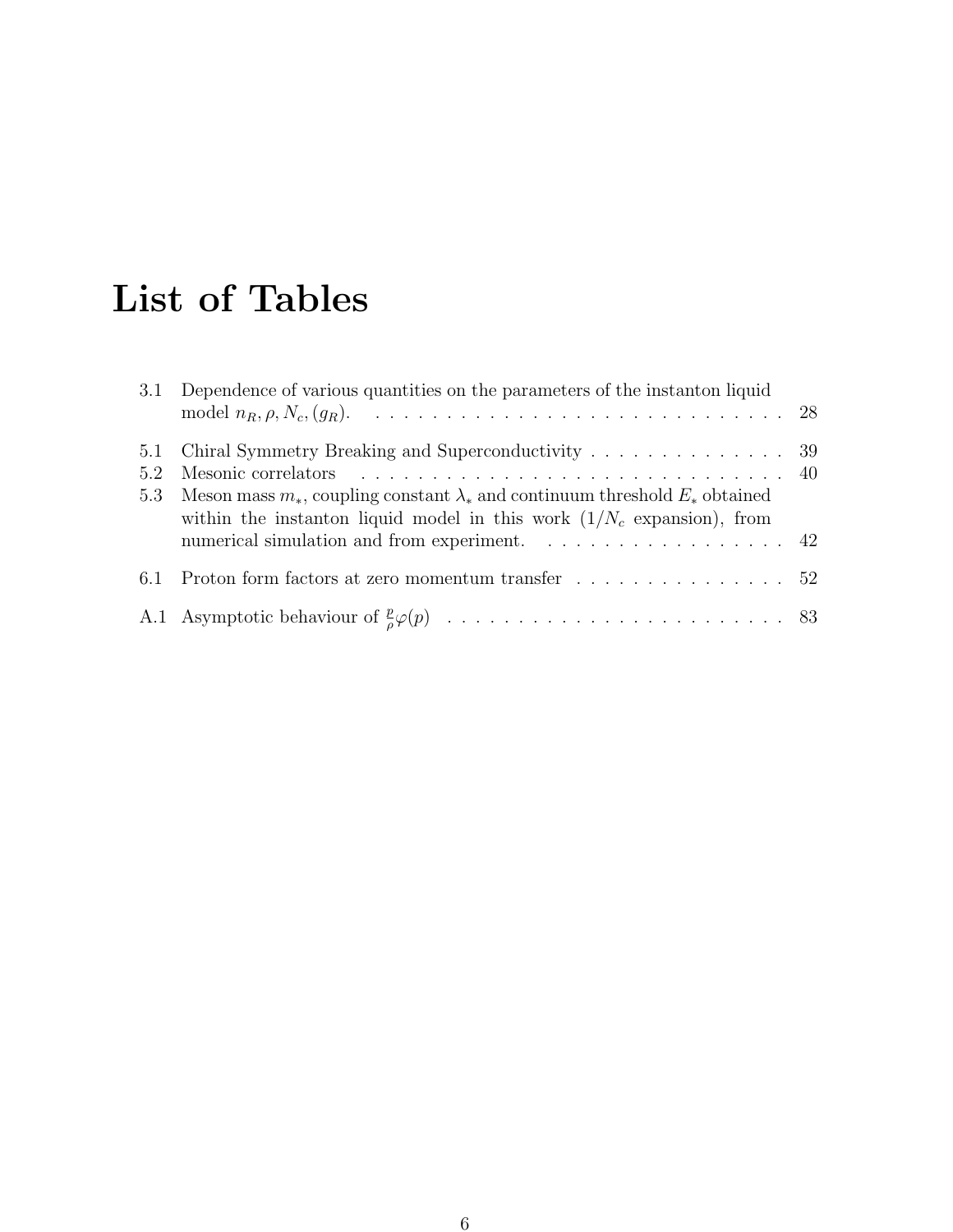# Chapter 1

# Introduction

The fundamental theories which describe the observed interactions are all gauge theories. They describe gravitation, electroweak and strong interaction. In the quantized version the forces between particles (fermions) are mediated by gauge bosons. QCD describes the strong interaction between quarks and gluons. It is a SU(3) gauge theory with the  $Lagrangian<sup>1</sup>$ 

$$
\mathcal{L} = \frac{1}{4g^2} G^a_{\mu\nu} G^{\mu\nu}_a + \sum_{i=1}^{N_f} \bar{\psi}_i (i\mathcal{D} + im_i)\psi.
$$
 (1.1)

Taking into account only the light quarks u, d and sometimes s and setting their mass to zero, one arrives at a theory with only one parameter, the gauge coupling constant  $g$ , which actually is no parameter due to dimensional transmutation. Despite the fact that QCD looks so simple (e.g. compared to electroweak interaction) it is very hard to solve this theory due to nonperturbative effects.

## 1.1 Methods to Solve QCD

To clarify the role of instantons in QCD let me first give a list of the most important methods used to tackle QCD, starting with very general methods applicable to any quantum field theory (QFT) and ending with more specific approaches:

• Axiomatic field theory: Wightman/Oswalder&Schrader have stated a set of Minkowskian/Euclidian axioms for vacuum correlators a general QFT should respect (analyticity, regularity, Lorentz invariance, locality, . . . ). It is clear that the theorems derived from these axioms have to be very general because no Lagrangian is used [2].

<sup>&</sup>lt;sup>1</sup>Throughout the entire work the Euclidian formulation of QCD is used [13].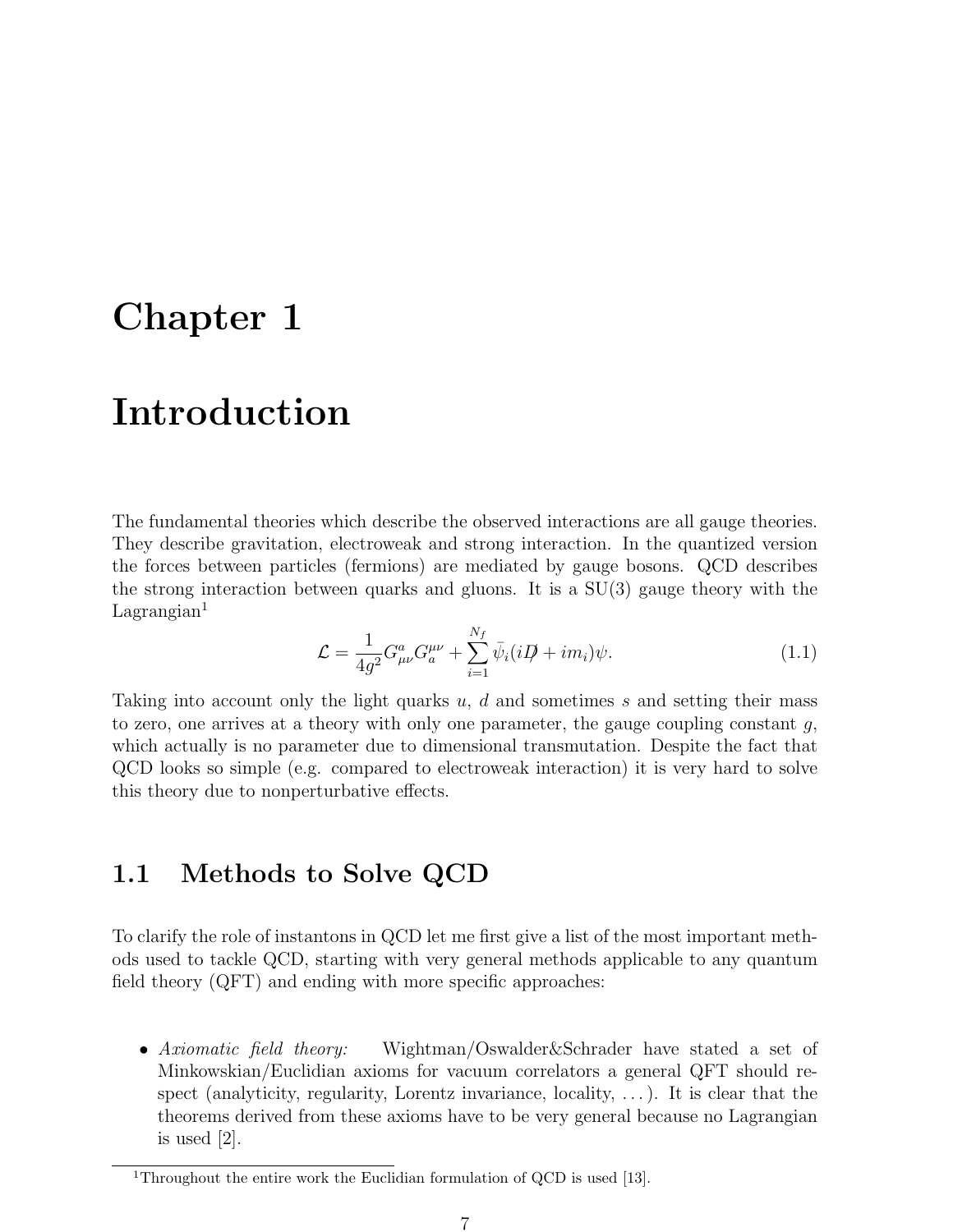- Haag-Ruelle/LSZ Theory: S-Matrix elements are related to vacuum correlators. The S-Matrix is the central object for particle phenomenology, containing such important information as cross sections, form factors, structure functions, . . . . Vacuum correlators are more suitable for theoretical studies because they avoid the need of explicitly constructing the Hilbert space, which is an extremely complicated task beyond perturbation theory.
- *Quantization:* One might think that quantization should not appear in a list of methods for solving QFT because it is the method to obtain and define a QFT. On the other hand, besides canonical quantization there are other ways of quantizing a theory. The most popular is the path integral quantization [8]. In textbooks for particle physics it is usually only used as an abbreviation to derive theorems more quickly. In general (beyond perturbation theory), different quantization methods lead to different physical and mathematical insights and different methods to solve the theory. Variants of the path integral quantization are the random walk quantization used in lattice theories, and stochastic quantization.
- (Broken) Symmetry: Every degree of freedom like spin, flavor and color is the possible origin of (approximate) symmetries like  $SU(2N<sub>f</sub>)$  or subgroups and  $SU(3)$ gauge invariance. Conserved currents and Ward identities [4] can be obtained. In the case of light quarks, one further has approximate chiral symmetry leading to PCAC, axial Ward identities, current algebra theorems, soft pion physics,. . . . Furthermore, QCD with massless quarks possesses an anomalously broken scale invariance, which is the origin of the huge field of renormalization group techniques [5].
- Perturbation theory: Due to asymptotic freedom the coupling constant q decreases for high energies and perturbation theory in  $g$  is applicable. QCD can thus be solved for processes which involve only momenta of, say, more than 1 GeV. The small distance behaviour of vacuum correlators is, thus, calculable ( $x \leq 0.2$  fm).
- Operator Product Expansion (OPE): An improvement of perturbation theory is to separate the small distance physics from large distance effects. The former is contained in the so-called Wilson coefficients calculated perturbatively. The latter nonperturbative effects are contained in a few vacuum or hadron expectation values of local operators which have to be determined from phenomenology or uncertain assumptions [13]. Vacuum correlators can be obtained up to distances of  $x \leq$  $0.3...0.5$  fm.
- *QCD Sum rules:* QCD sum rules are widely used to determine hadron masses and couplings. The general method is to assume the existence of certain hadrons and take a resonance+continuum ansatz in the Minkowskian region for some correlator. The Euclidian correlator is calculated from theory (OPE, lattice, instantons). Via dispersion relations one may match both in some Euclidian window by fitting the hadron parameters which leads to a prediction for them.
- *Effective Theories:* One may construct effective Lagrangians containing mesons and/or baryons more or less motivated by QCD or history or other physical branches.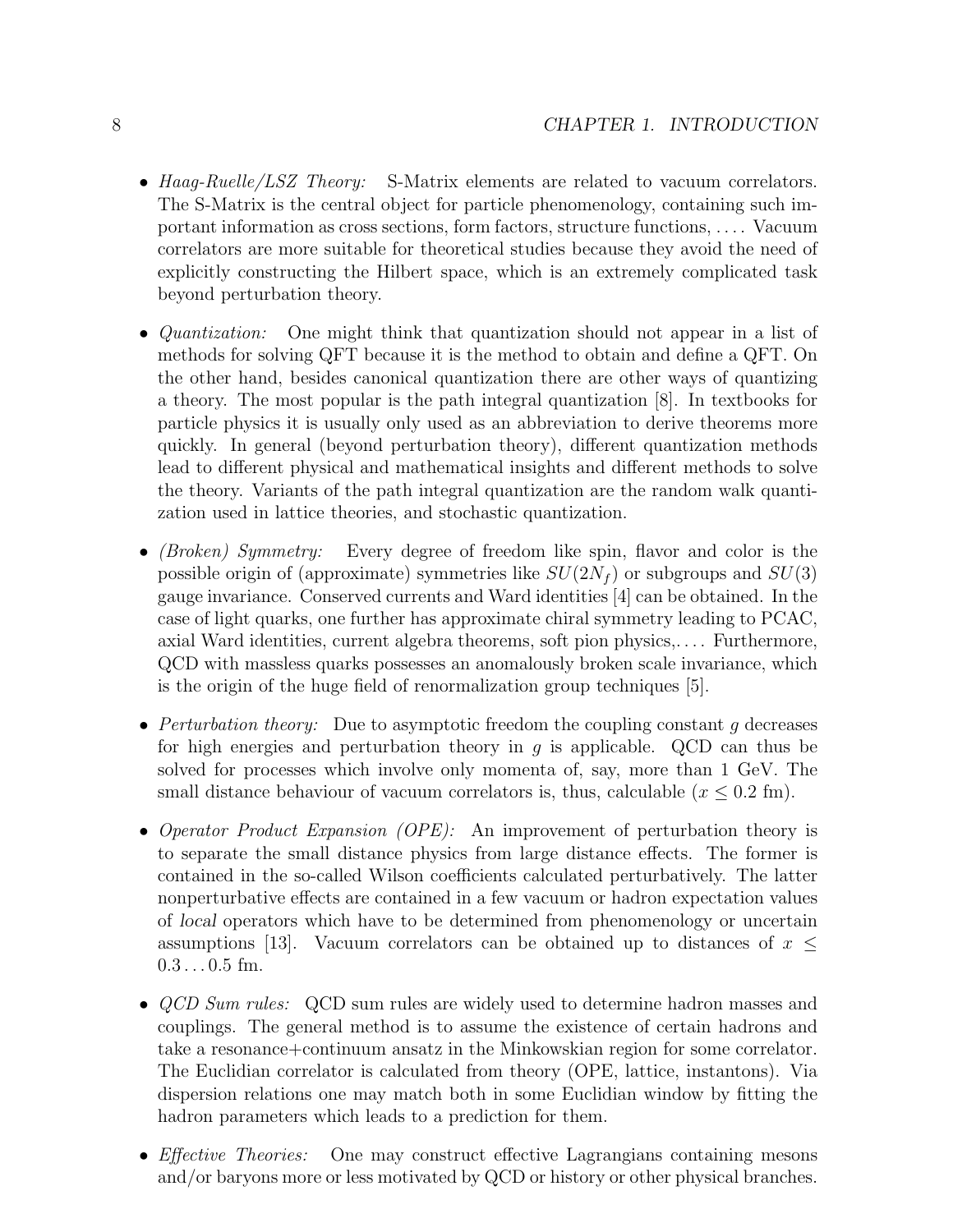#### 1.2. CONTENTS 9

Their parameters are determined from experiment or QCD as far as possible.

A variety of phenomena have been explained qualitatively and calculated quantitatively with the methods listed above, but the large distance behaviour of QCD is still unsolved. There are at least two problems belonging to this domain: chiral symmetry breaking and confinement. Up to now chiral symmetry breaking was assumed and the consequences such as Golstone bosons were discussed within this assumption. In OPE one takes the nonzero values of the quark and other condensates from experiment but has no possibility to predict them from theory. The quark condensate is the order parameter of chiral symmetry and a nonzero values indicates spontaneous breaking of this symmetry (SBCS). Confinement has also to be assumed.

Approaches to solve these problems are:

- Lattice QCD: In principle the method is very simple. The continuum is replaced by a fine lattice covering a large but finite volume. The path integral is thus replaced by a finite number of integrals evaluated numerically. All vacuum correlators can be obtained for arbitrary Euclidian distances. Confinement and SBCS have been shown and other hadronic parameters are obtained. In practice, lattice calculations are much less straightforward than this sketchy description might suggest [9].
- Instantons: As in lattice QCD one evaluates the Euclidian path integrals but now in semiclassical approximation. In addition to the global minimum of the QCD action  $A^a_\mu = 0$  used by perturbation theory there are many other local minima called instantons which have to be taken into account. Inclusion of light quarks leads to an effective  $2N_f$  quark vertex responsible for SBCS. Although confinement cannot be explained, a lot of hadron parameters can nevertheless be calculated [27, 28] suggesting that confinement is not essential for the properties of hadrons.

Often only a combination of the results from various approaches allows contact to phenomenology.

#### 1.2 Contents

In this work I want to give a quantitative and systematic study of the implications of instantons to hadron properties. For an elementary introduction into the classical and semi-classical theory of solitons and instantons I recommend [11].

Chapter 2 is an introduction to the semiclassical evaluation of nontrivial integrals. After developing the method in the finite dimensional case the partition function of QCD is considered and the instanton liquid model is introduced.

In *Chapter 3* the propagator of a light quark is calculated. The approximations which have to be made are stated and discussed. It is shown that for one quark flavor the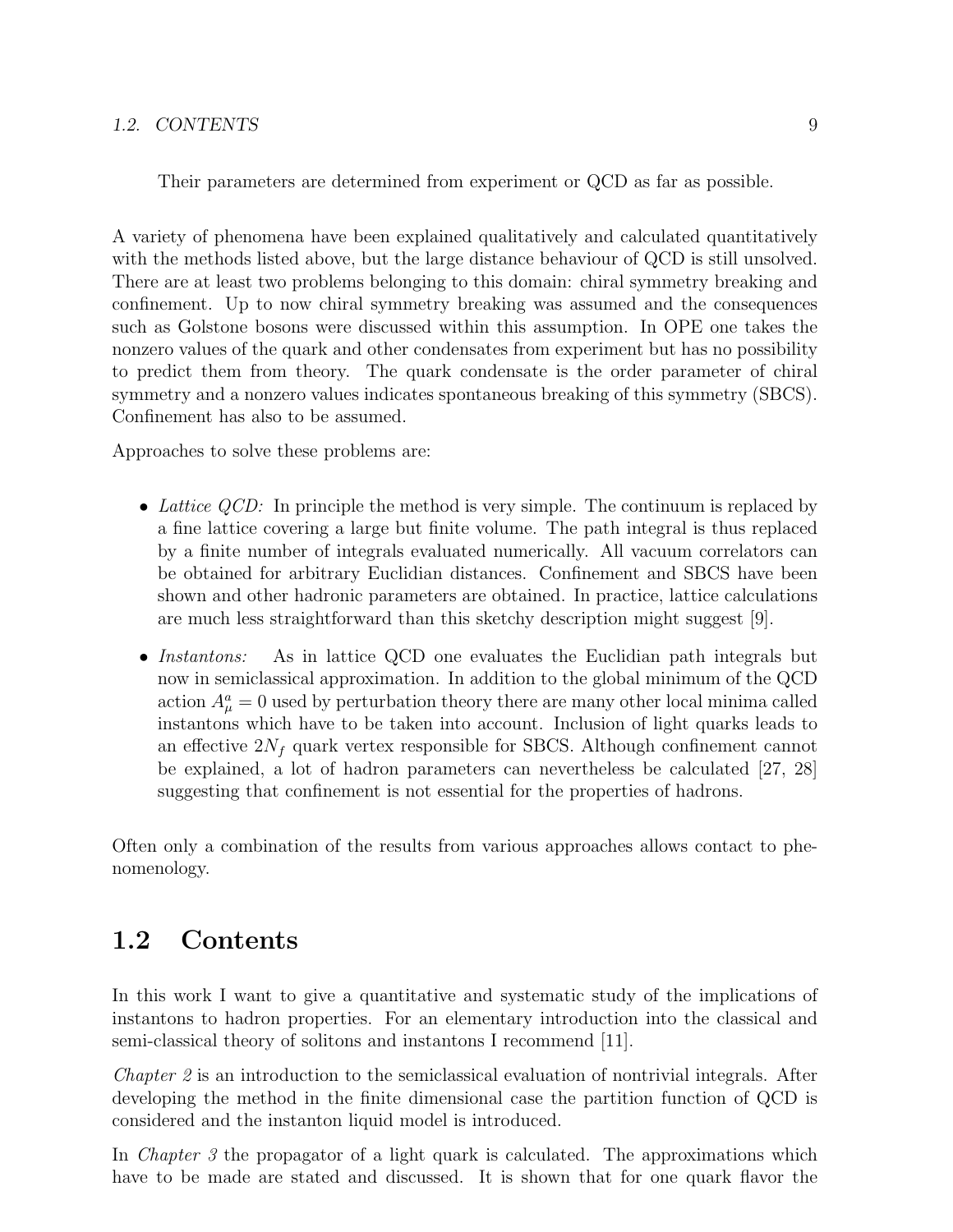$1/N_c$  expansion is exact. The constituent quark masses and the quark condensates are calculated for  $u, d$  and s quarks.

The same approximations are used in *Chapter 4* to calculate the 4 point functions. Special attention is payed to the singlet correlator where a chain of quark loops contributes and is not suppressed in the large- $N_c$  limit. Within one and the same approximation we get Goldstone bosons in the pseudoscalar triplet correlator but no massless singlet boson.

In Chapter 5 meson correlators are discussed and plotted. Employing a spectral ansatz it is possible to extract various meson masses and couplings. They are compared to the values obtained from extensive numerical studies of the instanton liquid [28] and to the experimental values.

In *Chapter 6* the axial anomaly is examined. The most interesting quantities in the axial singlet channel are the mass of the  $\eta'$  meson and the spin of the proton. A combination of the axial anomaly and the scale anomaly with ideas from instanton physics  $m_{\eta'}$  can be determined with an accuracy of 10%. The focus is on the discussion of the proton spin and its computation in the Instanton Liquid Model.

In Chapter 7 the ghost and gluon propagator in the Instanton Liquid Model will be computed. For small momentum the ghost mass is 340 MeV and the gluon mass is 480 MeV. The masses are independent of the gauge parameter  $\xi$ .

Chapter 8 attempts to predict several quantities without relying on Instanton Liquid Model. In regular gauge it is possible to derive a finite relation between the quark condensate and the QCD scale Λ. Since the results depends critically on the choice of the right gauge, the chapter starts with a detailed discussion on the choice of a gauge and with a calculation of a gauge independent propagator.

A summary of the results, new in this thesis, can be found in Chapter 9, followed by open questions, which deserve further investigation. The Appendices contain a list of used notation and explicit expressions for one instanton and its Dirac zeromode in singular, regular, and axial gauge. Furthermore, methods to compute Fourier transforms and convolutions of Lorentz covariant functions are described.

All Figures can be found at the end of this work before the Reference section (sorted with respect to topics).

The various chapters can be read independently of each other. Sections marked with \* are more technical in nature.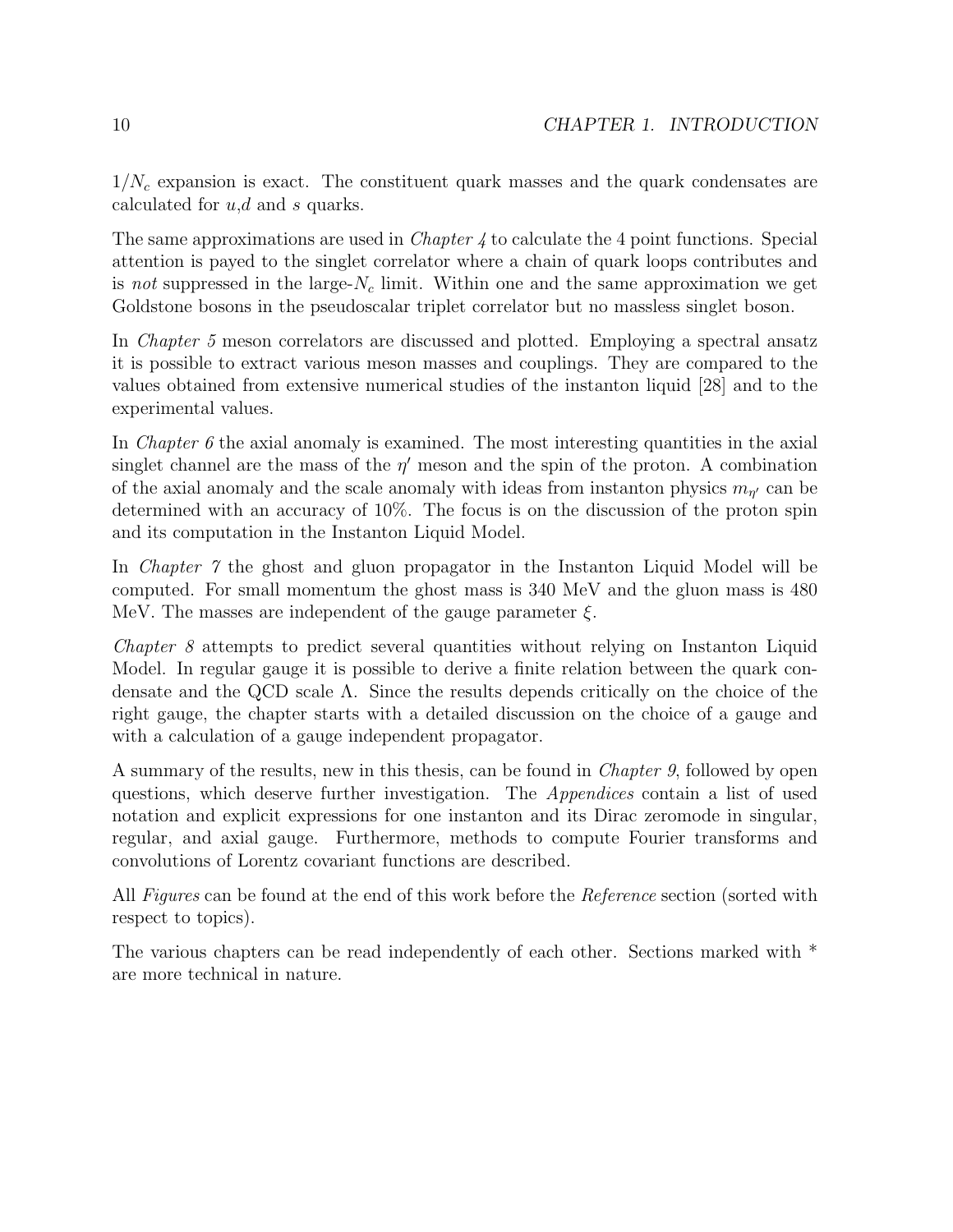# Chapter 2

# Theory of the Instanton Liquid

This chapter gives an introduction into the semiclassical evaluation of the QCD partition function. For this, the fluctuations around the classical solutions of the Euclidian equations of motion are separated into (approximately) Gaussian and collective coordinates (Section 2.2). In Section 2.3 the approximately Gaussian degrees of freedom will be integrated out. The classical solutions of the Yang Mills equations can be classified with respect to their topology  $N \in \mathbb{Z}$  and are called multi-instanton solutions. For an introduction into the mathematically beautiful theory of instantons the reader should consult [16]. An elementary introduction into the classical and semiclassical theory of solitons and instantons can be found in [11]. The classical one-instanton solution and its corresponding semi-classical partition function will be presented in Section 2.4. The multi-instanton solutions can be reduced to the one-instanton case, in the case of wellseparated instantons. Section 2.5 describes how quarks modify the partition function. In Section 2.6 the infrared problem will be discussed and the Instanton Liquid Model to "solve" this problem. This model is the basis of Chapters 3-7.

# 2.1 Separating Gaussian from non-Gaussian Degrees of Freedom \*

In the path integral formulation solving QCD or any other QFT is equivalent to calculating the partition function  $Z$  including external source terms. Of course this is not a simple task because one has an infinite number of degrees of freedom. One way to tackle this problem is to reduce the number of degrees of freedom by integrating the (nearly) Gaussian degrees perturbatively leaving the non-Gaussian degrees, called collective coordinates, to be treated with other methods.

Let me first describe this method most generally without referring to QFT. Our aim is to calculate

$$
Z = \int d^n x \, e^{-S[x]} \tag{2.1}
$$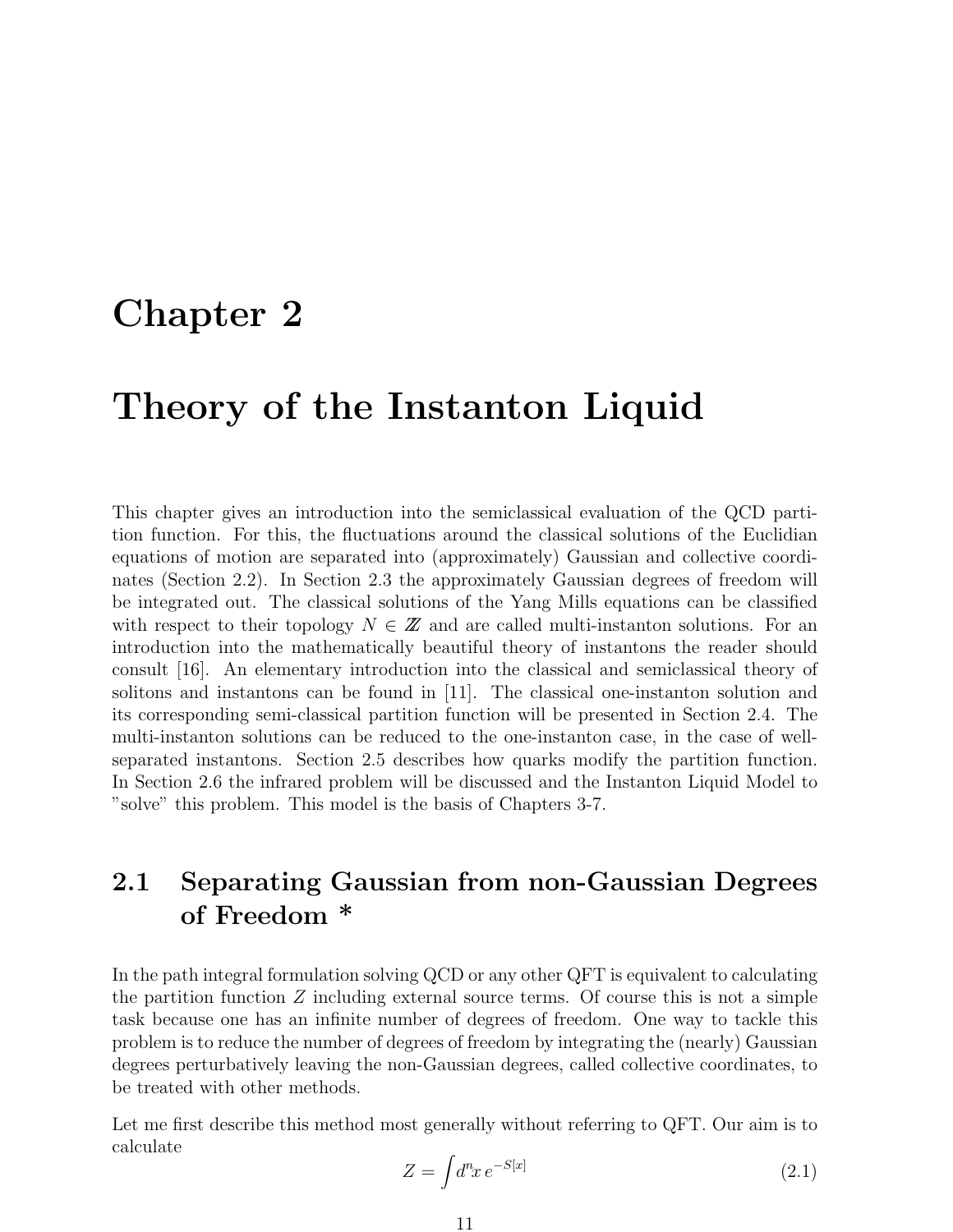where S is some real valued function depending on the *n* dimensional vector  $x \in \mathbb{R}^n$ . Let the integral be dominated by values of  $x$  which lie in the vicinity of a  $k$  dimensional submanifold of  $\mathbb{R}^n$  which may be parameterized by  $x = f(\gamma)$ ,  $\gamma \in \mathbb{R}^k$ . Vectors in the tangent space of  $f(\gamma)$  are called (approximate) zeromodes, because  $S[x(\gamma)]$  is (nearly) constant in this direction. Usually  $f(\gamma)$  represents some degenerate or approximate minima of S. In addition  $f(\gamma)$  may contain points which do not contribute much to the functional integral, this will cause no error, but  $f(\gamma)$  must not forget any significant points. In figure B.1 a two dimensional example is shown containing a river (one dimensional manifold) with steep mountains aside his banks. So the integral will be dominated by the shaded area. This area can be parameterized in the following way:

$$
x = f(\gamma) + y \quad , \quad x, y \in \mathbb{R}^n \quad , \quad \gamma \in \mathbb{R}^k \quad . \tag{2.2}
$$

To make this representation unique, we have to demand  $k$  linear extra conditions to  $y$ :

$$
y \cdot g_i(\gamma) = c_i \quad , \quad 1 \le i \le k \tag{2.3}
$$

E.g.,  $c_i = 0$  and  $g_i(\gamma) = \partial f(\gamma)/\partial \gamma_i$  would fix y to be orthogonal to the "river" or equally stated: It disallows fluctuations in the non-Gaussian zeromode direction. Now every point x (at least in the vicinity of the river) can uniquely be described by y satisfying the condition (2.3) and by  $\gamma$  via (2.2). All we have to do now is to represent Z in terms of the fluctuation vector y and the collective coordinates  $\gamma$ . A convenient way is to introduce a Faddeev-Popov unit

$$
1 = \int d^k \gamma \, d^n y \, \delta^k (y \cdot g_i(\gamma) - c_i) \, \delta^n (f(\gamma) + y - x) \, \Phi(x) \tag{2.4}
$$

which serves as a definition of  $\Phi$ . Inserting this into (2.1) and integrating over x yields

$$
Z = \int d^k \gamma \, d^n y \, \delta^k (y \cdot g_i(\gamma) - c_i) \, \Phi(f(\gamma) + y) \, e^{-S[f(\gamma) + y]} \quad . \tag{2.5}
$$

The y-integration in (2.4) can trivially be performed:

$$
\Phi^{-1}(x) = \int d^k \gamma' \, \delta^k((x - f(\gamma'))g_i(\gamma') - c_i) \quad . \tag{2.6}
$$

For  $x = f(\gamma) + y$  the δ-function in the integral only contributes for  $\gamma' = \gamma$ . Thus we can expand the  $\delta$ -argument up to linear order in  $\gamma' - \gamma$ 

$$
\Phi^{-1}(f(\gamma) + y) = \int d^k \gamma' \delta^k \left( \sum_j (y \cdot \frac{\partial g_i(\gamma)}{\partial \gamma_j} - g_i(\gamma) \cdot \frac{\partial f(\gamma)}{\partial \gamma_j}) (\gamma_j' - \gamma_j) \right)
$$
\n
$$
= |\det_{ij} (y \cdot \partial_j g_i - g_i \cdot \partial_j f)|^{-1} \quad 1
$$
\n(2.7)

with 
$$
y \cdot g_i(\gamma) = c_i
$$
.

<sup>&</sup>lt;sup>1</sup>In the following we will omit the absolute bars; when necessary they have to be reinstated.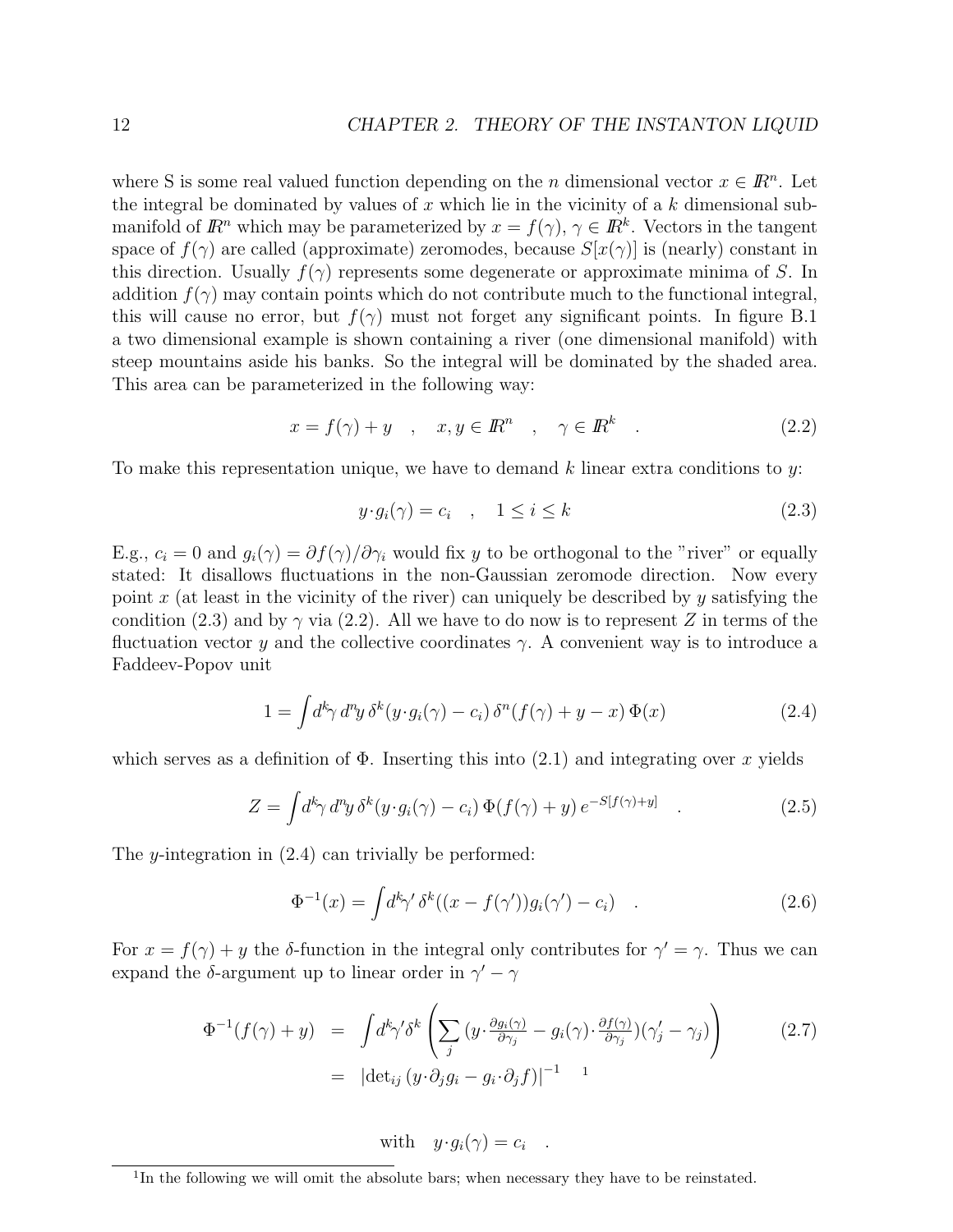Inserting  $\Phi$  into (2.5) we get

$$
Z = \int d^k \gamma \, d^n y \, \delta^k (y \cdot g_i(\gamma) - c_i) \det_{ij} (y \cdot \partial_j g_i(\gamma) - g_i(\gamma) \cdot \partial_j f(\gamma)) \ e^{-S[f(\gamma) + y]} \quad . \tag{2.8}
$$

One may write  $Z$  in a slightly different form, usually used in QFT, because it is more suitable for semiclassical approximations.  $Z$  is independent of  $c_i$  and therefore, although the r.h.s. of  $(2.8)$  explicitly contains  $c_i$ , it is actually independent of it. We can smooth the  $\delta$ -function by a further multiplication with

$$
1 = (2\pi\xi)^{-k/2} \int d^k c \, e^{-\frac{1}{2\xi} \sum_i c_i^2} \quad . \tag{2.9}
$$

The determinant can be written in the form

$$
\det A = \int d\eta \, d\bar{\eta} \, e^{\bar{\eta} A \eta} \tag{2.10}
$$

where  $\eta$  are anticommuting Grassmann variables (ghosts). Inserting (2.9) and (2.10) into (2.8) and performing the c-integration we finally get

$$
Z = (2\pi\xi)^{-k/2} \int d^k \gamma \, d^n y \, d\eta \, d\bar{\eta} \, e^{-S[f(\gamma)+y]-S_{gf}[y,\gamma]+S_{FPG}[y,\gamma,\eta,\bar{\eta}]} \,,
$$
  
\n
$$
S_{gf} = \frac{1}{2\xi} y^T \left( \sum_i g_i(\gamma) g_i^T(\gamma) \right) y \,,
$$
  
\n
$$
S_{FPG} = \sum_{ij} \bar{\eta}_i \left( y \cdot \partial_j g_i(\gamma) - g_i(\gamma) \cdot \partial_j f(\gamma) \right) \eta_j \,.
$$
  
\n(2.11)

For a globally bijective transformation this representation of the partition function  $Z$  is still exact, for a locally bijective transformation the representation is exact in every order perturabtion theory, especially in semiclassical approximation. At this point the (approximately) Gaussian degrees of freedom y,  $\eta$  and  $\bar{\eta}$  could be integrated out in semiclassical approximation. The partition function then reduces to an integral over the collective coordinates. In Section 2.3 this step will be performed directly for the QCD case.

### 2.2 Effective QCD Lagrangian in a Background Field \*

Now it is time to return to QCD

$$
Z = \int DA_{\mu} e^{-S_{YM}[A]}, \quad S_{YM}[A] = \int dx \, \frac{1}{4g^2} G^a_{\mu\nu} G^{\mu\nu}.
$$
 (2.12)

The background configurations which (approximately) minimize  $S_{YM}$  will be denoted by  $\bar{A}_{\mu}(\gamma)$ . A general gauge field can be written in the form

$$
A_{\mu} = (\bar{A}_{\mu}(\gamma) + B_{\mu})^{\Omega} \quad , \quad \gamma \in I\!\!R^{k} \tag{2.13}
$$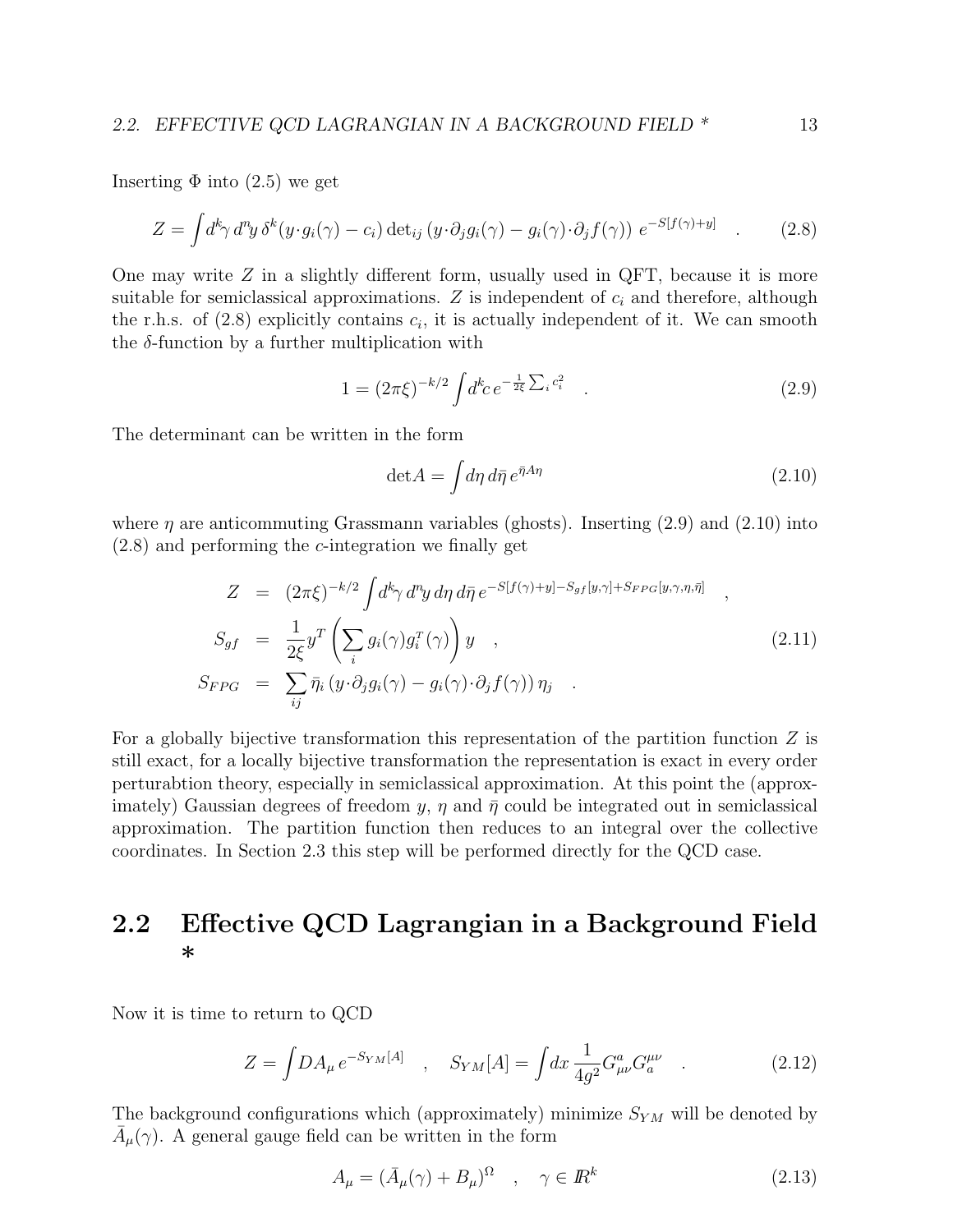where  $B_{\mu}$  are fluctuations around the background and  $A_{\mu}^{\Omega}$  is a gauge transformed field

$$
A_{\mu}^{\Omega} = SA_{\mu}S^{\dagger} + iS\partial_{\mu}S^{\dagger} \quad , \quad S = e^{i\Omega} \in SU(N_c) \quad . \tag{2.14}
$$

As in the finite dimensional case we have to make this representation unique by introducing extra conditions,

$$
D_{\mu}(\bar{A})B_{\mu}(x) = C(x) \quad , \tag{2.15}
$$

to fix the gauge of the fluctuating field and

$$
\int d^4x \,\psi^i_\mu(x;\gamma)B_\mu(x) = c_i \quad , \quad 1 \le i \le k \tag{2.16}
$$

to avoid fluctuations in (approximately) zero mode direction. The derivation of an effective action similar to (2.11) can now be performed in full analogy to the previous case with only some notational complication. There is the following correspondence:

finite example : *i* 
$$
x
$$
  $y$   $\gamma_i$   $g_i$   
\nQCD : *i*,  $x$   $A$   $B$   $\gamma_i$ ,  $\Omega(x)$   $\psi^i_\mu$  (2.17)

The Faddeev-Popov unit has the form

$$
1 = \int d^k \gamma \, D\Omega \, DB_\mu \, \delta(D_\mu(\bar{A})B_\mu) \delta^k \left( \int \psi_\mu^i B_\mu d^4 x \right) \delta \left( (\bar{A}_\mu + B_\mu)^{\Omega} - A_\mu \right) \Phi[A_\mu] \quad . \tag{2.18}
$$

The steps to get an expression for  $\Phi$  are now:

Add primes to  $\gamma$ ,  $\Omega$  and  $B$ , insert  $A = \overline{A} + B$ , linearize the last  $\delta$ -argument around  $B'_{\mu} = B_{\mu}$ , perform the functional  $B'_{\mu}$  integration and linearize the remaining  $\delta$  arguments around  $\gamma' = \gamma$  and  $\Omega' = 0$ . Omitting the details of this calculation one gets [25]

$$
\Phi^{-1}(\bar{A}(\gamma) + B) = \int d^k \gamma' D\Omega' \delta^k(X_i) \,\delta(Y) \quad , \tag{2.19}
$$

$$
X_i = \int d^4x \sum_j \left( \psi^i_\mu(\gamma) \frac{\partial \bar{A}_\mu}{\partial \gamma_j} - \frac{\partial \psi^i_\mu(\gamma)}{\partial \gamma_j} B_\mu \right) (\gamma'_j - \gamma_j) + \psi^i_\mu D_\mu(\bar{A} + B) \Omega' \quad , \tag{2.20}
$$

$$
Y = \sum_{j} D_{\mu}(\bar{A} + B) \frac{\partial \bar{A}_{\mu}}{\partial \gamma_{j}} (\gamma_{j}^{\prime} - \gamma_{j}) + D_{\mu}(\bar{A}) D_{\mu}(\bar{A} + B) \Omega^{\prime} \quad . \tag{2.21}
$$

From  $(2.15)$ ,  $(2.16)$ ,  $(2.20)$  and  $(2.21)$  one can read off the form of the partition function Z:

$$
Z = N(\xi) \int d^k \gamma \, DB_\mu \, D\eta \, D\bar{\eta} \delta^k \left( \int \psi_\mu^i B_\mu d^4 x \right) e^{-S_{QCD}[\bar{A}, B, \eta, \bar{\eta}]} \quad , \tag{2.22}
$$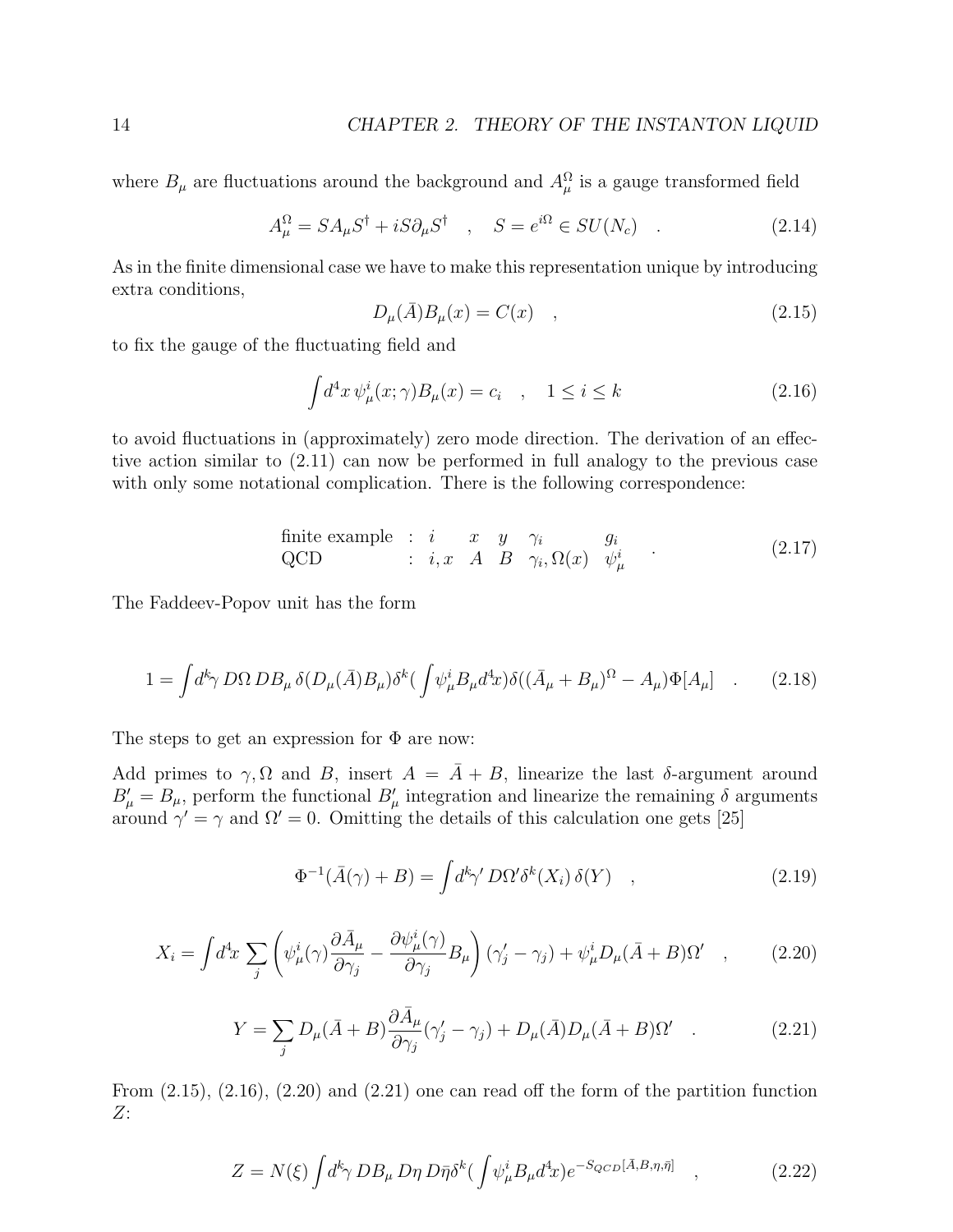$$
S_{QCD} = S_{YM}[\bar{A} + B] - S_{gf}[\bar{A}, B] + S_{FPG}[\bar{A}, B, \eta, \bar{\eta}] ,
$$
  
\n
$$
S_{YM} = \int d^4x \frac{1}{4g^2} G^a_{\mu\nu} G_a^{\mu\nu} (\bar{A} + B) ,
$$
  
\n
$$
S_{gf} = \frac{1}{2\xi} \int d^4x (D_\mu (\bar{A}) B_\mu)^2 ,
$$
  
\n
$$
S_{FPG} = \sum_{ij} \bar{\eta}_i \left[ \int d^4x \psi^i_\mu(\gamma) \frac{\partial \bar{A}_\mu}{\partial \gamma_j} - \frac{\partial \psi^i_\mu(\gamma)}{\partial \gamma_j} B_\mu \right] \eta_j
$$
  
\n
$$
+ \sum_i \int d^4x \, \bar{\eta}_i \psi^i_\mu D_\mu (\bar{A} + B) \eta(x) + \int d^4x \sum_j \bar{\eta}(x) D_\mu (\bar{A} + B) \frac{\partial \bar{A}_\mu}{\partial \gamma_j} + \int d^4x \, \bar{\eta}(x) D_\mu (\bar{A} + B) \eta(x) .
$$
\n(2.23)

 $S_{QCD}$  does not depend on the gauge parameter  $\Omega$ . For this reason the  $\Omega$  integration can be absorbed in the normalization factor  $N(\xi)$ .  $\eta(x)$  are the usual ghost fields originating from the gauge fixing. For every extra condition (2.16) one gets an additional ghost variable  $\eta_i$ . For  $\bar{A}=0$  and no extra condition  $(k=0)$  the action given above just reduces to the usual QCD action including Faddeev-Popov ghosts in  $R_{\xi}$  gauge

$$
S_{gf} = \frac{1}{2\xi} \int d^4x \, (\partial_\mu B_\mu)^2 \quad , \quad S_{FPG} = \int d^4x \, \bar{\eta}(x) \partial_\mu D_\mu(B) \eta(x) \quad . \tag{2.24}
$$

Note that the action (2.22) is still exact with the non-harmonic degrees of freedom  $\gamma_i$  now separated from the hopefully more Gaussian ones,  $B_{\mu}$  and  $\eta$ .

For small coupling g it is now possible to establish Feynman rules from  $(2.23)$  in analogy to the case with no background. For this one has to know the "free" gluon, ghost and quark propagator in a given background A. If A is a non constant field even this is a very complicated task in contrast to usual perturbation theory around  $A = 0$ . For a multi-instanton configuration explicit expressions for the gluon and ghost propagator are derived in [18].

# 2.3 The Semiclassical Limit \*

Before developing perturbation theory to all orders it is wise to study the semiclassical limit where one keeps only terms up to quadratic order in the fields. In QCD (and many other field theories) this is equivalent to lowest order perturbation theory, but around a very nontrivial background!

Up to now we have not specified  $\psi^i_\mu$ . A natural choice would be  $\psi^i_\mu = \partial \bar{A}_\mu / \partial \gamma_i$  to fix the fluctuations to be orthogonal to the zero modes. Somewhat more convenient is to bring  $\psi^i_\mu$  in background gauge:

$$
\psi_{\mu}^{i} = \left(\frac{\partial \bar{A}_{\mu}}{\partial \gamma_{j}}\right)^{\Omega} \quad \text{with } \Omega \text{ such that} \quad D_{\mu}(\bar{A})\psi_{\mu}^{i} = 0 \quad . \tag{2.25}
$$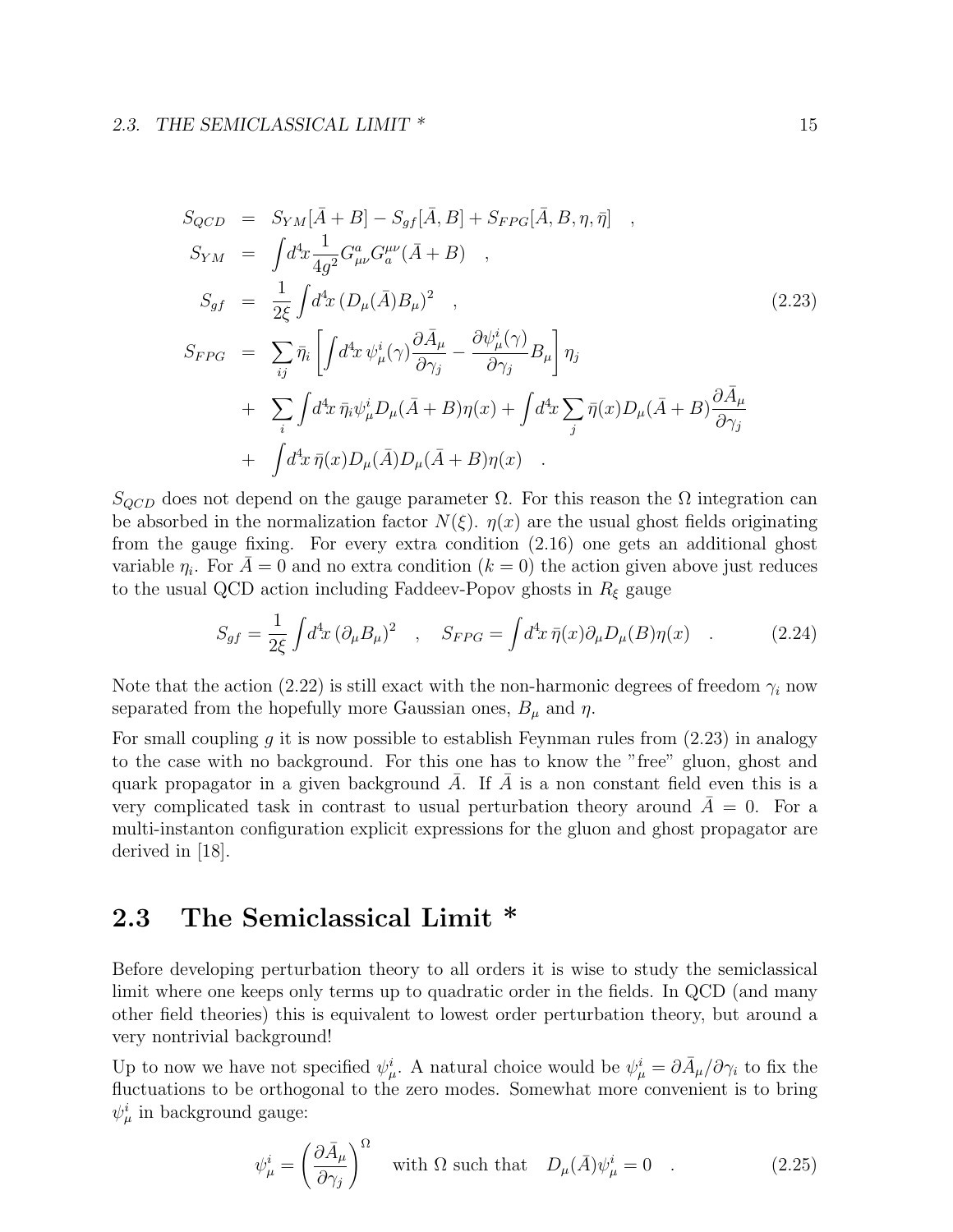Furthermore we assume that A minimizes the gauge action  $S_{YM}$  which is true for widely separated instantons thus neglecting linear terms  $S_{QCD}$ .

Up to quadratic order in the fields one has

$$
S_{QCD} = S_{YM}[\bar{A}] + \int d^4x \frac{1}{2g^2} B_{\mu} K_{\mu\nu}(\bar{A}) B_{\nu} + \int d^4x \,\bar{\eta}(x) D^2(\bar{A}) \eta(x)
$$
  
+ 
$$
\sum_{ij} \bar{\eta}_i \psi_{\mu}^i \frac{\partial \bar{A}_{\mu}}{\partial \gamma_j} \eta_j + \int d^4x \sum_j \bar{\eta}(x) D_{\mu}(\bar{A}) \frac{\partial \bar{A}_{\mu}}{\partial \gamma_j} \eta_j + O(\text{field}^3) , \qquad (2.26)
$$

$$
K_{\mu\nu} = -D^2 \delta_{\mu\nu} + 2i G_{\mu\nu} + (1 - \frac{1}{\xi}) D_{\mu} D_{\nu} \quad , \quad G_{\mu\nu} = F^c G^c_{\mu\nu} \quad , \quad (F^c)_{ab} = i f_{acb} \quad . \tag{2.27}
$$

Performing the integration over gauge fields and ghosts one gets an effective action depending only on the collective coordinates  $\gamma_i$ :

$$
Z = \int d^k \gamma \, e^{-S_{eff}[\gamma]} \tag{2.28}
$$

$$
e^{-S_{eff}[\gamma]} = \det_{ij} \left( \psi^i_{\mu}(\gamma) \frac{\partial \bar{A}_{\mu}}{\partial \gamma_j} \right) \frac{\text{Det}(-D^2(\bar{A}))}{(\text{Det}' K'_{\mu\nu}(\bar{A}))^{1/2}} e^{-S_{YM}[\bar{A}]}
$$
(2.29)

The  $\delta$ -function in (2.22) causes a restriction of the gauge field fluctuation to be orthogonal to  $\psi^i_\mu$ .  $K'_{\mu\nu}$  is defined as  $K_{\mu\nu}$  projected to the space orthogonal to  $\psi^i_\mu$ , Det' takes into account all eigenvalues of  $K'_{\mu\nu}$  except the k zeromodes caused by the projection.

## 2.4 Instantons in QCD

The solutions of the classical Yang-Mills equations of motion can be classified w.r.t. their topology  $N \in \mathbb{Z}$  and are called N instantons<sup>2</sup> solutions [16]. The 1-instanton solution has the well known form

$$
A_{I\mu}^{a}(x) = O_{I}^{ab}\eta_{b\mu\nu}^{Q_{I}}\frac{(x-z_{I})_{\nu}}{(x-z_{I})^{2}}\frac{2\rho^{2}}{(x-z_{I})^{2}+\rho^{2}}
$$
 in singular gauge  

$$
A_{I\mu}^{a}(x) = O_{I}^{ab}\eta_{b\mu\nu}^{-Q_{I}}\frac{2(x-z_{I})_{\nu}}{(x-z_{I})^{2}+\rho^{2}}
$$
 in regular gauge  

$$
\gamma_{I} = (z_{I}, O_{I}, \rho_{I}, Q_{I}) = (\text{location, orientation, radius, topological charge})
$$

The instanton parameters  $\gamma_I$  reflect the symmetries of the Lagrangian (translation, rotation, scale invariance, parity). It was a great achievement of 't Hooft to compute the functional determinant in the 1-instanton background. To get a finite results  $Z_I$  has to be

<sup>2</sup>To simplify notations we will treat instantons and anti-instantons on the same footing. Both will be called instantons and are distinguished by their topological charge  $Q_I = \pm$  if necessary.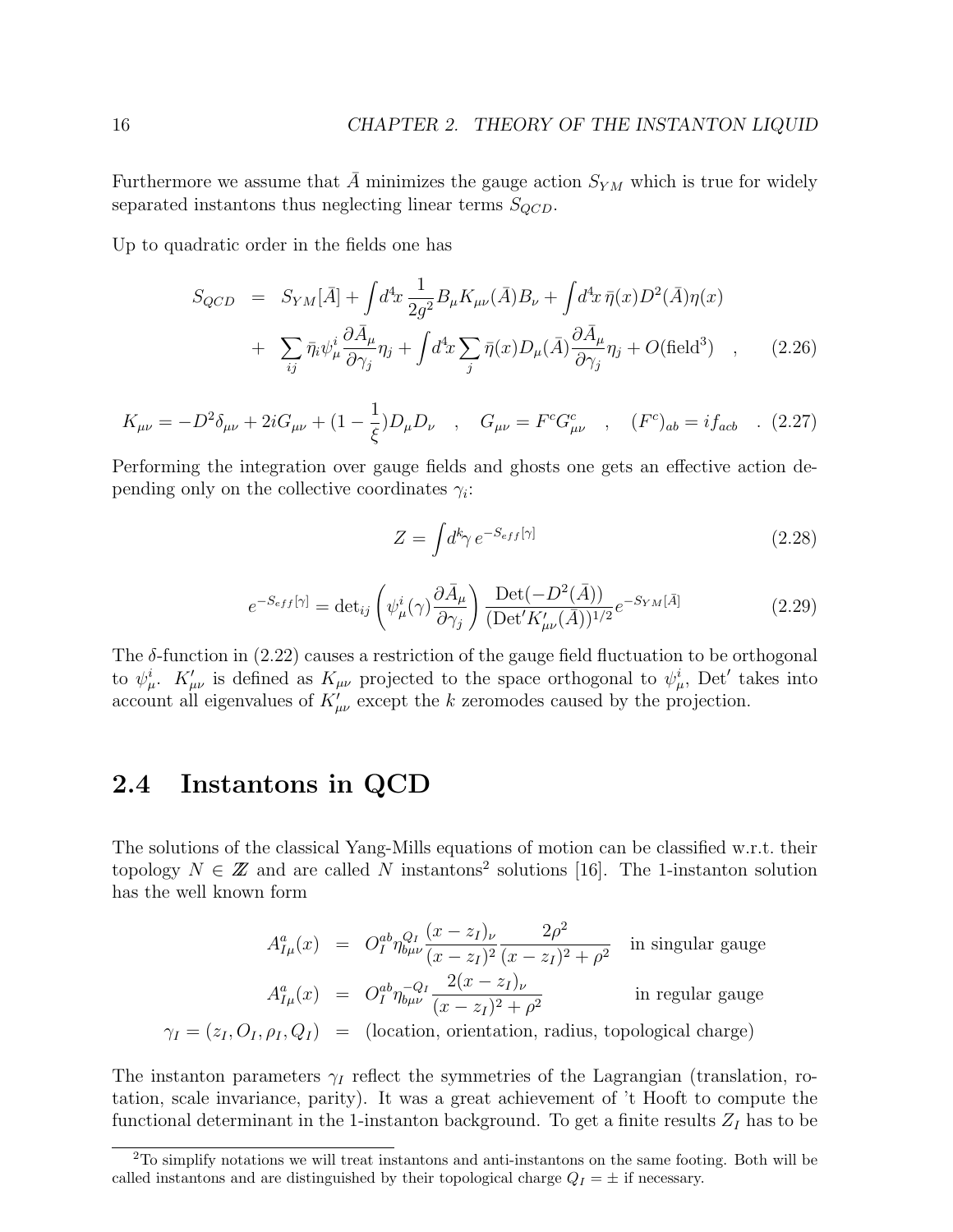#### 2.5.  $QUARKS$  17

normalized to the  $\bar{A}^a_\mu = 0$  case, regularized and renormalized. The final result of the very complicated calculation [17] for the partition function in semiclassical approximation is

$$
\left(\frac{Z_I}{Z_0}\right)_{reg} = \int d\gamma_I D(\rho_I) = \frac{1}{2} \sum_{Q_I = \pm 1} \int d^4 z_I dO_I d\rho_I D(\rho_I) = V_4 \int_0^{\infty} d\rho D(\rho) = V_4 \bar{D}
$$
  
\n
$$
D(\rho) = \frac{C_{N_c}}{\rho^5} S_0^{2N_c} e^{-S_1(\rho)} = C_{N_c} \rho^{-5} S_0^{2N_c} (\rho \Lambda)^b
$$
  
\n
$$
C_{N_c} = \frac{4.6 e^{-1.679 N_c}}{\pi^2 (N_c - 1)!(N_c - 2)!}
$$
  
\n
$$
S_0 = \frac{8\pi^2}{g_0^2}, \quad S_1(\rho) = \frac{8\pi^2}{g_1^2(\rho)} = b \ln \frac{1}{\rho \Lambda}, \quad \Lambda = \Lambda_{PV}
$$
  
\n
$$
S_2(\rho) = \frac{8\pi^2}{g_2^2(\rho)} = b \ln \frac{1}{\rho \Lambda} + \frac{b'}{b} \ln \ln \frac{1}{\rho \Lambda} + O(\frac{1}{\ln \frac{1}{\rho \Lambda}}),
$$

 $D(\rho)$  is the density of instantons of radius  $\rho$ ,  $g(\rho)$  the running coupling constant in 1/2loop approximation,  $b = \frac{11}{3}N_c$  and  $b' = \frac{17}{3}N_c^2$ .  $S_0$  is the classical action of an instanton, and  $g_0$  is the bare (unrenormalized) tree-level coupling constant. One can obtain an estimate for  $g_0$  by replacing  $g_0$  with the running coupling constant at a suitable scale. This unlucky situation can be avoided by using the 2-loop expression for  $D(\rho)$ , i.e. by replacing  $S_0$  with  $S_1$  and  $S_1$  with  $S_2$ . But this replacement is an improvement only for small coupling. When  $\rho$  reaches the QCD scale  $\Lambda$  one should confine oneself to the treelevel or 1-loop approximation in order to obtain useful results, since the perturbation series is only asymptotically convergent.

### 2.5 Quarks

Additional fields coupled in a gauge invariant way to the gluon field can simply be incorporated by adding the appropriate Lagrangian with gauge field A replaced by  $A + B$  and performing the functional integration over the new fields. So every quark contributes an extra factor R

$$
\int D\Psi D\bar{\Psi}e^{-\int dx \bar{\Psi}(i\rlap{\,/}\psi + im)\Psi} = \text{Det}(i\rlap{\,/}\psi + im)
$$
\n(2.30)

to the partition function  $Z$  where

$$
iD_{\mu} = i\partial_{\mu} + \bar{A}_{\mu} + B_{\mu} \tag{2.31}
$$

is the covariant derivative. In the semiclassical approximation  $B_{\mu}$  can be set to zero.  $D(\rho)$ has to be multiplied by the fermionic factor

$$
F(m\rho) = \begin{cases} 1.34m\rho(1 + m^2\rho^2 \ln(m\rho) + ...) & \text{for } m\rho \ll 1\\ 1 - \frac{2}{75m^2\rho^2} + ... & \text{for } m\rho \gg 1 \end{cases}
$$
 (2.32)

and  $b$  and  $b'$  are now

$$
b = \frac{11}{3}N_c - \frac{2}{3}N_f \quad , \quad b' = \frac{17}{3}N_c^2 - \frac{13}{3}N_cN_f + \frac{1}{2}\frac{N_f}{N_c} \quad . \tag{2.33}
$$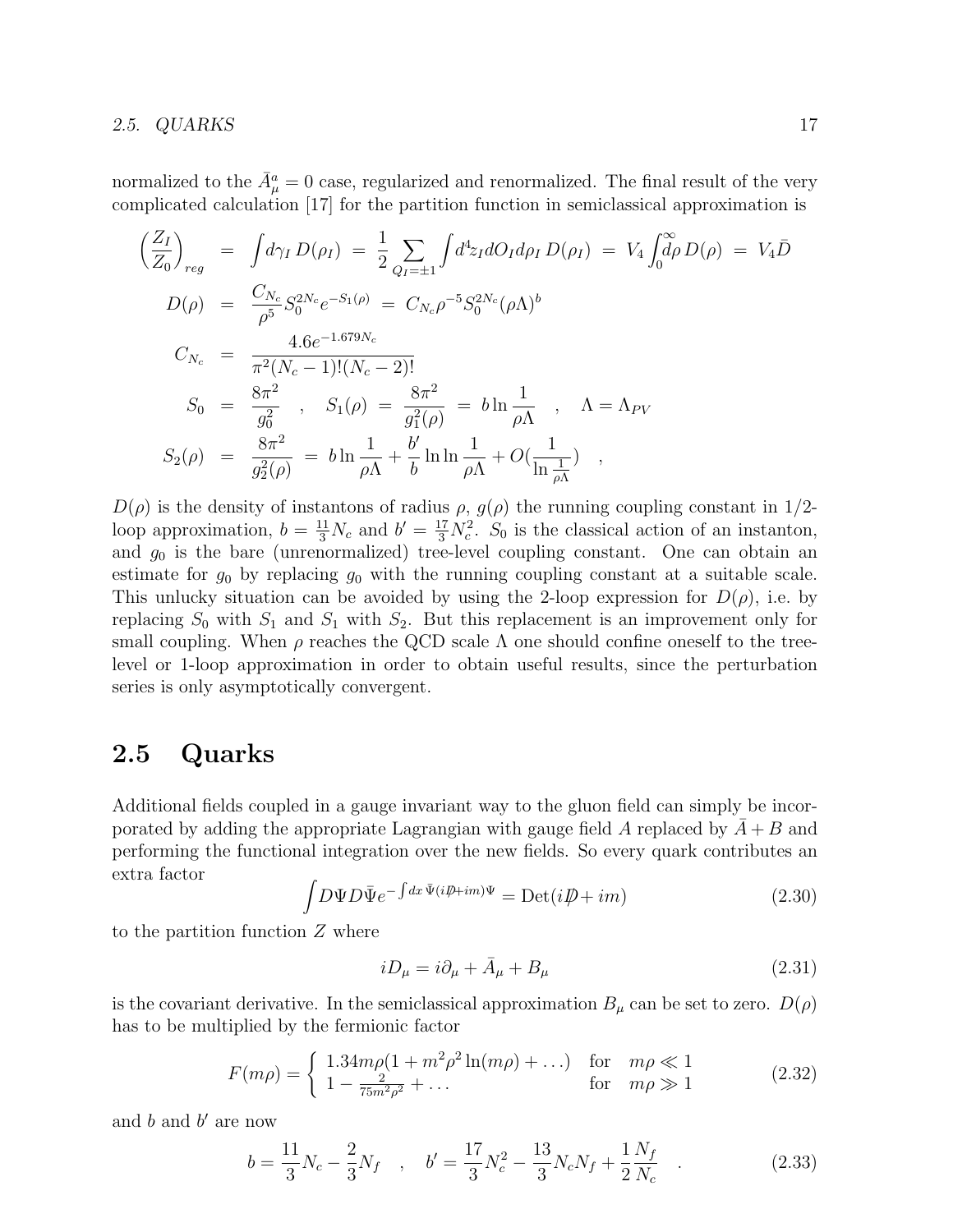### 2.6 The Instanton Liquid Model

The sum of well-separated instantons  $(Q_I = \pm 1)$  is also an approximate solution of the YM equations:

$$
A = \sum_{I=1}^{N} A_I \quad , \quad S[A] \approx NS_0
$$

The partition function of this so called instanton gas is

$$
Z = \sum_{N=0}^{\infty} Z_N \quad , \quad Z_N \approx \frac{1}{N!} (V_4 \bar{D})^N
$$

The sum is dominated by instanton configuration with density  $N/V = \overline{D}$ . Unfortunately  $D$  is infinite and the assumption of a diluted gas turns out to be wrong. The probability of small size instantons is low because  $D(\rho)$  vanishes rapidly for small distances. On the other hand for large distances  $D(\rho)$  blows up and soon gets large. This is the origin of the infrared problem which made a lot of people no longer believing in instanton physics. Those who were not deterred by that have thought of the following outcome [27]. For larger and larger distances, the vacuum gets more and more filled with instantons of increasing size. At some scale the instanton gas approximation breaks down and one has to consider the interaction between instantons which might be repulsive to stabilize the medium. The stabilization might occur at distances at which a semiclassical treatment is still possible and at densities at which the various instantons are still well separated objects - say - not much deformed through their interaction. So there is a narrow region of allowed values for the instanton radius. This picture of the vacuum is called the instanton liquid model. The idea has been confirmed in the course of years by very different approaches:

- Infrarot-Cutoff [14]
- Hardcore assumption [24]
- Variational Approach [25]
- Numerical studies [27]
- Phenomenological success [28]

The simplest suggestion is to introduces a cutoff  $\rho_c$  and to ignore large instantons [14]:

$$
\bar{D}_{\rho_c} = \int_0^{\rho_c} d\rho \, D(\rho)
$$

The cutoff has to be chosen sufficiently small such that the space time fraction  $f$  filled with instantons is smaller than 1 in order to justify the model of a diluted gas.

$$
f = \frac{2}{N_c} \int_0^{\rho_c} d\rho \, \frac{1}{2} \pi^2 \rho^4 D(\rho) \quad < \quad 1
$$

This simple cutoff procedure can be improved by introducing a scale invariant (hardcore) repulsion between instantons, which effectively suppresses large instantons [24]. This procedure has the advantage of respecting the scaling Ward identities which are otherwise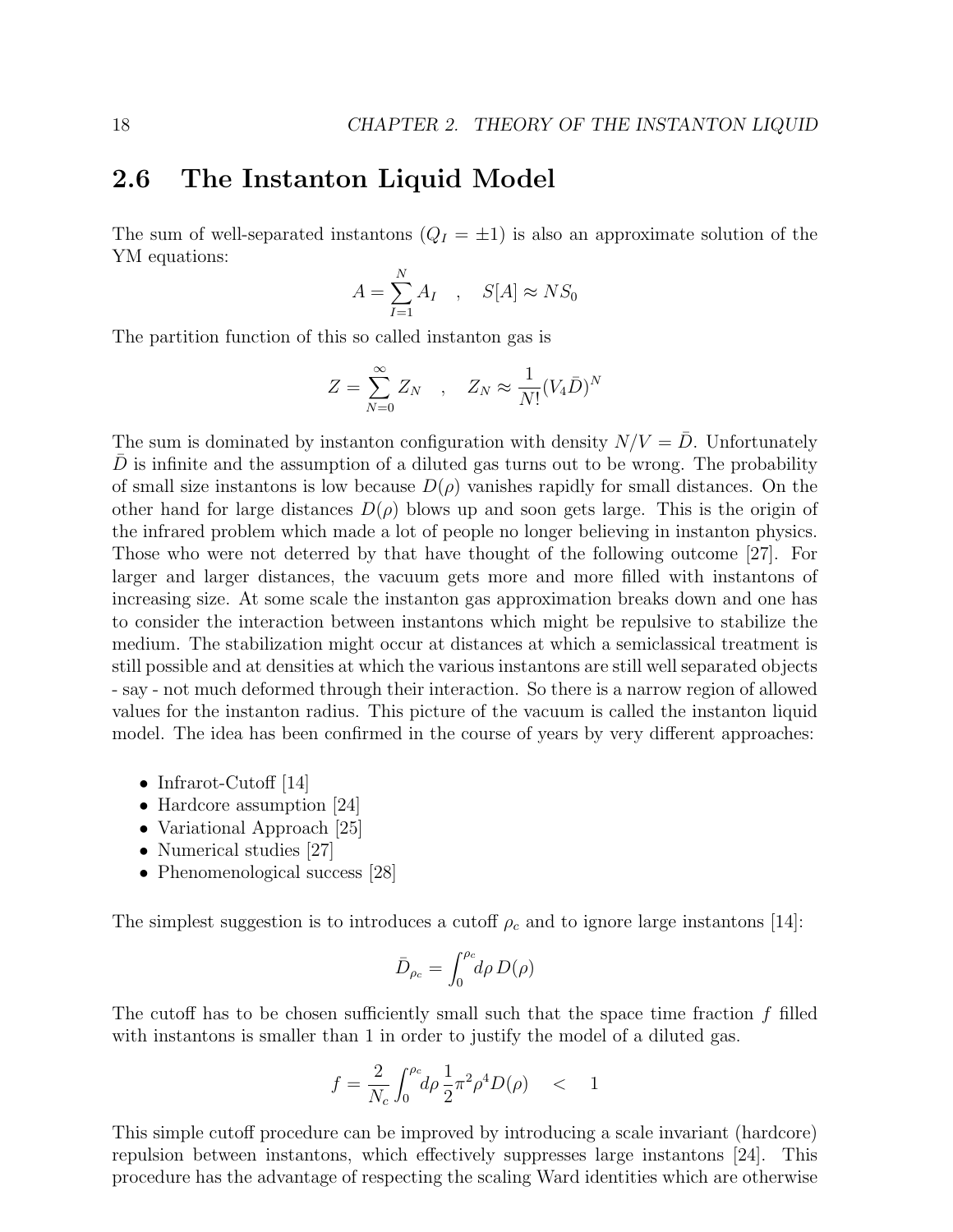violated by the simple cutoff ansatz In [25] such an repulsion has been found leading to a phenomenologically welcomed packing fraction. Unfortunately this repulsion is an artifact of the sum-ansatz as has been shown by [20]. Therefore the infrared problem is still unsolved.

Nevertheless it is possible to make successful prediction by simply assuming a certain instanton density and some average radius. It seems that the vacuum can be described by effectively independent instantons of size  $\rho = 600 \,\text{MeV}^{-1}$  and mean distance  $L_0 = 200 \,\text{MeV}$ . The integral instanton density is fixed by the experimentally known gluon condensate [57]:

$$
n = N/V_4 = 1/L_0^4 = \frac{1}{32\pi^2} < G_{\mu\nu}^a G_a^{\mu\nu} > = (200 \,\text{MeV})_{exp.}^4 \tag{2.34}
$$

In Chapter 3 it is shown that this relation is not modified by light quarks. The ratio  $L_0/\rho$ is estimated in different works to be

$$
(L_0/\rho)_{theor.} = 3.0...3.2 \tag{2.35}
$$

The Instanton Liquid Model is therefore defined by the following assumption on  $D(\rho_I)$ :

$$
D(\rho_I) = n\delta(\rho_I - \rho) \quad , \quad n = (200 \text{ MeV})^4 \quad , \quad \rho = 600 \text{ MeV}^{-1} \quad . \tag{2.36}
$$

The model describes very successfully the physics of light hadrons. Extensive numerical studies can be found in [27, 28].

In high energy processes with momentum transfer p of  $1 - 10$  GeV,  $D(\rho)$  is often multiplied with function, which is sharply peaked around  $\rho \sim p^{-1}$ . The integral over  $\rho$  is then dominated by small instantons and is infrared convergent. The results are, hence, independent of the infrared cutoff. No additional assumptions have to be made. A similar phenomenon allows in Chapter 8 to derive a relation between the quark condensate and the QCD scale  $\Lambda$  without model assumptions. All other chapters are based on the Instanton Liquid Model.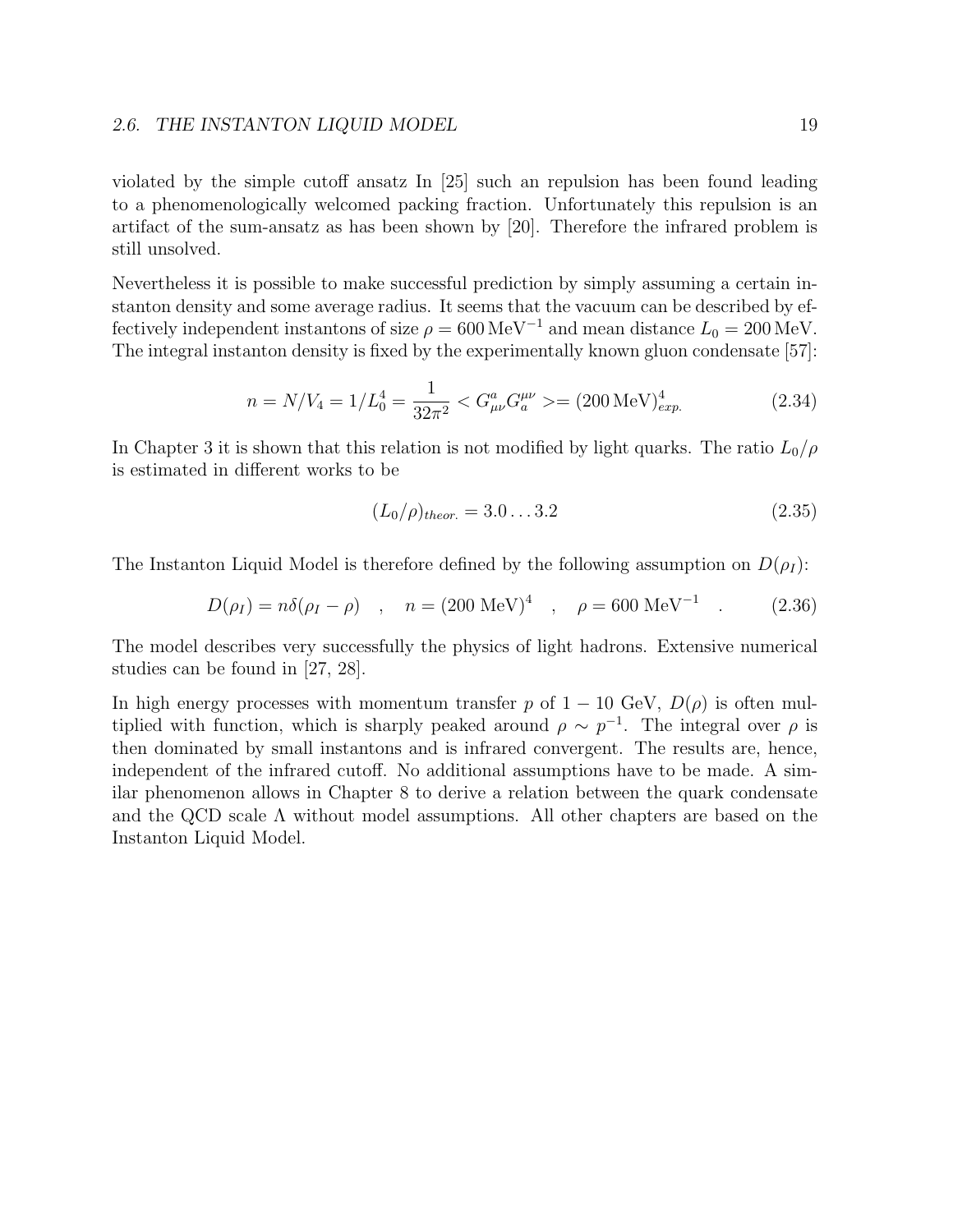# Chapter 3

# Light Quark Propagator

In this chapter the average quark propagator in the multiinstanton background will be calculated. The methods developed in [25] will be extended by taking into account dynamical quark loops. In the first section the instanton background is treated as a classical external perturbation, but the background field is not small (e.g. in the coupling q) and therefore we have to sum up all Feynman graphs. This is possible in the case of one quark flavor within the so-called zeromode approximation. This is possible due to an exact cancellation of certain graphs and by renormalizing the instanton density. As a byproduct we answer positively the question whether it is allowed to identify the gluon condensate with the instanton density in the presence of dynamical quarks. The quark condensate and a constituent quark mass are extracted from the quark propagator in section 3.8. In the last section it is shown that the case of two or more quark flavors can be reduced to the one flavor case in the limit of  $N_c \to \infty$ . The results obtained in the one flavor case are therefore still valid when making this further approximation.

# 3.1 Perturbation Theory in the Multi-instanton Background \*

It is well known how to calculate correlators in the presence of an external classical gauge field at least as perturbation series in powers of the external field  $A^a_\mu(x)$ . In the case of QCD (or more accurately in classical chromodynamics) within the instanton liquid model P the external field is a sum of well separated scatterers  $A = \sum_I A_I$  called instantons with a fixed radius  $\rho$  and distributed randomly and independently in Euclidian space.

For a while we will restrict ourselves to the case of one quark flavor and ignore gluon loops. The Euclidian Feynman rules have the following form:

$$
= \frac{1}{p' + im} = S_0 ,
$$
  

$$
\frac{X A_I}{1 + m} = A_I .
$$
 (3.1)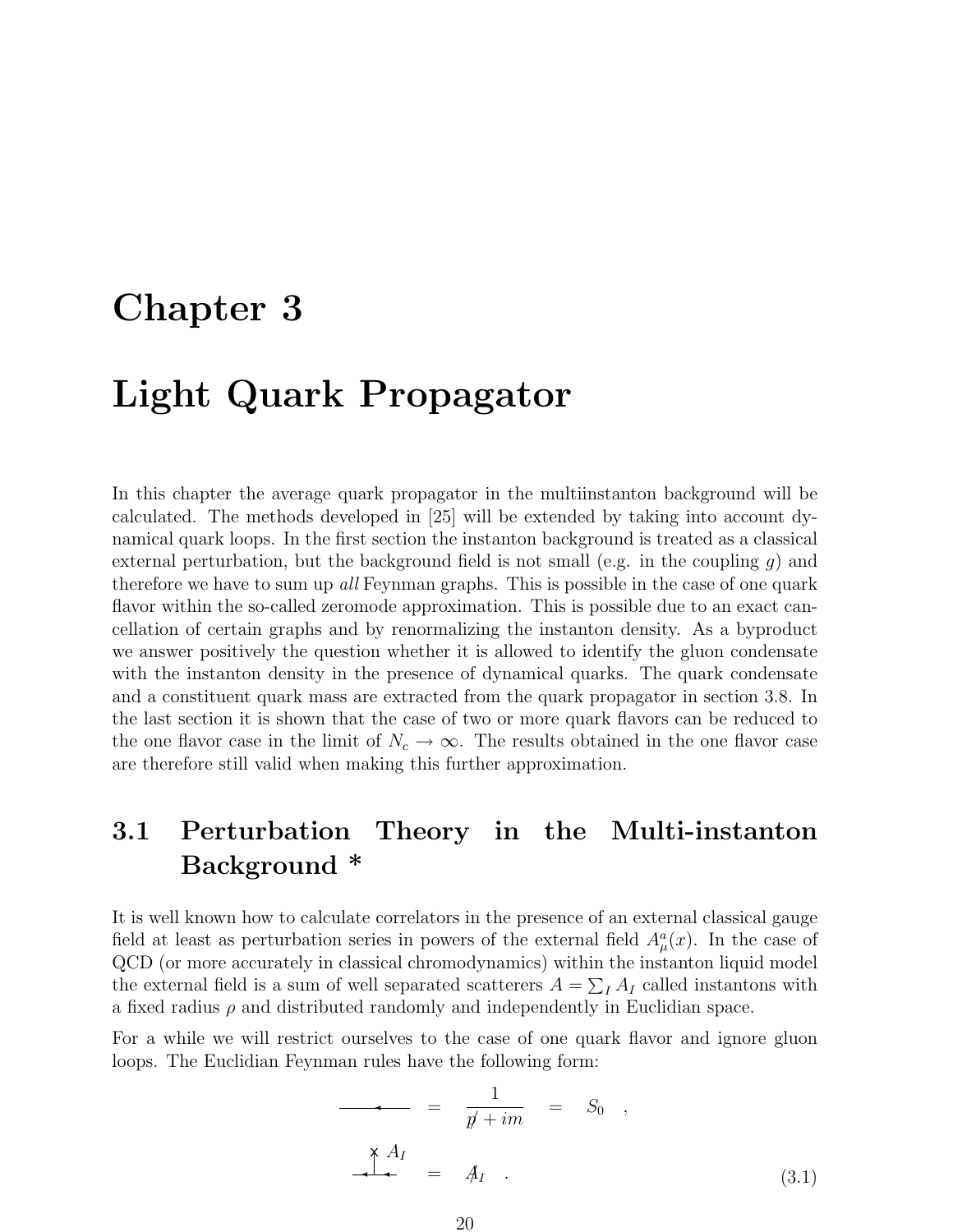In operator notation,

$$
\langle p|S_0|q\rangle = \frac{1}{p' + im}\delta(p - q) \quad , \quad \langle x|A_I|y\rangle = A_I(x)\delta(x - y) \quad , \tag{3.2}
$$

$$
\delta^d(\cdots) := (2\pi)^d \delta(\cdots) \quad , \quad \int d^d p := \int \frac{d^d p}{(2\pi)^d} \quad ,
$$

graphs are simply alternating chains of  $S_0$  and  $A_I$ . To average a graph over the instanton parameters one has to perform the following integration for each instanton:

$$
\langle \ldots \rangle_I = \frac{N}{V_4} \int d\gamma_I \ldots = \frac{N}{2} \sum_{Q_I = \pm} \frac{1}{V_4} \int d^4 z_I \int dO_I \ldots \qquad (3.3)
$$

For example



$$
= -\frac{N^2}{V_4^2} \int d\gamma_I d\gamma_J \langle p|S_0 A_I S_0 A_I S_0 A_J S_0 |q\rangle \text{Tr}(S_0 A_J S_0 A_I) \quad . \tag{3.4}
$$

The origin of the factor  $N^2$  is the summation over all pairs of different instantons  $(I, J)$ yielding a factor  $N(N-1) \approx N^2$ . The quark loop is the origin of the minus sign and of the functional trace "Tr".

# 3.2 Exact Scattering Amplitude in the one Instanton Background \*

Perturbation theory is suitable to study scattering processes. To achieve chiral symmetry breaking or bound states one has to sum up infinite series of a subclass of graphs or solve Schwinger Dyson or Bethe Selpeter equations.

The first thing we can do is to sum up successive scatterings at one instanton

$$
\rightarrow (V_I) \rightarrow \begin{array}{c} \begin{array}{c} \times A_I \\ \hline \end{array} & \begin{array}{c} \times A_I \\ \hline \end{array} & \begin{array}{c} \times A_I \\ \hline \end{array} & \begin{array}{c} \times A_I \\ \hline \end{array} & \begin{array}{c} \end{array} & \begin{array}{c} \end{array} & \begin{array}{c} \end{array} & \begin{array}{c} \end{array}
$$

$$
V_I := A_I + A_I S_0 A_I + A_I S_0 A_I S_0 A_I + \dots = S_0^{-1} (S_I - S_0) S_0^{-1}
$$
\n(3.5)

where

$$
S_I = (S_0^{-1} - A_I)^{-1}
$$
\n(3.6)

is the quark propagator in the one instanton background.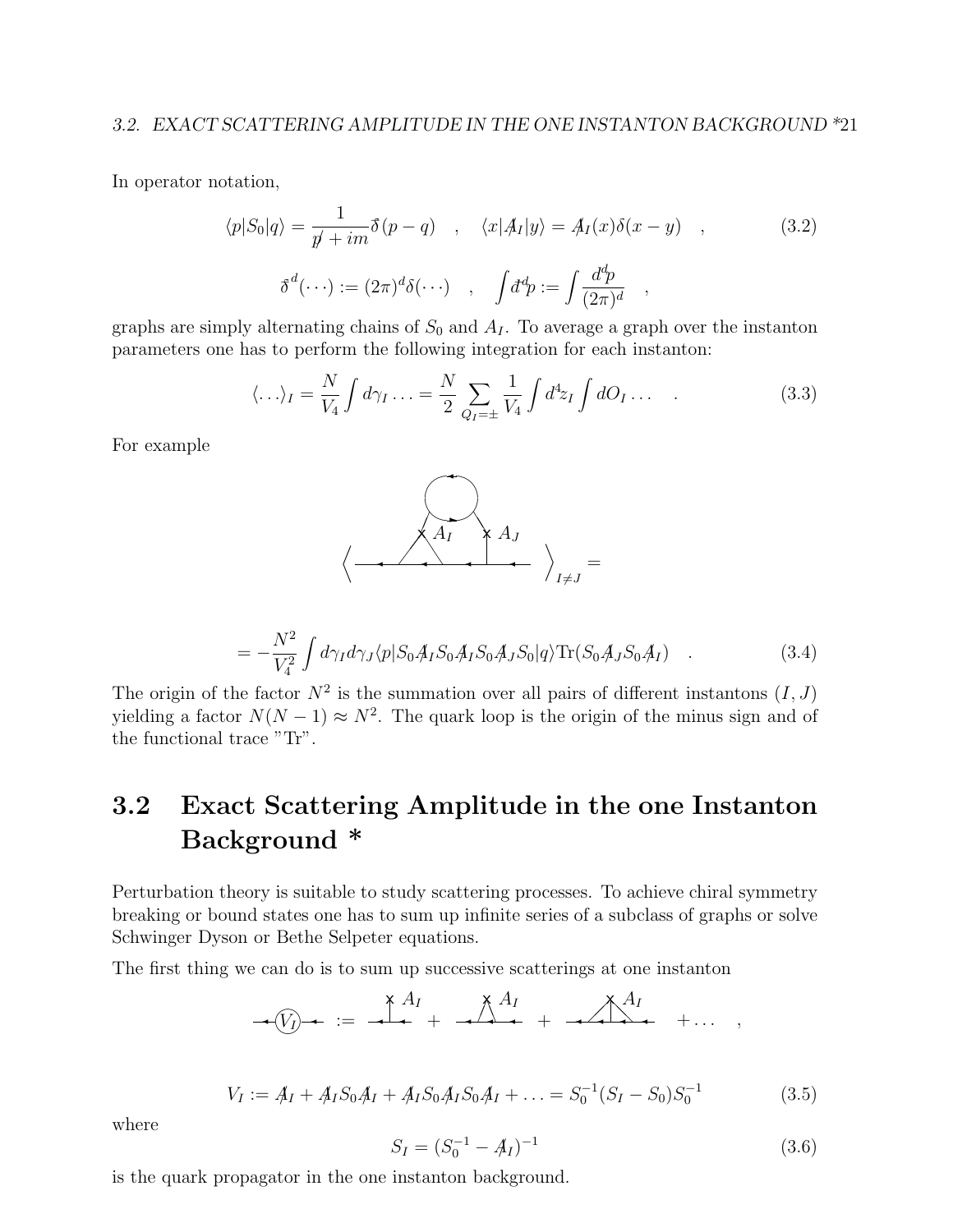### 3.3 Zero Mode Approximation

The quark propagator in the one instanton background can be represented in terms of the eigenvalues  $\lambda_i$  and eigenfunctions  $\psi_i$  of the Dirac operator

$$
(i\partial - A_I)\psi_i = \lambda_i \psi_i \quad \Longrightarrow \quad \langle x|S_I|y\rangle = \sum_i \frac{\psi_i(x)\psi_i^\dagger(y)}{\lambda_i + im} \quad . \tag{3.7}
$$

There is one zero eigenvalue  $iD\psi_I = 0$  ( $\uparrow$ Appendix A.2) which makes the propagator singular in the chiral limit:

$$
S_I = \frac{|\psi_I\rangle\langle\psi_I|}{im} + S_I^{NZM} \quad . \tag{3.8}
$$

In the so called zero mode approximation one replaces the non zero mode part by the free propagator

$$
\langle V_I \rangle \rightarrow \langle S_I - S_0 \approx \frac{|\psi_I\rangle \langle \psi_I|}{im} . \tag{3.9}
$$

Although this approximation is good for large as well as for small momenta it may be bad for intermediate ones, but what is more important is the fact that it is a wild approximation and so might violate general theorems like Ward identities. In contrast, all other approximations we make are of systematic nature respecting all known symmetries of QCD.

- semiclassical approximation (systematic)
- multi-instanton background ("systematic")
- large  $N_c$  expansion (systematic) (see next section)
- zero mode approximation (wild)

Note that every choice of a background gauge field is "systematic" in the sense of respecting the symmetries of QCD as long as the background satisfies these symmetries on average.

In the following sections we will see that the advantage of the zeromode approximation is so great that we cannot disregard this simplification.

# 3.4 Effective Vertex in the Multi-instanton Background \*

In Section 3.2 the exact scattering amplitude  $V_I$  of the 1-instanton vacuum has been computed. In this Section a formal expression for the exact scattering amplitude  $M_I$  at one instanton in a multi-instanton bath will be derived.

Let us consider a quark line with two scatterings at  $V_I$  and insert in between a number of instantons which differ from I and from all other instantons occurring elsewhere in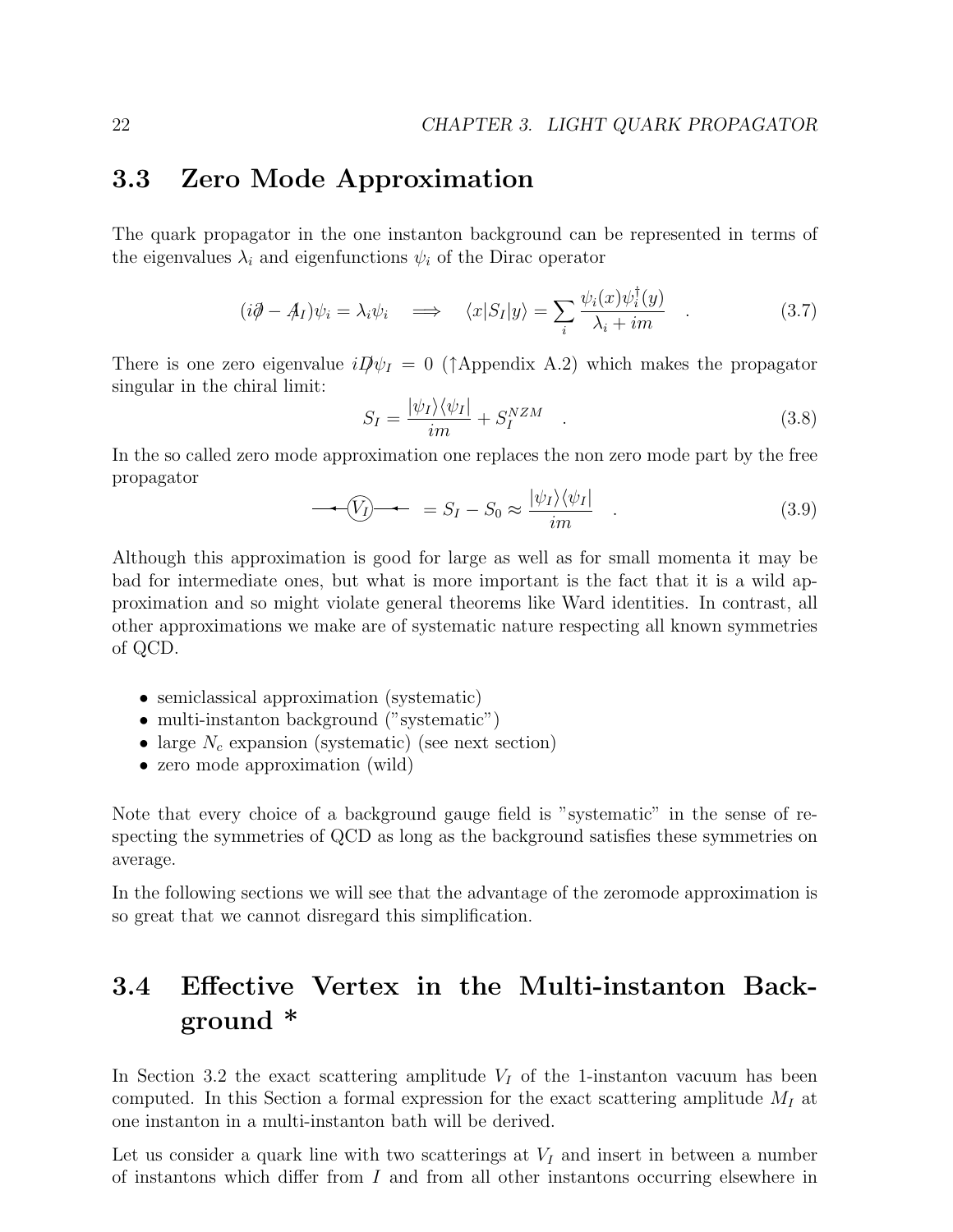#### 3.5. A NICE CANCELLATION \* 23

the graph. This enables us to average over these enclosed instantons independently from the rest of the graph. Summation over all possible insertions with at least one instanton just yields the exact quark propagator minus the free propagator. Remember that direct repeated scattering at  $A_I$  is already included in  $V_I$ .

Let us define

$$
\begin{aligned}\n\mathcal{A}(q) \rightarrow \mathcal{B} &= \mathcal{A}(q) \rightarrow + \mathcal{A}(q) \leftarrow (q) \rightarrow + \mathcal{A}(q) \leftarrow (q) \leftarrow (q) \rightarrow + \dots \\
\mathcal{A} &= \mathcal{B} - S_0\n\end{aligned}
$$
\n
$$
\begin{aligned}\n\mathcal{A}(q) \rightarrow \mathcal{B}(q) &= \mathcal{B} - S_0\n\end{aligned}
$$
\n
$$
\begin{aligned}\n\mathcal{A}(q) \rightarrow \mathcal{B}(q) &= \mathcal{B} - S_0\n\end{aligned}
$$
\n
$$
\begin{aligned}\n\mathcal{A}(q) \rightarrow \mathcal{B}(q) &= \mathcal{B} - S_0\n\end{aligned}
$$
\n
$$
\begin{aligned}\n(3.10)\n\end{aligned}
$$

$$
M_I = V_I + V_I(S - S_0)V_I + V_I(S - S_0)V_I(S - S_0)V_I + \dots
$$
  
=  $V_I + V_I(S - S_0)M_I$ 

This equation can be solved for  $M_I$  with the following ansatz:

$$
M_I = \frac{1}{i\mu} S_0^{-1} |\psi_I\rangle \langle \psi_I | S_0^{-1} \tag{3.11}
$$

Inserting  $M_I$  and  $V_I$  into (3.10) we get

$$
\frac{1}{i\mu}S_0^{-1}|\psi_I\rangle\langle\psi_I|S_0^{-1} = \frac{1}{im}(1 + \frac{1}{i\mu}\langle\psi_I|S_0^{-1}(S - S_0)S_0^{-1}|\psi_I\rangle)S_0^{-1}|\psi_I\rangle\langle\psi_I|S_0^{-1}
$$
(3.12)

$$
\implies \mu = m + i \langle \psi_I | S_0^{-1} (S - S_0) S_0^{-1} | \psi_I \rangle . \tag{3.13}
$$

The 1-instanton bath causes a replacement of the current mass  $m$  with an effective mass  $\mu$ .

### 3.5 A Nice Cancellation \*

It is possible to arrange the graphs in such a way that every  $M_I$  occurs only once. Consider a graph containing two scattering processes  $M_I$  at the same instanton. The interesting part of the graph has the following form

$$
p \longrightarrow \widehat{M} \longrightarrow q
$$
  
\n
$$
\vdots
$$
  
\n
$$
s \longrightarrow \widehat{M} \longrightarrow r
$$
  
\n
$$
\vdots
$$
  
\n
$$
s \longrightarrow \widehat{M} \longrightarrow r
$$
  
\n
$$
\vdots
$$
  
\n
$$
s \longrightarrow \widehat{M} \longrightarrow r
$$
  
\n
$$
\vdots
$$
  
\n
$$
\vdots
$$
  
\n
$$
i_{p} \left[ \psi_{I}(p) \psi_{I}^{\dagger}(q) \right]_{i_{q}}^{\alpha_{q} \alpha_{r}} \left[ \psi_{I}(r) \psi_{I}^{\dagger}(s) \right]_{i_{s}}^{\alpha_{s}}
$$
  
\n(3.14)

 $\alpha_p/i_p$  are the color/Dirac indices at the quark leg with momentum p. In a physical process in addition to the graph containing the above subgraph there exists another graph with only two quark lines interchanged.

$$
\begin{array}{ccc}\np \rightarrow & q \\
\hline\n\langle M \rangle \cdots \langle M \rangle & = -\frac{\alpha_p}{i_p} \left[ \frac{\psi_I(p)\psi_I^{\dagger}(s)}{i\mu} \right]_{i_s}^{\alpha_s} \frac{\alpha_r}{i_r} \left[ \frac{\psi_I(r)\psi_I^{\dagger}(q)}{i\mu} \right]_{i_q}^{\alpha_q}\n\end{array} \tag{3.15}
$$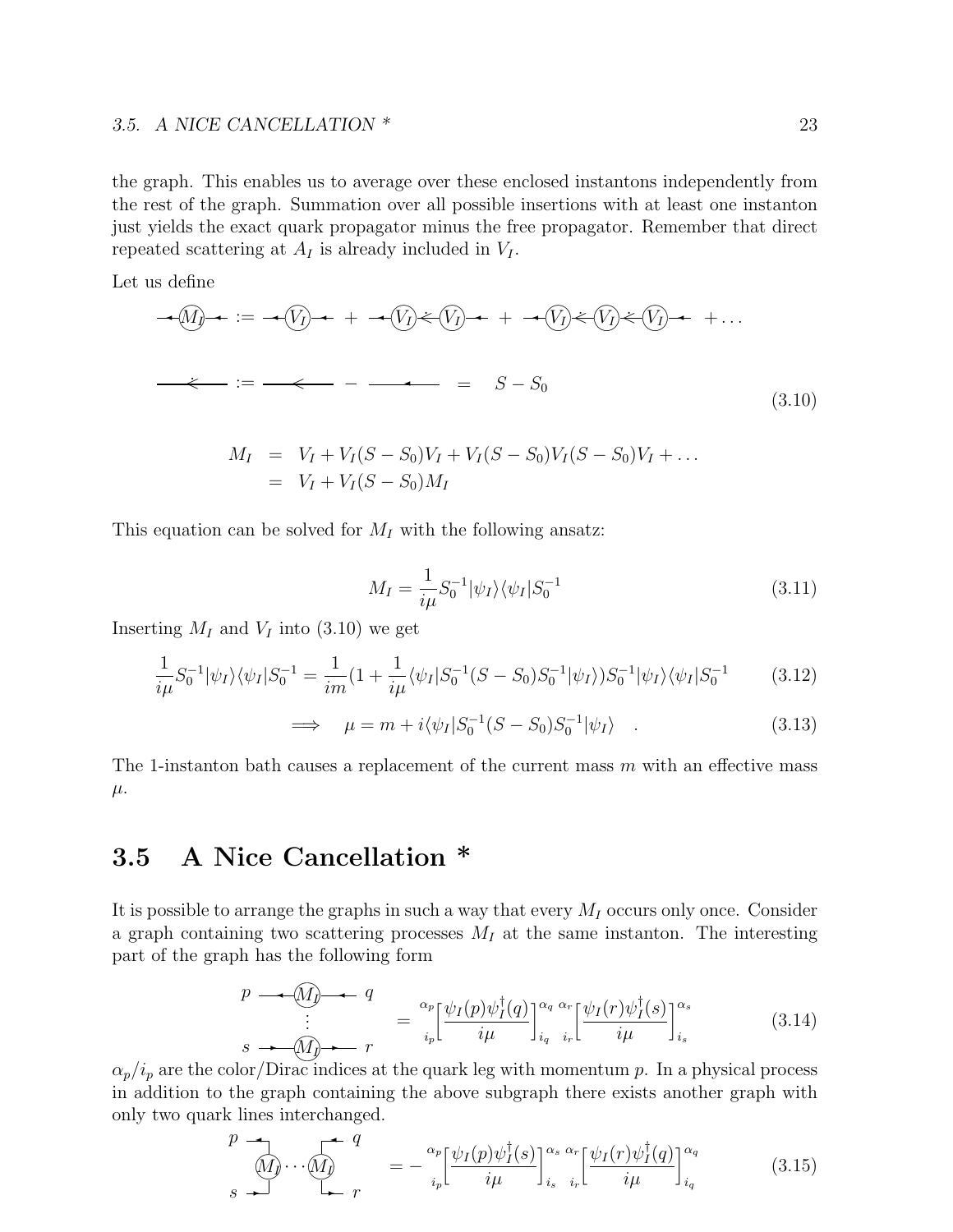As usual, the interchange of two quark lines causes a minus sign in the amplitude. Inspecting the two expressions, we see that they coincide except for the sign, thus there exists a complete cancellation

$$
\begin{array}{ccc}\n\bullet & \widehat{M} & \bullet \\
\vdots & \bullet & \widehat{M} & \widehat{M} \\
\hline\n\end{array}\n\qquad\n\begin{array}{ccc}\n\bullet & \bullet & \bullet \\
\hline\n\end{array}\n\qquad\n\begin{array}{ccc}\n\bullet & \bullet & \bullet \\
\hline\n\end{array}\n\qquad\n\begin{array}{ccc}\n\bullet & \bullet & \bullet \\
\hline\n\end{array}\n\qquad\n\begin{array}{ccc}\n\bullet & \bullet & \bullet \\
\hline\n\end{array}\n\qquad\n\begin{array}{ccc}\n\bullet & \bullet & \bullet \\
\hline\n\end{array}\n\qquad\n\begin{array}{ccc}\n\bullet & \bullet & \bullet \\
\hline\n\end{array}\n\qquad\n\begin{array}{ccc}\n\bullet & \bullet & \bullet \\
\hline\n\end{array}\n\end{array}\n\qquad\n\begin{array}{ccc}\n\bullet & \bullet & \bullet \\
\hline\n\end{array}\n\qquad\n\begin{array}{ccc}\n\bullet & \bullet & \bullet \\
\hline\n\end{array}\n\end{array}\n\qquad\n\begin{array}{ccc}\n\bullet & \bullet & \bullet \\
\hline\n\end{array}\n\qquad\n\begin{array}{ccc}\n\bullet & \bullet & \bullet \\
\hline\n\end{array}\n\end{array}\n\qquad\n\begin{array}{ccc}\n\bullet & \bullet & \bullet \\
\hline\n\end{array}\n\qquad\n\begin{array}{ccc}\n\bullet & \bullet & \bullet \\
\hline\n\end{array}\n\end{array}\n\qquad\n\begin{array}{ccc}\n\bullet & \bullet & \bullet \\
\hline\n\end{array}\n\qquad\n\begin{array}{ccc}\n\bullet & \bullet & \bullet \\
\hline\n\end{array}\n\qquad\n\begin{array}{ccc}\n\bullet & \bullet & \bullet \\
\hline\n\end{array}\n\qquad\n\end{array}\n\qquad\n\begin{array}{ccc}\n\bullet & \bullet & \bullet \\
\hline\n\end{array}\n\qquad\n\begin{array}{ccc}\n\bullet & \bullet & \bullet \\
\hline\n\end{array}\n\qquad\n\begin{array}{ccc}\n\bullet & \bullet & \bullet \\
\hline\n\end{array}\n\end{array}\n\qquad\n\begin{array}{ccc}\n\bullet & \bullet & \bullet \\
\hline\n\end{array}\n\qquad\n\begin{array}{ccc}\n\bullet & \bullet & \bullet \\
\hline\n\end{array}\n\qquad\n\begin{array}{ccc}\n\bullet & \bullet
$$

Whenever an  $M_I$  occurs twice or more than twice in a graph there exists another graph with opposite sign. Both contributions cancel each other and can be ignored. So a quark can scatter only once at every instanton. This can be seen in another way: Because of Fermi statistics every state can be occupied only once, and there is only one state for each quark in the zero mode approximation, namely the zeromode.

There are two equivalent descriptions of Feynman graphs:

- 1. Draw all topologically distinct graphs with non-numbered vertices and assign a symmetry factor to each graph,
- 2. Draw all topologically distinct graphs with numbered vertices and assign a factor  $1/V$ , where V is the number of vertices.

If all possible graphs containing  $M_I$  are allowed it is not difficult to see within the second description that they can really be paired as stated above.

# 3.6 Renormalization of the Instanton-Density \*

Up to now the cancellation is incomplete because not all graphs are allowed. Consider e.g.



As in the case of  $V_I$  both graphs are not allowed. Another example is

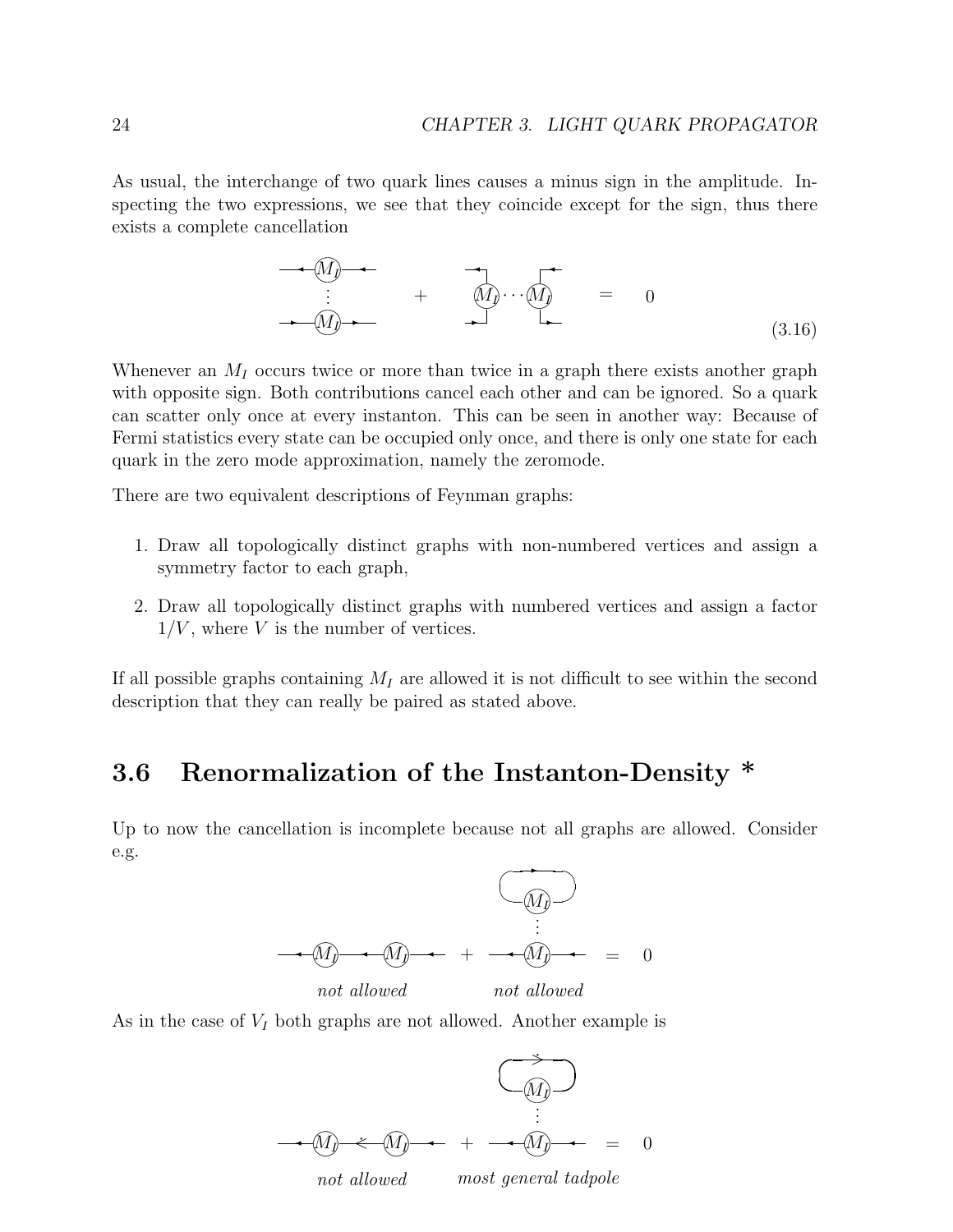It is a general fact that all disallowed graphs can be paired with other disallowed graphs or with tadpoles and vice versa.

What we have to do is to "disallow" all tadpole graphs. Every  $M_I$  can be surrounded by tadpoles which contribute with a universal multiplicative factor which can be absorbed in a redefinition of the instanton density  $n_R$ . Using this renormalized density  $n_R$  the pairing is now perfect and the statement "every  $M_I$  occurs only once" becomes true.

One further can show that in the presence of dynamical quarks this renormalized density has to be identified with the gluon condensate instead of the "bare" density because the same tadpoles contribute to the gluon condensate too. The often asked question, whether in the presence of light quarks the gluon condensate can be identified with the instanton density, can be answered, in the above sense, with yes!

# 3.7 Selfconsistency Equation for the Quark Propagator \*

Quark loops are no longer possible because they cannot be connected to another part of the graph via a common instanton. All graphs which can contribute to the propagator are chains of different  $M'_I s$ .

$$
-\leftarrow = \left\langle \longrightarrow + -\left(\text{I}\right) + \left(-\left(\text{I}\right) + \left(\text{I}\right) + \left(\text{I}\right) + \left(\text{I}\right) + \left(\text{I}\right) + \left(\text{I}\right) + \left(\text{I}\right) + \left(\text{I}\right) + \left(\text{I}\right) + \left(\text{I}\right) + \left(\text{I}\right) + \left(\text{I}\right) + \left(\text{I}\right) + \left(\text{I}\right) + \left(\text{I}\right) + \left(\text{I}\right) + \left(\text{I}\right) + \left(\text{I}\right) + \left(\text{I}\right) + \left(\text{I}\right) + \left(\text{I}\right) + \left(\text{I}\right) + \left(\text{I}\right) + \left(\text{I}\right) + \left(\text{I}\right) + \left(\text{I}\right) + \left(\text{I}\right) + \left(\text{I}\right) + \left(\text{I}\right) + \left(\text{I}\right) + \left(\text{I}\right) + \left(\text{I}\right) + \left(\text{I}\right) + \left(\text{I}\right) + \left(\text{I}\right) + \left(\text{I}\right) + \left(\text{I}\right) + \left(\text{I}\right) + \left(\text{I}\right) + \left(\text{I}\right) + \left(\text{I}\right) + \left(\text{I}\right) + \left(\text{I}\right) + \left(\text{I}\right) + \left(\text{I}\right) + \left(\text{I}\right) + \left(\text{I}\right) + \left(\text{I}\right) + \left(\text{I}\right) + \left(\text{I}\right) + \left(\text{I}\right) + \left(\text{I}\right) + \left(\text{I}\right) + \left(\text{I}\right) + \left(\text{I}\right) + \left(\text{I}\right) + \left(\text{I}\right) + \left(\text{I}\right) + \left(\text{I}\right) + \left(\text{I}\right) + \left(\text{I}\right) + \left(\text{I}\right) + \left(\text{I}\right) + \left(\text{I}\right) + \left(\text{I}\right) + \left(\text{I}\right) + \left(\text{I}\right) + \left(\text{I}\right) + \left(\text{I}\right) + \left(\text{I}\right) + \left(\text{I}\right) + \left(\text{I}\right) + \left(\text{I}\right) + \left(\text
$$

The  $M'_{I}s$  can be averaged independently

$$
M(p) := i \langle M_I \rangle = \frac{n_R}{2\mu} p^2 \varphi'^2(p) \quad , \tag{3.17}
$$

where  $\varphi'$  is defined in appendix A. The resulting expression for the propagator now has the form

$$
S = S_0 + S_0 \frac{M}{i} S_0 + S_0 \frac{M}{i} S_0 \frac{M}{i} S_0 + \dots = (S_0^{-1} + M)^{-1}
$$
(3.18)

where  $M = M(p)$  is the momentum dependent mass defined above. There is just one thing to do: We have to solve the circular dependence

$$
n_R \longrightarrow M \qquad S \atop (3.18) \mu \qquad (3.13)
$$

but  $\mu$  is just a number, which makes the solution very simple. Inserting (3.17) and (3.18) into (3.13) one gets the following equation for  $\mu$ 

$$
\mu = m + \int d^4p \frac{2\varphi'^2(p)M_p}{p^2 + (m + M_p)^2} (p^2 + m(m + M_p)) \tag{3.19}
$$

which may be solved numerically for different current masses  $m$ .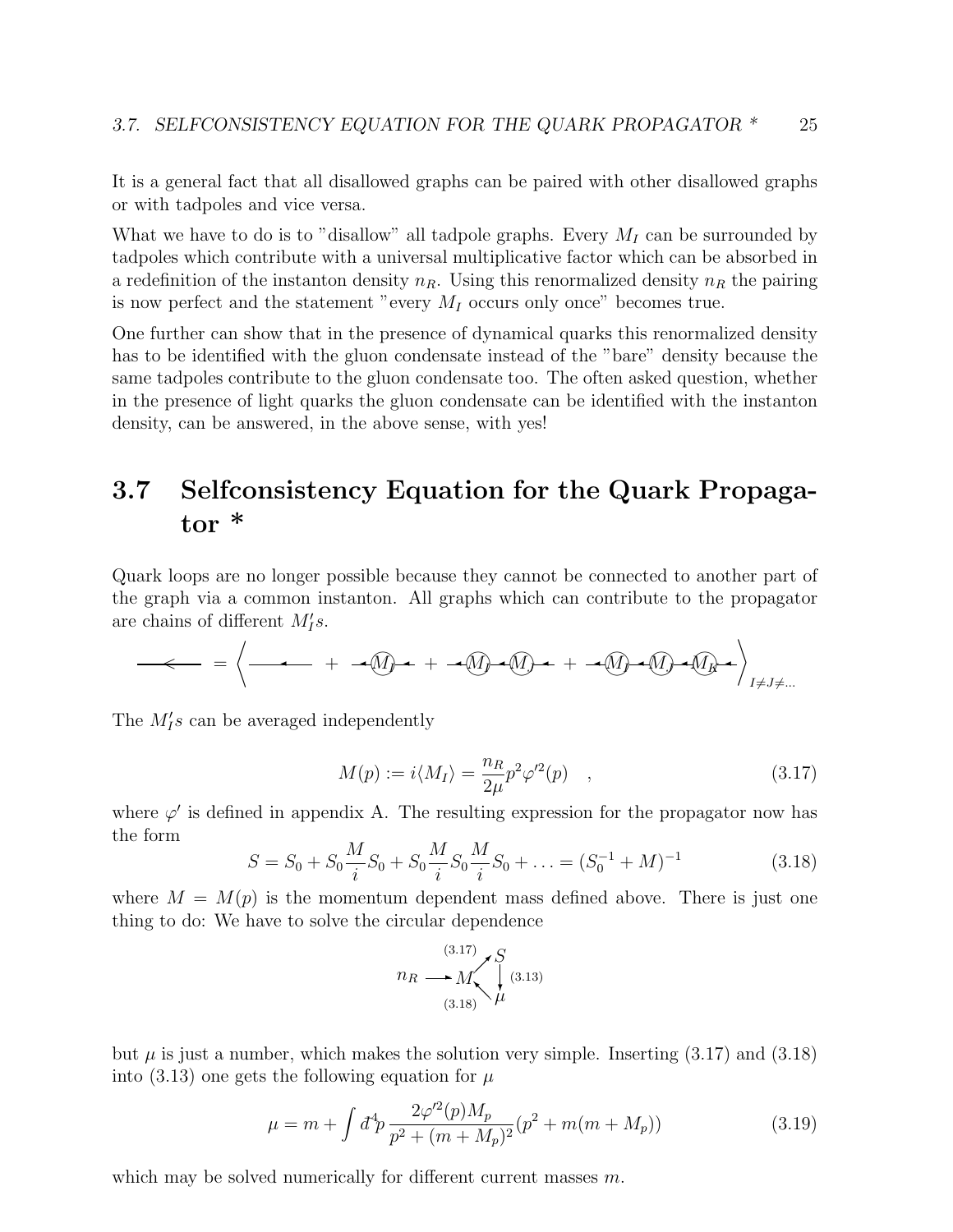#### 3.8 Some Phenomenological Results

In the chiral limit (3.19) reduces to

$$
\mu^2 = n_R \int d^4 p \, \frac{p^4 \varphi'^4(p)}{p^2 + M_p^2} = \alpha n_R \rho^2 + O(n_R^2)
$$
\n(3.20)

 $\mu^2$  is proportional to  $n_R$  and thus M is proportional to  $\sqrt{n_R}$  in contrast to a linear dependence on  $n_R$  obtained from a naive density expansion.

In the last expression the denominator has been expanded in the density and

$$
\alpha = \rho^{-2} \int d^4 p \, p^2 \varphi^{\prime 4}(p) = 6.6 \tag{3.21}
$$

is a universal number. For the standard values of  $n_R$  and  $\rho$  one gets

$$
\mu_0^2 = 6.6 n_R \rho^2 = (100 \text{MeV})^2 ,
$$
  
\n
$$
M(p = 0) = 7.7 \rho \sqrt{n_R} = 300 \text{MeV} .
$$
 (3.22)

The exact solution of (3.20) which has been obtained numerically by iteration, differs from the leading density value by 15%:

$$
M(0) = 345 \text{MeV} \quad . \tag{3.23}
$$

The momentum dependence of the quark mass is shown in figure B.2. The mass  $m+M(p)$ may be interpreted as the mass of a constituent quark. At high energies it tends to the current mass, at low momentum chiral symmetry breaking occurs and the quark gets its constituent mass  $M(0)$ . Note that this is not a pole mass but a virtual mass at zero momentum squared.

Let us now take into account a small current mass m formally of the order  $\sqrt{n_R}$ . The selfconsistency equation now reads

$$
1 = \frac{m}{\mu} + \frac{\mu_0^2}{\mu^2} + O(n_R) \quad . \tag{3.24}
$$

Solving it for  $\mu$  leads to

$$
\mu_0 \leq \mu = \frac{1}{2}m + \sqrt{\frac{1}{4}m^2 + \mu_0^2} \leq m + \mu_0
$$
\n(3.25)

For the strange quark  $\mu$  is increased by a factor of 2:

$$
\mu(m_s = 150 \text{MeV}) = 200 \text{MeV} \tag{3.26}
$$

It is interesting that  $m_s + M(0)$  remains to be 300MeV. For zero momentum the increase of the current mass is just compensated by an equal decrease of the dynamical mass  $M(0)$ .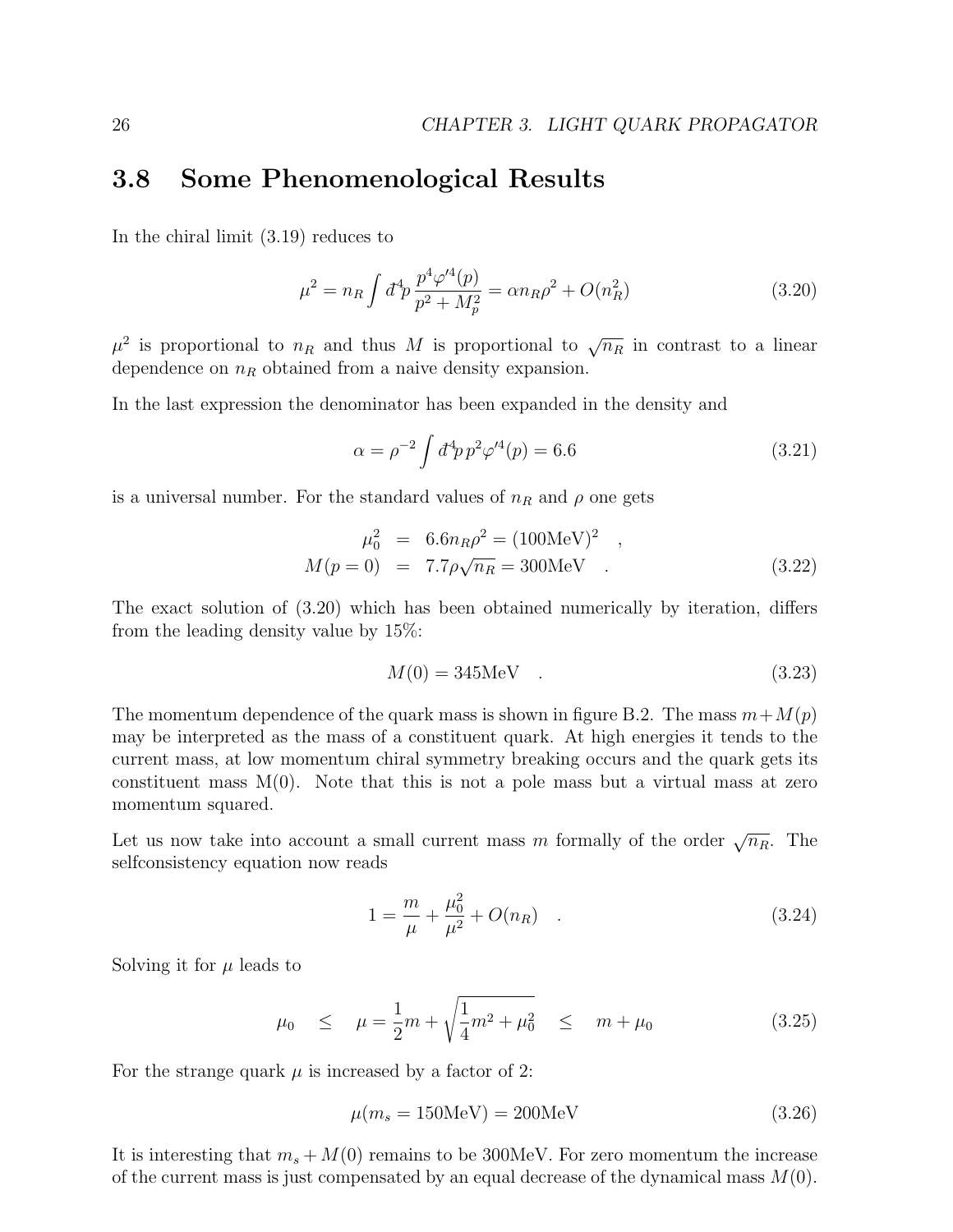#### 3.9. LARGE  $N_C$  EXPANSION  $*$  27

From the propagator one can obtain the quark condensate

$$
\langle \bar{\psi}\psi \rangle := \lim_{x \to 0} \text{tr}_{CD}(S(x) - S_0(x)) = N_c \int d^4p \text{tr}_D(S(p) - S_0(p)) \quad . \tag{3.27}
$$

In leading order in the density one gets

$$
i\langle \bar{\psi}\psi \rangle = \frac{n_R N_c}{\mu} = \langle G_{\mu\nu}^a G_a^{\mu\nu} \rangle / 32\pi^2 \mu \quad . \tag{3.28}
$$

This leads to the following condensates for  $u, d$  and s quarks:

$$
i\langle \bar{u}u \rangle = i\langle \bar{d}d \rangle = (250 \text{MeV})^3 \quad , \quad \langle \bar{s}s \rangle = 0.5 \langle \bar{u}u \rangle \quad . \tag{3.29}
$$

For heavy quarks there exists a similar relation

$$
i\langle \bar{\psi}\psi \rangle = \langle G_{\mu\nu}^a G_a^{\mu\nu} \rangle / 48\pi^2 m + O(m^{-3}) \quad , \tag{3.30}
$$

which leads within  $10\%$  to the same value for the strange quark condensate. This nicely confirms the hypothesis that the strange quark can be treated as a light quark as well as a heavy quark. This hypothesis is used in heavy to light quark matching formulas.

# 3.9 Large  $N_c$  expansion  $*$

Consider now the case of  $N_f$  light quark flavors  $u, d, s, \ldots$ . The discussion of the one flavor case in the previous sections can be copied up to the pairing and cancelation of graphs which contain more than one  $M_I$  (3.16). This is still true in the multiple flavor case but now both quark lines in  $(3.16)$  must have the same flavor because  $M_I$  always connects quarks of the same flavor. So we have the theorem: "every  $M_I$  occurs only once for each flavor". From this point on the discussion of the one flavor case breaks down because there are now graphs contributing to the propagator containing quark loops. The simplest new contribution has the form

$$
(M_1) \t M_2
$$
  
\n
$$
\vdots \t M_3 \t u
$$
  
\n
$$
(M_1) \t u
$$
  
\n
$$
(M_2) \t u
$$

Is this contribution small in some sense ? Yes it is ! Quark loops are suppressed by a factor  $1/N_c$ . In perturbative context this is extensively discussed in [62], in instanton physics it was first used by [25]. Although  $1/3$  is not a very small number the large  $N_c$ expansion seems to be a good approximation in various cases.

Consider a graph and add to it a new quark loop consisting of

N new instantons S instanton scatterings  $S \geq N$ .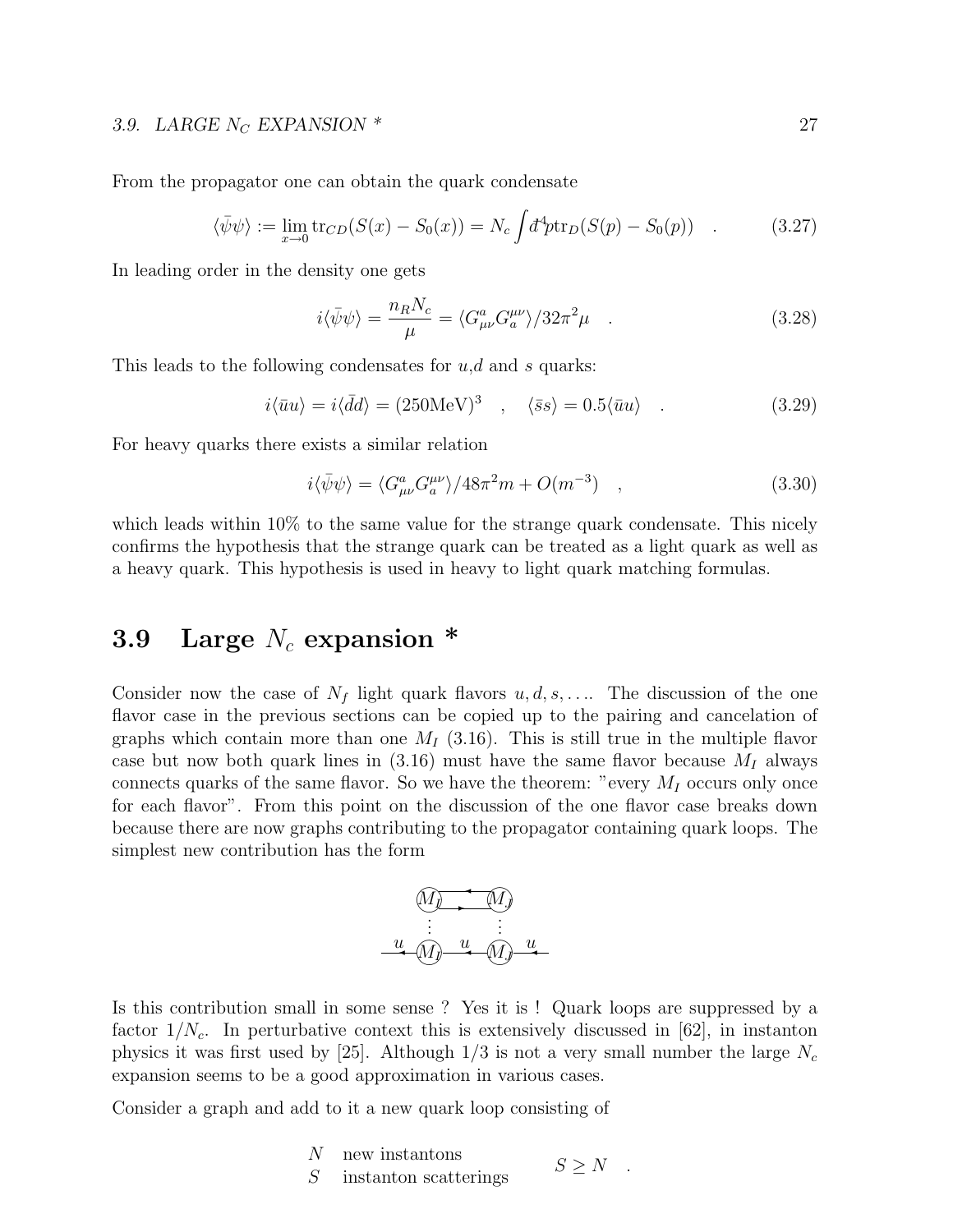| Parameters           | $n_R, \rho, N_c, (g_R)$                                                                           |
|----------------------|---------------------------------------------------------------------------------------------------|
| Instanton density    | $n = N/V_4 = n_R N_c \approx (200 \text{MeV})^4$                                                  |
| Instanton radius     | $\rho \approx (600 \text{MeV})^{-1}$                                                              |
| Number of colors     | $N_c=3$                                                                                           |
| Coupling constant    | $g = g_R/N_c$ (not used in semicl. limit)                                                         |
| Gluon condensate     | $\langle GG \rangle = \langle G^a_{\mu\nu} G_a^{\mu\nu} \rangle / 32\pi^2 =: n_R N_c$             |
| Quark condensate     | $\langle \bar{\psi}\psi \rangle \approx 0.39 N_c \rho^{-1} \sqrt{n_R} \approx (253 \text{MeV})^3$ |
| Constituent mass     | $M(p) \sim \rho \sqrt{n_R}$                                                                       |
| Quark mass           | $M_{quark}(0) \approx 7.7 \rho n_B^{1/2} \approx 300 \text{MeV}$                                  |
| Gluon mass           | $M_{\text{gluon}}(0) \approx 10.9 \,\rho n_B^{1/2} \approx 420 \text{MeV}[40]$                    |
| Ghost mass           | $M_{ghost}(0) \approx 7.7 \rho n_B^{1/2} \approx 300 \text{MeV} [40]$                             |
| Meson correlator     | $\langle \bar{\psi} \Gamma \psi(x) \bar{\psi} \Gamma \psi(0) \rangle_{trunc.} \sim N_c$           |
| Quark loop           | $\sim N_c$                                                                                        |
| Instanton scattering | $\sim N_c^{-1} \rho n_B^{-1/2}$                                                                   |
| Instanton occurrence | $\sim N_c n_B$                                                                                    |
| Gluon loop           | $\sim N_c^2-1$                                                                                    |
| Instanton scattering | $\sim (N_c^2-1)^{-1}$                                                                             |

Table 3.1: Dependence of various quantities on the parameters of the instanton liquid model  $n_R, \rho, N_c, (g_R)$ .

This multiplies the graph (see table 3.1) by a factor loop =  $O(N_c^{1+N-S})$ . The following cases are possible:

> $1 + N - S$  $= 1 \Leftrightarrow M = N \Leftrightarrow$  all instantons are new ⇐⇒ the loop is disconnected  $= 0 \Leftrightarrow$  one old instanton  $\iff$  the loop is a tadpole  $< 0$  the loop is suppressed by at least one  $1/N_c$

Disconnected graphs are cancelled by the denominator and tadpoles have been absorbed in  $n_R$ . So quark loops are indeed suppressed in the limit  $N_c \to \infty$ . The same is true for gluon loops. This can be seen by the same argument using the  $N_c$  dependencies from table 3.1.

# 3.10 Summary

The quark propagator has been computed in the Instanton Liquid Model in zeromode approximation and in  $1/N_c$  expansion. It was possible to absorb dynamical quark loops into a renormalized instanton density, which should be identified with the gluon condensate. In the case of one quark flavor the  $1/N_c$  expansion is exact. The values for the dynamical quark masses of the up, down and strange quark have been computed. Dynamical quark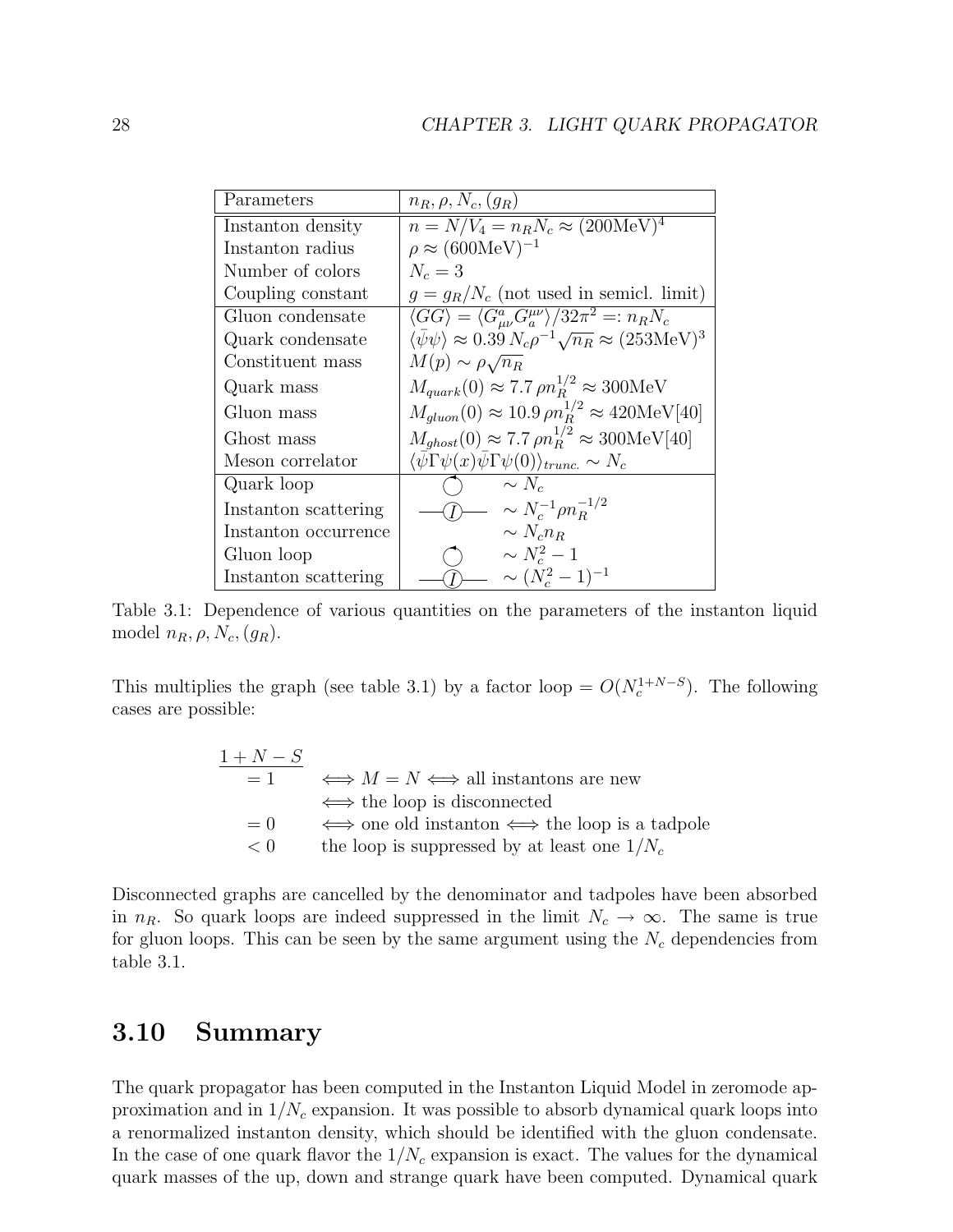#### 3.10. SUMMARY 29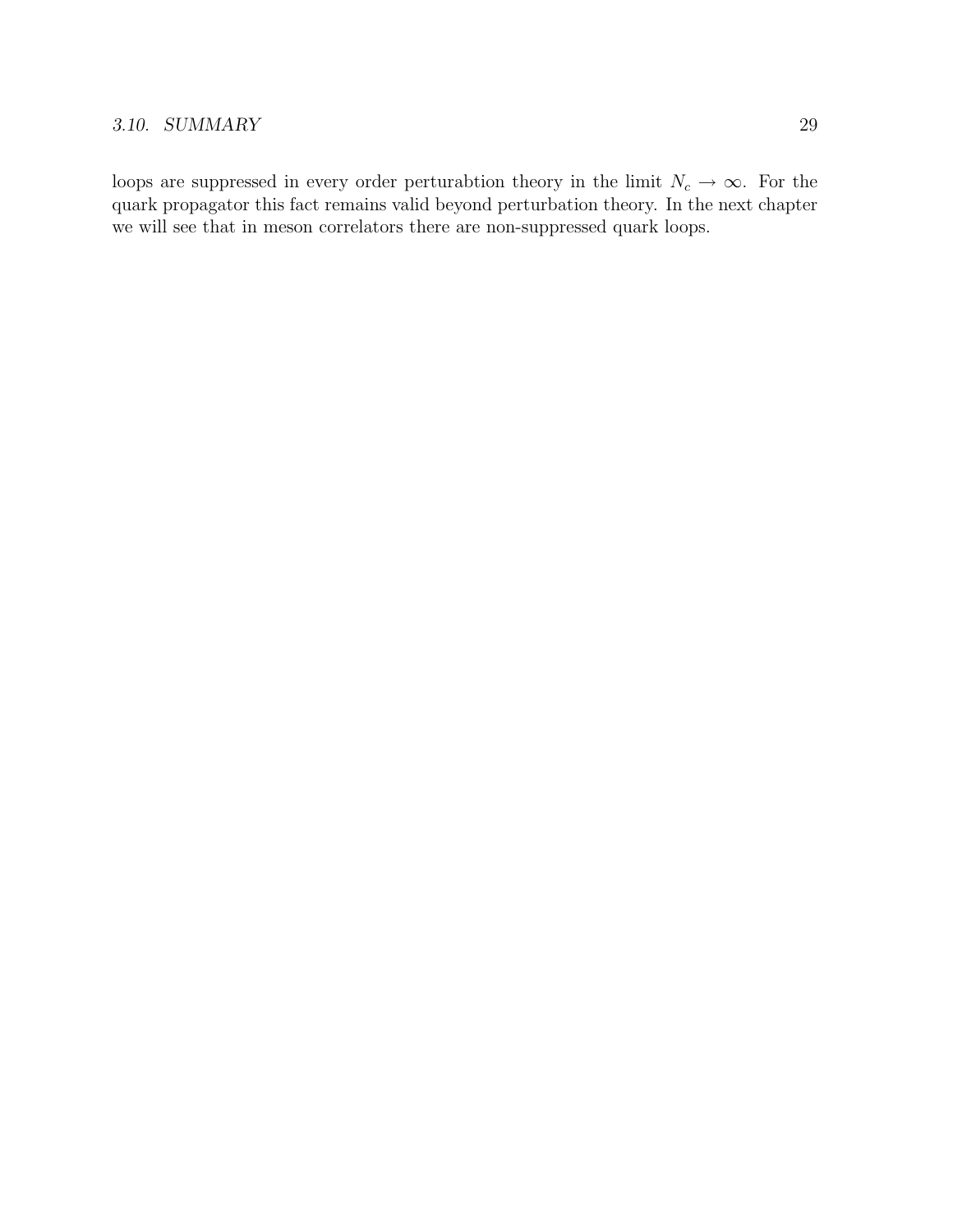# Chapter 4

# Four Point Functions

In this chapter the correlators for four quark fields in the Instanton Liquid Model in zeromode approximation will be computed. Of special interest is the observation that in leading order  $1/N_c$  not all quark loops are suppressed. Summation of all graphs leads to Bethe Salpeter equations in Section 4.2, which are solved in Section 4.3. Section 4.4 summarizes the results for the connected and free flavor singlet and triplet correlators.

# 4.1 Introduction

In the last chapter we have derived comprehensive Feynman rules within the zero mode approximation:

$$
= \frac{1}{p + im} = S_0(p)
$$
  

$$
p \longrightarrow \widehat{M} \longrightarrow q = \frac{1}{i\mu} p \psi_I(p) \psi_I^{\dagger}(q) q
$$

A quark of a given flavor can scatter only once at a instanton I via  $M_I$ . Tadpole graphs are not allowed, they are absorbed in the renormalized instanton density  $n_R$  which has to be used when averaging over the instantons. In the large  $N_c$  limit dynamical quark loops are suppressed and  $\mu$  can be determined by (3.19). In the chiral limit

$$
\mu^2 = 6.6n_R\rho^2 + O(n_R^2) \quad . \tag{4.1}
$$

In this section we want to calculate 4 point functions in the case of two quark flavors of equal mass in the limit  $N_c \to \infty$  within the zero mode approximation:

$$
\delta(p - s + r - q) \Pi_{\Gamma \Gamma'}(p, s, q, r) = \Gamma \sum_{s \to \infty}^{p} \Gamma'_{r} =
$$
\n
$$
= - \int dx dy dz dw e^{i(py - qz + rw - sx)} \langle 0 | T \bar{\psi}(x) \Gamma \psi(y) \bar{\psi}(z) \Gamma' \psi(w) | 0 \rangle .
$$
\n(4.2)

The  $\psi$  fields are u or d quark fields arbitrarily mixed. Without restriction to generality we have taken the correlator to be a color singlet . These 4 point functions can be used to study meson correlators ( $\uparrow$ chapter 5) and quark form factors ( $\uparrow$ chapter 6)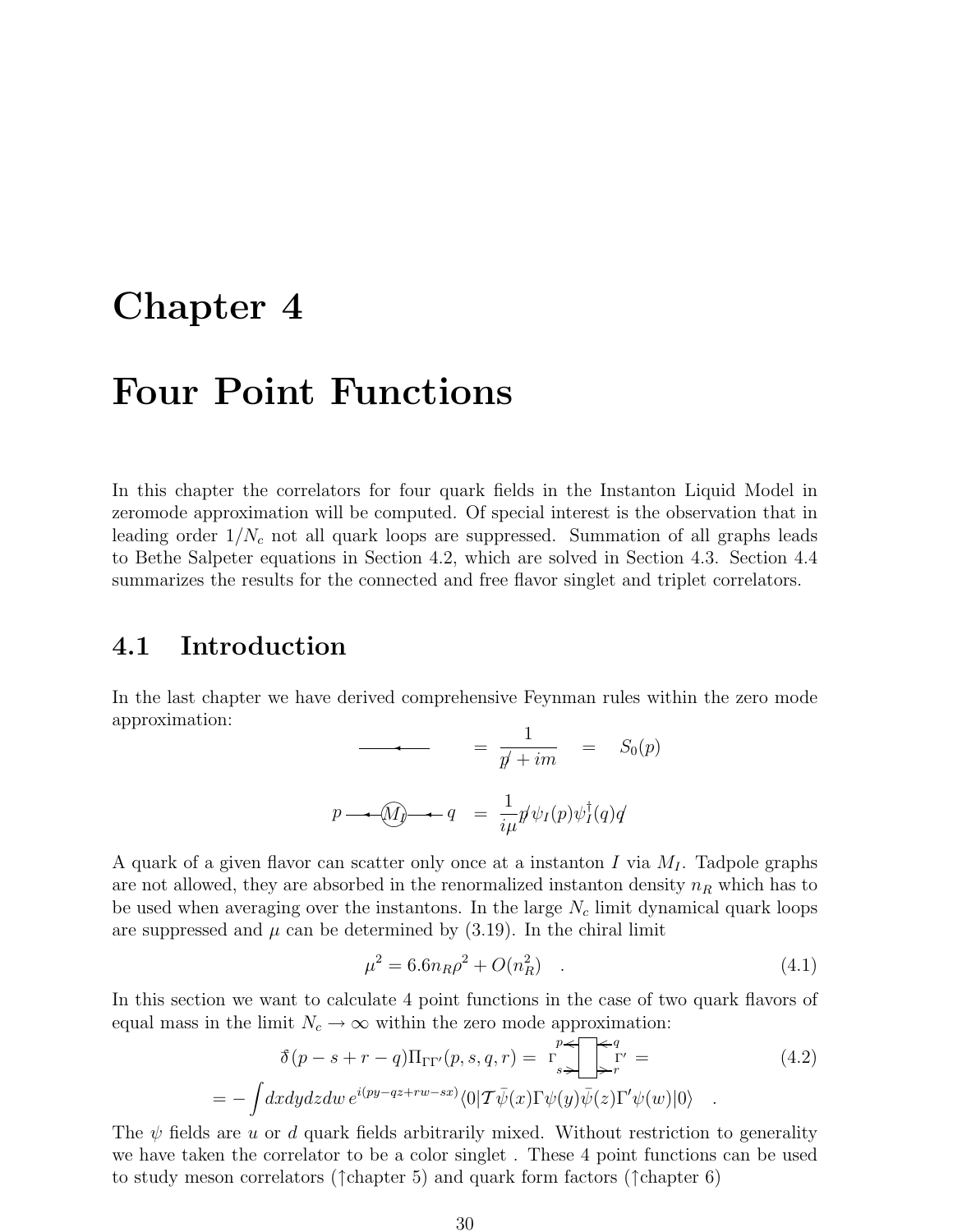# 4.2 Large  $N_c$  approximation  $*$

The most general graph for the quark propagator is a sequence of different instantons  $M_I$ , according to the rules above. Similarly the most general graph for the triplet correlator  $\langle (\bar{u}d)(\bar{d}u) \rangle$  consists of two quark propagators each containing every insanton only once. However, the  $u$  and  $d$  propagator may contain common instantons, e.g.

$$
p \xrightarrow{u} (M) \longrightarrow (M) \longrightarrow (M) \longrightarrow (M) \longrightarrow (M) \longrightarrow q
$$
  
\n
$$
\vdots \qquad \vdots \qquad \vdots
$$
  
\n
$$
s \rightarrow d \quad (M) \longrightarrow (M) \longrightarrow (M) \longrightarrow (M) \longrightarrow (M) \longrightarrow r
$$

It is always assumed that the left and right hand sides of the graphs form color singlets. Non-common instantons can be averaged like in the propagator case to yield graphs of the form  $\overline{a}$ u

$$
\frac{u}{\leftarrow} \text{M} \leftarrow \text{M} \leftarrow \text{M} \leftarrow \text{M}
$$
\n
$$
\frac{d}{\rightarrow} \text{M} \leftarrow \text{M} \leftarrow \text{M} \leftarrow \text{M} \leftarrow \text{M}
$$
\n
$$
\frac{d}{\rightarrow} \text{M} \leftarrow \text{M} \leftarrow \text{M} \leftarrow \text{M} \leftarrow \text{M}
$$
\n
$$
\tag{4.3}
$$

where the thick line represents the full propagator

$$
-\leftarrow -\leftarrow -\left\langle -\left\langle -\left\langle -\left\langle -\left\langle -\left\langle -\left( \frac{1}{2} \right) \right\rangle + \left\langle -\left\langle -\left\langle \frac{1}{2} \right) \right\rangle + \left\langle -\left\langle \frac{1}{2} \right) \right\rangle + \left\langle -\left\langle \frac{1}{2} \right\rangle + \left\langle -\left\langle \frac{1}{2} \right) \right\rangle + \left\langle -\left\langle \frac{1}{2} \right\rangle + \left\langle -\left\langle \frac{1}{2} \right) \right\rangle + \left\langle -\left\langle \frac{1}{2} \right\rangle + \left\langle -\left\langle \frac{1}{2} \right) \right\rangle + \left\langle -\left\langle \frac{1}{2} \right\rangle + \left\langle -\left\langle \frac{1}{2} \right) \right\rangle + \left\langle -\left\langle \frac{1}{2} \right\rangle + \left\langle -\left\langle \frac{1}{2} \right) \right\rangle + \left\langle -\left\langle \frac{1}{2} \right\rangle + \left\langle -\left\langle \frac{1}{2} \right) \right\rangle + \left\langle -\left\langle \frac{1}{2} \right\rangle + \left\langle -\left\langle \frac{1}{2} \right) \right\rangle + \left\langle -\left\langle \frac{1}{2} \right) \right\rangle + \left\langle -\left\langle \frac{1}{2} \right) \right\rangle + \left\langle -\left\langle \frac{1}{2} \right) \right\rangle + \left\langle -\left\langle \frac{1}{2} \right) \right\rangle + \left\langle -\left\langle \frac{1}{2} \right) \right\rangle + \left\langle -\left\langle \frac{1}{2} \right) \right\rangle + \left\langle -\left\langle \frac{1}{2} \right) \right\rangle + \left\langle -\left\langle \frac{1}{2} \right) \right\rangle + \left\langle -\left\langle \frac{1}{2} \right) \right\rangle + \left\langle -\left\langle \frac{1}{2} \right) \right\rangle + \left\langle -\left\langle \frac{1}{2} \right) \right\rangle + \left\langle -\left\langle \frac{1}{2} \right) \right\rangle + \left\langle -\left\langle \frac{1}{2} \right) \right\rangle + \left\langle -\left\langle \frac{1}{2} \right) \right\rangle
$$

It can be shown that non planar diagrams like

$$
\begin{array}{c}\n u \\
 \hline\n \downarrow \\
 d \\
 \hline\n \downarrow \\
 \hline\n \downarrow \\
 \hline\n \downarrow \\
 \hline\n \downarrow \\
 \hline\n \downarrow \\
 \hline\n \downarrow \\
 \hline\n \downarrow \\
 \hline\n \downarrow \\
 \hline\n \downarrow \\
 \hline\n \downarrow \\
 \hline\n \downarrow \\
 \hline\n \downarrow \\
 \hline\n \downarrow \\
 \hline\n \downarrow \\
 \hline\n \downarrow \\
 \hline\n \downarrow \\
 \hline\n \downarrow \\
 \hline\n \downarrow \\
 \hline\n \downarrow \\
 \hline\n \downarrow \\
 \hline\n \downarrow \\
 \hline\n \downarrow \\
 \hline\n \downarrow \\
 \hline\n \downarrow \\
 \hline\n \downarrow \\
 \hline\n \downarrow \\
 \hline\n \downarrow \\
 \hline\n \downarrow \\
 \hline\n \downarrow \\
 \hline\n \downarrow \\
 \hline\n \downarrow \\
 \hline\n \downarrow \\
 \hline\n \downarrow \\
 \hline\n \downarrow \\
 \hline\n \downarrow \\
 \hline\n \downarrow \\
 \hline\n \downarrow \\
 \hline\n \downarrow \\
 \hline\n \downarrow \\
 \hline\n \downarrow \\
 \hline\n \downarrow \\
 \hline\n \downarrow \\
 \hline\n \downarrow \\
 \hline\n \downarrow \\
 \hline\n \downarrow \\
 \hline\n \downarrow \\
 \hline\n \downarrow \\
 \hline\n \downarrow \\
 \hline\n \downarrow \\
 \hline\n \downarrow \\
 \hline\n \downarrow \\
 \hline\n \downarrow \\
 \hline\n \downarrow \\
 \hline\n \downarrow \\
 \hline\n \downarrow \\
 \hline\n \downarrow \\
 \hline\n \downarrow \\
 \hline\n \downarrow \\
 \hline\n \downarrow \\
 \hline\n \downarrow \\
 \hline\n \downarrow \\
 \hline\n \downarrow \\
 \hline\n \downarrow \\
 \hline\n \downarrow \\
 \hline\n \downarrow \\
 \hline\n \downarrow \\
 \hline\n \downarrow \\
 \hline\n \downarrow \\
 \hline\n \downarrow \\
 \hline\n \downarrow \\
 \hline\n \downarrow \\
 \hline\n \downarrow \\
 \hline\n \downarrow \\
 \hline\n \downarrow \\
 \hline\n \downarrow \\
 \hline\n \downarrow \\
 \hline\n \downarrow \\
 \hline\n \downarrow \\
 \hline\n \downarrow \\
 \hline\n \downarrow \\
 \hline\n \downarrow \\
 \hline\n \downarrow \\
 \hline\n \downarrow \\
 \hline\n \downarrow \\
 \hline\n \downarrow \\
 \hline\n \downarrow \\
 \hline\n \downarrow \\
 \hline\n \downarrow \\
 \hline\n \downarrow \\
 \hline\n \downarrow \\
 \hline\n \downarrow \\
 \hline\n \downarrow \\
 \hline
$$

are suppressed by  $1/N_c$ , where again the left and right hand sides of the graphs have to form color singlets. So only the ladder diagrams shown in (4.3) contribute to the triplet correlator.

One might think that the mixed correlator  $\langle (\bar{u}u)(\bar{d}d)\rangle$  is zero because the graphs necessarily include quark loops, or that only the two loop graphs contribute — but this is not the case! Let us first state the result and then discuss it. Graphs contributing to the mixed correlator are chains of quark bubbles

$$
\begin{array}{c}\n\underbrace{u}_{\mathbf{M}} & d \\
\downarrow \\
\downarrow \\
u\n\end{array}\n\qquad\n\begin{array}{c}\n\underbrace{u}_{\mathbf{M}} & d \\
\downarrow \\
\downarrow \\
u\n\end{array}\n\qquad\n\begin{array}{c}\n\underbrace{u}_{\mathbf{M}} & d \\
\downarrow \\
\downarrow \\
u\n\end{array}\n\qquad\n\begin{array}{c}\n\underbrace{d}_{\mathbf{M}} \\
\downarrow \\
\downarrow \\
u\n\end{array}\n\qquad\n\begin{array}{c}\n\underbrace{d}_{\mathbf{M}} \\
\downarrow \\
u\n\end{array}\n\qquad\n\begin{array}{c}\n\underbrace{d}_{\mathbf{M}} \\
\downarrow \\
u\n\end{array}\n\qquad\n\begin{array}{c}\n\underbrace{d}_{\mathbf{M}} \\
\downarrow \\
u\n\end{array}\n\qquad\n\begin{array}{c}\n\underbrace{d}_{\mathbf{M}} \\
\downarrow \\
u\n\end{array}\n\qquad\n\begin{array}{c}\n\underbrace{d}_{\mathbf{M}} \\
\downarrow \\
u\n\end{array}\n\qquad\n\begin{array}{c}\n\underbrace{d}_{\mathbf{M}} \\
\downarrow \\
u\n\end{array}\n\qquad\n\begin{array}{c}\n\underbrace{d}_{\mathbf{M}} \\
\downarrow \\
u\n\end{array}\n\qquad\n\begin{array}{c}\n\underbrace{d}_{\mathbf{M}} \\
\downarrow \\
u\n\end{array}\n\qquad\n\begin{array}{c}\n\underbrace{d}_{\mathbf{M}} \\
\downarrow \\
u\n\end{array}\n\qquad\n\begin{array}{c}\n\underbrace{d}_{\mathbf{M}} \\
\downarrow \\
u\n\end{array}\n\qquad\n\begin{array}{c}\n\underbrace{d}_{\mathbf{M}} \\
\downarrow \\
u\n\end{array}\n\qquad\n\begin{array}{c}\n\underbrace{d}_{\mathbf{M}} \\
\downarrow \\
u\n\end{array}\n\qquad\n\begin{array}{c}\n\underbrace{d}_{\mathbf{M}} \\
\downarrow \\
u\n\end{array}\n\qquad\n\begin{array}{c}\n\underbrace{d}_{\mathbf{M}} \\
\downarrow \\
u\n\end{array}\n\qquad\n\begin{array}{c}\n\underbrace{d}_{\mathbf{M}} \\
\downarrow \\
u\n\end{array}\n\qquad\n\begin{array}{c}\n\underbrace{d}_{\mathbf{M}} \\
\downarrow \\
u\n\end{array}\n\q
$$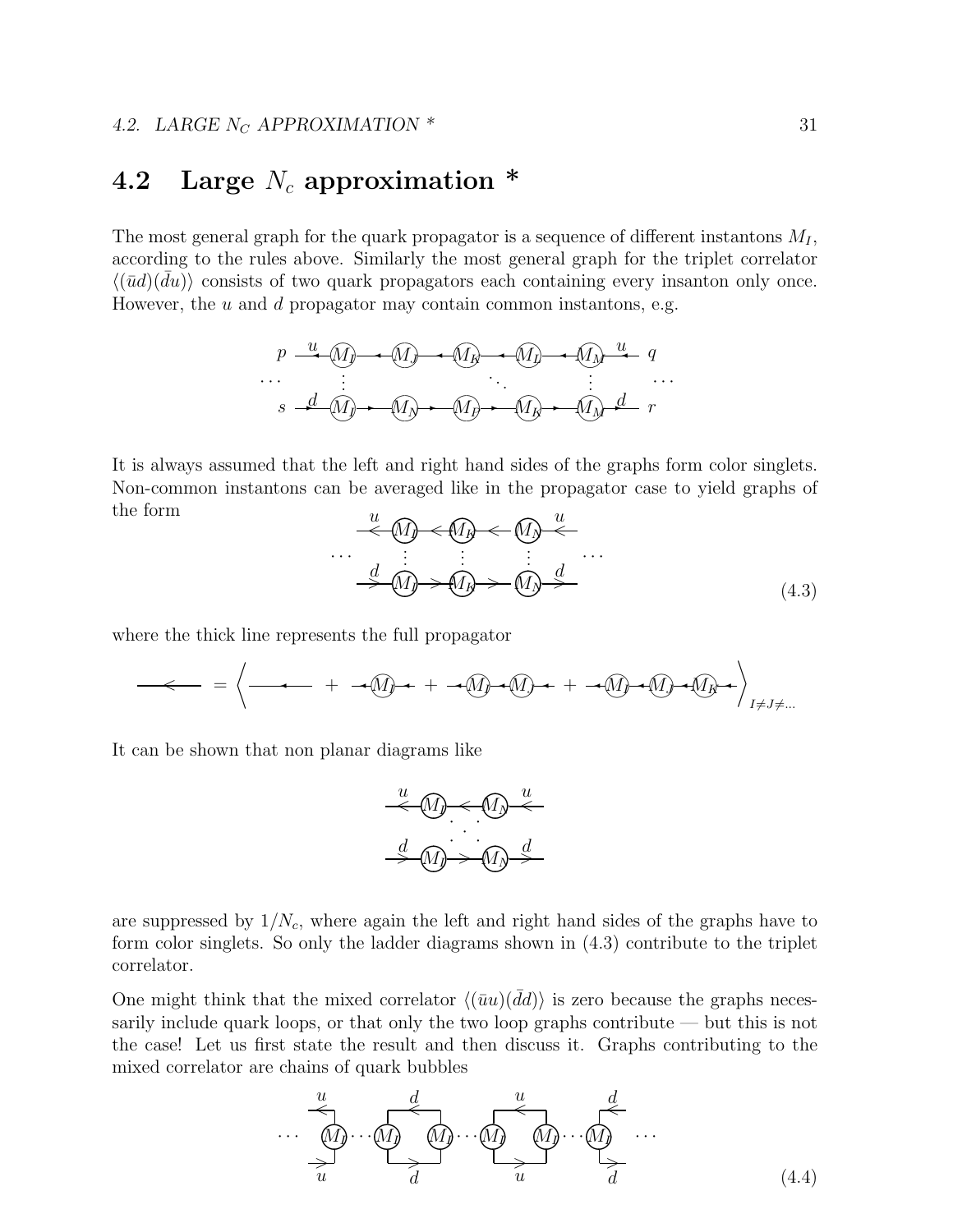Application of the  $N_c$  counting rules shows that this chain is of order  $1/N_c$ . Taking the color trace at the left and right hand side of the chain we see that the mixed correlator is of order  $N_c$ . Using (3.16) it is clear that the triplet correlator is of the same order.

What is wrong with the derivation of quark loop suppression in the last chapter ? The main assumption was that every graph containing a loop can be constructed from a graph not possessing this loop by simply adding the loop. Eliminating a loop from the bubble chain (4.4) yields a disconnected graph, but we only consider connected 4 point functions. So the quark loop chain cannot be constructed in a way needed to prove quark loop suppression.

In the case of meson correlators one can take another point of view. The disconnected two loop contribution is of order  $N_c^2$  but (except for the scalar case) the contribution is zero. So the bubble chain is a subleading graph of order  $N_c$  and nothing has been said about the form of subleading graphs.

Nevertheless, all connected graphs can be obtained starting from (4.4) by adding further instantons and bubbles — but now  $N_c$  counting rules tell us that every attempt results in a  $1/N_c$  suppression. Therefore the bubble chain is the most general leading order graph.

Nothing has to be changed for the correlator  $\langle (d\bar{d}) (\bar{d}d) \rangle$  except that chain (4.4) must start with d.

To calculate the connected 4 point functions one must now average and sum up the chains. Alternatively this can be represented in recursive from usually called Bethe Salpeter equations:

$$
\frac{u}{d} \frac{d}{dt} = \left\langle \begin{array}{ccc} \frac{u}{d} & \frac{u}{d} & \frac{u}{d} & \frac{u}{d} \\ \frac{u}{d} & \frac{u}{d} & \frac{u}{d} & \frac{u}{d} \end{array} \right\rangle_{I}
$$
\n
$$
\frac{u}{d} \frac{d}{dt} = \left\langle \begin{array}{ccc} \frac{u}{d} & \frac{d}{d} & \frac{u}{d} \\ \frac{u}{d} & \frac{u}{d} & \frac{u}{d} \end{array} \right\rangle_{I}
$$
\n
$$
\frac{u}{d} \frac{d}{dt} = \left\langle \begin{array}{ccc} \frac{u}{d} & \frac{d}{d} & \frac{u}{d} \\ \frac{u}{d} & \frac{u}{d} & \frac{u}{d} \end{array} \right\rangle_{I}
$$
\n
$$
\frac{d}{d} \frac{d}{dt} \frac{d}{dt} \frac{u}{dt} \frac{d}{dt}
$$
\n
$$
(4.5)
$$

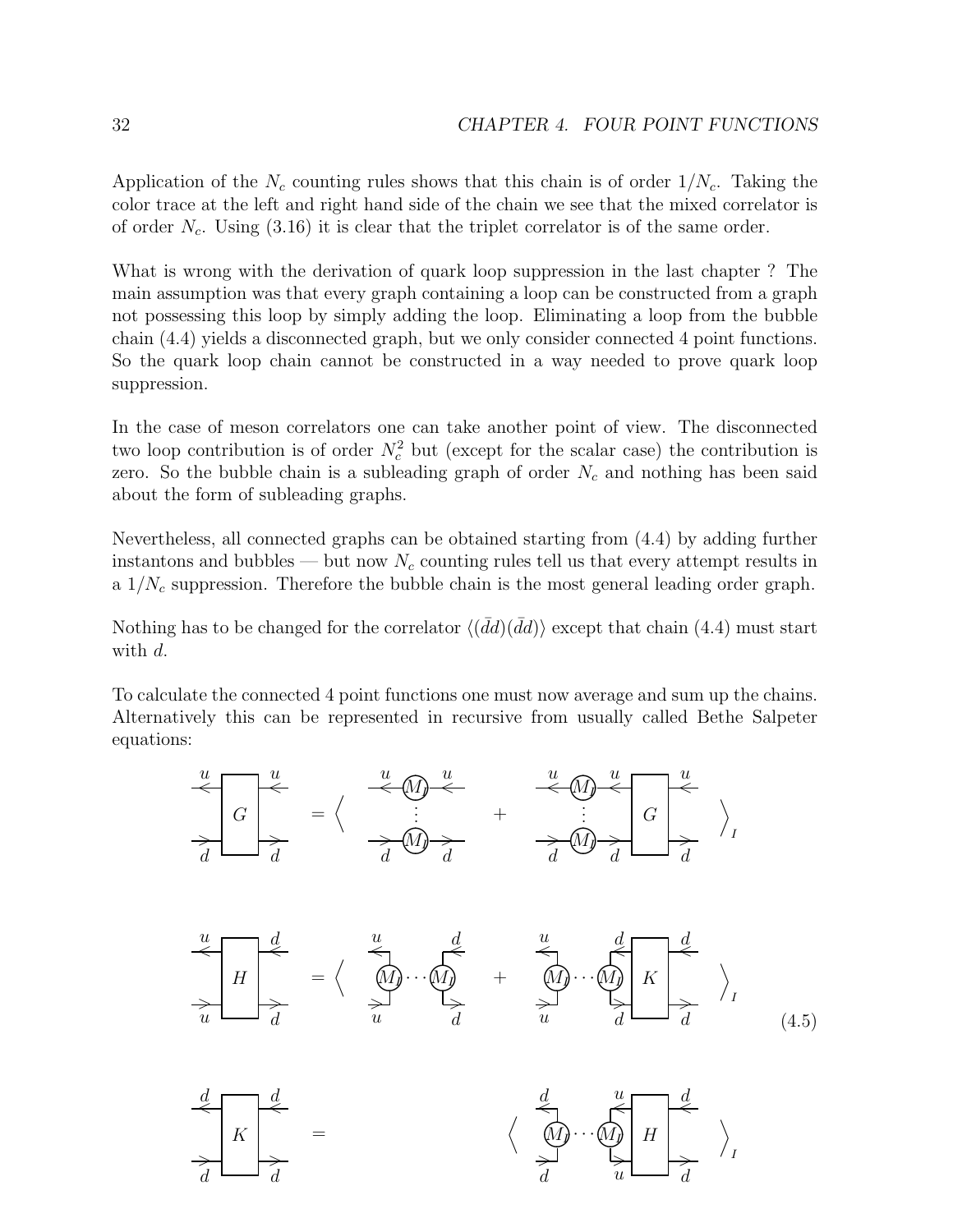## 4.3 Solution of the Bethe-Salpeter Equations \*

Before solving the BS equations we have to construct the kernel. The l.h.s. of the kernel always forms a color singlet because of the restriction to color singlet correlators. In the following we work in singular gauge suitable for small momentum (↑Chapter 8).

Contracting the color and Dirac indices on the l.h.s. and using the formulas of Appendices A.2 and A.3 one gets

$$
\left\langle \Gamma \frac{p \to \mathcal{M}_0 + q}{s \to \mathcal{M}_0 + r} \right\rangle_I = \frac{1}{(i\mu)^2} \langle \eta' \psi_I(r) \psi_I^\dagger(s) \phi \Gamma \eta' \psi_I(p) \psi_I^\dagger(q) q \rangle_I = (4.6)
$$
  

$$
= -\frac{n_R}{\mu^2} p \varphi'(p) q \varphi'(q) r \varphi'(r) s \varphi'(s) \delta(p - s + r - q) \left\langle \text{tr}_D \left( \Gamma \frac{1 \pm \gamma_5}{2} \right) \frac{1 \pm \gamma_5}{2} \right\rangle_{\pm}
$$

The kernel can now be determined to be

$$
p \rightarrow q
$$
\n
$$
s \rightarrow 1
$$
\n
$$
s \rightarrow q
$$
\n
$$
s \rightarrow q
$$
\n
$$
s \rightarrow q
$$
\n
$$
s \rightarrow q
$$
\n
$$
s \rightarrow q
$$
\n
$$
s \rightarrow q
$$
\n
$$
s \rightarrow q
$$
\n
$$
s \rightarrow q
$$
\n
$$
s \rightarrow q
$$
\n
$$
s \rightarrow q
$$
\n
$$
s \rightarrow q
$$
\n
$$
s \rightarrow q
$$
\n
$$
s \rightarrow q
$$
\n
$$
s \rightarrow q
$$
\n
$$
s \rightarrow q
$$
\n
$$
s \rightarrow q
$$
\n
$$
s \rightarrow q
$$
\n
$$
s \rightarrow q
$$
\n
$$
s \rightarrow q
$$
\n
$$
s \rightarrow q
$$
\n
$$
s \rightarrow q
$$
\n
$$
s \rightarrow q
$$
\n
$$
s \rightarrow q
$$
\n
$$
s \rightarrow q
$$
\n
$$
s \rightarrow q
$$
\n
$$
s \rightarrow q
$$
\n
$$
s \rightarrow q
$$
\n
$$
s \rightarrow q
$$
\n
$$
s \rightarrow q
$$
\n
$$
s \rightarrow q
$$
\n
$$
s \rightarrow q
$$
\n
$$
s \rightarrow q
$$
\n
$$
s \rightarrow q
$$
\n
$$
s \rightarrow q
$$
\n
$$
s \rightarrow q
$$
\n
$$
s \rightarrow q
$$
\n
$$
s \rightarrow q
$$
\n
$$
s \rightarrow q
$$
\n
$$
s \rightarrow q
$$
\n
$$
s \rightarrow q
$$
\n
$$
s \rightarrow q
$$
\n
$$
s \rightarrow q
$$
\n
$$
s \rightarrow q
$$
\n
$$
s \rightarrow q
$$
\n
$$
s \rightarrow q
$$
\n
$$
s \rightarrow q
$$
\n
$$
s \rightarrow q
$$
\n
$$
s \rightarrow q
$$
\n
$$
s \rightarrow q
$$
\n
$$
s \rightarrow q
$$
\n
$$
s \rightarrow q
$$
\n
$$
s \rightarrow q
$$
\n
$$
s \
$$

The result is just proportional to the nonlocal version of the 't Hooft vertex between color singlet states.

The solutions of the BS equations have a very similar structure:

$$
p \to \n\begin{bmatrix}\nA & \cdots & \cdots & \cdots & \cdots \\
A & \cdots & \cdots & \cdots & \cdots & \cdots \\
A & \cdots & \cdots & \cdots & \cdots & \cdots \\
A_0(t)\delta_{i_s}^{i_p}\delta_{i_q}^{i_r} + A_5(t)\gamma_{i_s}^{i_p}\gamma_{i_q}^{i_r}\delta_{i_q}^{i_r}\n\end{bmatrix}
$$
\n
$$
(4.8)
$$

A<sub>0</sub> and A<sub>5</sub> are scalar functions depending only on  $t = p - s = q - r$ . The proof is simple: The kernel has the structure (4.8) with  $A_0 = A_5 = 1$ . The product of two vertices yields the same structure:

$$
\begin{array}{ccc}\np & \rightarrow & \\
A & \rightarrow & \\
B & \rightarrow & \\
\end{array}
$$
\n
$$
\begin{array}{ccc}\n+ & q & p & \rightarrow & \\
A & \rightarrow & & \\
\end{array}
$$
\n
$$
\begin{array}{ccc}\n+ & q & p & \rightarrow & \\
A & \rightarrow & & \\
\end{array}
$$
\n
$$
\begin{array}{ccc}\n+ & q & \rightarrow & \\
\end{array}
$$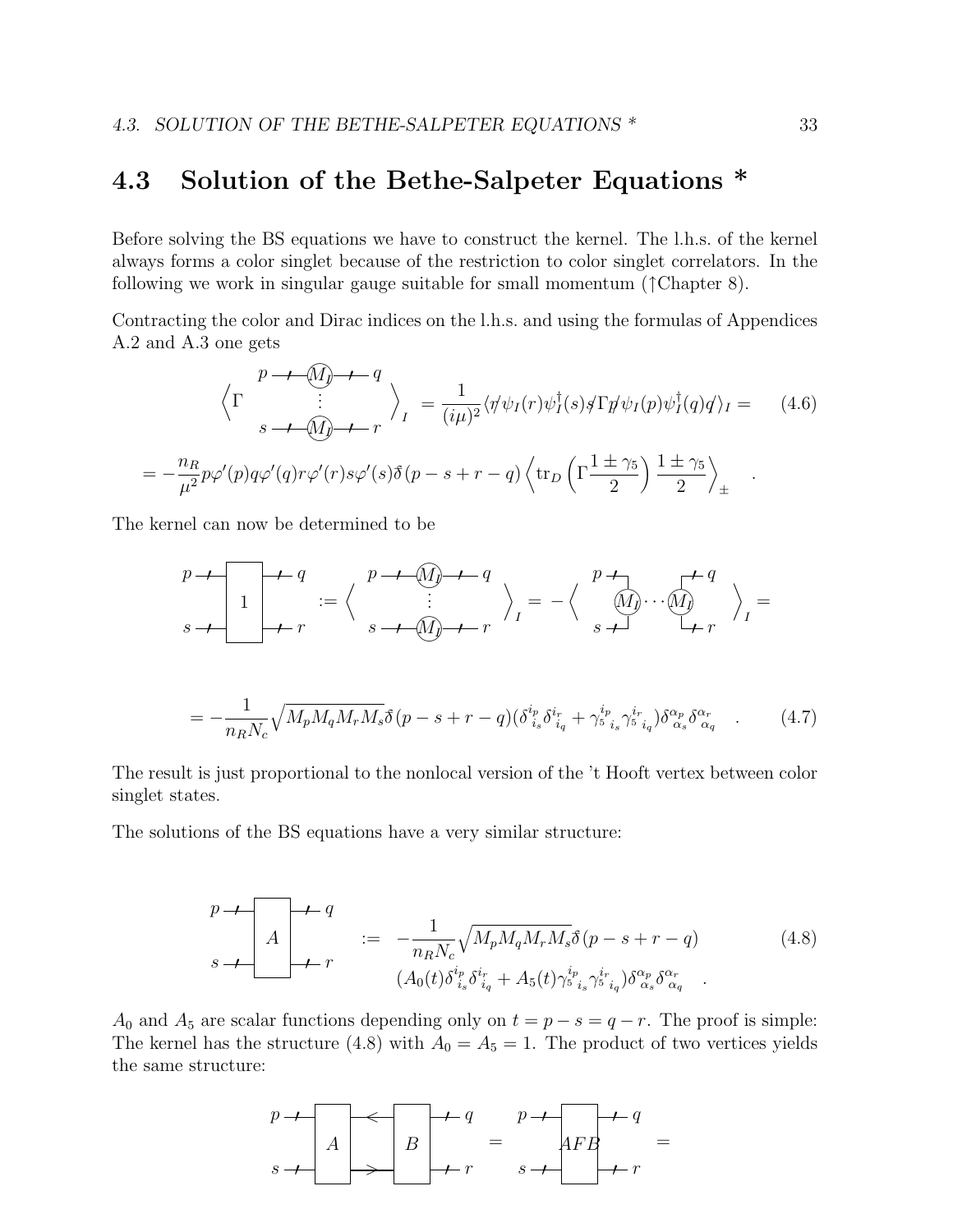$$
= -\frac{1}{n_R N_c} \sqrt{M_p M_q M_r M_s} \delta(p - s + r - q)
$$
\n
$$
(A_0 F_0 B_0(t) \delta_{i_s}^{i_p} \delta_{i_q}^{i_r} + A_5 F_5 B_5(t) \gamma_{5}^{i_p} \gamma_{i_q}^{i_r} \gamma_{5}^{i_r} \delta_{i_q}^{\alpha_r} ,
$$
\n
$$
(4.9)
$$

$$
F_0(t) = -\int (dpds) \frac{1}{n_R} M_p M_s \text{tr}_D(S(p)S(s)) ,
$$
\n
$$
F_5(t) = -\int (dpds) \frac{1}{n_R} M_p M_s \text{tr}_D(S(p) \gamma_5 S(s) \gamma_5) .
$$
\n
$$
\int (dpds) := \int dpds \, \delta(p - s - t) .
$$
\n(4.10)

In other words, the vertices of structure (4.8) build a closed algebra. The reason for this simple result is that the kernel is a simple product function up to the momentum conserving  $\delta$ .

Using (4.7), (4.8) and (4.9) the BS equations (4.5) reduce to primitive algebraic equations for  $G_{0/5}(t)$ ,  $H_{0/5}(t)$  and  $K_{0/5}(t)$ :

$$
G_{0/5}(t) = 1 + F_{0/5}(t)G_{0/5}(t) ,
$$
  
\n
$$
H_{0/5}(t) = -1 - F_{0/5}(t)K_{0/5}(t) ,
$$
  
\n
$$
K_{0/5}(t) = -F_{0/5}(t)H_{0/5}(t) ,
$$

with the solution

$$
G = \frac{1}{1 - F} \quad , \quad H = -\frac{1}{1 - F^2} \quad , \quad K = \frac{F}{1 - F^2} \tag{4.11}
$$

where we have suppressed the index  $0/5$  and the argument t.

# 4.4 Triplet and Singlet Correlators \*

Because of isospin symmetry  $SU(2)_f$ , mesons form triplets and singlets. Replacing  $\bar{\psi}\psi$ in (4.2) by the triplet and singlet combinations (borrowing the notation from the pseudoscalar correlator)

$$
\pi^0 = \frac{1}{\sqrt{2}} (\bar{u}u - \bar{d}d), \quad \pi^+ = \bar{u}d, \quad \pi^- = \bar{d}u, \quad \eta = \frac{1}{\sqrt{2}} (\bar{u}u + \bar{d}d), \tag{4.12}
$$

one gets

$$
\pi^{0} \left( C^{t} \right) \leftarrow \pi^{0} = \frac{1}{2} \left( \begin{array}{c} u \\ \hline u \\ u \end{array} \right) \leftarrow \frac{u}{u} - \frac{u}{u} \left[ H \right] \leftarrow \frac{4}{d} - \frac{4}{d} \left[ H \right] \leftarrow \frac{4}{d} - \frac{4}{d} \left[ H \right] \leftarrow \frac{4}{d} \left[ H \right] \leftarrow \frac{4}{d} \left[ H \right] \leftarrow \frac{4}{d} \left[ H \right] \leftarrow \frac{4}{d} \left[ H \right] \leftarrow \frac{4}{d} \left[ H \right] \leftarrow \frac{4}{d} \left[ H \right] \left[ H \right] \leftarrow \frac{4}{d} \left[ H \right] \left[ H \right] \left[ H \right] \left[ H \right] \left[ H \right] \left[ H \right] \left[ H \right] \left[ H \right] \left[ H \right] \left[ H \right] \left[ H \right] \left[ H \right] \left[ H \right] \left[ H \right] \left[ H \right] \left[ H \right] \left[ H \right] \left[ H \right] \left[ H \right] \left[ H \right] \left[ H \right] \left[ H \right] \left[ H \right] \left[ H \right] \left[ H \right] \left[ H \right] \left[ H \right] \left[ H \right] \left[ H \right] \left[ H \right] \left[ H \right] \left[ H \right] \left[ H \right] \left[ H \right] \left[ H \right] \left[ H \right] \left[ H \right] \left[ H \right] \left[ H \right] \left[ H \right] \left[ H \right] \left[ H \right] \left[ H \right] \left[ H \right] \left[ H \right] \left[ H \right] \left[ H \right] \left[ H \right] \left[ H \right] \left[ H \right] \left[ H \right] \left[ H \right] \left[ H \right] \left[ H \right] \left[ H \right] \left[ H \right] \left[ H \right] \left[ H \right] \left[ H \right] \left[ H \right] \left[ H \right] \left[ H \right] \left[ H \right] \left[ H \right] \left[ H \right] \left[ H \right] \left[ H \right] \left[ H \right] \left[ H \right] \left[ H \right] \left[ H \right] \left[ H \right] \left[ H \
$$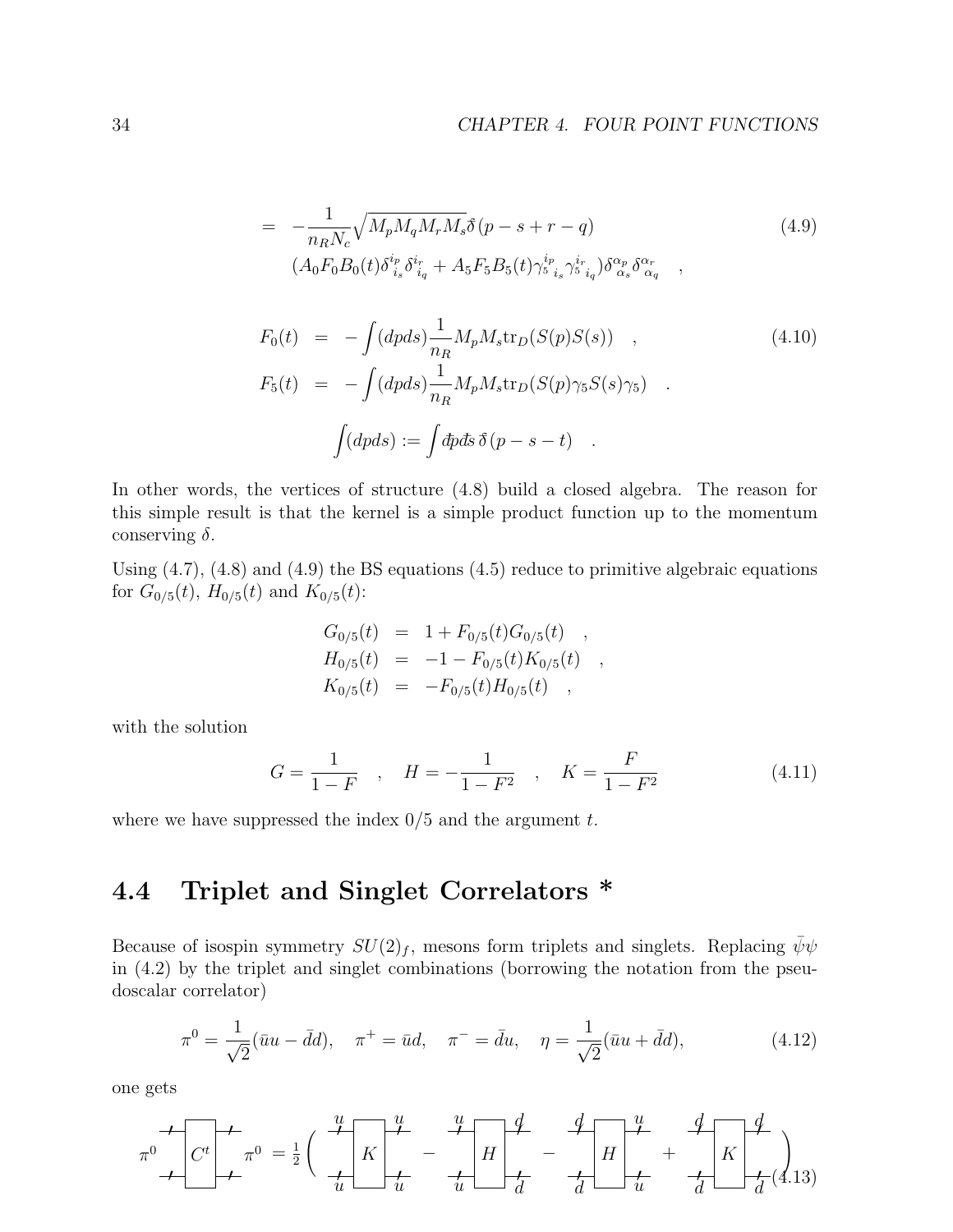#### 4.5. SUMMARY 35

Therefore  $C^t = K - H = \frac{1}{1 - \epsilon}$  $\frac{1}{1-F}$ . This coincides with  $G = \frac{1}{1-F}$  $\frac{1}{1-F}$  for the charged triplet correlator  $\langle (\pi^{\pm})(\pi^{\pm})\rangle$  as it should be. In the singlet case we get  $C^{s} = K + H = -\frac{1}{1+K}$  $\frac{1}{1+F}$ . Generalization to  $N_f$  flavors causes no problems. When adding propagators in (4.8) to the external legs the final result for the connected 4 point function is

$$
\Pi_{\Gamma\Gamma'}^{conn}(p,s,q,r) = -\frac{N_c}{n_R} \sqrt{M_p M_q M_r M_s} [C_0(t) \text{tr}_D(S(s) \Gamma S(p)) \text{tr}_D(S(q) \Gamma S(r)) + C_5(t) \text{tr}_D(S(s) \Gamma S(p) \gamma_5) \text{tr}_D(S(q) \Gamma S(r) \gamma_5)] \tag{4.14}
$$

$$
C_{0/5}^{s}(t) = -\frac{N_f - 1}{(N_f - 1)F_{0/5}(t) + 1}
$$
 for the singlet correlator (4.15)

$$
C_{0/5}^{t}(t) = -\frac{1}{F_{0/5}(t) \pm 1}
$$
 for the triplet correlator

 $F_{0/5}(t)$  are defined in (4.10). The correlators of a singlet with a triplet current are zero as expected. For completeness we give the expressions for the disconnected parts of the 4-point functions. The following graphs may contribute, depending on the flavor structure of the correlator:

$$
p \longrightarrow q
$$
\n
$$
\Gamma' = N_c \text{tr}_D(\Gamma S(p) \Gamma'(s)) \delta(p-q) \delta(r-s)
$$
\n
$$
\Gamma \longrightarrow \Gamma'
$$
\n
$$
\Gamma
$$
\n
$$
\Gamma'
$$
\n
$$
\Gamma'
$$
\n
$$
\Gamma'
$$
\n
$$
\Gamma'
$$
\n
$$
\Gamma'
$$
\n
$$
\Gamma'
$$
\n
$$
\Gamma'
$$
\n
$$
\Gamma'
$$
\n
$$
\Gamma'
$$
\n
$$
\Gamma'
$$
\n
$$
\Gamma'
$$
\n
$$
\Gamma'
$$
\n
$$
\Gamma'
$$
\n
$$
\Gamma'
$$
\n
$$
\Gamma'
$$
\n
$$
\Gamma'
$$
\n
$$
\Gamma'
$$
\n
$$
\Gamma'
$$
\n
$$
\Gamma'
$$
\n
$$
\Gamma'
$$
\n
$$
\Gamma'
$$
\n
$$
\Gamma'
$$
\n
$$
\Gamma'
$$
\n
$$
\Gamma'
$$
\n
$$
\Gamma'
$$
\n
$$
\Gamma'
$$
\n
$$
\Gamma'
$$
\n
$$
\Gamma'
$$
\n
$$
\Gamma'
$$
\n
$$
\Gamma'
$$
\n
$$
\Gamma'
$$
\n
$$
\Gamma'
$$
\n
$$
\Gamma'
$$
\n
$$
\Gamma'
$$
\n
$$
\Gamma'
$$
\n
$$
\Gamma'
$$
\n
$$
\Gamma'
$$
\n
$$
\Gamma'
$$
\n
$$
\Gamma'
$$
\n
$$
\Gamma'
$$
\n
$$
\Gamma'
$$
\n
$$
\Gamma'
$$
\n
$$
\Gamma'
$$
\n
$$
\Gamma'
$$
\n
$$
\Gamma'
$$
\n
$$
\Gamma'
$$
\n
$$
\Gamma'
$$
\n
$$
\Gamma'
$$
\n
$$
\Gamma'
$$
\n
$$
\Gamma'
$$
\n
$$
\Gamma'
$$
\n
$$
\Gamma'
$$
\n
$$
\Gamma'
$$
\n
$$
\Gamma'
$$
\n
$$
\Gamma'
$$
\n
$$
\Gamma'
$$
\n
$$
\Gamma'
$$
\n
$$
\Gamma'
$$
\n
$$
\Gamma'
$$
\n
$$
\Gamma'
$$
\n
$$
\Gamma'
$$
\n
$$
\Gamma'
$$
\n $$ 

Note that the second two loop term is of the order  $N_c^2$ . However, as discussed above, in most applications it drops out or yields an uninteresting constant or only the connected part is considered anyway.

For the triplet and singlet case one gets

$$
\delta(p-s+q-r)\Pi_{\Gamma\Gamma'}^{disc}(psqr) = N_c \text{tr}_D(\Gamma S(p)\Gamma'S(s))\delta(p-q)\delta(r-s) + \begin{cases} 0 & \text{for triplet} \\ 2 \cdot (4.16) & \text{for singlet} \\ (4.17) & \text{if} \end{cases}
$$

### 4.5 Summary

4 point correlators in the Instanton Liquid Model in zeromode approximation and  $1/N_c$ expansion have been computed. The  $1/N_c$  is the substitute for density expansion, which breaks down in the presence of light quarks. In contrast to the original "perturbation theoretic"  $1/N_c$  expansion [62] not all quark loops are suppressed. In the flavor singlet channel a chain of quark loops survives the  $N_c \to \infty$  limit. The obtained expressions for the 4 point functions will be discussed in the following chapter.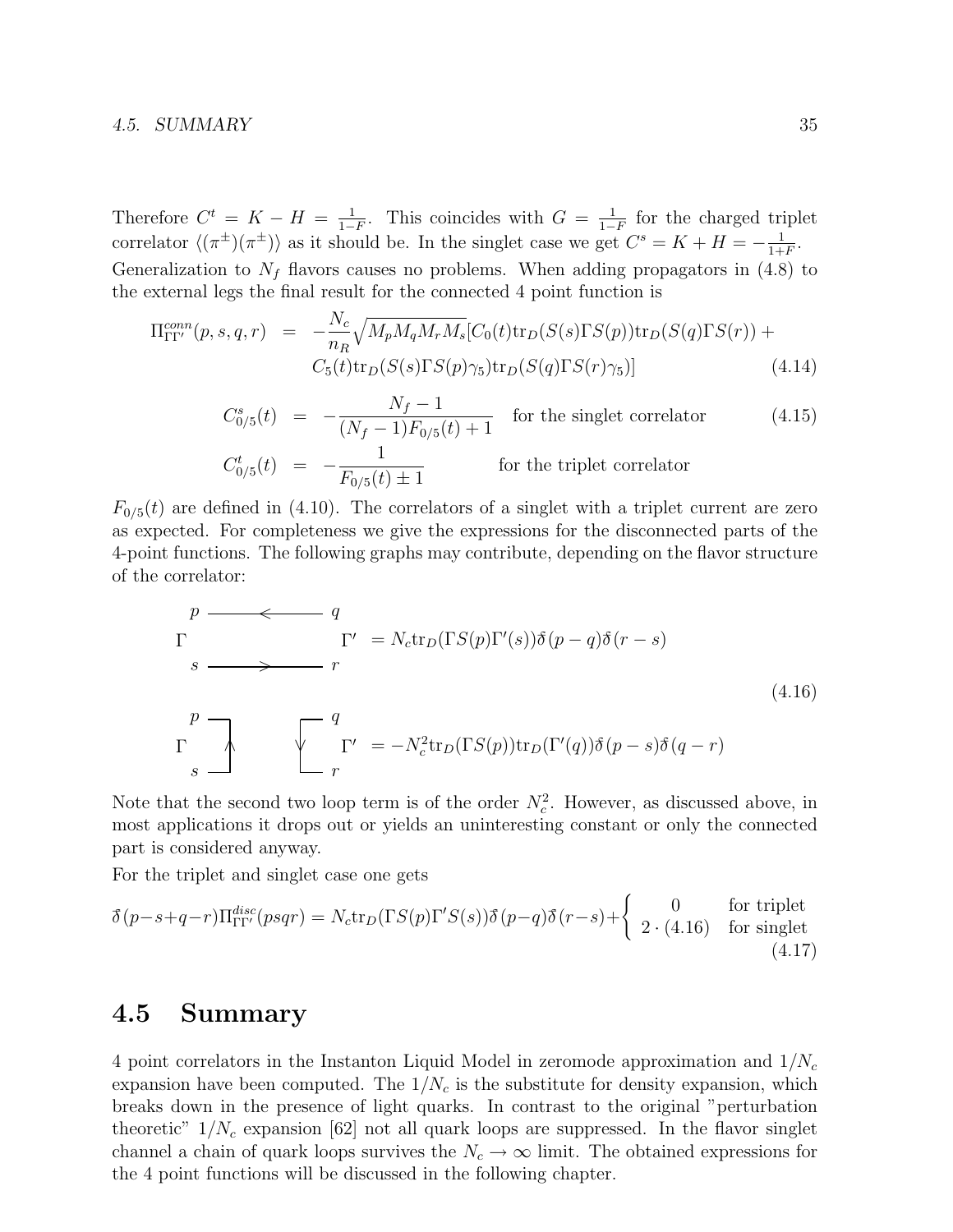### Chapter 5

## Correlators of Light Mesons

Meson correlators, also called polarization functions, contain information about the meson spectrum of QCD. Poles at  $p^2 = m^2$  show the existence of mesons with mass m. With the 4 point functions, calculated in the Instanton Liquid Model (↑Chapter 4), we also possess the meson correlators analytically, besides integration (Section 5.1). In Section 5.1 we will discuss them briefly, whereby the pseudoscalar channel is of special interest. Due to chiral symmetry breaking there are massless Goldstone bosons in the triplet channel (but not in the singlet channel), because instantons explicitly break the  $U(1)_A$  symmetry. Both phenomenons have analogies in superconductivity. In order to compute the meson masses we make an ansatz for the meson spectrum in Section 5.3. Comparing the theoretical curve with this approach in Section 5.4 allows to determine the masses of the lightest mesons in the various channels. The evaluation of the integrals and the fit will be done numerically.

#### 5.1 Analytical Expressions

In the last chapter we have calculated various quark 4 point functions (4.2). The meson correlators or polarization functions are just local versions of these vertices and can be obtained by simply setting  $x = y$  and  $z = w$ . In momentum space the meson correlators have the form

$$
\Pi_{\Gamma\Gamma'}(t) = \Pi^{disc}(t) + \Pi^{conn}(t) = \tilde{\mathcal{H}} \left( \tilde{K} \right) \tilde{\mathcal{H}} =
$$
\n
$$
= \int (dpds) \int (dqdr) \Pi(p, s, q, r) = - \int dx e^{itx} \langle 0 | T j_{\Gamma}(x) j_{\Gamma'}(0) | 0 \rangle ,
$$
\n
$$
j_{\Gamma}(x)^{s/t} = \frac{1}{\sqrt{2}} (\bar{u} \Gamma u(x) - \bar{d} \Gamma d(x)) , \quad j_{\Gamma'}(0)^{s/t} = \frac{1}{\sqrt{2}} (\bar{u} \Gamma' u(0) - \bar{d} \Gamma' d(0)) ,
$$
\n
$$
\int (dpds) = \int dpds \, \tilde{\delta}(p - s - t) , \quad \int (dqdr) = \int dqdr \, \tilde{\delta}(q - r - t) ,
$$
\n
$$
t = p - s = q - r .
$$
\n(5.1)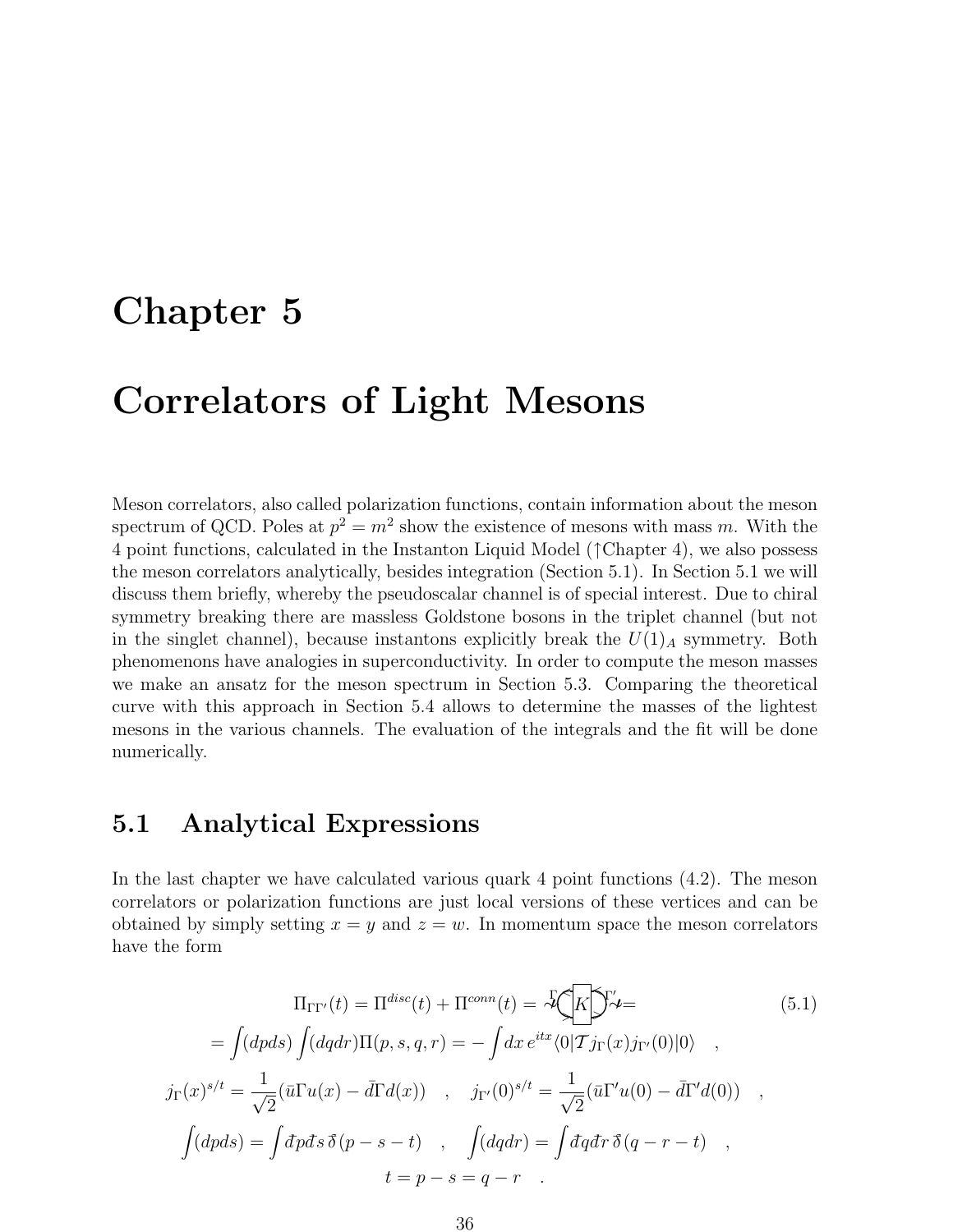From the explicit expressions of the 4 point functions obtained in the last chapter one can get, up to integration, analytical expressions for the meson correlators. The following list is a complete summary of all formulas needed to evaluate the meson correlators:

$$
\Pi_{\Gamma\Gamma'}^{disc}(t) = N_c \int (dpds) \operatorname{tr}_D(\Gamma S(p)\Gamma'S(s)) ,
$$
\n
$$
\Pi_{\Gamma\Gamma'}^{conn}(t) = -N_c(C_0(t)\Gamma_{\Gamma}^0(t)\Gamma_{\Gamma'}^0(t) + C_5(t)\Gamma_{\Gamma}^5(t)\Gamma_{\Gamma'}^5(t)) ,
$$
\n
$$
C_{0/5}(t) = -\frac{1}{F_{0/5}(t) \pm 1} - \text{for triplet correlator } ,
$$
\n
$$
\Gamma_{\Gamma}^0(t) = \frac{1}{\sqrt{n_R}} \int (dpds) \sqrt{M_p M_s} \operatorname{tr}_D(S(p)\Gamma S(s)) ,
$$
\n
$$
\Gamma_{\Gamma}^5(t) = \frac{1}{\sqrt{n_R}} \int (dpds) \sqrt{M_p M_s} \operatorname{tr}_D(S(p)\Gamma S(s)\gamma_5) ,
$$
\n
$$
F_0(t) = \frac{-1}{n_R} \int (dpds) M_p M_s \operatorname{tr}_D(S(p)\gamma_5 S(s)\gamma_5) ,
$$
\n
$$
F_5(t) = \frac{-1}{n_R} \int (dpds) M_p M_s \operatorname{tr}_D(S(p)\gamma_5 S(s)\gamma_5) ,
$$
\n
$$
S(p) = \frac{1}{p' + i(m + M_p)} , M_p = \frac{n_R}{2\mu} p^2 \varphi'^2(p) ,
$$
\n
$$
p\varphi'(p) = 2\pi \rho z \frac{\partial}{\partial z} [I_0(z)K_0(z) - I_1(z)K_1(z)]_{z=p\rho/2} ,
$$
\n
$$
\mu = m + \int d^4 p \frac{2\varphi'^2(p)M_p}{p^2 + (m + M_p)^2} (p^2 + m(m + M_p)) ,
$$
\n
$$
n_R N_c = (200 \text{MeV})^4 , \rho = (600 \text{MeV})^{-1} .
$$
\n(5.3)

### 5.2 Analytical Results

Performing the Dirac traces leads to the following expressions:

$$
F_{0/5}(t) = -\frac{4}{n_R} \int (dpds) \frac{M_p M_s(\pm(ps) - \tilde{M}_p \tilde{M}_s)}{(p^2 + \tilde{M}_p^2)(s^2 + \tilde{M}_s^2)},
$$
  
\n
$$
\Gamma_{1/5}^{0/5}(t) = \frac{4}{\sqrt{n_R}} \int (dpds) \frac{\sqrt{M_p M_s(\pm(ps) - \tilde{M}_p \tilde{M}_s)}}{(p^2 + \tilde{M}_p^2)(s^2 + \tilde{M}_s^2)},
$$
  
\n
$$
\Gamma_{\mu 5}^5(t) = \frac{4i}{\sqrt{n_R}} \int (dpds) \frac{\sqrt{M_p M_s}(\tilde{M}_p s_\mu - \tilde{M}_s p_\mu)}{(p^2 + \tilde{M}_p^2)(s^2 + \tilde{M}_s^2)},
$$
  
\n
$$
\tilde{M}_p = m + M_p
$$
\n(5.4)

All other vertices  $\Gamma$  are zero. Consider the one instanton vertex  $(4.7)$  (the kernel). It contributes only to the scalar and pseudoscalar correlator. From this observation one may have predicted that the connected part of all other channels is small because a contribution has to be a multi-instanton effect. Indeed, they are all zero as seen above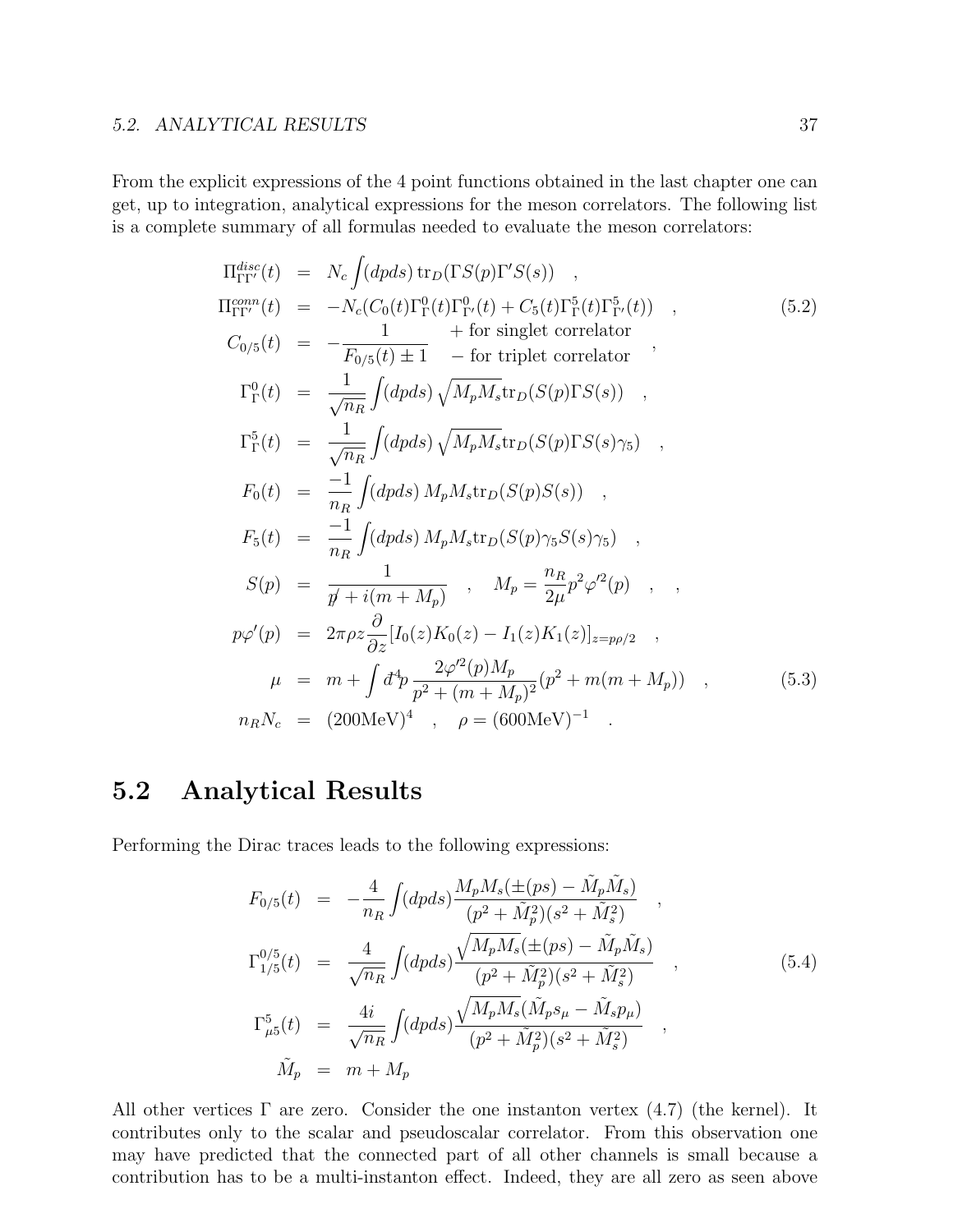except for the axial correlator. Due to an extra factor  $M \sim \sqrt{n_R}$  in the numerator of  $\Gamma_{\mu 5}^5$ the connected part of the axial correlator is suppressed by  $O(n_R)$  therefore it is small as expected and will be neglected in the following.

Furthermore we will restrict ourself to the *chiral limit*, taking  $m = 0$ . Using the selfconsistency equation (5.3) one can see that

$$
F_5(t=0) = 1 \tag{5.5}
$$

is leading to a pole at  $t = 0$  in the pseudoscalar triplet correlator due to the  $F_5(t) - 1$ denominator in (5.2). This is the massless Goldstone pion one expects in the chiral limit. A more extensive discussion can be found in [25]. On the other side in the singlet correlator the minus sign is replaced by a positive sign and there is no Goldstone boson in this case. Thus, the (two flavor)  $\eta'$  meson is massive ! Unfortunately we cannot make any reliable prediction of the  $\eta'$  mass because the kernal is very repulsive in this channel and no boundstate is formed. There have to be other attractive forces, e.g. confinement forces, to built an  $\eta'$  boundstate. Similar things happen in the scalar triplet channel (compare figure B.5 and B.8). But the most important thing is that there is no massless pseudoscalar singlet meson which is an important step towards discussing the  $U(1)<sub>A</sub>$ -problem.

Both phenomenons have their analogon in the BCS-theory of superconductors, namely massless excitons and massive plasma oscillations. The phenomenons as well as the structure of the calculation can be nearly 1:1 mapped onto, of course with differences in details. The 't Hooft vertex corresponds to the phonon-electron interaction. Further parallel can be read from table 5.1. An introduction to the BCS-theory can be found in [60].

It is interesting to see that in leading order in the instanton density  $F_0(t) = -F_5(t)$ , which leads to a massless pole in the scalar singlet correlator. Numerically the  $\sigma$ -meson indeed turns out to be very light. Numerically a light scalar singlet meson cannot be excluded.

#### 5.3 Spectral Representation

To extract phenomenological information from the meson correlators we make use of the spectral representation

$$
\Pi(p) = \int dx \, e^{ipx} \langle 0|T j_{\Gamma}(x) j_{\Gamma'}(0)|0\rangle = \int_0^\infty d\sigma^2 \, D(\sigma, x) \rho(\sigma^2) \tag{5.6}
$$

where

$$
\rho(p^2) = (2\pi)^3 \sum_n \delta(p - q_n) \langle 0 | j_\Gamma(0) | n \rangle \langle n | j'_\Gamma(0) | 0 \rangle \tag{5.7}
$$

is the spectral density and

$$
D(m,x) = \int d^4p \frac{e^{-ipx}}{p^2 + m^2} = \frac{1}{4\pi^2 x^2} (mx) K_1(mx)
$$
 (5.8)

is the free propagator of mass  $m$  in coordinate representation. We have chosen the coordinate representation of  $\Pi$  to be able to compare the plots directly with lattice calculations and with numerical studies of the instanton liquid [28].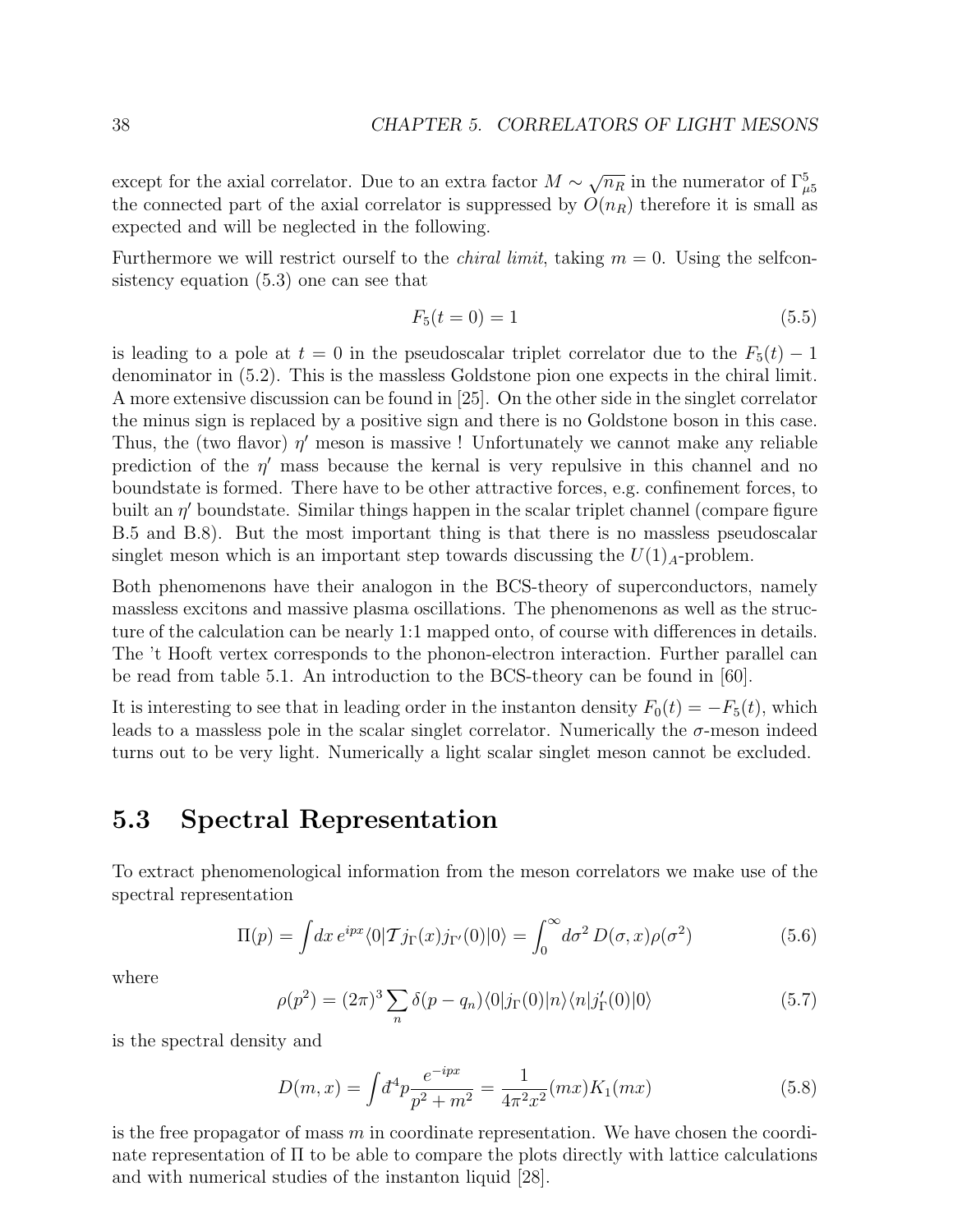|                         | Instantons in QCD                | <b>BCS-Theory</b>                               |
|-------------------------|----------------------------------|-------------------------------------------------|
| Phnomen                 | Chiral Symm.-breaking            | Superconductivity                               |
| Boundstates             | $\bar{q}q$ -pairs= $\pi$ -mesons | $e^-e^-$ -pairs=Cooper-pairs                    |
| bounded by attractive   | instanton-induced                | phonon-electron-                                |
|                         | 't Hooft interaction             | interaction                                     |
|                         |                                  |                                                 |
|                         |                                  |                                                 |
| in the $\dots$          | pseudo-scalar channel            | scalar channel                                  |
| Orderparameter          | Quark condensate                 | Density of superconducting                      |
|                         | $\langle \psi \psi \rangle$      | electrons (Cooper-pairs) $\langle \rho \rangle$ |
| Spontaneous breaking of | chiral symmetry                  | gauge symmetry                                  |
| leads to $\dots$        | $Goldstone$ bosons $=$           | $Excitons =$                                    |
|                         | massless pions                   | massless density fluct.                         |
| Vacuum polarization     |                                  |                                                 |
| diagrams make the       |                                  |                                                 |
| massless excitations    |                                  |                                                 |
| massive                 | in the flavor singlet case       | for the Coulomb interaction                     |
|                         | $\implies$ massive $\eta'$       | $\implies$ massive plasma osz.                  |

Table 5.1: Analogy between chiral symmetry breaking in QCD and the BCS theory of superconductors [60]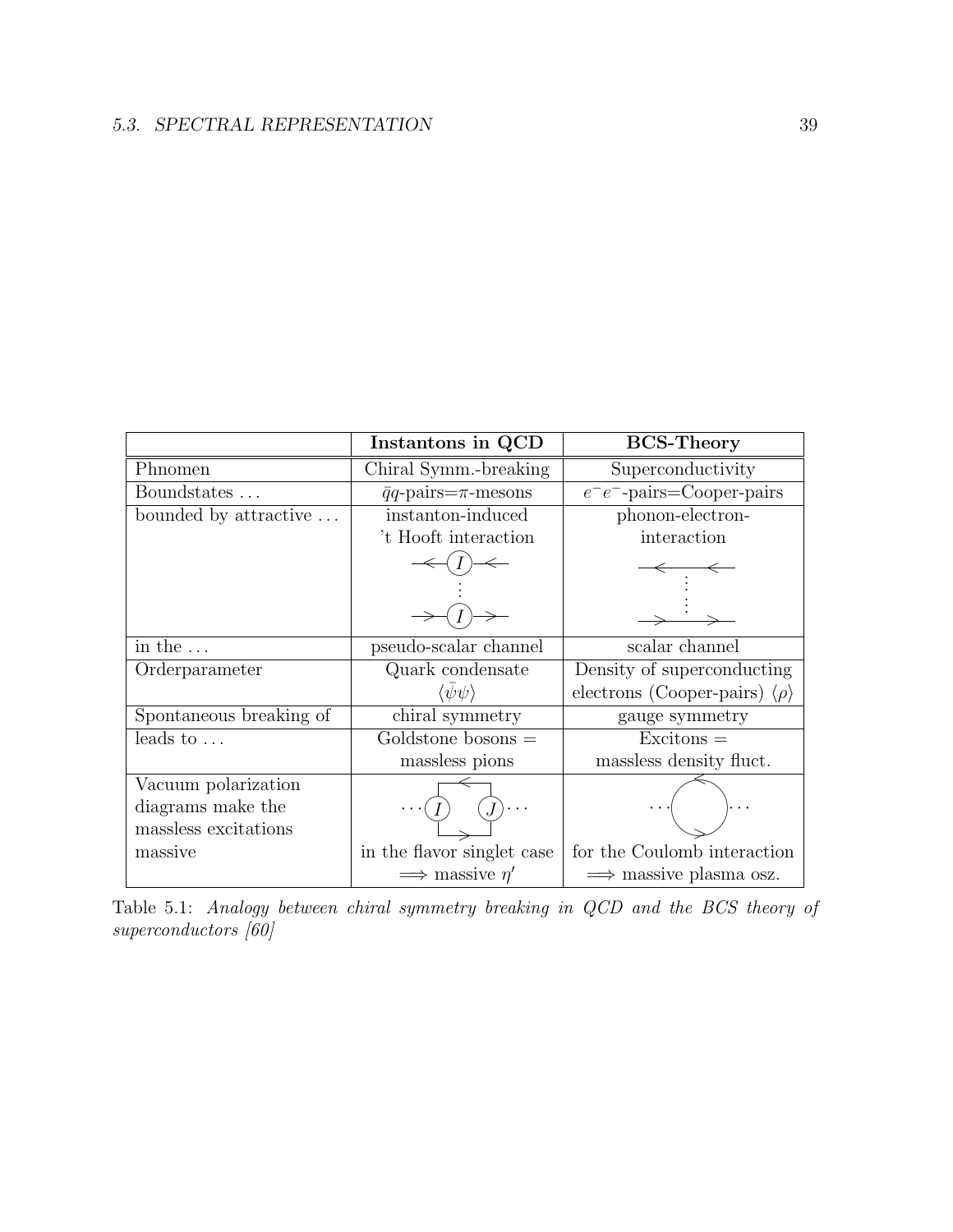| Correlator   |                                                  | $\Gamma = \Gamma'$       | $I=1$ | $I=0$ |
|--------------|--------------------------------------------------|--------------------------|-------|-------|
| Pseudoscalar | $\Pi_5 = \langle j_5 j_5 \rangle$                | $i\gamma_5$              |       |       |
| Scalar       | $\Pi_1 = \langle j_1 j_1 \rangle$                | $1\!\!1_D$               |       |       |
| Vector       | $\Pi_{\mu\mu} = \langle j_{\mu} j_{\mu} \rangle$ | $\gamma_\mu$             |       | ω     |
| Axialvector  |                                                  | $\gamma_{\mu}\gamma_{5}$ |       |       |

Table 5.2: Mesonic correlators

The spectrum consists of mesonic resonances and the continuum contributions. If one is only interested in the properties of the first resonance one might approximate the rest of the spectrum by the perturbatively calculated continuum.

One might think that the disconnected part only contributes to the continuum and the connected part will yield the boundstates. But this is not the case. On one hand, Bethe Salpeter equations have bound as well as continuum solutions. On the other hand consider a theory with weak attraction between particles of mass m. It is clear that there is only a cut above  $2m$  and no boundstate pole in the free loop. However in the exact polarization function only a small portion of the continuum will be used to form a pole just below the threshold because the attraction is only weak. The Euclidian correlator will hardly be changed. Therefore, assuming weak attraction, we can already estimate the boundstate mass from the disconnected part. Of course in this example we need not calculate anything because we know that the bounstate mass is approximately  $2m$  with errors of the order of the strength of the interaction.

Assuming that all other forces neglected in QCD so far, especially perturbative corrections, are small and attractive in the vector and axialvector channel, we can obtain boundstate masses although in these channels up to our approximation there is no connected part. But things are less trivial than in the example above because the quarks do not posses a definite mass and we have to inspect the correlator to extract the meson masses.

Let us start with the scalar and pseudoscalar correlator. The lowest resonance of mass  $m<sub>*</sub>$  is coupled to the current with strength

$$
\lambda_* = \langle 0 | j_{1/5}(0) | p \rangle \tag{5.9}
$$

The rest of the spectrum is approximated by the continuum starting at the threshold  $E_*$ . \* means  $\pi$ ,  $\eta$ ,  $\delta$  or  $\sigma$  (see table 5.2).  $E_*$  is typically of the order 1.5 GeV and therefore the continuum can be calculated perturbatively. The spectrum thus has the form

$$
\rho_{1/5}(s) = \lambda_*^2 \delta(s - m_*^2) + \frac{3s}{8\pi^2} \Theta(s - E_*^2) \quad . \tag{5.10}
$$

Inserting  $\rho$  into (5.6) one gets

$$
\Pi_{1/5}^{fit}(x) = \lambda_*^2 D(m_*, x) + E(E_*, x) \quad , \tag{5.11}
$$

$$
E(E_*,x) = \frac{3}{\pi^4 x^6} \frac{(E_* x)^3}{16} (2K_3(E_* x) + (E_* x)K_2(E_* x)) \stackrel{x \to 0}{\longrightarrow} \frac{3}{\pi^4 x^6} \quad . \tag{5.12}
$$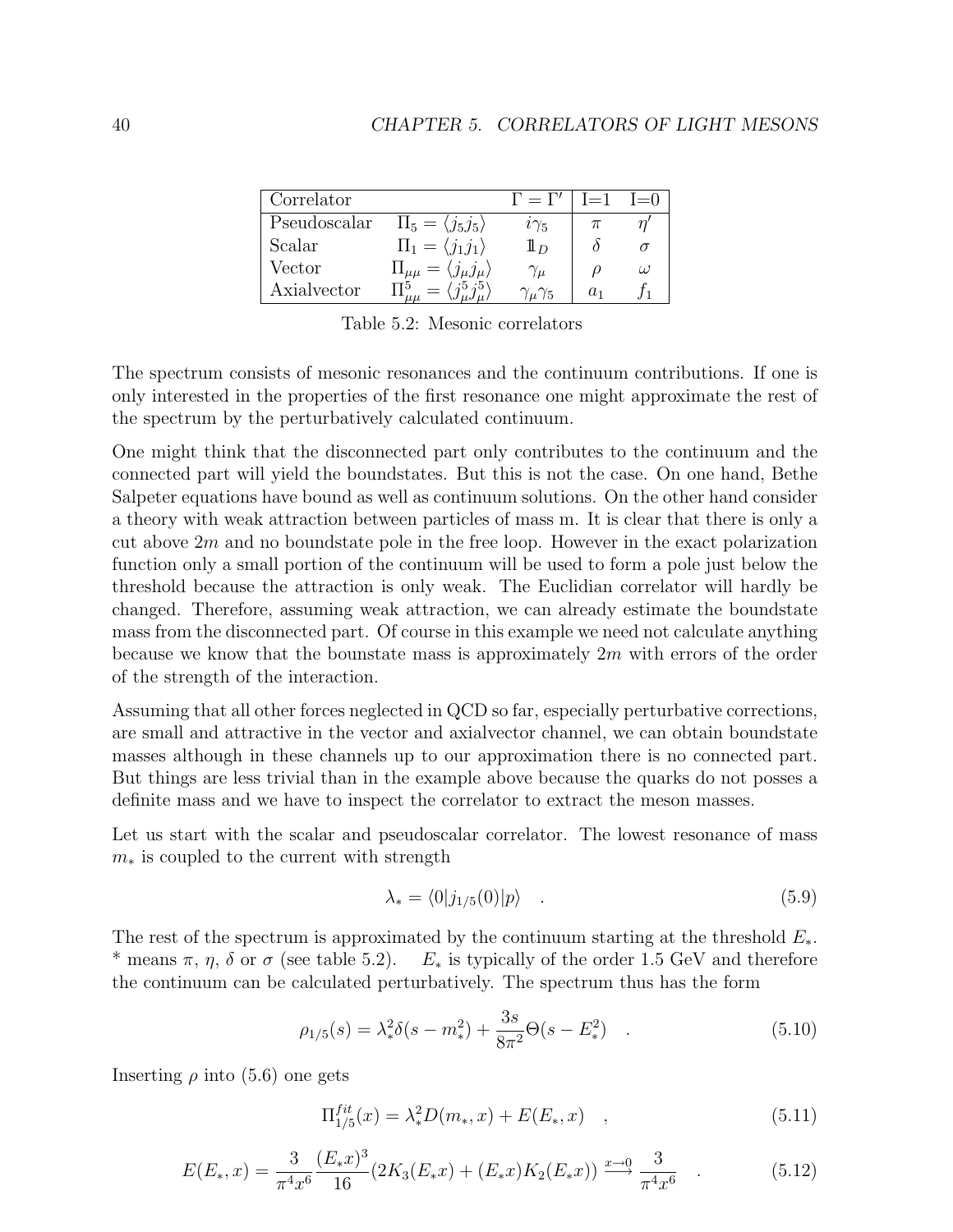In the next section  $m_*$ ,  $\lambda_*$  and  $E_*$  are obtained by fitting the phenomenological ansatz  $\Pi^{fit}(x)$  to the theoretical curve  $\Pi^{sum}(x)$  in the Euclidian region where the theoretical calculation is reliable.

Consider now the vector and axial vector correlator. The vector current is conserved, thus the correlator is transverse and only the vector meson can contribute. In the chiral limit the same holds true for the axial current. In the singlet channel one has to be careful because there are two currents. A conserved one and a gauge invariant one which contains an anomaly. Up to now we have only calculated the correlator of the conserved current. Nevertheless to leading order in the instanton density the two correlators coincide and should be both conserved.

For conserved vector and axial currents the spectral function is transverse:

$$
\rho_{\mu\nu}^{(5)}(p^2) = (-\delta_{\mu\nu} + \frac{p_\mu p_\nu}{p^2})\rho_T^{(5)}(p^2) \quad . \tag{5.13}
$$

The coupling of the vector and axial meson to the current is given by

$$
i\lambda_* \epsilon_\mu = \langle 0 | j_\mu^{(5)}(0) | p \rangle \tag{5.14}
$$

where  $\epsilon_{\mu}$  is the meson polarization. The spectral and polarization functions have the form

$$
-\rho_{\mu\mu}^{(5)}(s) = 3\lambda_*^2 \delta(s - m_*) + \frac{3s}{4\pi^2} \Theta(s - E_*) ,
$$
  
\n
$$
-\Pi_{\mu\mu}^{fit(5)}(x) = 3\lambda_*^2 D(m_*, x) + 2E(x) .
$$
\n(5.15)

Here  $*$  means  $\rho$ ,  $\omega$ ,  $a_1$  or  $f_1$  (see table 5.2).

### 5.4 Plot & Fit of Meson Correlators

The meson correlators are shown in figure B.3 - B.8, normalized to the correlators in lowest order perturbation theory:

$$
\Pi_{1/5}^0(x) = \frac{3}{\pi^4 x^6} , \quad \Pi_{\mu\mu}^{0(5)} = -\frac{6}{\pi^4 x^6} . \tag{5.16}
$$

The diagrams therefore show the deviation from the perturbative behaviour. The numerical evaluation of the integrals are discussed in Appendices A.4 and A.5. The meson parameters obtained by fitting the parameter ansatz to the theoretical curve are summarized in table 5.3. Shuryak & Verbarshot [28] have obtained the same parameters from a numerical investigation of the instanton liquid model. Their values are also shown in table 5.3. The parameters of the vector channel coincide extremely well with ours. For the  $\pi$  and  $\sigma$  meson there is a large discrepancy in the masses but this is not surprising: We are working in the chiral limit thus the pion mass has to be zero. A similar argument holds for the  $\sigma$  meson as discussed above. The couplings fit very well.

The discrepancy in the axial channels can have various origins which are under investigation. Alternatively one may directly compare the graphs. They coincide very well even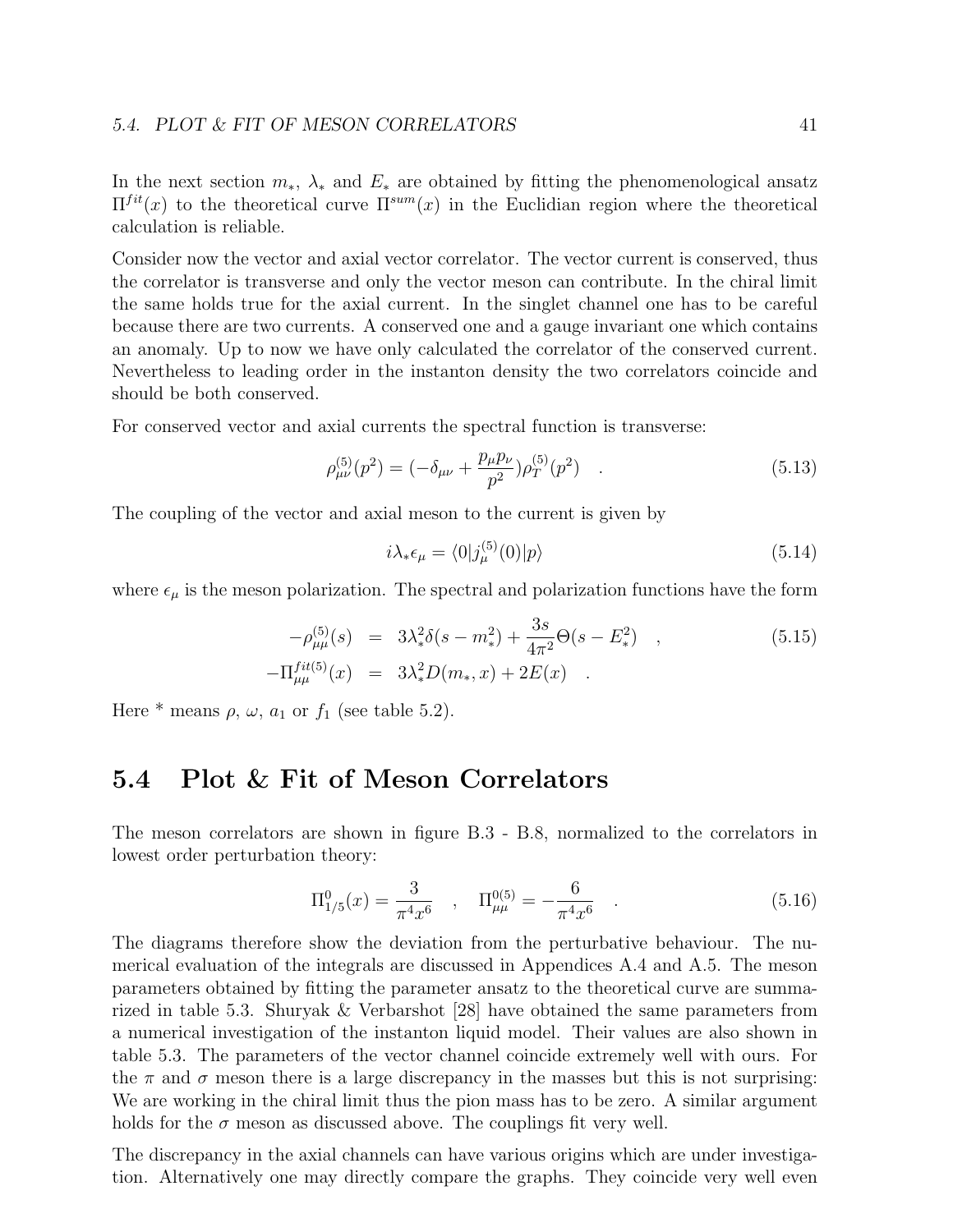| Meson    | $I^G(J^{PC})$            | $m_*[\mathrm{MeV}]$      | $\sqrt{\lambda_*}$ [MeV] | $E_*[\text{MeV}]$        | source     |
|----------|--------------------------|--------------------------|--------------------------|--------------------------|------------|
|          |                          | $\Omega$                 | $508 + 1$                | 1276±33                  | $1/N_c$    |
| $\pi$    | $1^-(0^{-+})$            | $142 + 14$               | $510{\pm}20$             | $1360 \pm 100$           | simulation |
|          |                          | 138                      | 480                      |                          | experiment |
|          |                          | $\neq 0$                 | $\overline{?}$           | $\overline{?}$           | $1/N_c$    |
| $\eta'$  | $0^{+}(0^{-+})$          | $\neq 0$                 | $\ddot{?}$               | $\overline{\mathcal{L}}$ | simulation |
|          | 960                      | $\overline{\mathcal{C}}$ |                          | experiment               |            |
|          |                          | $\neq 0$                 | $\overline{?}$           | $\overline{?}$           | $1/N_c$    |
| $\delta$ | $1^-(0^{++})$            | $\neq 0$                 | $\overline{\mathcal{C}}$ | $\overline{\mathcal{L}}$ | simulation |
|          | 970                      | $\overline{?}$           |                          | experiment               |            |
|          |                          | $433 \pm 3$              | $506 + 3$                | 1446±20                  | $1/N_c$    |
| $\sigma$ | $0^{+}(0^{++})$          | 543                      | 500                      | 1160                     | simulation |
|          | $\overline{\mathcal{C}}$ | $\overline{\mathcal{C}}$ |                          | experiment               |            |
|          |                          | $930 + 5$                | $408 + 4$                | 1455±33                  | $1/N_c$    |
| $\rho$   | $1^+(1^{--})$            | $950{\pm}100$            | $390 \pm 20$             | $1500 \pm 100$           | simulation |
|          |                          | 780                      | $409\pm5$                |                          | experiment |
|          |                          | $930 + 5$                | $408 + 4$                | $1455 \pm 33$            | $1/N_c$    |
| $\omega$ | $0^{-}(1^{--})$          | $\overline{\mathcal{C}}$ | $\gamma$                 | $\ddot{?}$               | simulation |
|          |                          | 780                      | $390\pm5$                |                          | experiment |
|          |                          | $1350 \pm 200$           | $370 + 30$               | $1050 + 80$              | $1/N_c$    |
| $a_1$    | $1^-(1^{++})$            | 1132±50                  | $305 \pm 20$             | $1100 + 50$              | simulation |
|          |                          | 1260                     | 400                      |                          | experiment |
|          |                          | $1350 \pm 200$           | $370 + 30$               | $1050 + 80$              | $1/N_c$    |
| $f_1$    | $0^+(1^{++})$            | $1210 + 50$              | $293 \pm 20$             | $1200 + 50$              | simulation |
|          |                          | 1285                     | $\gamma$                 |                          | experiment |

Table 5.3: Meson mass  $m_{*}$ , coupling constant  $\lambda_{*}$  and continuum threshold  $E_{*}$  obtained within the instanton liquid model in this work  $(1/N_c \text{ expansion})$ , from numerical simulation and from experiment.

in cases where a spectral fit does not work very well like in the  $\delta$  and  $\eta'$  channel. The conclusion is that the terms neglected in our analytical treatment, but included in the numerical study [28], are small and usually give an correction less than 10%. These are contributions from nonzero modes and higher order corrections in  $1/N_c$ . This is again an example for the surprisingly high accuracy of the  $1/N_c$  expansion. In the case of strange quarks the nonzero mode contributions will become more important.

Finally, one should compare the numbers with experiment. As far as known, these numbers are also listed in table 5.3. A general discussion of the meson correlators and comparison with experimental results can be found in [28].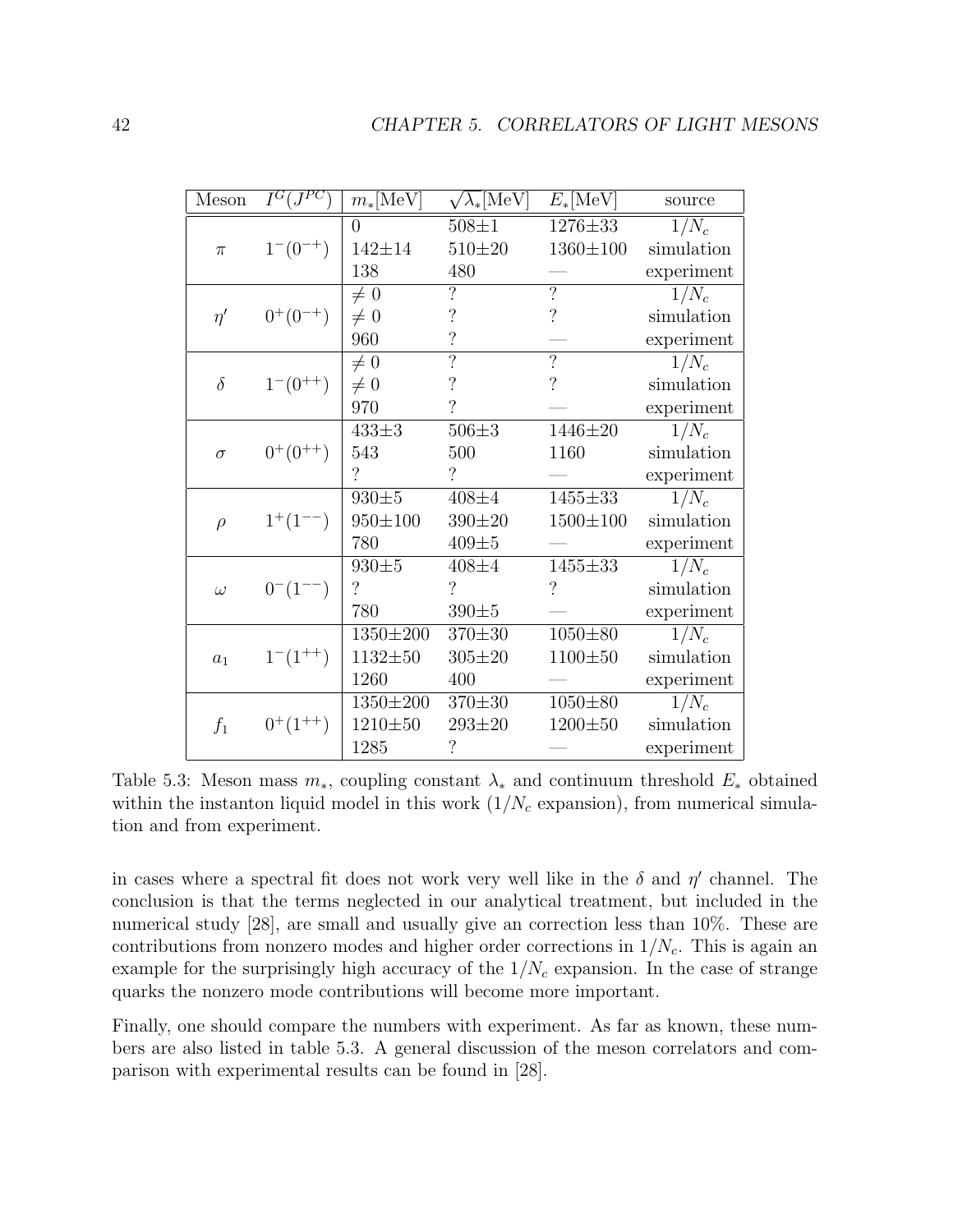## Chapter 6

## The Axial Anomaly

A variety of predictions concerning chiral symmetry breaking can be made within the instanton liquid model. Although the 't Hooft interaction [17] explicitly breaks the  $U(1)$ axial symmetry, instanton models are up to now not too successful in describing quantitatively the axial singlet channel. The most interesting quantities are the  $\eta'$  mass and the spin of the proton.

In Section 6.1 we compute  $m_{\eta'}$  by combining various techniques. The result does not depend on the specifics of instanton physics.

Sections 6.2, 6.3 and 6.4 are an introduction to the proton spin problem. In section 6.5 the proton form factors are reduced to vacuum correlators of 4 quark fields by assuming independent constituent quarks. The axial singlet quark and gluonic form factors are calculated in section 6.6, 6.7 and 6.8 by using the propagator and 4 point functions of the instanton liquid model. Gauge(in)dependence is examined. A discussion of the results and a comparison with [53] is given in section 6.9.

In Sections 6.2-6.5 we exceptionally use Minkowski-Notation.

### 6.1 The Mass of the  $\eta'$  Meson

In many channels a direct calculation of the meson correlators in the instanton liquid model and a spectral fit lead to reasonable results for the masses of the lightest mesons [28]. This method even works in the axial triplet channel because the model correctly describes spontaneous breaking of chiral symmetry. In the axial singlet channel a strong repulsion prevents the formation of a meson [26, 22]. The conclusion is, that there is no massless Goldstone boson in this channel, but the mass of the  $\eta'$  remains undetermined. In this letter I want to calculate the mass of the  $\eta'$  by combining quite different techniques. With the help of

- current algebra theorems for the  $\eta'$ ,
- $1/N_c$  expansion,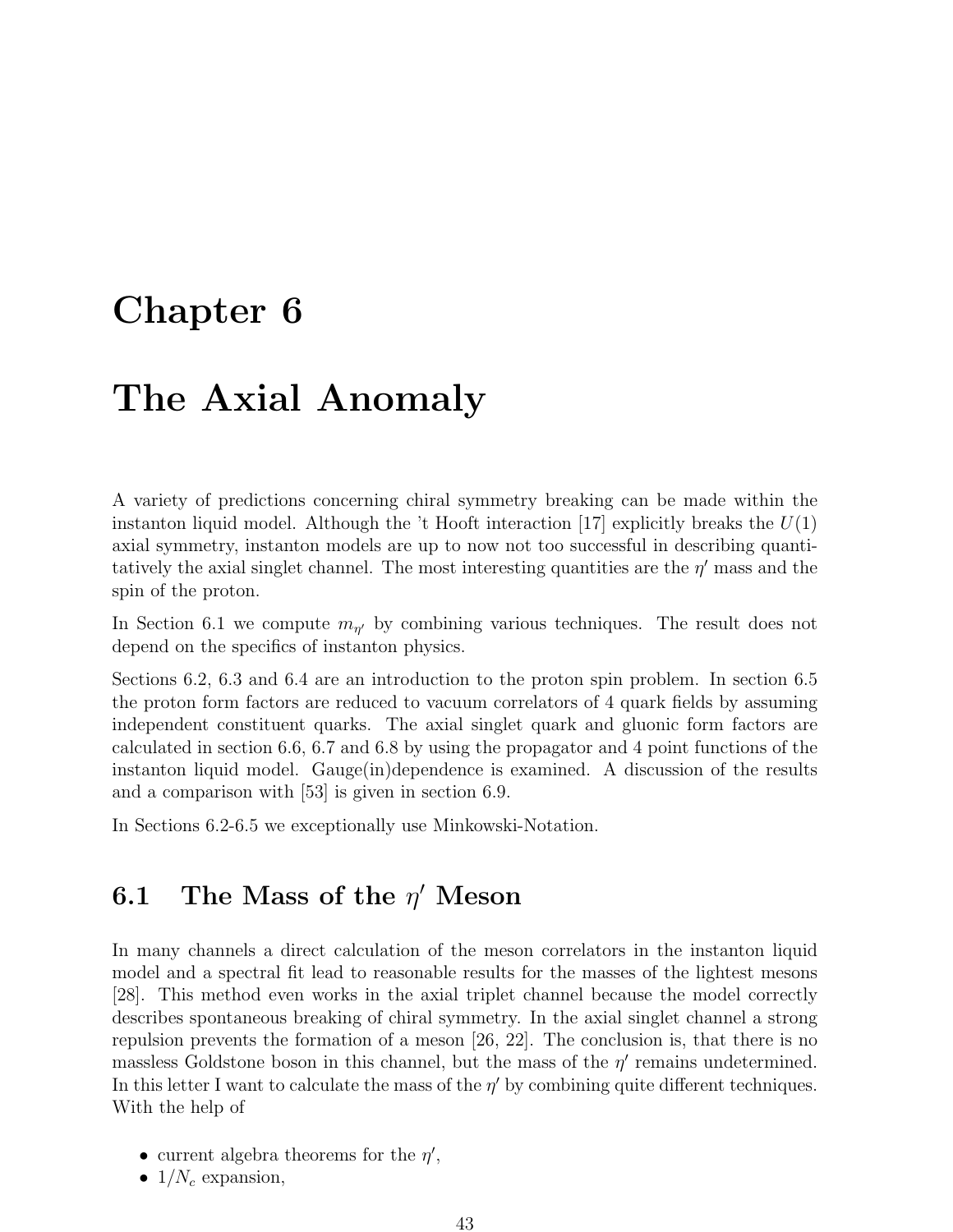- instanton model,
- scale anomaly

we are able to relate the  $\eta'$  mass to the pion coupling constant  $f_{\pi}$  and the physical gluon condensate.

In leading order in  $1/N_c$  it is possible to relate the  $\eta'$  mass to the  $\Theta$  dependence of the topological susceptibility<sup>1</sup>  $d^2E/d\Theta^2$  of QCD without quarks [43]:

$$
m_{\eta'}^2 = \frac{4N_f}{f_\pi^2} \left(\frac{d^2E}{d\Theta^2}\right)_{\Theta=0}^{no\ quarks} , \quad \frac{d^2E}{d\Theta^2} = \int d^4x \langle 0|\mathcal{T}Q(x)Q(0)|0\rangle_{conn} \qquad (6.1)
$$

$$
Q(x) = \frac{\alpha_s}{4\pi} \text{tr}_c G \tilde{G}(x) , \quad Q = \int d^4x \, Q(x) \in \mathbb{Z}
$$

 $Q(x)$  is the topological charge density and Q the total charge. This formula is derived by arguing, that for large  $N_c$  the topological susceptibility is dominated by the  $\eta'$  state, utilizing the axial anomaly [41] and the relation  $f_{\pi} = f_{\eta'}$ , which is exact for  $N_c \to \infty$ .

The next step is to relate the topological susceptibility to the gluon condensate  $\langle 0|N(0)|0\rangle$ :

$$
N(x) = \frac{\alpha_s}{4\pi} \text{tr}_c G G(x) \quad , \quad N = \int d^4x \, N(x)
$$

In instanton models the gluon field consists of instantons of charge  $Q = \pm 1$ . The exact N instanton solutions  $(Q = N)$  are selfdual  $(G_{\mu\nu} = \tilde{G}_{\mu\nu})$  and

$$
\langle 0|TQ(x)Q(0)|0\rangle_{conn} = \langle 0|TN(x)N(0)|0\rangle_{conn} \quad . \tag{6.2}
$$

The exact anti-instanton solutions  $(Q = -N)$  are anti-selfdual  $(G_{\mu\nu} = -\tilde{G}_{\mu\nu})$  and  $(6.2)$ holds too, because the two minus signs cancel. Unfortunately these exact solutions are not the most important contributions to the partition function.

The dominating configurations are instantons and anti-instantons in mixed combination. The simplest model is a dilute sum  $A = \sum_{I} A_{I}$  of instantons of mixed charge.  $G_{\mu\nu}$  is then approximately selfdual near the instanton centers, approximately anti-selfdual near the anti-instanton centers and small far away from any instanton. In leading order in the instanton density we have

$$
G_{\mu\nu}(x) = \pm \tilde{G}_{\mu\nu}(x) \tag{6.3}
$$

where the sign now depends on x! Let us define  $N^{\pm}(x)$  in the following way:

$$
N(x) = N_{+}(x) + N_{-}(x) \quad , \quad Q(x) = N_{+}(x) - N_{-}(x)
$$

 $N_{+}(x)$  is a sum of bumps near the centers of instantons and  $N_{-}(x)$  near the centers of anti-instantons. (6.2) has to be replaced by the relation

$$
\langle 0|\mathcal{T}Q(x)Q(0)|0\rangle_{conn} = \langle 0|\mathcal{T}N(x)N(0)|0\rangle_{conn} - 4\langle 0|\mathcal{T}N_{+}(x)N_{-}(0)|0\rangle_{conn}
$$
\n
$$
\frac{1}{\langle AB\rangle_{conn} = \langle AB\rangle - \langle A\rangle\langle B\rangle}
$$
\n(6.4)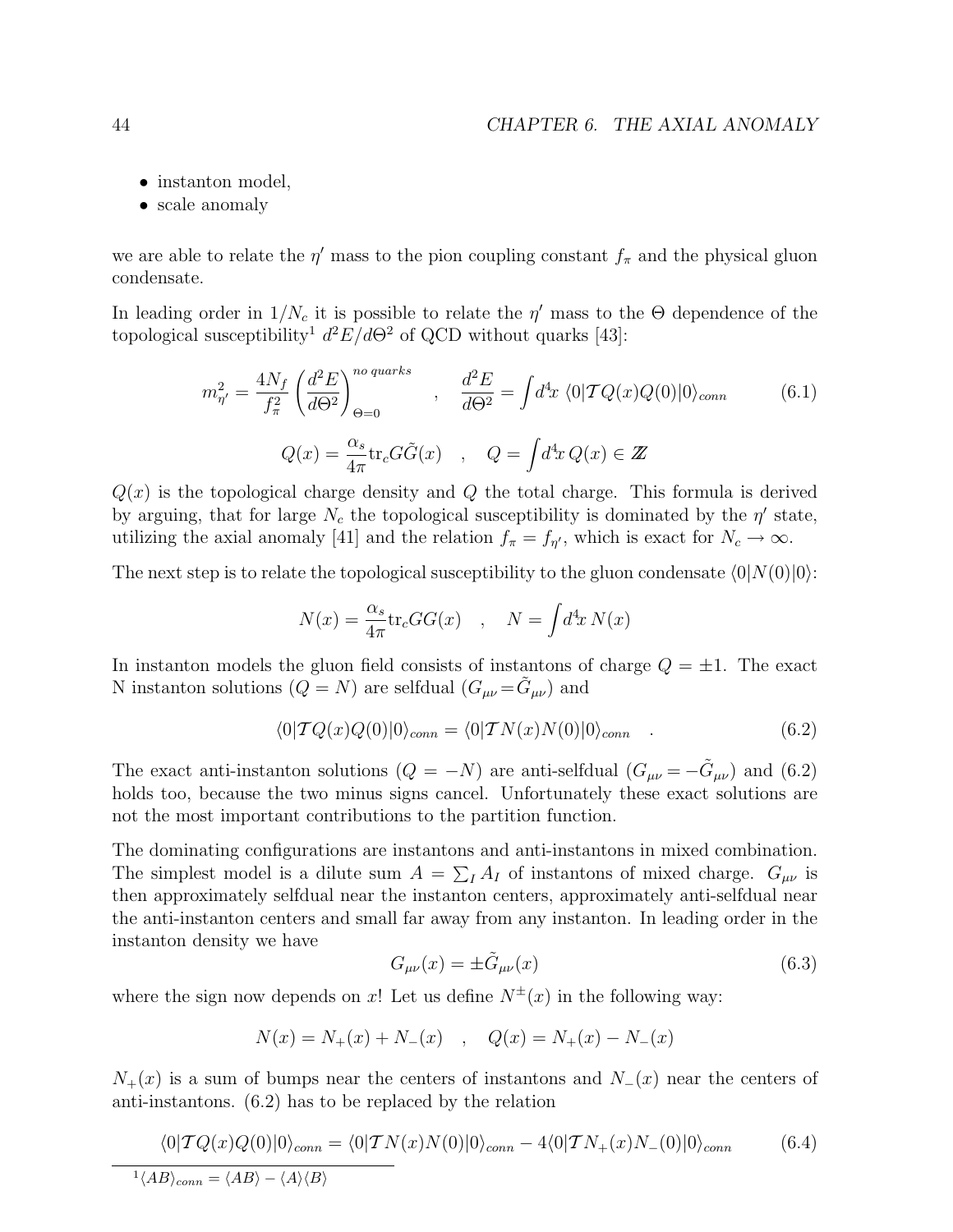#### 6.1. THE MASS OF THE  $\eta'$  MESON 45

Assuming independence of instantons and anti-instantons  $(\langle N_+N_-\rangle = \langle N_+\rangle \langle N_-\rangle)$  the equation reduces again to (6.2). We will see that this is a crucial assumption.

The next ingredient is the scaling behaviour of QCD. Classical chromodynamics is scale invariant and the Noether theorem leads to a conserved scale current. In quantum theory the scale invariance is anomalously broken (like the axial singlet current). Ward identities can be derived, especially [64]

$$
\int d^4x \langle 0|TN(x)N(0)|0\rangle_{conn} = \frac{4}{b}\langle 0|N(0)|0\rangle \quad , \quad b = \frac{11}{3}N_c \tag{6.5}
$$

Therefore in a self(anti)dual background the topological susceptibility  $d^2E/d\Theta^2$  is proportional to the gluon condensate:

$$
\frac{d^2E}{d\Theta^2} = \frac{4}{b} \langle 0|N(0)|0\rangle \tag{6.6}
$$

The relation is still valid, when there are statistically independent regions of selfduality and selfantiduality, as discussed above. It is in fact sufficient to assure independence of the total instanton/anti-instanton number  $N_{\pm}$ . I have checked (6.6) by using the theoretical one loop instanton density  $D(\rho)$  calculated in [17]. Only the  $\rho$  dependence  $D(\rho) \sim \rho^{-5} (\rho \Lambda)^b$  is important. Due to the infrared divergence it is necessary to introduce an infrared cutoff, but one has to assure not to break scale invariance. A minimal change is to introduce two cutoffs  $f_{\pm}$  in the total instanton/anti-instanton packing fraction. The packing fraction is the spacetime volume occupied by the instantons and is a dimensionless quantity. Scale invariance and independence of instantons and anti-instantons are ensured. The partition function Z is  $\overline{\phantom{a}}$ 

$$
Z = \sum_{N_+ N_-} Z_{N_+}^+ Z_{N_-}^- \tag{6.7}
$$

$$
Z_{N_\pm}^\pm = \frac{V_4^{N_\pm}}{N_\pm!} \int_0^\infty \!\!\! d\rho_1 \dots d\rho_{N_\pm} D(\rho_1) \dots D(\rho_{N_\pm}) \Theta \left( f_\pm - \frac{1}{V_4} \sum_{i=1}^{N_\pm} \rho_i^4 \right)
$$

A lengthy, but quite standard calculation of statistical physics, leads to

$$
Z^{\pm}_{N_{\pm}} = \left(\frac{c_{\pm}N_{\pm}}{V_4\Lambda^4}\right)^{-\frac{bN_{\pm}}{4}}
$$

where  $c_{\pm} = c_{\pm}(f_{\pm}, b)$  are constants independent of  $N_{\pm}$ . Differentiation of  $\ln Z$  w.r.t.  $\ln c_{\pm}$ two times leads to (6.6). The result is independent of  $f_{\pm}$ . An attractive interaction would lower the susceptibility (compared to the density). This can be seen in the following way: In the extreme case of a very attractive interaction, all instantons will be bound to instanton-anti-instanton molecules, thus  $N_+ = N_-$  and  $Q \equiv 0$ . On the other hand a repulsive interaction would increase the susceptibility:

$$
\frac{d^2E}{d\Theta^2} < \frac{4}{b} \langle 0|N(0)|0 \rangle \quad \text{for attractive } I\overline{I} \text{ interaction} \tag{6.8}
$$

$$
\frac{d^2E}{d\Theta^2} > \frac{4}{b}\langle 0|N(0)|0\rangle \quad \text{for repulsive } I\overline{I} \text{ interaction} \tag{6.9}
$$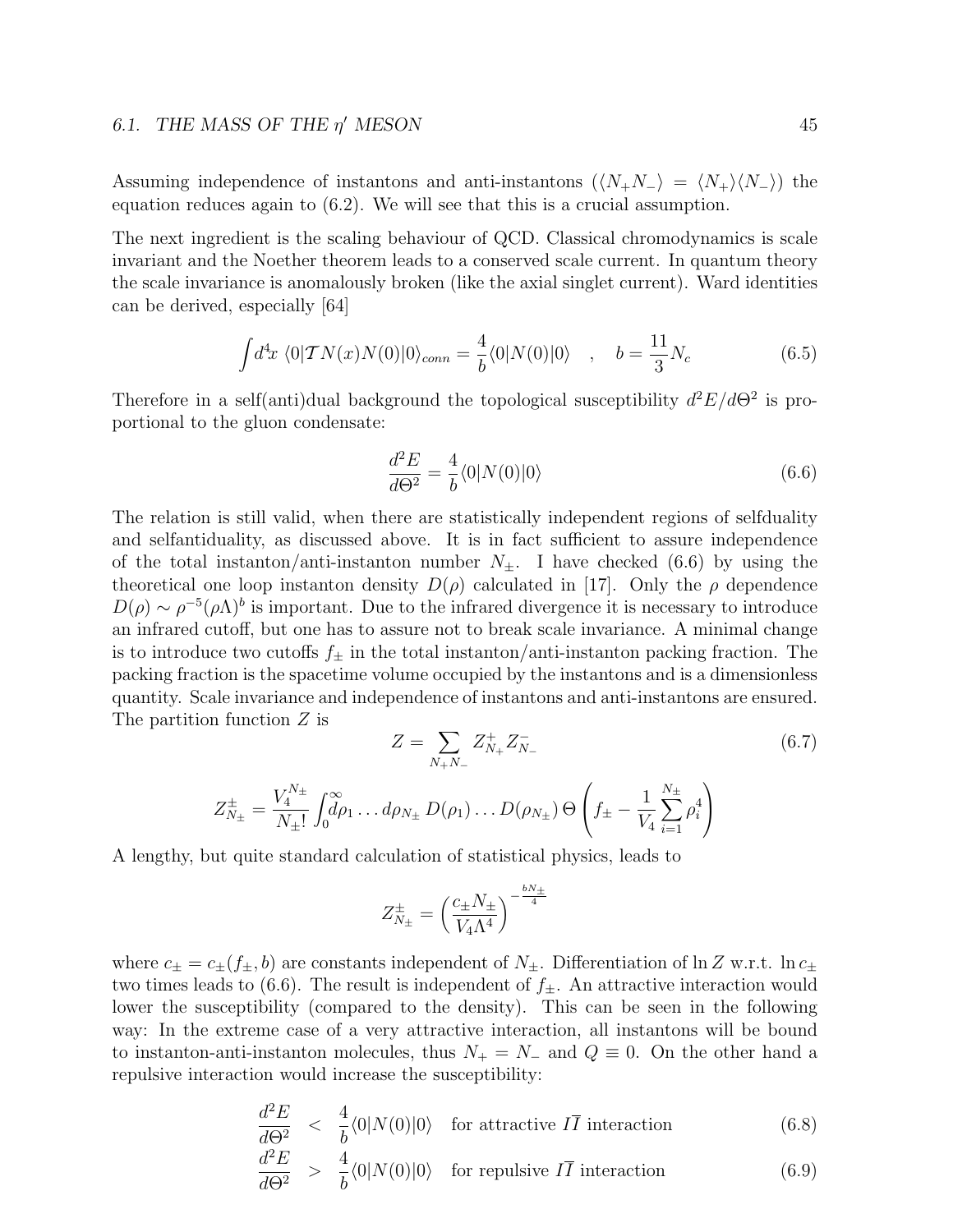Therefore the violation of (6.6) is a measure of the  $I\bar{I}$  interaction.

All this should be compared to Dyakonov [25], where the relation

$$
d^2E/d\Theta^2 = \langle 0|N(0)|0\rangle \tag{6.10}
$$

has been derived, which is similar to (6.6). In this work a simple sum ansatz  $A = \sum A_I$ has been made. This ansatz leads to a strong repulsion between close instantons, which is the origin of the missing factor  $4/b$ . The result on its own and the comparison with (6.9) shows that some repulsive interaction is at work. Verbaarshot [20] has shown that this repulsion is an artifact of the simple sum ansatz. Using the much more accurate and elaborate streamline ansatz he showed, that the interaction strongly depends on the orientation and the average interaction is about 14 times smaller than those obtained in [25]. Therefore the best thing one can do today is to assume no interaction at all and cut the packing fraction at some small value. There is also a more general argument that the relation derived in [25] must be wrong. The topological susceptibility is of  $O(N_c^0)$ , whereas the gluon condensate is of  $O(N_c)$ . (6.6) is consistent with  $N_c \to \infty$  considerations only due to the presence of the  $4/b$  factor.

Let us now continue with the calculation of  $m_{\eta'}$ . The physical gluon condensate in the presence of light quarks is

$$
\langle 0|N(0)|0\rangle_{phys} = (200\text{MeV})^4 \quad . \tag{6.11}
$$

Due to the presence of light quarks it is reduced by a factor  $\alpha < 1$ .

$$
\langle 0|N(0)|0\rangle_{phys} = \alpha \langle 0|N(0)|0\rangle_{\Theta=0}^{no\ quarks}
$$
\n(6.12)

Combining (6.1), (6.2), (6.5) and (6.12), we get the final formula for the  $\eta'$  mass is

$$
m_{\eta'}^2 = \frac{4N_f}{f_\pi^2} \frac{12}{11N_c\alpha} n_R
$$
\n(6.13)

One can see that  $m_{\eta'}^2 \sim 1/N_c$  because  $f_\pi^2$  and  $n_R$  and  $\alpha$  are independent of  $N_c$ . The largest uncertainty lies in the determination of  $\alpha$ . Using again the instanton model,  $\alpha$  is the determinant of the Dirac operator with the current quark masses replaced by effective masses:  $\overline{y}$ 

$$
\alpha = \prod_{i=u,d,s} 1.34 m_i^{eff} \rho \approx 0.4 \dots 0.7 \tag{6.14}
$$

We have set the effective masses to the constituent masses

$$
m_u^{eff} = m_d^{eff} = 300...350 \text{ MeV} \quad , \quad m_s^{eff} = 400...500 \text{ MeV} \tag{6.15}
$$

and  $\rho$  to the value of the instanton liquid model ( $\rho = 600 \text{ MeV}^{-1}$ ). This estimate is consistent with the estimate of [21]. Inserting  $N_f = 3$  and  $f_\pi = 132$  MeV into (6.13) we get

$$
m_{\eta'} = 884 \pm 116 \text{MeV} \tag{6.16}
$$

which is in good agreement to the experimental value of 958 MeV. This result in turn confirms the assumption, that the interaction between selfdual and anti-selfdual regions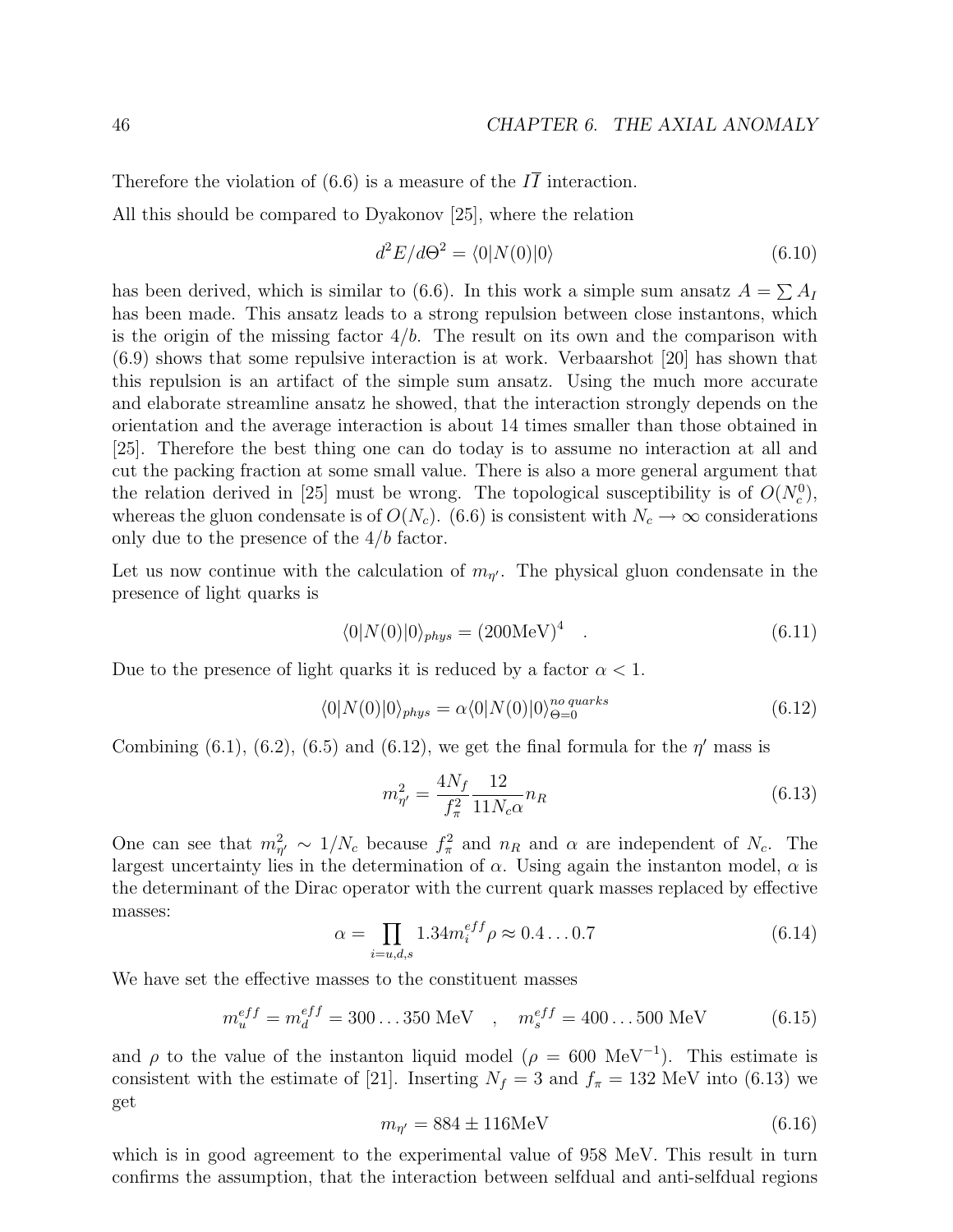is small. The large uncertainty in  $\alpha$  prevents more accurate statements, but (6.10) can definitely be excluded.

Using  $m_{\eta'}$  as an input we can determine the gluon condensate in pure QCD

$$
\frac{\alpha_s}{4\pi} \langle \text{tr}_c G G \rangle^{no\ quarks} = (246 \text{ MeV})^4 \tag{6.17}
$$

where we have again set  $N_f$  to 3.

The factor 4/b in (6.6) is the essential term to get the correct  $N_c$  dependence of  $m_{\eta'}$  and agreement with the experimental mass. The discussion has shown, that the  $\eta'$  channel can be an experimental device for testing the independence of selfdual and antiselfdual regions in QCD, which is an assumption in the simplest instanton models. It might turn out some day that the details of instanton models are wrong but the assumption of independent self(anti)dual regions remain valid.

### 6.2 Measurement of the Axial Form Factors

The forward matrix elements of the axial currents

$$
s_{\mu} \Delta \psi = \langle ps | \bar{\psi} \gamma_{\mu} \gamma_5 \psi | ps \rangle \quad , \quad \psi = u, d, s
$$

can be interpreted as the quark spin content of the proton, in a sense defined more accurately in the following sections. Three independent linear combinations of  $\Delta \psi$  have been measured, thus allowing to extract their individual values.

From the neutron  $\beta$ -decay, using isospin invariance, one gets [50, 54]

$$
a_3 = g_A = \Delta u - \Delta d = F + D = 1.254 \pm 0.06 .
$$

From the octet hyperon  $\beta$ -decay, using  $SU(3)_F$  symmetry, one gets [51, 54]

$$
\sqrt{3}a_8 = \Delta u + \Delta d - 2\Delta s = 3F - D = 0.688 \pm 0.0035 .
$$

From the spin dependent structure function  $g_1^p$  of the proton, which has been measured by EMC [48] and SMC [49], one can extract

$$
\Gamma_p = \int_0^1 g_1^p(x) dx = \frac{4}{9} \Delta u + \frac{1}{9} \Delta d + \frac{1}{9} \Delta s + O(\alpha_s) = 0.142 \pm 0.014
$$
 (6.18)

where we have given the world average value.

Of special interest is the quarkspin sum, which can be extracted from the values given above, s

$$
\Delta \Sigma^{GI} = \sqrt{\frac{3}{2}} a_0 = \Delta u + \Delta d + \Delta s = 0.27 \pm 0.13
$$
 (6.19)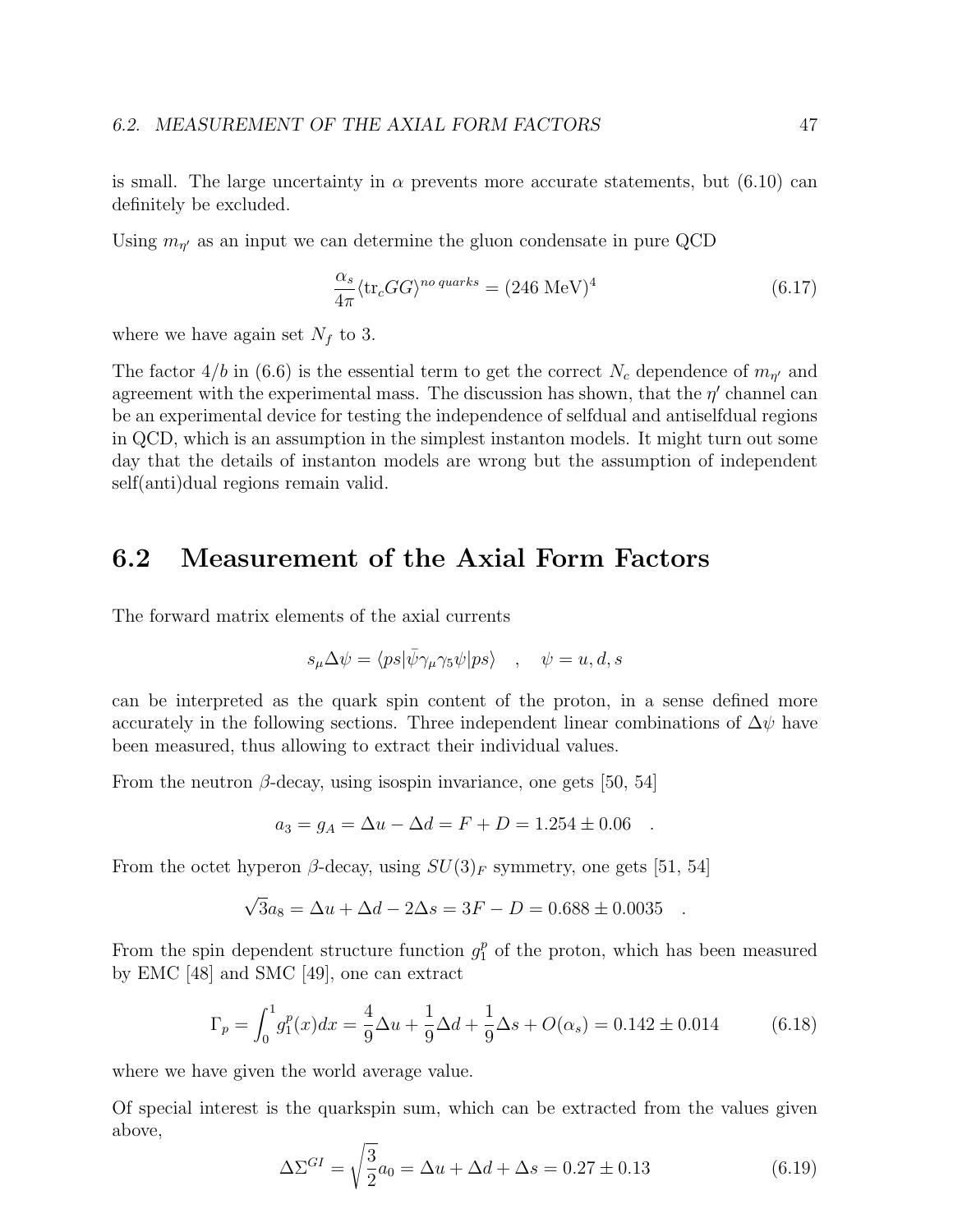where the  $O(\alpha_s)$  corrections have been included. It deviates significantly from the naive quark model value  $\Delta\Sigma_{qm} = 1$ . This deviation is the origin of the so called spin problem. Further the large polarization of strange quarks in the proton

$$
\Delta s = -0.1 \pm 0.05
$$

is counter intuitive because this indicates a large strange quark content of the proton.

Much more could be said about proton spin phenomenology and the experiments. For an introduction and further references see [45, 46, 47, 48]. We will now give a more thorough definition and interpretation of  $\Delta\Sigma^{GI}$  and other quantities, which we want to calculate within the instanton model.

### 6.3 Axial Singlet Currents & Anomaly

It is well known that products of operators at the same spacetime point are very singular objects. In order to make the expressions well defined one has to regularize and renormalize the operator products. An anomaly appears, if this procedure breaks a symmetry of the theory. The most important ones are the breakdown of the scale invariance and the breakdown of the axial symmetry  $[64]$ . In the following we are interested in the axial anomaly [41]. The operator product which has to be regularized is the axial singlet current,

$$
J_{\mu 5}(x) = \sum_{q \in \{u,d,s,\ldots\}} \bar{q}(x)\gamma_{\mu}\gamma_5 q(x) \tag{6.20}
$$

which seems to be local, gauge invariant and conserved<sup>2</sup>. Unfortunately after regularization one of the three properties is unavoidably lost. Therefore we can define two different local currents, a conserved (c) one and a gauge invariant (GI) one. The third GI, conserved and non-local current is discussed in [42] in connection with the  $U(1)$  problem. We will suppress the summation over quark flavors and write  $\psi$  for the quark field operator:

$$
J_{\mu 5}^{GI}(x) = \lim_{\varepsilon \to 0} \bar{\psi}(x + \varepsilon) \gamma_{\mu} \gamma_5 P \exp\left(i \int_x^{x + \varepsilon} dz \cdot A(z)\right) \psi(x)
$$
  
\n
$$
J_{\mu 5}^c(x) = \lim_{\varepsilon \to 0} \bar{\psi}(x + \varepsilon) \gamma_{\mu} \gamma_5 \psi(x)
$$
\n(6.21)

The difference between the two currents is described by the anomaly current  $K_{\mu}$ :

$$
K_{\mu}(x) = \frac{N_f \alpha_s}{2\pi} \varepsilon_{\mu\nu\rho\sigma} \text{tr}_c A^{\nu} (G^{\rho\sigma} - \frac{2}{3} A^{\rho} A^{\sigma}) , J_{\mu 5}^{GI} = J_{\mu 5}^c + K_{\mu}
$$
  
\n
$$
\partial^{\mu} K_{\mu}(x) = \frac{N_f \alpha_s}{2\pi} \text{tr}_c G \tilde{G}(x) = a(x)
$$
  
\n
$$
\partial^{\mu} J_{\mu 5}^c(x) = 2m J_5(x) , J_5 = i \bar{\psi} \gamma_5 \psi .
$$
\n(6.22)

m is the current quark mass and  $N_f$  is the number of quark flavors. Note, that the splitting of  $J_{\mu 5}$  in a conserved and an anomaly part is gauge dependent. There are attempts to

<sup>&</sup>lt;sup>2</sup>We will use the term 'conserved' even for  $m_q \neq 0$ . Sometimes this current is called the symmetric current in the literature.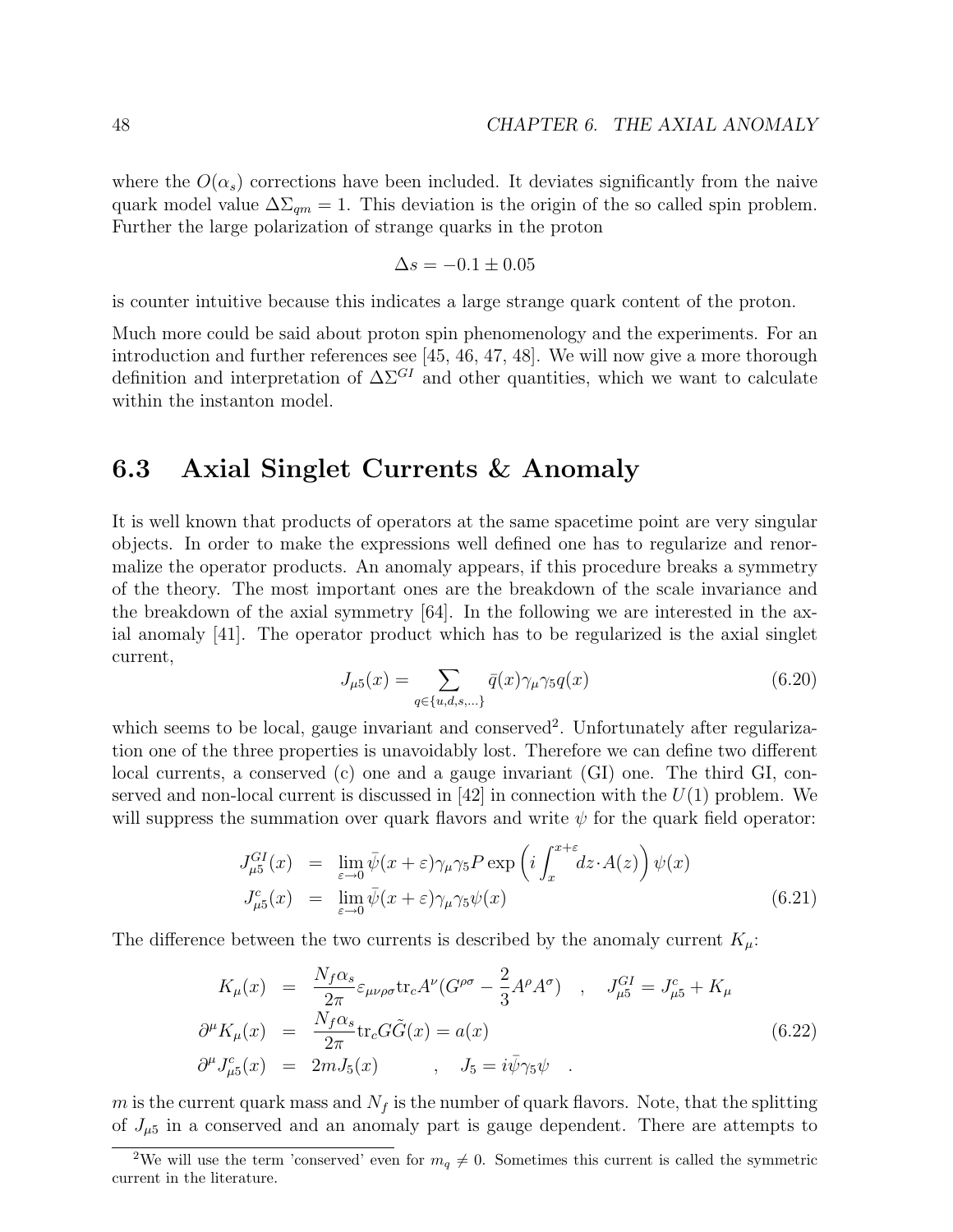define both uniquely on physical grounds [46]. The intention is to define  $J_{\mu 5}^c$  as the naive parton model spin and  $K_{\mu}$  as some gluonic contribution. The proton matrix elements of the various currents can be expressed in terms of real form factors  $G_i, K_i, A and J$ :

$$
\langle p's' | J_{\mu 5}^{GI}(0) | ps \rangle = \bar{u}_{s'}(p') \left[ \gamma_{\mu} \gamma_5 G_1^{GI}(q^2) - q_{\mu} \gamma_5 G_2^{GI}(q^2) \right] u_s(p)
$$
  
\n
$$
\langle p's' | J_{\mu 5}^{c}(0) | ps \rangle = \bar{u}_{s'}(p') \left[ \gamma_{\mu} \gamma_5 G_1^{c}(q^2) - q_{\mu} \gamma_5 G_2^{c}(q^2) \right] u_s(p)
$$
  
\n
$$
\langle p's' | K_{\mu}(0) | ps \rangle = \bar{u}_{s'}(p') \left[ \gamma_{\mu} \gamma_5 K_1(q^2) - q_{\mu} \gamma_5 K_2(q^2) \right] u_s(p)
$$
  
\n
$$
\langle p's' | a(0) | ps \rangle = 2Mi A(q^2) \bar{u}_{s'}(p') \gamma_5 u_s(p)
$$
  
\n
$$
\langle p's' | J_5(0) | ps \rangle = i J(q^2) \bar{u}_{s'}(p') \gamma_5 u_s(p)
$$
  
\n(6.23)

M is the proton mass and  $q = p' - p$ . From (6.22) one can derive the following relations between the form factors:

$$
G_1^{GI} = G_1^c + K_1 \quad , \quad G_2^{GI} = G_2^c + K_2
$$
  
\n
$$
G_1^c - \frac{q^2}{2M}G_2^c = \frac{m}{M}J \quad , \quad K_1 - \frac{q^2}{2M}K_2 = A
$$
  
\n
$$
G_1^{GI} - \frac{q^2}{2M}G_2^{GI} = \frac{m}{M}J + A \quad ,
$$
\n(6.24)

where all form factors are evaluated at  $q$ . The last equation relates only GI quantities. In the next section we show that the form factor  $G_1^{GI}$  at zero momentum transfer can be connected with the proton spin.

#### 6.4 The Proton Spin and its Interpretation

The stress tensor  $T_{\mu\nu}$  is conserved  $(\partial_{\mu}T^{\mu\nu}=0)$  symmetric and GI and can be constructed from the Noether theorem. The angular momentum density tensor  $M^{\mu\nu\rho}$  associated with Lorentz transformations can be expressed in terms of  $T_{\mu\nu}$ :

$$
M^{\mu\nu\rho} = x^{\nu} T^{\mu\rho} - x^{\rho} T^{\mu\nu} \tag{6.25}
$$

M can be decomposed in spin and orbital contribution of quarks and gluons [54]:

$$
M^{\mu\nu\rho} = M^{\mu\nu\rho}_{q,orb} + M^{\mu\nu\rho}_{q,spin} + M^{\mu\nu\rho}_{g,orb} + M^{\mu\nu\rho}_{g,spin} - \frac{1}{4} G^2 (x^{\nu} g^{\mu\rho} - x^{\rho} g^{\mu\nu}) + \partial (\cdots)
$$
  
\n
$$
M^{\mu\nu\rho}_{q,orb} = \frac{1}{2} i \bar{\psi} \gamma^{\mu} (x^{\nu} \partial^{\rho} - x^{\rho} \partial^{\nu}) \psi , \quad M^{\mu\nu\rho}_{q,spin} = \frac{1}{2} \varepsilon^{\mu\nu\rho\sigma} \bar{\psi} \gamma_{\sigma} \gamma_5 \psi = \frac{1}{2} J^{\text{GI}}_{\sigma 5} \qquad (6.26)
$$
  
\n
$$
M^{\mu\nu\rho}_{g,orb} = -G^{\mu\sigma} (x^{\nu} \partial^{\rho} - x^{\rho} \partial^{\nu}) A_{\sigma} , \quad M^{\mu\nu\rho}_{g,spin} = G^{\mu\rho} A^{\nu} - G^{\mu\nu} A^{\rho}
$$

The last two terms in  $M^{\mu\nu\rho}$  do not contribute to the angular momentum operator

$$
J^i = \frac{1}{2} \varepsilon^{ijk} \int d^3x \ M^{0jk}(x) \quad . \tag{6.27}
$$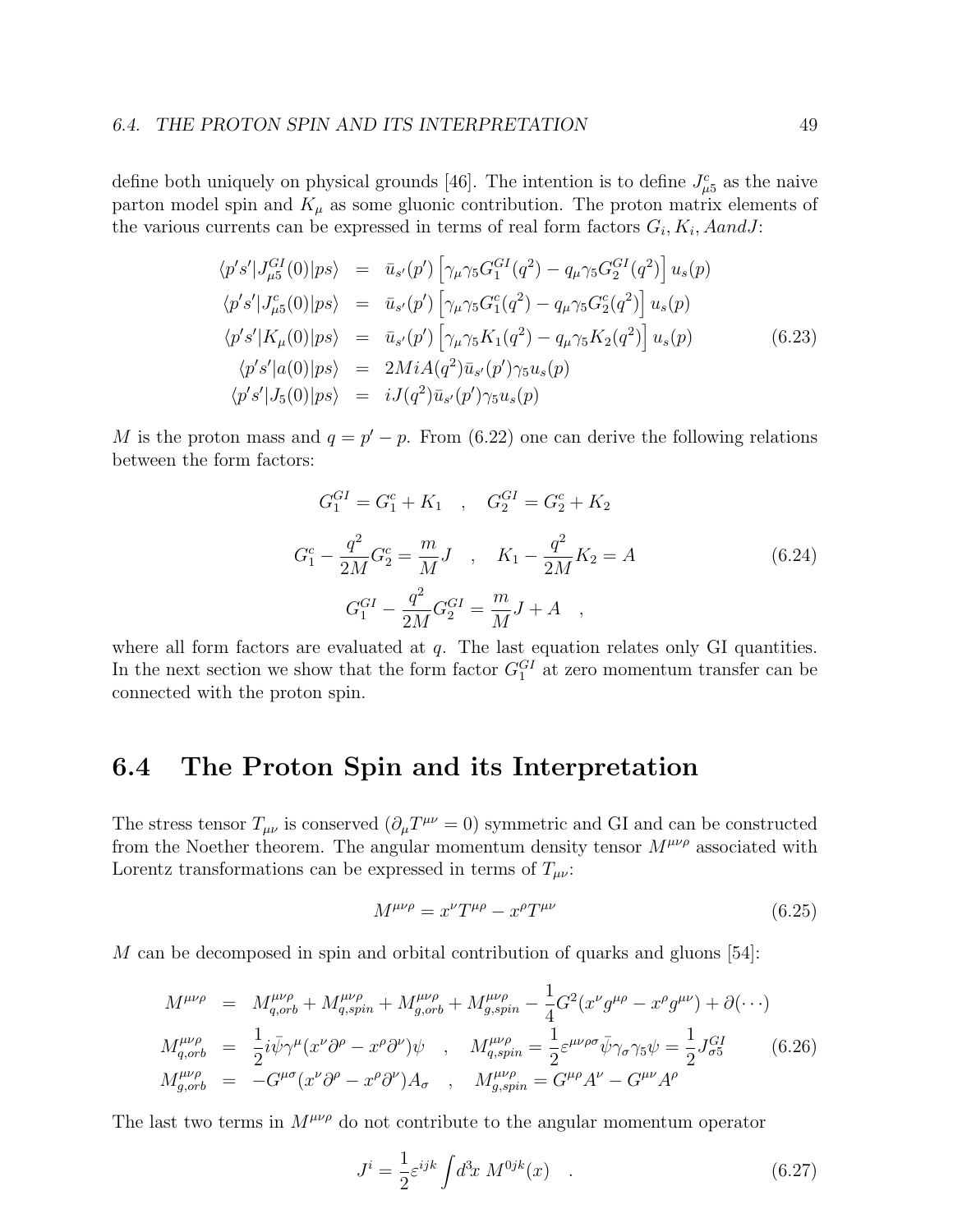Taking the matrix element of  $J_z$  in a proton state, where the proton is aligned in zdirection and at rest we get the spin of the proton

$$
\Delta J = \frac{1}{\mathcal{N}} \langle ps | J_z | ps \rangle = \frac{1}{2} \varepsilon^{3jk} \langle ps | M^{0jk}(0) | ps \rangle \quad , \quad \mathcal{N} = \langle p, s | p, s \rangle = \delta^3(0) \tag{6.28}
$$

The total spin of the proton is with no doubt  $1/2$  and we get the sum rule

$$
\Delta J = \Delta L_q + \frac{1}{2} \Delta \Sigma^{GI} + \Delta L_g + \Delta g = \frac{1}{2}
$$
\n(6.29)

where  $(\Delta L_q, \frac{1}{2} \Delta \Sigma^{GI}, \Delta L_g, \Delta g)$  are the (quark-orbital, quark-spin, gluon-orbital, gluonspin) contribution to the proton spin, defined as matrix elements of the various parts of M given above. Therefore The GI axial current measures the quark spin contribution to the proton spin. The space integral in 6.27 can be cancelt with the state normalization and we get in covariant notation:

$$
s_{\mu} \Delta \Sigma^{GI} = \langle ps | J_{\mu 5}^{GI}(0) | ps \rangle \quad \Longrightarrow \quad \Delta \Sigma^{GI} = G_1^{GI}(0) \tag{6.30}
$$

In the naive quark model the proton consists of three quarks at rest. There is no orbital and no gluonic contribution to the proton spin. This leads to the Ellis-Jaffe sum rule  $\Delta J$  $=\frac{1}{2}\Delta\Sigma^{GI} = 1/2$ . In the real world the identification of  $\Delta\Sigma^{GI}$  with the proton spin is not correct, because  $J_{\mu 5}^{GI}$  measures the spin of the (nearly massless) current quarks whereas the proton consists of three massive ( $\approx 300$  MeV) constituent quarks. Further in a model of non-interacting constituent quarks the axial current which measures the constituent quark spin should be anomaly free because the anomaly is due to the interaction with gluons. Therefore the conserved current  $J_{\mu 5}^c$  might be identified with the constituent quark spin operator.

$$
s_{\mu} \Delta \Sigma^{c} = \langle ps | J^{c}_{\mu 5}(0) | ps \rangle \quad \Longrightarrow \quad \Delta \Sigma^{c} = G_{1}^{c}(0) \stackrel{?}{=} 1 \quad . \tag{6.31}
$$

From (6.24) we get

$$
\Delta \Sigma^{GI} = \Delta \Sigma^c + K_1(0) \tag{6.32}
$$

which can now be interpreted in the following way: The spin of the constituent quarks  $\Delta\Sigma^c$  are formed by the spin of the current quarks  $\Delta\Sigma^{GI}$  and a rest  $-K_1(0)$ , which contains orbital and gluonic contributions. The origin of these contributions is not the motion and interaction of the constituent quarks inside the proton, because the constituent quarks are noninteracting and at rest in the naive quark model, but due to the formation of massive quarks from massless quarks. Therefore (6.32) may be discussed for an individual "constituent" quark. Further the gluonic configurations which are responsible for the generation of the quarkmass also determine the value of  $K_1(0)$ .

E.g. in a BAG model a massive quark is formed by confining a massless quark to a sphere. The spin of the massive constituent quark is the sum of the spin  $(\frac{1}{2} \Delta \Sigma^{GI})$  and the oribtal  $\frac{1}{2}(1 - \Delta \Sigma^{GI})$  contribution of the current quark. The BAG, which might be formed by nonperturbative gluonic configurations, is responsible for the mass generation and indirectly for the orbital contribution. From analytical and numerical calculations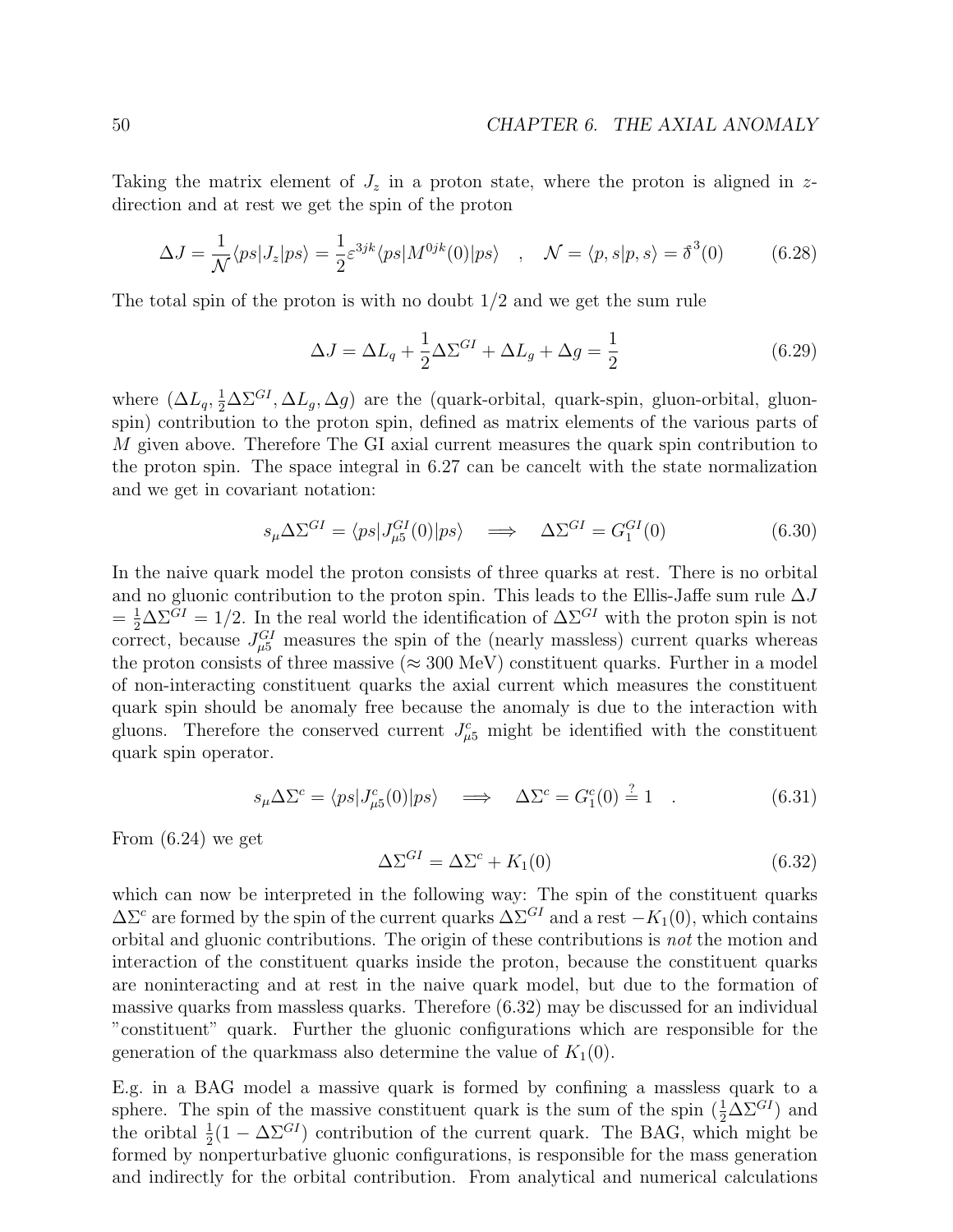we know, that in the BAG model the constituent spin is splitted into 70% spin and 30% orbital contribution when starting with massless quarks.

Whereas (6.32) is rigorously true, the interpretation of  $\frac{1}{2}\Delta\Sigma^c$  as the spin of a constituent quark and its value  $\frac{1}{2}$  is questionable. One reason is, that an axial current which describes massive constituent quarks is by no means conserved in contradiction to  $J_{\mu 5}^c$ .

There exists another relation between  $\Delta\Sigma^{GI}$  and the form factor A at zero momentum transfer. Before deriving this relation we have to give a short discussion about the order of limits and massless poles. The following limits are taken: The spacetime volume goes to infinity  $(V_4 \rightarrow \infty)$ , because the universe is actually very large, the current quark masses go to zero  $(m \to 0)$ , because the up and down masses are very small and  $q \to 0$ , because we are interested in the forward matrix elements. In principle the results can depend on the order of the limits and therefore they have to be chosen consistent with the physical situation. This means, that if in the real world e.g.  $q \ll m$  we first have to take  $q \to 0$  and then  $m \to 0$ . Actually we are interested in the forward matrix element  $(q \equiv 0)$  and  $m \neq 0$ in the real world and the order of limits just stated applies. Through the cluster theorem connected correlators in coordinate space have to decay to zero when the separation of two arguments tends to infinity. Therefore there are no  $\delta(q)$ -peaks in momentum space and the order of limits  $q \to 0$  and  $V_4 \to \infty$  can be taken at will. Because  $m^4V_4 \gg 1$  we have to take first  $V_4 \to \infty$  and then  $m \to 0$ . In statistical physics this is a well known fact, that a spontaneous breakdown of a symmetry only occurs, when there is a small explicit symmetry breaking term and the system volume tends to infinity. In the final end one may remove the symmetry breaking term. In QCD chiral symmetry is spontaneously broken (SBCS) and the small current quark mass is the explicit breaking of the chiral symmetry. Therefore it is mandatory first to take  $V_4 \rightarrow \infty$  and then  $m \rightarrow 0$  [65]. Therefore we can use the following order of limits

$$
\lim_{m \to 0} \{ \lim_{q \to 0} [\lim_{V_4 \to \infty} (\dots)] \}.
$$
\n(6.33)

This justifies the usage of the infinite volume formulation from the very beginning.

In real QCD there are no massless particles  $(m_{\pi} \neq 0)$ . Therefore GI form factors have no massless poles especially

$$
q^2 G_2^{GI}(q^2) \stackrel{q \to 0}{\longrightarrow} 0 \tag{6.34}
$$

From (6.24), (6.30) and (6.34) we get

$$
\Delta\Sigma^{GI} = \frac{m}{M}J(0) + A(0) \tag{6.35}
$$

This relation is true whether there are Goldstone bosons in the axial singlet channel or not. Experimentally we know that the lightest particle in this channel is the  $\eta'$  with a mass of 958 MeV much too large to be a Goldstone boson. Therefore  $J(0)$  remains finite in the chiral limit and we obtain

$$
\Delta \Sigma^{GI} = A(0) \quad \text{for} \quad m \to 0 \tag{6.36}
$$

Assuming the non-existence of the axial singlet Goldstone boson from the very beginning the order of limits is of no importance in deriving (6.36). Note, that (6.36) is only true, if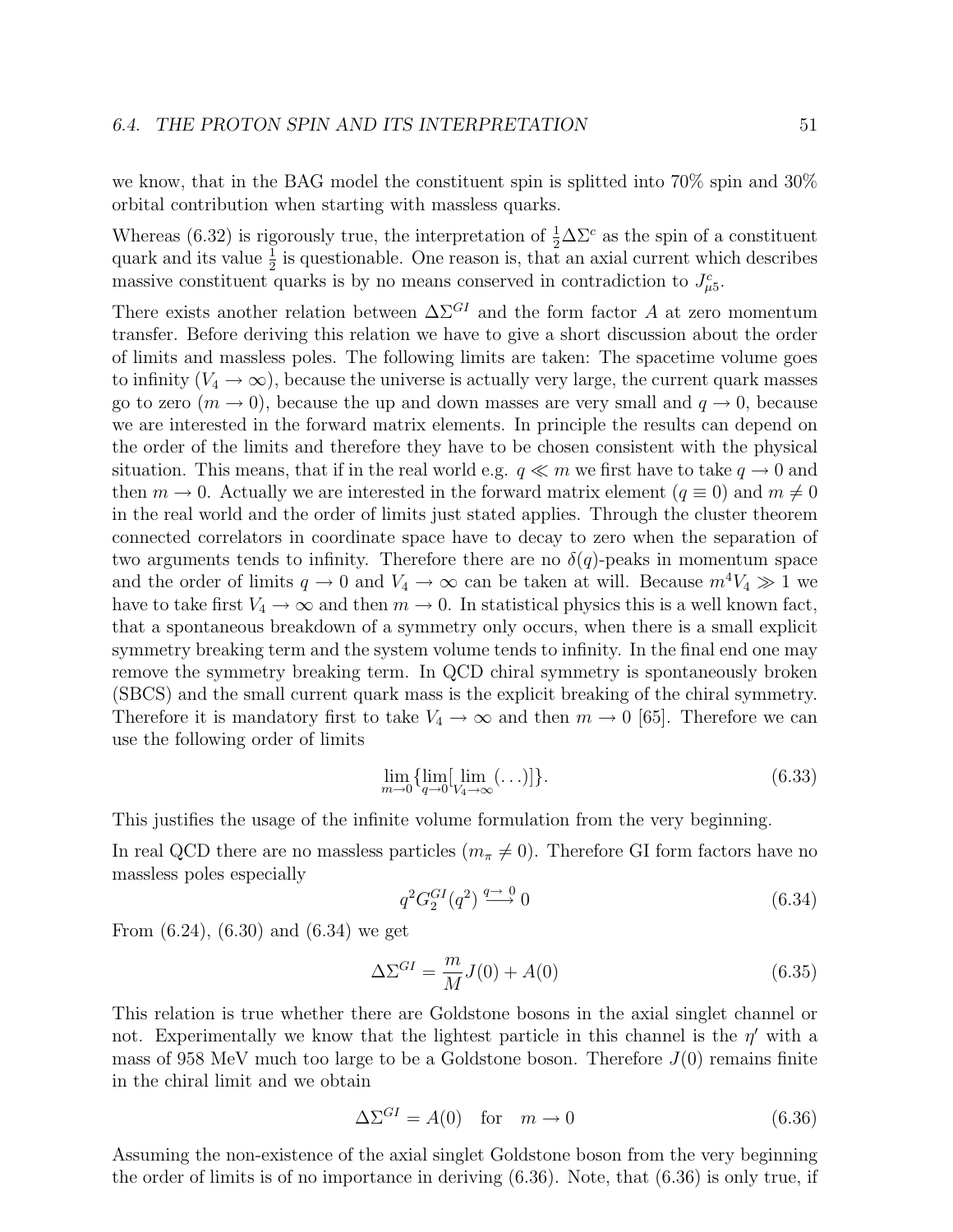|  | $\left  \Delta \Sigma^{c} = \frac{q^{2}}{2M} G_{2}^{c} + \frac{m}{M} J \right  K_{1} = \frac{q^{2}}{2M} K_{2} + A \left  \Delta \Sigma^{GI} - \frac{q^{2}}{2M} G_{2}^{GI} = \Delta \Sigma^{c} + K_{1} = \frac{m}{M} J + A \right $ |
|--|------------------------------------------------------------------------------------------------------------------------------------------------------------------------------------------------------------------------------------|
|  | $\left  N_f m = M \right $ 1 = 0 + 1   0 = 0 + 0   1 - 0 = 1 + 0 = 1 + 0                                                                                                                                                           |
|  | $m = 0$   1 = 1 + 0   A-1 = -1 + A   A - 0 = 1 + A-1 = 0 + A                                                                                                                                                                       |
|  | Instanton   ? = ? + 0   0 = 1 +(-1)   1 - 0 = ? + 0 = 0 +(-1)                                                                                                                                                                      |

Table 6.1: The proton form factors at zero momentum transfer  $q^2 = 0$  in the naive constituent quark model ( $N_f m = M$ ), in chiral QCD (m=0) and in the instanton-liquid model (Instanton). Experimentally A is 0.27.

we take  $m = m_u = m_d = m_s$ , although all three masses tend to zero. Otherwise additional nonsinglet currents on the r.h.s. of  $(6.35)$  would survive the chiral limit [55].

Combining  $(6.24)$ ,  $(6.34)$  and  $(6.32)$  we can conclude that

$$
2M\Delta\Sigma^{c} = q^{2}G_{2}^{c}(q^{2})_{|q^{2}=0} = -q^{2}K_{2}(q^{2})_{|q^{2}=0}
$$

 $\Delta\Sigma^c$  is given by the pole residuum of  $G_2^c$ . Because  $G_2^{GI}$  has no massless pole  $\Delta\Sigma^c$  is also given by the pole of  $-K_2$ . These massless poles are called ghost poles and they may truly appear, even if there are no physical massless particles, because  $G_2^c$  and  $K_2$  are gauge dependent objects. Note that all other form factors defined in (6.24) are GI and therefore free of massless poles.

Table 6.4 summarizes the values for the form factors at zero momentum transfer for the following three cases:

- the naive quark model of non-interacting constituent quarks of mass  $m = M/N_f$ ,
- chiral QCD and the identification of  $\Delta\Sigma^c$  with the naive spin value 1,
- the instanton liquid model.

In the following sections we will calculate some of the form factors for a single constituent quark in the instanton liquid model.

### 6.5 Reduction of the Proton Form Factors to Vacuum Correlators

In this section we will calculate some of the form factors defined above in the instanton liquid model. To apply the methods developed in [26] we relate the form factors to vacuum correlation functions

$$
\langle p's'|B(0)|ps\rangle = \tag{6.37}
$$

$$
= -\frac{1}{Z_{\eta}} \bar{u}_{s'}(p') \left[ \int d^4x \, d^4z \, e^{ip'x - ipz} (i\partial_x - M)(-i\partial_z - M)\langle 0|\mathcal{T}\eta(x)B(0)\bar{\eta}(z)|0\rangle \right] u_s(p) .
$$

M is the proton mass and  $B(0)$  is an arbitrary local operator.  $\eta(x)$  is a local operator with the quantum numbers of a proton e.g. a product of three quark fields in an appropriate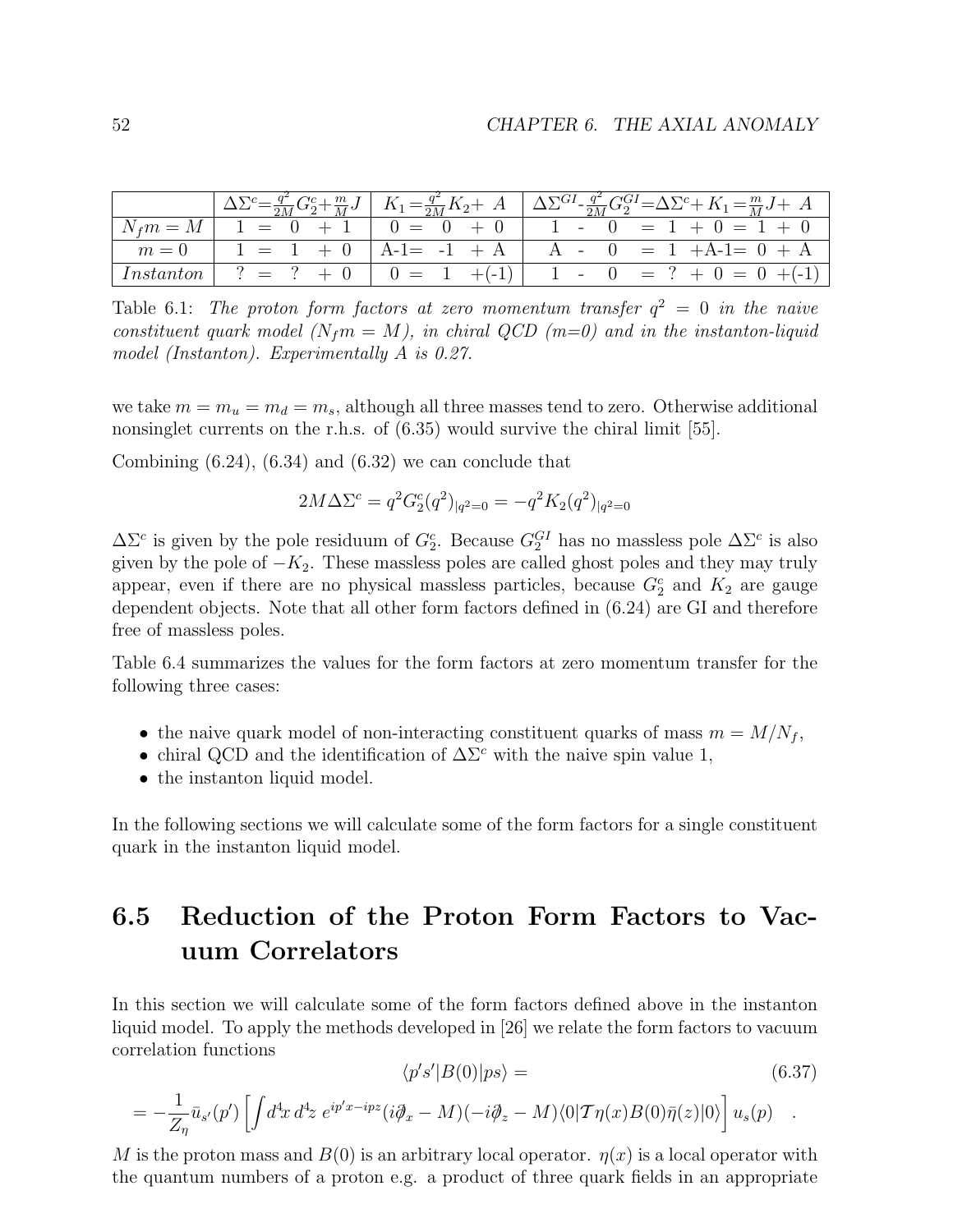#### 6.6. THE AXIAL FORM FACTORS  $G_{1/2}^{GI}$  $(Q)$  53

spin and flavor combination [44]. Assuming that  $\eta(x)$  tends to a free proton field operator for infinite times the proton states can be reduced and (6.37) is just an LSZ reduction formula for composite fields. For our purpose the following form is more suitable

$$
\langle p's'|B(0)|ps\rangle = Z_{\eta}\bar{u}_{s'}(p')[\lim_{p^2,p'^2 \to M^2} S^{-1}(p')T_B(p',p)S^{-1}(p)]u_s(p)
$$
  
\n
$$
T_B(p',p) = \int d^4x \, d^4z \, e^{ip'x-ipz}\langle 0|\mathcal{T}\eta(x)B(0)\bar{\eta}(z)|0\rangle
$$
  
\n
$$
S(p) = \int d^4x \, e^{ipx}\langle 0|\mathcal{T}\eta(x)\bar{\eta}(0)|0\rangle = \frac{iZ_{\eta}}{p'-M} + \text{continuum}
$$
  
\n
$$
Z_{\eta}^{1/2}u_s(p) = \langle 0|\eta(0)|ps\rangle
$$
\n(6.38)

The advantage of this form is, that the explicit knowledge of the mass M is not needed. In Euclidian calculations like lattice-, instanton- and OPE-calculations it is always difficult to extract pole masses.

This form can also be interpreted as a spectral representation of the 3 point function. Inserting two complete sets of states into the 3 point function and taking the limit  $p^2 =$  $p'^2 \to M^2$  to select the proton state one can directly attain (6.38).

If e.g.  $B(0)$  is a quark current, the 3 point function is a product of 8 quark fields, which is too complicated to be evaluated in a multi-instanton background. Let us assume that the proton consists of three nearly independent quarks. Then the main nonperturbative properties of the proton come from the formation of constituent quarks out of current quarks. The forces which confine the constituent quarks in the proton are assumed to modify the properties of the proton only in a minor way, except that the proton is then stable. This assumption is justified by the success of the constituent quark model. The form factors of the proton are therefore the sum of the form factors of the constituent quarks.  $\eta$  has to be replaced by a single quark field  $\psi$  of flavor up or *down* and M must be replaced by the constituent quark mass. In this case it is even more important to use (6.38) because one does not expect a definite pole mass for the quark propagator. Looking at the quark propagator in the instanton liquid model we see, that the  $p'$  term remains unrenormalized and therefore  $Z_{\psi} = 1$ . For a constant constituent mass this argument would be rigorously true. For a running mass it is plausible that  $Z_{\psi}$  is still approximately one. This fact is true in all models of chiral symmetry breaking I know. A conservative estimate is

$$
0.7 \le Z_{\psi} \le 1\tag{6.39}
$$

In the following we will set  $Z_{\psi} = 1$  remembering that this not an exact statement. The results for all form factors have to be multiplied with  $Z_{\psi}$ .

### $\mathbf{6.6}\quad$  The Axial Form Factors  $G_{1/2}^{GI}(q)$

The form factor of the current  $j_{\Gamma} = \bar{\psi} \Gamma \psi$  of a constituent quark can be reduced with the help of (6.38) to a 4 point function

$$
tr_{CD}[T_{j\Gamma}(p',p)\Gamma'] = \int d^4x \, d^4z \, e^{ip'x - ipz} tr_{CD}[\langle 0|\mathcal{T}\psi(x)\bar{\psi}(0)\Gamma\psi(0)\bar{\psi}(z)|0\rangle\Gamma'] = \qquad (6.40)
$$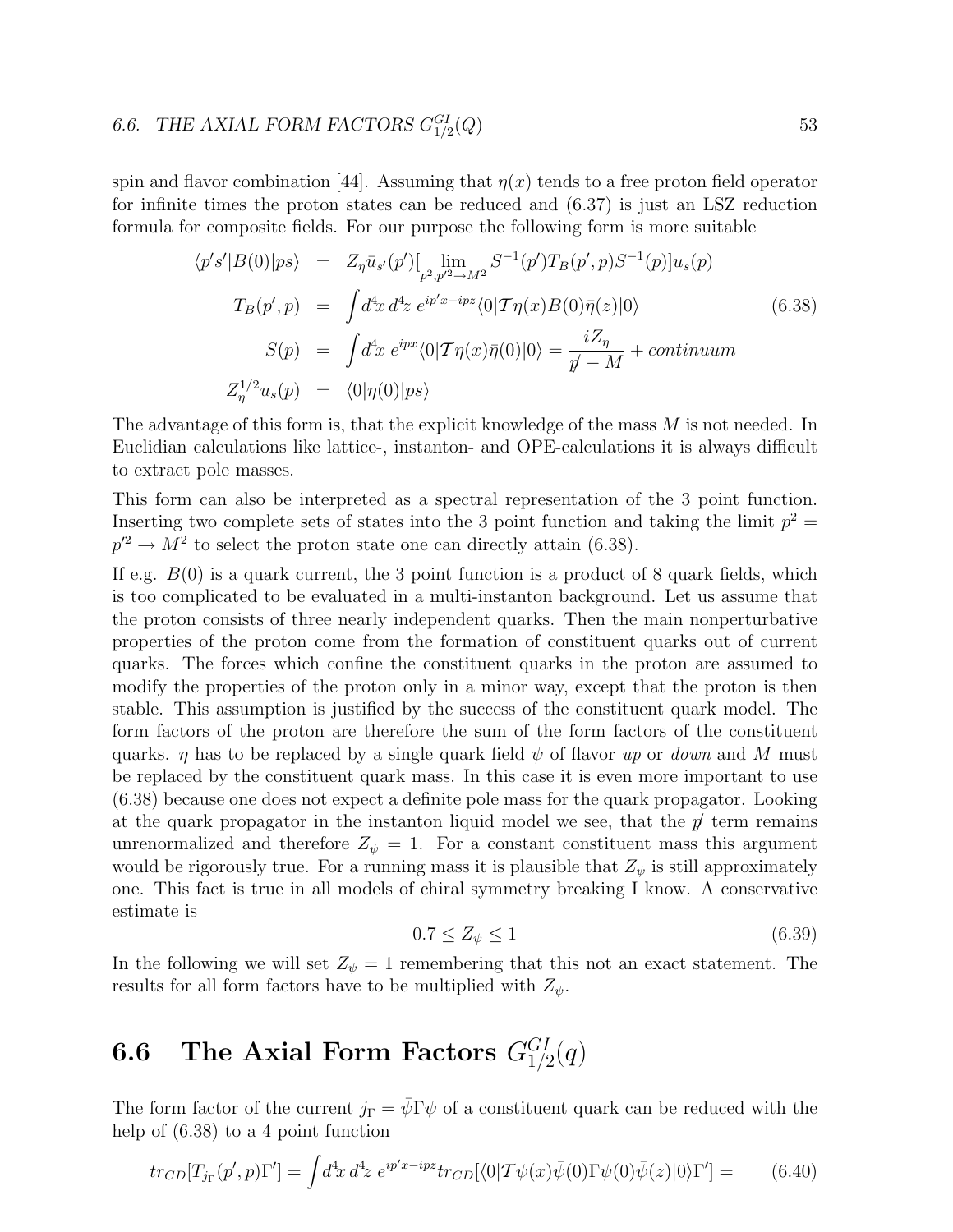$$
= \int d^4q\;\Pi_{\Gamma\Gamma'}(q-p,q-p',p,p')
$$

The polarization functions  $\Pi_{\Gamma\Gamma'}$  are calculated are defined and calculated in the instanton liquid model in [26] and other works. For  $\Gamma = \gamma_{\mu} \gamma_5$  the connected part of the 4 point function is suppressed by  $O(n_R^{1/2})$ . In leading order in the instanton density only the disconnected part contributes and we get

$$
T_{j_{\mu 5}^{GI}}(p',p) = S(p')\gamma_{\mu}\gamma_5 S(p) \tag{6.41}
$$

Inserting (6.41) in (6.38) and comparison with (6.23) leads to

$$
\langle p's' | J_{\mu 5}^{GI}(0) | ps \rangle = \bar{u}_{s'}(p') \gamma_{\mu} \gamma_5 u_s(p)
$$
\n
$$
G_1^{GI}(q^2) = 1 \quad , \quad G_2^{GI}(q^2) = 0
$$
\n(6.42)

Note, that  $\Pi_{\Gamma\Gamma'}$  was calculated in singular gauge, but the connected part is suppressed in any gauge and the disconnected part only depends on the propagators, which cancel out anyway. The form factors  $G_{1/2}^{GI}(q)$  are indeed gauge invariant. The result coincides with a model of free massive quarks. Further we see that the current is not conserved. Conservation demands  $q^2G_2 = MG_1$ , which is clearly not satisfied by (6.42). In the one instanton approximation one can work from the very beginning with the effective 't Hooft vertex [17] which explicitly breaks the  $U(1)$  symmetry and therefore contains the anomaly.

The result for the GI form factors (6.42), although not consistent with the experimental value, is up to now at least theoretical consistent.

### 6.7 The Anomaly Form Factor  $A(q)$  \*

We will now calculate the anomaly form factor  $A$ . Using again the reduction formula with insertion of the anomaly current  $B(0) = a(0)$  we have to calculate the 3 point function  $T_a(p, s)$ . In the instanton model the field operator  $a(0)$  is replaced by a classical field  $a_A(0)$ where  $A = \sum_{I} A_{I}$  is a multi-instanton configuration inserted in a. In a given background A the correlator can be written in the form

$$
\langle 0|T\psi(x)a(0)\bar{\psi}(z)|0\rangle_A = a_A(0)\langle 0|T\psi(x)\bar{\psi}(z)|0\rangle_A = a_A(0)S_A(x,z)
$$
(6.43)

where  $S_A(x, z)$  is the quark propagator in the multi instanton background A. The r.h.s. has now to be averaged over the collective coordinates  $\gamma_I$  of all instantons. Without the factor  $a_A(0)$  this is just the averaged quark propagator calculated in [26].  $a_A(y)$  is  $2N_f$ times the topological charge density at spacetime point y. In the vicinity of an instanton of charge  $Q_I = \pm 1$  the charge density has a positive/negative bump and is small elsewhere. Therefore  $a_A(y)$  is only nonzero when there is at least one instanton near y. Let us fix exactly one instanton in the vicinity of  $y = 0$ . The orientation and charge of the remaining instantons can be averaged independently, but when averaging the locations  $z_I$  the domain near y has to be avoided. The next step is to assume 2 instantons near y and so on. The relative error we make by neglecting these further contributions and by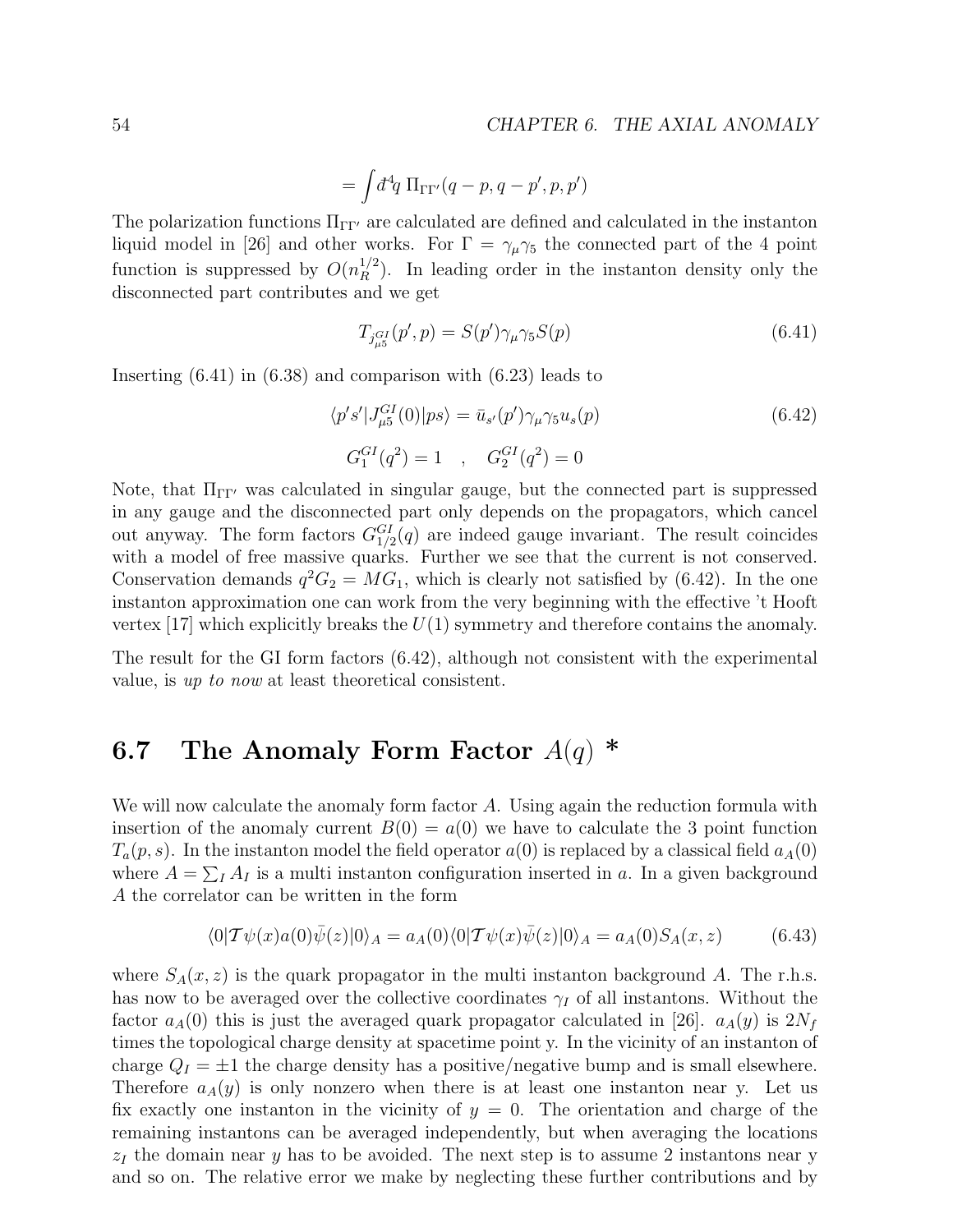#### 6.7. THE ANOMALY FORM FACTOR  $A(Q)$  \* 55

forgetting about the restriction on  $z_I$  are both of  $O(n_R)$ . In leading order in the instanton density we can therefore fix one instanton near  $y = 0$  and take only this contribution to  $a_A(0)$  into account. The remaining instantons can be averaged as in the pure propagator case and the diagrams which have to be summed and averaged are the same except for the fixing of one instanton  $I$ . The propagator consists of a chain of instanton scatterings  $A_J$  ( $J = 1...N$ ). Repeated scattering at this vertex is allowed. There are two cases: The first case is that all instantons left to all occurrences of instanton I are different to all instantons right to all occurrences of instanton I. In leading order in  $1/N_c$  all instantons in the middle section from the first up to the last occurrence of  $A_I$  are different to the exterior instantons. The instantons on the left and on the right can be averaged independently leading to averaged multi-instanton propagators. Averaging the middle section, but fixing I leads to the effective vertex  $M_I$ . The free part of the correlator in momentum space is therefore

$$
T_a^{free}(p, s) = \langle 2N_f Q_I(z_I) \frac{\partial}{\partial \rho} \langle \mathbf{M} \rangle \langle \mathbf{M} \rangle =
$$
  

$$
= -2iN_f \hat{Q}(p - s) \sqrt{M_p M_s} S(p) \gamma_5 S(s)
$$
  

$$
Q_I(z_I) = \frac{1}{2N_f} a_{A_I}(0) = \pm \frac{6}{\pi^2} \left(\frac{\rho}{z_I^2 + \rho^2}\right)^4
$$
 (6.44)

 $Q_I(z_I)$  is the charge density of one instanton of charge  $Q_I = \pm 1$  and  $\hat{Q}(q) = \frac{1}{2}(q\rho)^2 K_2(q\rho)$ its Fourier transform<sup>3</sup> for  $Q_I = +1$ . For  $p^2 = s^2 = M^2$  the term  $\sqrt{M_p M_s}$  is just the onshell mass M. Inserting  $(6.44)$  into  $(6.38)$  and comparison with  $(6.23)$  we get for the free part of the anomaly form factor:

$$
A^{free}(q) = -N_f \hat{Q}(q) \quad , \quad A^{free}(0) = -N_f \tag{6.45}
$$

The second case is, that there are common instantons to the left and to the right of instanton I. The connected part of the correlator and the form factor are

$$
T_a^{conn}(p,s) = \left\langle 2N_f Q_I(z_I) \underbrace{\sqrt{M} \Lambda}_{P} \right\rangle_I = \qquad (6.46)
$$

$$
= -4(N_f - 1)i\hat{Q}(p - s)C_5^s(p - s)F_5(p - s)\sqrt{M_pM_s}S(p)\gamma_5S(s)
$$
  
\n
$$
A^{conn}(q) = -2(N_f - 1)\hat{Q}(q)C_5^s(q)F_5(q) , \quad A^{conn}(0) = N_f - 1
$$
\n(6.47)

For one flavor the connected part is zero as it should. For two flavors the result can easily derived by using the formulas of [26]. The total anomaly form factor for zero momentum transfer

$$
A(0) = A^{free}(0) + A^{conn}(0) = -1
$$
\n(6.48)

<sup>&</sup>lt;sup>3</sup>I apologize for the overload of the symbol K:  $K_2(q\rho)$  is a modified Bessel function,  $K_\mu(x)$  is the anomaly current and  $K_{1/2}(q)$  its form factors.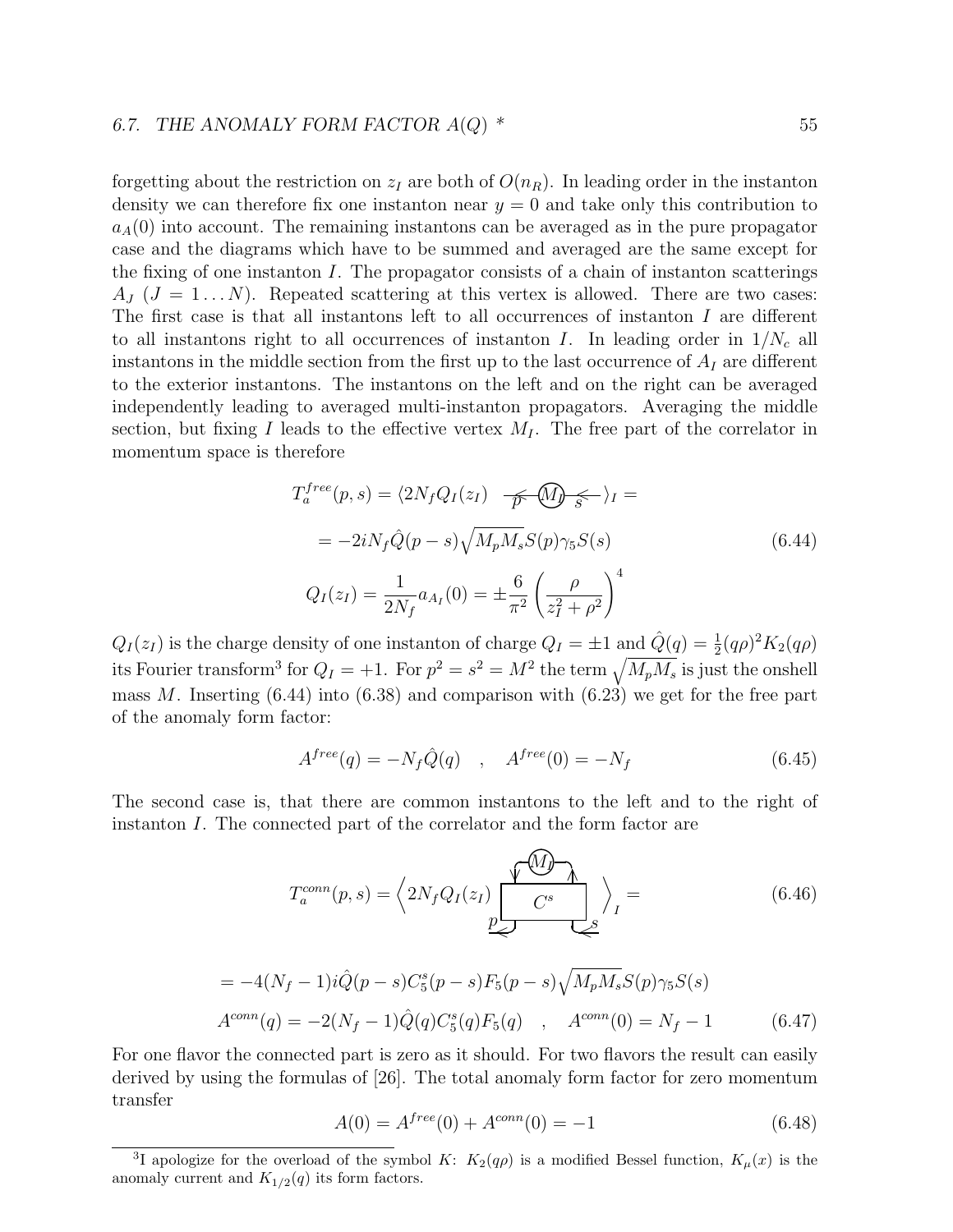is independent of the number of flavors! This result is welcomed due to the following argument: The form factors of the axial singlet currents  $j_{\mu 5}$  should not depend on any quark flavor which is not involved in the particle state. One expects that they are independent of  $N_f$ . Due to (6.22) matrix elements of  $a(x)$  must then be independent of  $N_f$  too. But this is not obvious because  $a(x)$  is explicitly proportional to  $N_f$  and the gluonic field is not flavor sensitive. The calculation given above shows how the quark interaction cancels the free part, which is proportional to  $N_f$ , so that the total form factor is independent of  $N_f$  at least at zero momentum transfer.

### 6.8 The Gluonic Form Factors  $K_{1/2}^{GI}(q)$

Now we come to the calculation of  $K_{1/2}(0)$ . The previous calculation can be copied with minor changes.  $a(0)$  has to be replaced by  $K_\mu(0)$ . This in turn induces the replacement

$$
2Q(z_I) \rightsquigarrow G_{\mu}(z_I) := \frac{1}{N_f} K_{A_I}^{\mu}(0) \quad , \quad 2\hat{Q}(q) \rightsquigarrow \hat{G}_{\mu}(q) \tag{6.49}
$$

 $G_{\mu}(z_{I})$  is  $K_{\mu}(0)$  where the gauge field is an instanton centered at  $z_{I}$  of charge  $Q_{I} = +1$ and  $\hat{G}_{\mu}(q)$  is its Fourier transform. In regular gauge we get

$$
G_{\mu}^{reg}(z) = \frac{1}{N_f} K_{A_I^{reg}}^{\mu}(0) = -\frac{z_{\mu}(z^2 + 3\rho^2)}{\pi^2 (z^2 + \rho^2)^3}
$$
(6.50)  

$$
\hat{G}_{\mu}^{reg}(q) = -iq_{\mu}\rho^2 K_2(q\rho) \xrightarrow{q \to 0} -2iq_{\mu}/q^2
$$

With this replacement in  $(6.44)$  and  $(6.46)$  and comparison with  $(6.23) K_{1/2}(0)$  can be extracted:

$$
K_1^{reg}(q) = 0 \quad , \quad \lim_{q^2 \to 0} \frac{q^2}{2M} K_2^{reg}(q) = 1 \tag{6.51}
$$

In singular gauge we get

$$
G_{\mu}^{sing}(z) = G_{\mu}^{reg}(z) + \frac{z_{\mu}}{\pi^2 z^4} , \quad \hat{G}_{\mu}^{sing}(q) = \hat{G}_{\mu}^{reg}(q) + 2iq_{\mu}/q^2 \xrightarrow{q \to 0} 0
$$
\n
$$
K_1^{sing}(q) = 0 , \quad \lim_{q^2 \to 0} \frac{q^2}{2M} K_2^{sing}(q) = 0
$$
\n(6.52)

An apparent observation is, that the anomaly form factor  $K_2(q)$  is gauge dependent and receives a massless pole in regular gauge. The reason for this is the gauge dependence of the anomaly current  $K_{\mu}$  itself. One can show that the forward matrix elements  $K_{1/2}(0)$ are GI for small gauge transformations. A gauge transformation is called small, when it can be smoothly deformed into the unit transformation. On the other hand the gauge transformation, which transforms an instanton from regular gauge to one in singular gauge is large, because the regular solution can not be smoothly deformed into a singular one due to the singularity.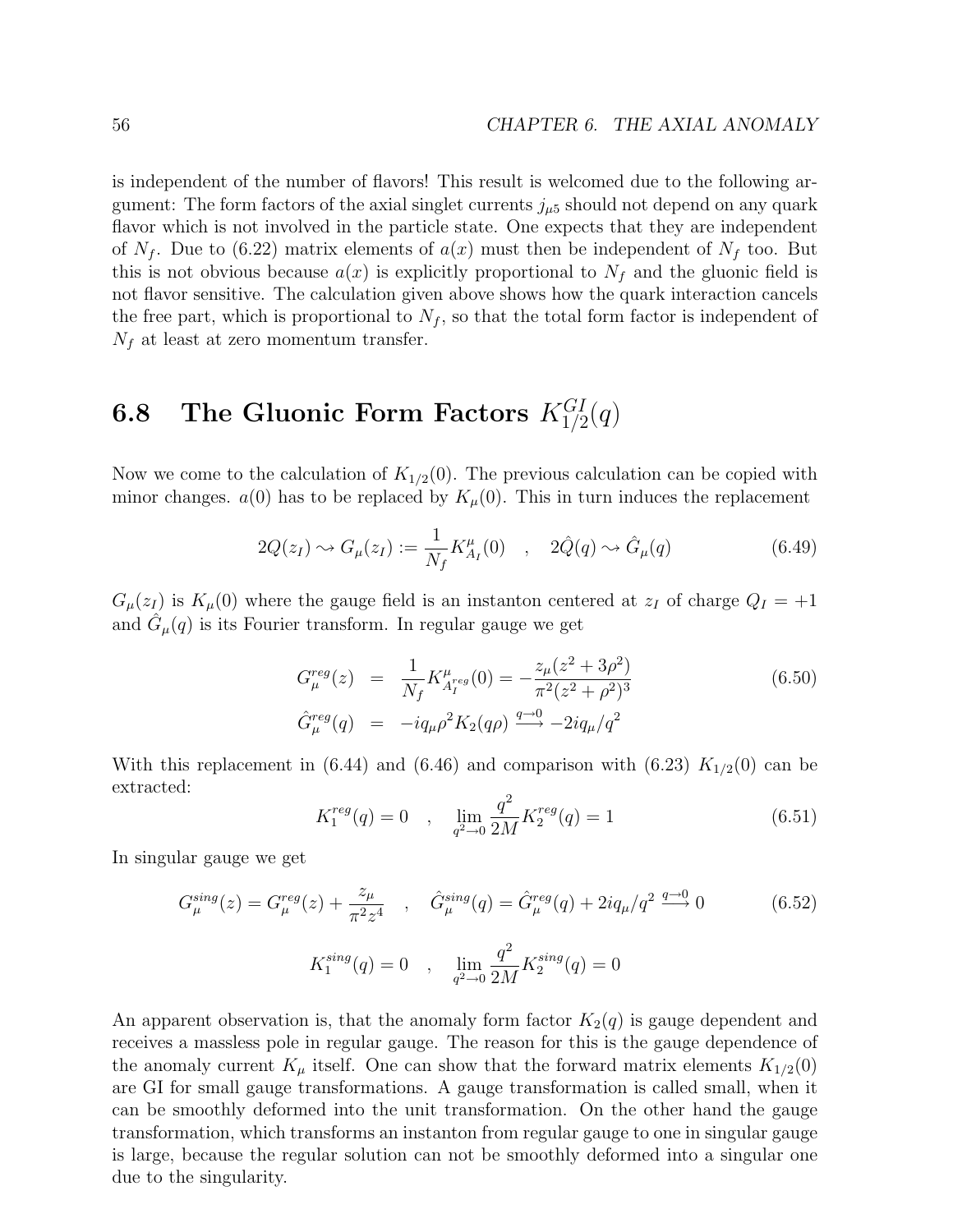#### 6.9. DISCUSSION 57

The next striking observation is that the relation

$$
K_1(q) - \frac{q}{2M} K_2(q) = A(q)
$$
\n(6.53)

is violated in singular gauge as can be seen from (6.52)

$$
K_1^{sing}(q) - \frac{q}{2M} K_2^{sing} \neq A(q)
$$
 (6.54)

Surface terms are the origin of this violation. For the derivation of (6.53) one has assumed the vanishing of surface terms. If one replaces the plane wave solution for the state by a wave packet, the state and therefore the matrix elements decrease sufficiently fast at spacial infinity and there are no surface terms. A experimental state is always a more or less localized wave packet rather than an exact plane wave. Therefore in regular gauge there are no surface terms and

$$
K_1^{reg}(q) - \frac{q}{2M} K_2^{reg} = A(q)
$$
\n(6.55)

is valid for all  $q$ . In order to work in singular gauge we have to choose a space-time manifold  $\mathbb{R}^4\setminus\{0\}$  to exclude the unphysical singularity. This small hole should not affect the physics at large distances. Therefore all coordinate space integrals are integrals over the domain  $\mathbb{R}^4 \setminus B_\varepsilon(0)$ . Partial integration can now lead to surface terms at zero. The surface term is non-zero in the case of  $G_{\mu}^{sing}$  as can be seen from (6.52). This is the reason for the inequality (6.54). It is surprising that not the slowly decaying regular gauge field causes a surface term at infinity but the strong singularity at the instanton centers in singular gauge leads to surface terms and to a violation of (6.53).

The following conclusions should be drawn:

- 1. not to consider gauge dependent objects like  $K_{1/2}(q)$  at all or
- 2. save the relation (6.53) by using regular gauge although this violates the philosophy of [23] or
- 3. modify relation (6.53) by including the surface terms and be careful when performing partial integrations.

In the following discussion we take position 2.

#### 6.9 Discussion

Comparing the results for the form factors  $\Delta \Sigma^{GI} = G_1^{GI}(0)$ ,  $G_2^{GI}(0)$ ,  $A(0)$ ,  $K_1(0) =$  $K_1^{reg}$  $I_1^{reg}(0)$  and  $K_2(0) = K_2^{reg}$  $\binom{reg}{2}(0)$  summarized in the last row of table 6.4 we clearly see that they are in contradiction. It is not possible to determine the remaining form factors in a way that they are consistent with  $(6.24)$  and  $(6.34)$ . The most obvious contradiction is  $\Delta\Sigma^{GI} \neq A(0)$ . An opposite sign of the anomaly would at least be theoretical consistent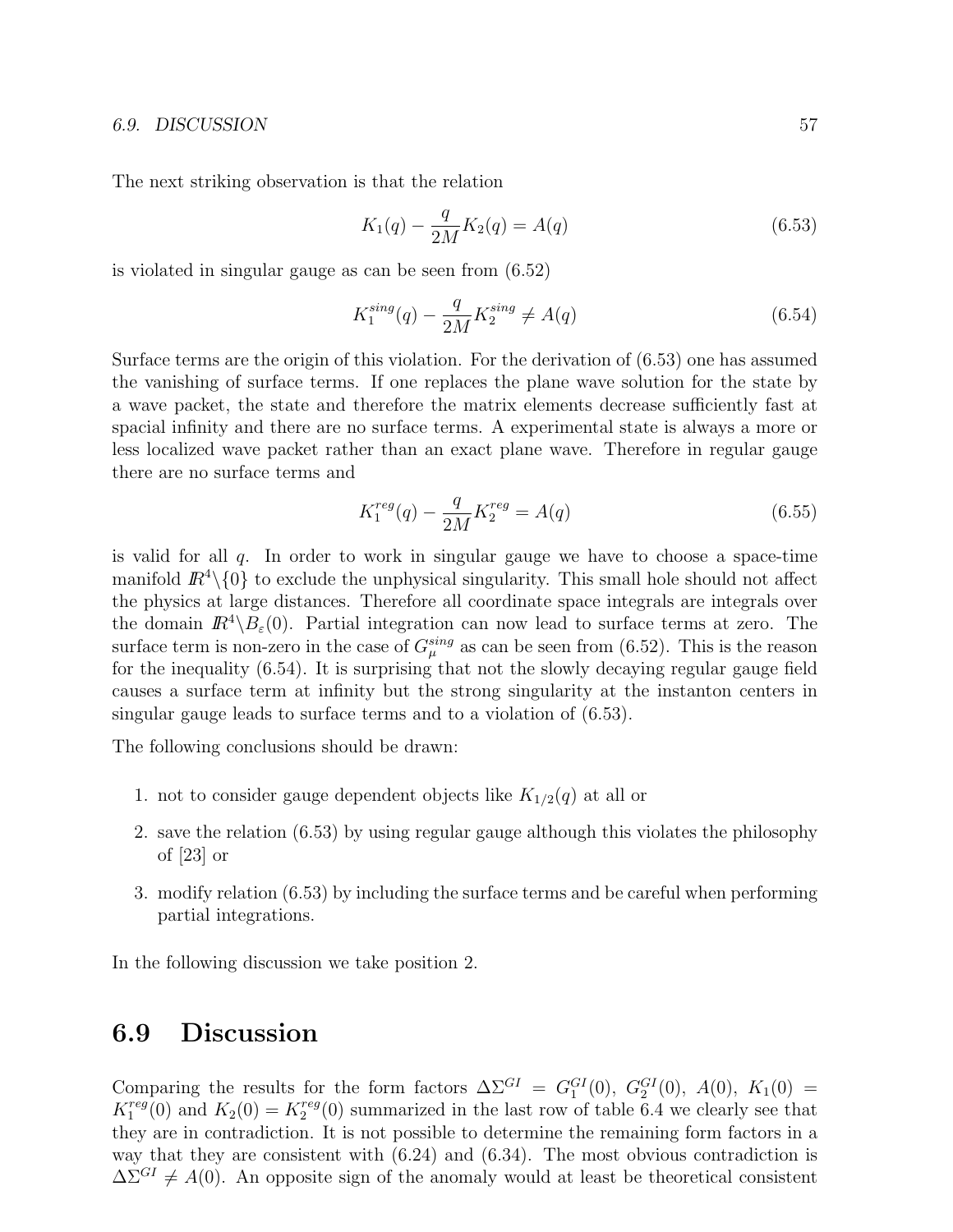and would lead to the naive expectations. The only candidate for this violation of the axial ward identities is the neglect of the non-zeromodes. All other approximations respect the symmetries of QCD as discussed in Chapter 3.3.

Forte [53] has derived the relation  $\Delta\Sigma + A(0) = 0$  in the instanton model in the case of one quark flavor in quenched approximation and density expansion.  $\Delta\Sigma$  was identified with  $\Delta\Sigma^c$  and  $K_2(0)$  was assumed to be zero (although not explicitly stated). Therefore  $A(0) = K_1(0)$  and from (6.32) one can arrive at the welcomed result  $\Delta \Sigma^{GI} = 0$ .

In section 6.8 I have shown that the anomaly contributes to  $K_2$  and not to  $K_1$ . This is the first discrepancy. Further, in section 6.6 I have shown that  $\Delta\Sigma$  has to be identified with  $\Delta\Sigma^{GI}$ . This is the second discrepancy. It may turn out that the inclusion of nonzeromodes removes the discrepancies in a way, that leads to a phenomenological welcomed small  $\Delta\Sigma^{GI}$ . In the one instanton approximation the inclusion is manageable and has been performed by [22] for the meson correlators. The consistent extension to the instanton liquid and to the quark form factors was not yet manageable.

These problems might be compared to calculations of the  $\eta'$  mass. A brute force method of calculating the axial singlet meson correlator and extracting  $m_{\eta'}$  by a spectral fit is not successful too. More elaborate arguments, given in Section 6.6 allowed a successful determination of  $m_{\eta'}$ . The instanton model was only used as a motivation for a selfdual model of QCD. Maybe the same model is able to solve the proton spin problem rather than a brute force calculation.

It might also be possible that the spin problem can not be solved on the level of individual constituent quarks formed out of current quarks but is connected with a strong interaction in the axial singlet channel between different constituent quarks. This possibility in connection with instantons is discussed in [69].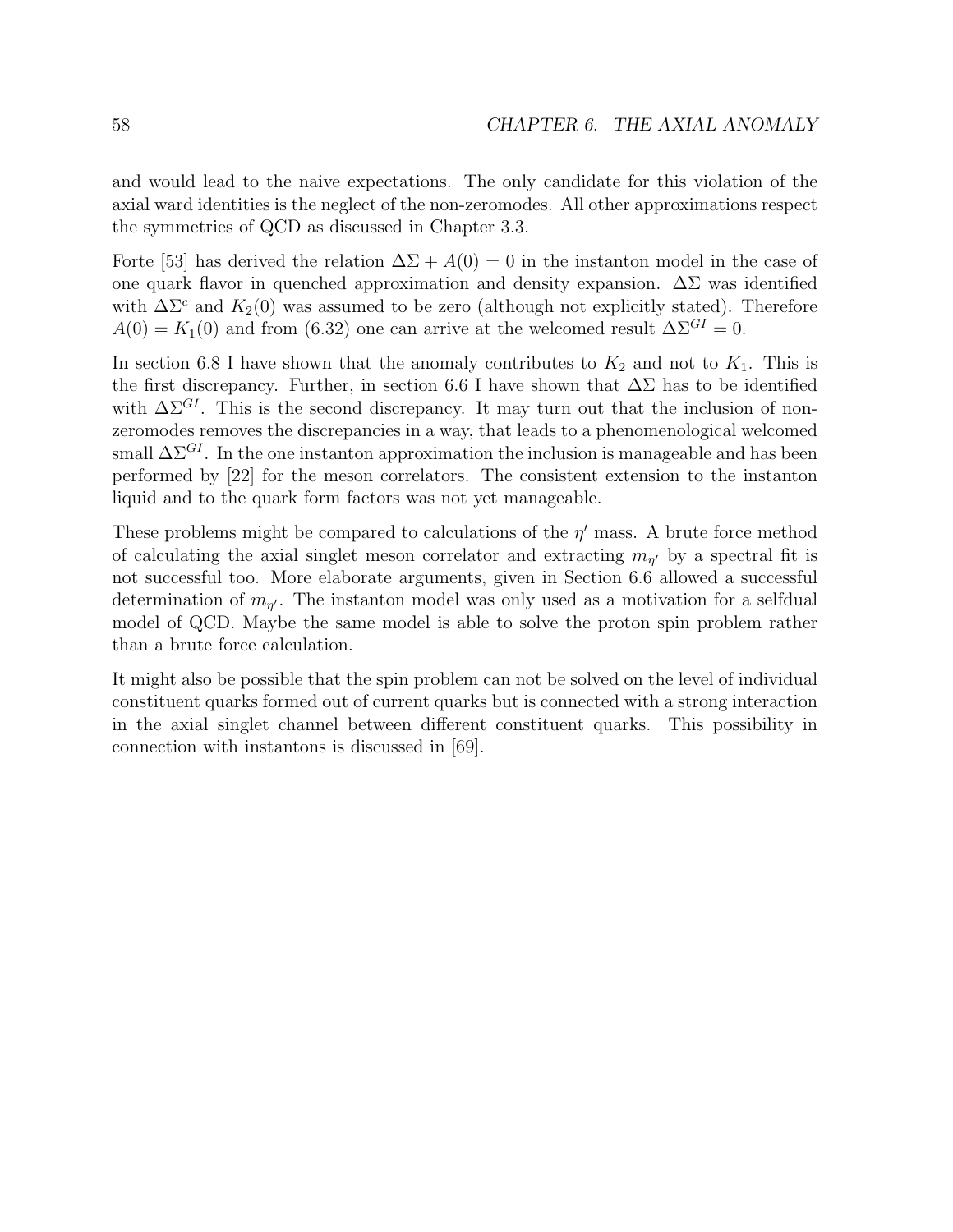## Chapter 7

# Gluon Mass

Up to now the instanton vacuum has been treated on the classical level. In this Chapter we compute the quantum fluctuations around the 1-instanton vacuum for the gluon propagator.

Section 7.1 gives a brief introduction to the problems and phenomenological consequences of massive gauge bosons. In the other Sections we will calculate the gluon propagator for different gauges. In background  $\xi = 1$  gauge it has the simple form  $S_{\mu\nu}^{ab} = \delta^{ab} g_{\mu\nu} / (p^2 - M(p)^2)$ . In Section 7.2 we will extract the inverse propagator from the terms quadratic in the fluctuations around a background field. In Section 7.3 we will average this expression over relevant background fields and expand it for large momentum in a way to get the gluon mass  $M(p)$ . In Section 7.4 we explicitly calculate M in the multi-instanton background. For large momentum, however, this mass is cancelled out by terms which have been neglected. Furthermore, the mass is gauge dependent. To get reliable results for large as well as for small momentum we make in Section 7.5 a cluster expansion in the instanton density. For this purpose we need the gluon propagator in the 1-instanton background. The relevant formulas to construct this propagator are listed in Section 7.6. Because they are a bit lengthy we will restrict ourselves in Section 7.7 to the case of small momentum.

### 7.1 Introduction

The question, whether creation of a mass for gauge bosons is possible without gauge symmetry breaking, is very old. The explicit introduction of a gluon mass into the Lagrangian causes several difficulties. To preserve gauge invariance the gauge fields have to be coupled to massless scalar particles [30, 31], which decouple from physical matrix elements. The mass cannot be a constant, but must vanish for large momentum in order to ensure renormalizability of the theory (soft mass). Both phenomenons (massless scalar and soft gluon mass) occur in every model which dynamically creates a gluon mass. It should be mentioned that the terminology of a mass does not necessarily stand for a pole mass, but for the selfenergy. A dynamical mass means a non-vanishing selfenergy at  $p^2 = 0$ ,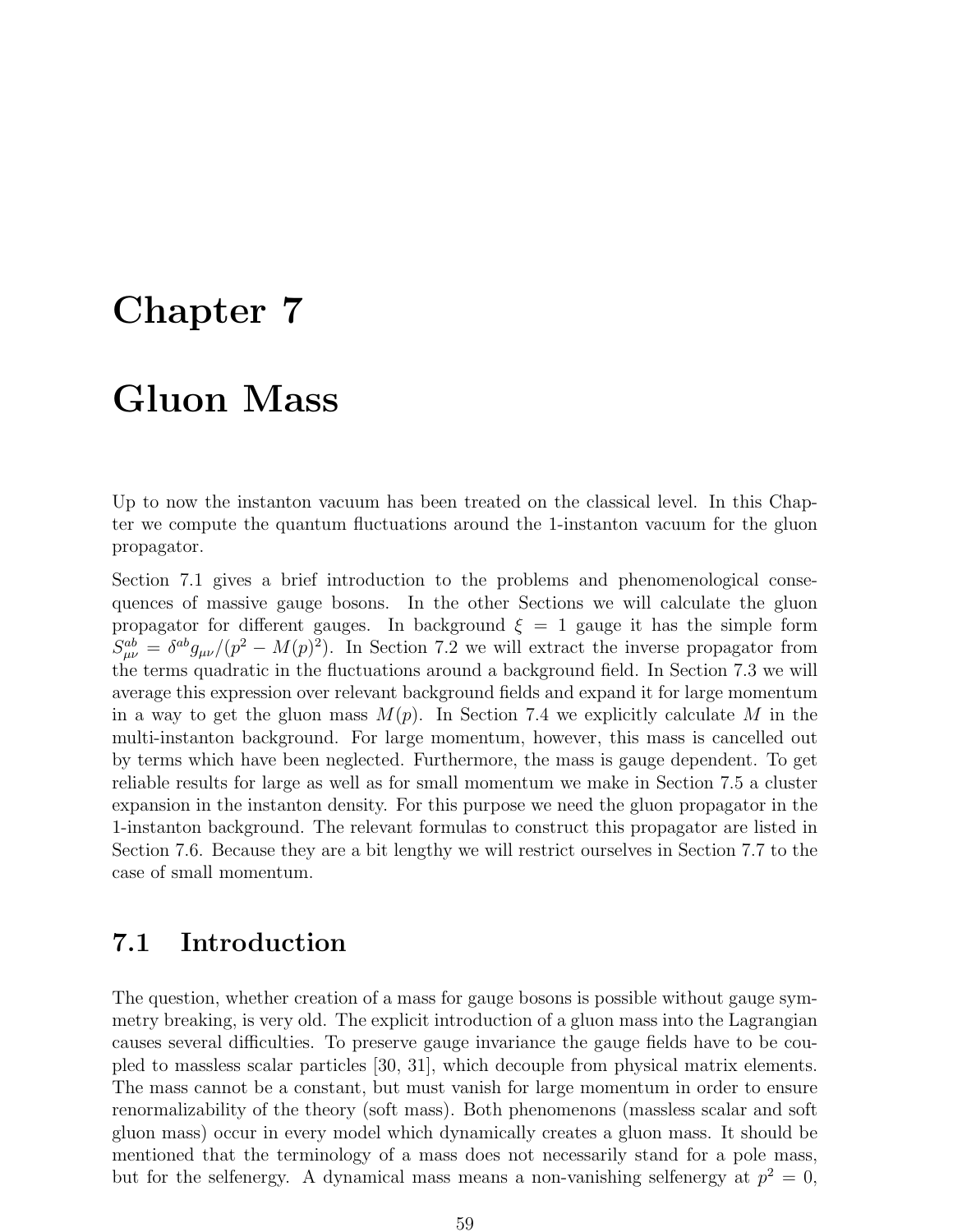i.e. if the massless pole has disappeared from the propagator. In [38] a gauge invariant selfenergy has been defined and computed. Solving the Schwinger Dyson equations leads to a mass of  $500 \pm 200 MeV$ . Due to asymptotic freedom the mass vanishes logarithmically for large momenta  $M_{gluon}(p) \sim (\ln p^2)^{-12/11}$ . Nonperturbative arguments lead to a decay 1  $\frac{1}{p^2}(\ln p^2)^{12/11}$  [32, 33]. Finally it should be mentioned that a dynamical gluon mass is not in contradiction to confinement [34, 35, 36, 37].

Apart from regularizing all infrared divergences the gluon mass has a series of phenomenological consequences. A direct consequence are gluon balls. In the simplest picture in which glueballs consist of N independent constituent quarks the mass is of the order of  $N \cdot M_{gluon}$ . Hadrons with gluons can also be constructed ( $\bar{q}qg, qqqg, \ldots$ ). Of course, the gluons are highly virtual due to the strong interaction. It is not even known whether this picture is qualitatively correct. One can only refer to the quark sector and the success of the constituent quark model. Furthermore, a gluon mass modifies the transverse momentum distribution of gluon jets. With a theoretically computed gluon mass one has a natural energy cutoff. A gluon mass is also welcomed for instanton physics: In a massive gauge theory instantons of a size  $\rho \geq M_{gluon}^{-1}$  are exponentially suppressed. The infrared problem disappears. Under the assumption of the Instanton Liquid Model with independent instantons of radius  $\rho = 600 MeV^{-1}$  and density  $n = (200 MeV)^4$  one gets a gluon mass of  $M_{gluon} = 480$  MeV near the cutoff scale  $\rho^{-1} = 600 MeV$ . Note that this possible solution of the infrared problem is different from the standard hope of finding a repulsive interaction between instantons [24, 25, 20].

For a quantitative theory one has to generalize the calculation of unphysical gluon propagators to gauge invariant matrix elements, like glueball correlators. This is a problem in all works up to now (including this one). The methods to achieve a gluon mass are too complicated to be applied to physical quantities. For this reason it is difficult to make the above mentioned physical applications more quantitative.

In the following Sections we will compute the averaged quantum gluon propagator for various gauges in the multi-instanton background. Although explicit expressions are known for a long time [18] they have not been used in phenomenological applications since they are rather complex. Till now the instanton background has been treated at the classical level. Even the 1-instanton action [17] is of relatively low practical importance due to the infrared problem. On the other hand quantum corrections to gluonic  $n$  point functions can be large.

#### 7.2 Gluon Propagator \*

The first task to obtain a formal expression for the gluon propagator in a background field is to expand  $\mathcal{L}_{QCD}[\bar{A}+B]$  in the fluctuations  $B_{\mu}^{\alpha}$  around our background  $\bar{A}_{\mu}^{\alpha}$ . The term quadratic in  $B^a_\mu$  is then by definition the inverse gluon propagator. For  $\bar{A}^a_\mu$  we will later use our instanton gas. We will use the QCD-Lagrangian

$$
\mathcal{L}_{QCD} = \frac{1}{4g^2} G^a_{\mu\nu} G^{\mu\nu}_a \quad , \quad G^a_{\mu\nu}(A) = \partial_\mu A^a_\nu - \partial_\nu A^a_\mu + f_{abc} A^b_\mu A^c_\nu
$$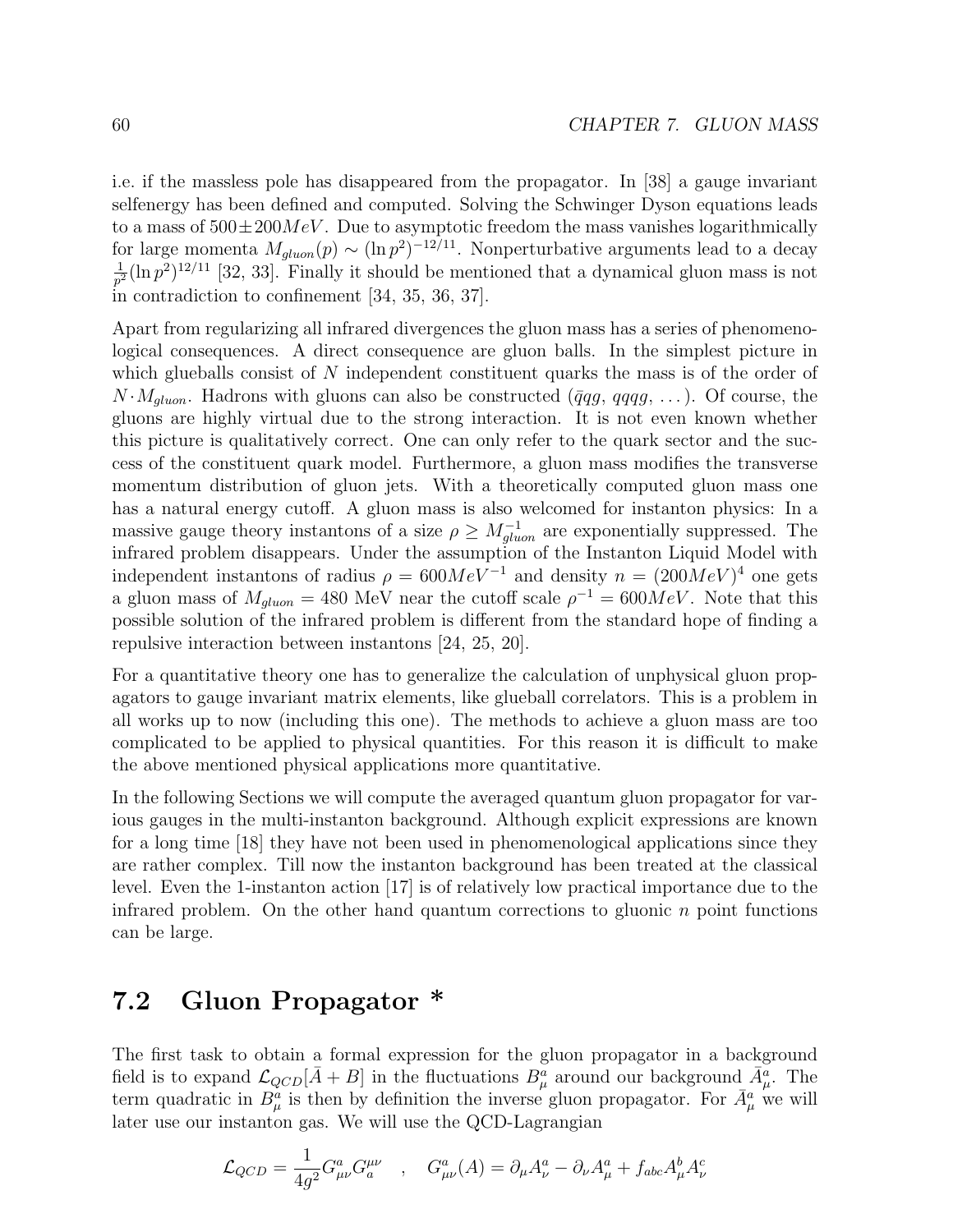#### 7.2. GLUON PROPAGATOR \* 61

=

where we have rescaled the fields in such a way that the coupling-constant-dependence is in front of L. We will entirely work in Euclidian space with metric  $\delta_{\mu\nu}$  instead of  $g_{\mu\nu}$ because instantons do not make sense in Minkowski space. At the very end we can simply rotate back to Minkowski space. With these conventions

$$
g^{2}\mathcal{L}_{QCD}(\bar{A} + B) = \frac{1}{4}G_{\mu\nu}^{a}(\bar{A} + B)G_{a}^{\mu\nu}(\bar{A} + B) =
$$

$$
\frac{O(B^{0})}{4}\frac{O(B^{1})}{\bar{G}_{\mu\nu}^{a}\bar{G}_{a}^{\mu\nu}} + \frac{O(B^{1})}{B_{\mu}^{a}\bar{D}_{\nu}^{ab}\bar{G}_{a}^{\mu\nu}} + \frac{1}{2}\frac{O(B^{2})}{B_{\mu}^{a}(-\bar{D}_{\rho}^{ac}\bar{D}_{\rho}^{cb}\delta_{\mu\nu} - 2f_{acb}\bar{G}_{\mu\nu}^{c} + \bar{D}_{\mu}^{ac}\bar{D}_{\nu}^{cb})B_{\nu}^{b} +
$$

$$
+ \underline{f_{abc}B_{\mu}^{b}B_{\nu}^{c}\bar{D}_{\mu}^{ad}B_{\nu}^{d}} + \frac{1}{4}\underline{f_{abc}B_{\mu}^{b}B_{\nu}^{c}f_{ade}B_{\mu}^{d}B_{\nu}^{e}} + \partial_{\mu}(\ldots) , \qquad (7.1)
$$

 $O(B^4)$ 

where  $\bar{D}_{\mu}^{ab} = \partial_{\mu} \delta_{ab} + f_{acb} \bar{A}_{\mu}^c$  is the covariant derivative with  $\bar{A}$  inserted instead of A; similarly  $\hat{G}^a_{\mu\nu} = G^a_{\mu\nu}(\vec{A})$ . As usual the terms which are total derivatives disappear after integrating  $\mathcal{L}$ . We see that if A solves the equation of motion the linear term vanishes, as it should be. If we choose background gauge  $\bar{D}_{\nu}^{ac}B_{\nu}^{c}=0$  the last term of the  $O(B^2)$ contribution vanishes. Now we can read the inverse gluon propagator from the terms quadratic in B (from now on we will omit the bars over  $A, G$  and D because the unbared objects won't be needed further):

 $O(B^3)$ 

$$
(S^{-1})^{ab}_{\mu\nu} = \frac{1}{g^2} (-D^{ac}_{\rho} D^{cb}_{\rho} \delta_{\mu\nu} - 2f_{acb} G^{c}_{\mu\nu}) \quad . \tag{7.2}
$$

We will also omit the  $1/g^2$  in front of the propagator which is a result of the rescaling of fields anyway. For further manipulations some abbreviations are useful:

$$
G_{\mu\nu} = F^c G^c_{\mu\nu} , A_{\mu} = F^c A^c_{\mu} ,
$$
  
\n
$$
(F^c)_{ab} = i f_{acb} , [F^a, F^b] = i f_{abc} F^c , tr_c F^a F^b = N_c \delta^{ab} , N_c = 3 ,
$$
  
\n
$$
(\hat{P}_{\mu})^{ab} = i D^{\alpha b}_{\mu} , \hat{p}_{\mu} = i \partial_{\mu} , \hat{P}_{\mu} = \hat{p}_{\mu} + A_{\mu} ,
$$
  
\n
$$
\hat{p}_{\mu} X = [\hat{p}_{\mu}, X] + X \hat{p}_{\mu} = i (\partial_{\mu} X) + X \hat{p}_{\mu} .
$$
\n(7.3)

The last equation has only been quoted to show that  $\hat{p}$  and  $\hat{P}$  will be used in operator sense.  $F^a$  are the generators in adjoint representation and  $f_{abc}$  are the structure constants of the color gauge group  $SU(N_c)$ . With these abbreviations we can now write

$$
S_{\mu\nu}^{-1} = \hat{P}^2 \delta_{\mu\nu} + 2i G_{\mu\nu} = (\hat{p}^2 + \hat{p} \cdot A + A \cdot \hat{p} + A^2) \delta_{\mu\nu} + 2i G_{\mu\nu} = (S_0^{-1} + V)_{\mu\nu} ,
$$
  

$$
S_{\mu\nu}^0 = \delta_{\mu\nu}/\hat{p}^2 , \quad V_{\mu\nu} = (A^2 + \hat{p} \cdot A + A \cdot \hat{p}) \delta_{\mu\nu} + 2i G_{\mu\nu} .
$$
 (7.4)

 $S_0$  is the free gluon propagator with no background and V can be interpreted as an interaction potential caused by the background. The QCD-Lagrangian in the background 7.1 can be written in another form more suitable for ordinary perturbation theory:

$$
g^2 \mathcal{L}_{QCD} = \frac{1}{4} G^a_{\mu\nu}(B) G^{\mu\nu}_a(B) + \frac{1}{2} B^a_{\mu} V^{ab}_{\mu\nu} B^b_{\nu} + f_{abc} f_{acd} B^b_{\mu} B^c_{\nu} B^d_{v} \bar{A}^{\mu}_e \tag{7.5}
$$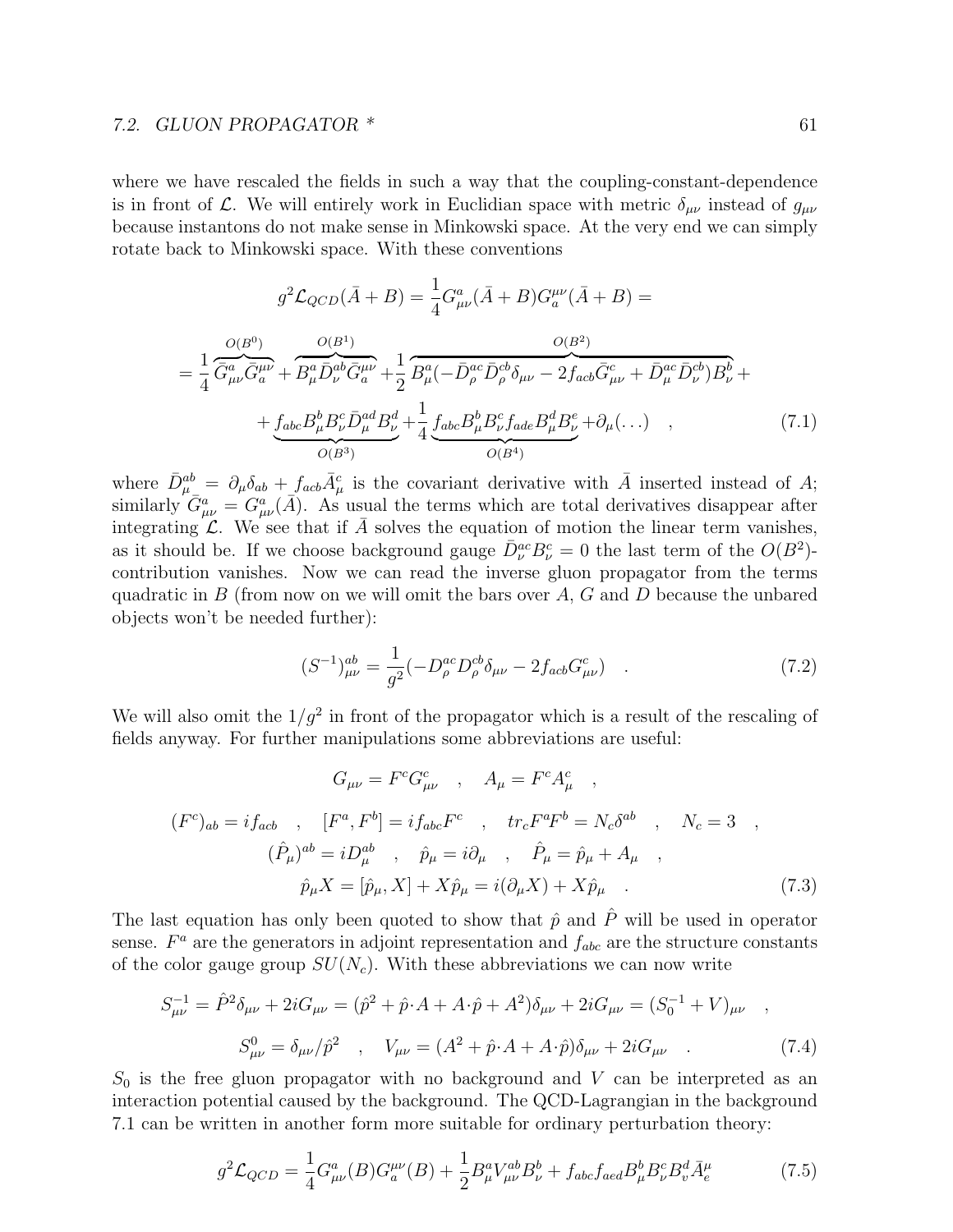The terms independent and linear in B have been omitted. Constant terms are irrelevant for the dynamics and terms linear in  $B$  are zero if  $A$  solves the QCD equations of motion. The new terms due to the background create two additional Feynman diagrams

$$
\mu, a
$$
\n
$$
\nu, b = V_{\mu\nu}^{ab}
$$
\n
$$
\nu, c
$$
\n
$$
\mu, b
$$
\n
$$
\mu, b
$$
\n
$$
\mu, d
$$
\n
$$
\rho, d
$$

It should be noted that for small coupling constant  $g$  the second graph can be treated perturbatively but not the first. So our main concentration lies on the first term.

### 7.3 Propagator in Statistical Background \*

The next step is to use some approximation scheme to calculate the propagator

$$
S = (S_0^{-1} + V)^{-1} = S_0(\mathbb{1} + T)^{-1} \quad , \quad T = VS_0 \quad . \tag{7.6}
$$

For large momentum  $p$ ,  $S_0$  and therefore T are small and we can expand S in powers of  $T:$ 

$$
S = S_0(\mathbb{1} - T + T^2 - T^3 + \ldots) \tag{7.7}
$$

Note that  $S(x, y) = \langle x|S|y \rangle$  is generally not invariant under translations and rotations because the background  $A_\mu$  and therefore T are not. Actually we are not interested in the propagator for a particular background configuration, but only in the average over all relevant configurations. Here we do not mean the functional integration over quantum fluctuations around the empty vacuum, but fields other than the perturbative  $A_{\mu} = 0$ . reductions around the empty vacuum, b<br>vacuum which minimize the action  $\int \mathcal{L} dx$ .

$$
\overline{S} = S_0(\mathbb{1} - \overline{T} + \overline{T^2} - \overline{T^3} + \ldots) \quad , \tag{7.8}
$$

where the bar denotes averaging over relevant configurations. Details are specified below. If the background is statistically invariant under translations then  $\overline{S}$  is translationally invariant and therefore diagonal in momentum space  $\overline{S}(p,q) = \langle p|\overline{S}|q\rangle = \overline{S}(p)\delta(p-q)$ . If we would evaluate the terms in the series we would get an expansion of  $\overline{S}$  in the form

$$
\overline{S}(p) = 1/p^2 + c_1/p^4 + c_2/p^6 + \dots \tag{7.9}
$$

and the pole remains at zero — and gets even worse with higher terms. What we want is  $\overline{S}$  in a form like  $\overline{S}(p) = (p^2 + M(p)^2)^{-1}$  with  $M(p)$  bounded for large and small p and interpreted as momentum dependent gluon mass<sup>1</sup>. So let's invert  $(7.8)$ 

$$
\overline{S}^{-1} = \hat{p}^2 + M(\hat{p})^2 = (\mathbb{1} - \overline{T} + \overline{T^2} - \overline{T^3} + \ldots)^{-1} S_0^{-1}
$$
\n(7.10)

<sup>&</sup>lt;sup>1</sup>The  $''+''$  in front of M will change to the more familiar  $''-''$  when we rotate back from Euclidian space to Minkowski space.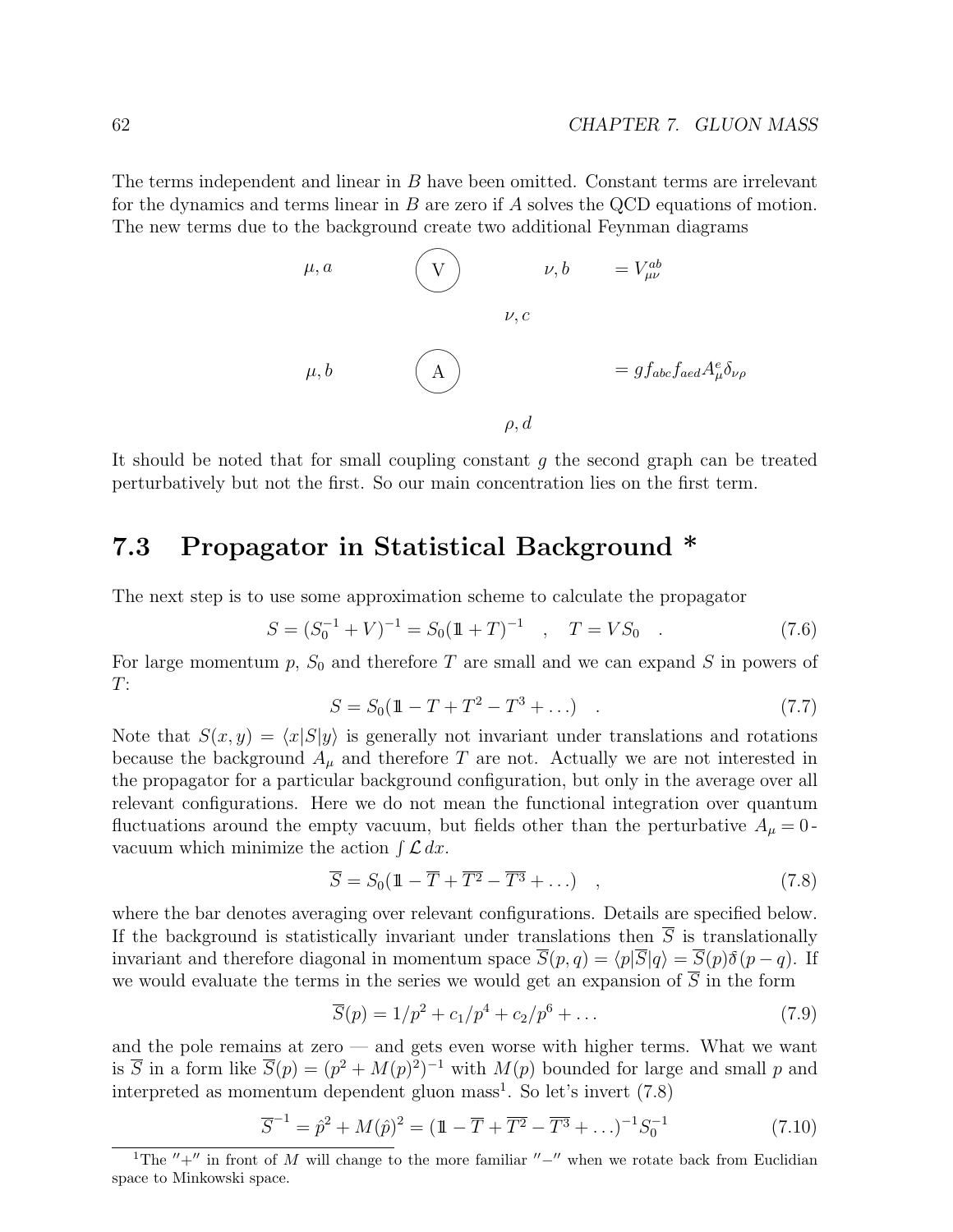and expand it once again in  $T$ . Without averaging this would just be a geometrical series which, expanded, would give the original formula  $S^{-1} = S_0^{-1} + V$ . With averaging the different terms are now in no relation and expanding and sorting with respect to powers of T yields

$$
\overline{S}^{-1} = (\mathbb{1} + \overline{T} - (\overline{T^2} - \overline{T}^2) + (\overline{T^3} - \overline{T} \,\overline{T^2} - \overline{T^2} \,\overline{T} + \overline{T}^3))S_0^{-1} + O(T^4) \tag{7.11}
$$
  
=  $S_0^{-1} + \overline{V} - (\overline{V}S_0\overline{V} - \overline{V}S_0\overline{V}) + ...$   
=  $S_0^{-1} + M^2$ ,  $M^2 = M_1^2 - M_2^2 + ..., M_1^2 = \overline{V}$ ,  $M_2^2 = \overline{V}S_0\overline{V} - \overline{V}S_0\overline{V}$ .

In the next section we introduce the concepts of instanton gas calculation to determine  $M_1$ , which is actually very simple.

### 7.4 A Naive Estimate of the Gluon Mass \*

In the Instanton Liquid Model, in which  $A = \sum_{I} A_{I}$  is a sum of instantons in singular gauge with fixed radius  $\rho = 600 \text{MeV}^{-1}$ , the scatter amplitude

$$
\overline{V}_{\mu\nu} = (\overline{A^2} + \hat{p} \cdot \overline{A} + \overline{A} \cdot \hat{p})\delta_{\mu\nu} + 2i\overline{G}_{\mu\nu} :
$$

can be easily computed. A short calculation shows [40]

$$
\overline{A_{\mu}} = \langle A_{I_{\mu}} \rangle_{I} = 0 \quad , \quad \overline{G_{\mu\nu}} = 0 \tag{7.12}
$$

For  $M_1^2 = \overline{V} = \overline{A^2}$  we get

$$
\left(\overline{A^2}\right) = \frac{12\pi^2 N_c}{N_c^2 - 1} n\rho^2 \delta_{ab} \tag{7.13}
$$

For  $M_1^2 = \overline{V} = \overline{A^2}$  this leads to

$$
M_1 = \sqrt{\frac{12\pi^2 N_c}{N_c^2 - 1}} \sqrt{n}\rho \approx 420 \,\text{MeV} \quad , \tag{7.14}
$$

where we used the instanton density  $n = (200 \text{MeV})^4$ . This value coincides very well with the results of [38] und [39].

For large momentum there is a term  $M_2$  which completely cancels  $M_1$ . A vanishing mass for large momentum is expected due to asymptotic freedom. To see this in detail one can count the number of  $\hat{p}'s$  occurring in  $M_2^2$  which will give us the dominant behaviour of  $M_2^2$  for large p.  $\overline{V}S_0\overline{V} = M_1^4/p^2$  vanishes for large p but in principle V contains a  $\hat{p}$  in the numerator  $(\hat{p}A)$  and  $S_0 = 1/\hat{p}^2$  and  $\overline{VS_0V}$  could be finite for large p. To be more definite consider

$$
VS_0V = (pA + Ap)S_0(pA + Ap) + \text{other terms} = 4A_\mu \frac{p_\mu p_\nu}{p^2}A_\nu + \dots
$$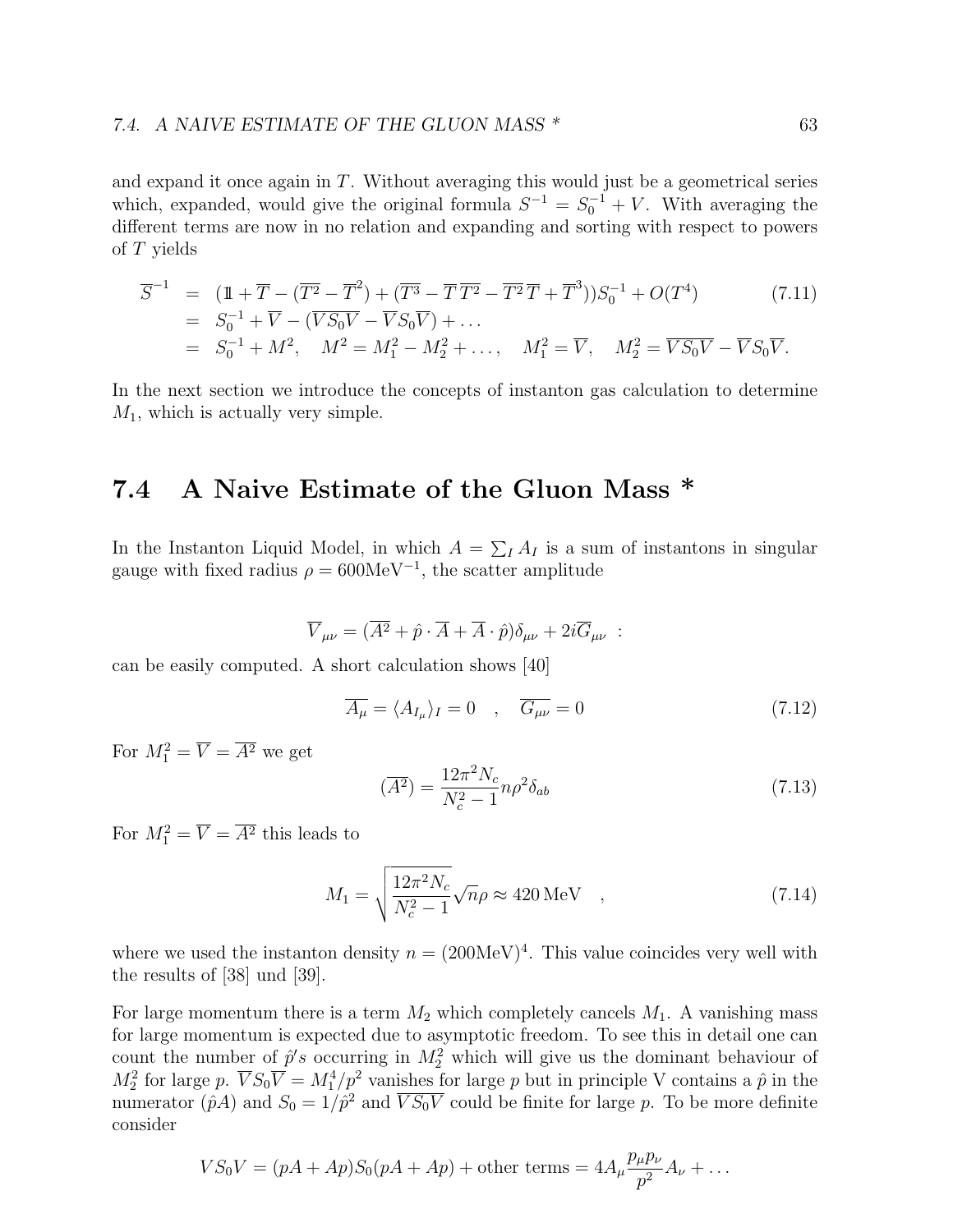where we have used  $[p, A_I] = i \partial_\mu A_I^\mu = 0$ .

$$
\langle x|VS_0V|y\rangle = 4A_\mu(x)\langle x|\frac{p_\mu p_\nu}{p^2}|y\rangle A_\nu(y) + \dots
$$

From  $\delta_{\mu\nu}\langle x|p_\mu p_\nu/p^2|y\rangle = \langle x|y\rangle = \delta(x-y)$  we can conclude that  $\langle x|p_\mu p_\nu/p^2|y\rangle = \frac{1}{4}$  $\frac{1}{4}\delta_{\mu\nu}\delta(x$  $y$  + traceless terms.

$$
\langle x|VS_0V|y\rangle = A_\mu(x)A_\mu(x)\delta(x-y) + \ldots = \langle x|A^2|y\rangle + \ldots
$$

So  $M_2^2 = \overline{A^2} + \ldots = M_1^2 + \ldots$  contains a term which fully cancels  $M_1^2$  calculated above. Chapter 8 explains why such cancellations are expected in singular gauge.

In the next section we present a systematic expansion of the propagator in the instanton density.

### 7.5 Expansion in the Instanton Density \*

In this section we will make an expansion of the gluon propagator in the instanton density n which will be valid for all Euclidian momenta  $p$  especially for small  $p$ . Furthermore, the result will be Gauge invariant.

The average of an arbitrary power of the 1-instanton field is proportional to the inverse volume  $\overline{A_I^n} \sim \frac{1}{V}$  $\frac{1}{V}$  for  $n \geq 1$ . So, for example, the expansion of the square of the multiinstanton configuration in the instanton density is

$$
\overline{A^2} = \sum_{I=1}^{N} \overline{A^2} + \underbrace{N\overline{A_I}}_{O(n)} \underbrace{(N-1)\overline{A_I}}_{O(n)} = \underbrace{N\overline{A_I^2}}_{O(n)} + O(n^2)
$$
\n(7.15)

and more general

$$
\overline{A^n} = N\overline{A_1^n} + O(n^2) \quad , \quad \overline{V^n} = N\overline{V_1^n} + O(n^2) \quad \text{for} \quad n \ge 1,
$$
\n(7.16)

where  $V_I = V(A_I)$  defined in (7.4) with A replaced by  $A_I$  and similar for T. Let us now sum up all terms in  $(7.11)$  linear in *n*:

$$
\overline{S}^{-1} = (\mathbb{1} + \overline{T} - \overline{T^2} + \overline{T^3} - \ldots) S_0^{-1} + O(n^2)
$$
  
= (\mathbb{1} + N(\overline{T\_I} - \overline{T\_I^2} + \overline{T\_I^3} - \ldots)) S\_0^{-1} + O(n^2)  
= (\mathbb{1} + N\overline{T\_{eff}}) S\_0^{-1} + O(n^2) = S\_0^{-1} + N\overline{V\_{eff}} + O(n^2) \qquad (7.17)

$$
T_{eff} = T_I - T_I^2 + T_I^3 - \dots = T_I - T_I (T_I - T_I^2 + \dots) = T_I - T_I T_{eff}
$$
  
\n
$$
V_{eff} = V_I - V_I S_0 V_{eff} \implies V_{eff} = S_0^{-1} (S_0 - S_I) S_0^{-1} \text{ with } (7.18)
$$

$$
S_I^{-1} = S_0^{-1} + V_I
$$
 is the propagator in the 1-instanton background. (7.19)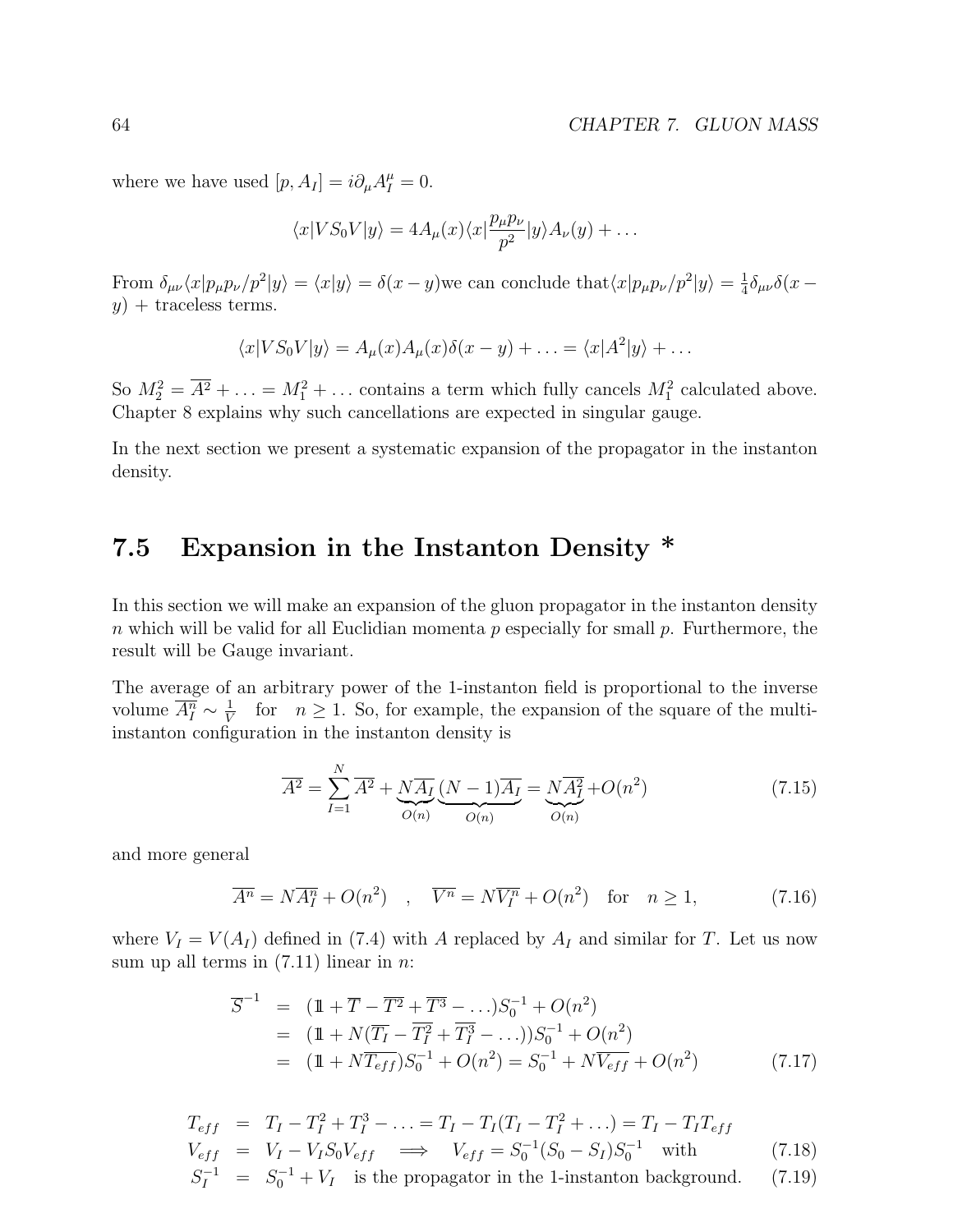More generally we can make a cluster expansion of an arbitrary function of A in the following form

$$
\overline{f(A_1 + \ldots + A_N)} = \overline{f(A)} = \sum_{l=0}^{N} {N \choose l} \overline{\sum_{k=0..l} (-)^{l-k} {l \choose k} f(A_1 + \ldots + A_k)} = \tag{7.20}
$$

$$
=\underbrace{f(0)}_{O(1)}+\underbrace{N\overline{f(A_1)-f(0)}}_{O(n)}+\underbrace{1}{2}\underbrace{N(N-1)\overline{f(A_1+A_2)-2f(A_2)+f(0)}}_{O(n^2)}+O(n^3)
$$

where the first line is an identity even without averaging. Inserting a Taylor expansion for  $f$  in the second line and using the indistinguishability of different instantons one can see that all monomials in the k-th term contain more or equal than  $k$  different instantons. So the average will factorize in  $k$  factors each proportional to  $n$  and therefore the  $k$ -th term is indeed proportional to  $n^k$ . It is easy to generalize (7.20) for two or more species of fields. If A is a field of  $N_I$  instantons and  $N_{\bar{I}}$  anti-instantons we get to first order in n

$$
\overline{f(A)} = f(0) + N_I \overline{f(A_I) - f(0)} + N_{\overline{I}} \overline{f(A_{\overline{I}}) - f(0)} + O(n^2).
$$
 (7.21)

If we insert the propagator  $S$  in  $(7.21)$  we get

$$
\overline{S} = \overline{S(A)} = S(0) + N\overline{S(A_I) - S(0)} + O(n^2) = S_0 + N\overline{S_I - S_0} + O(n^2)
$$
(7.22)

which is after inversion up to  $O(n^2)$  just (7.17).

### 7.6 QCD Propagators \*

In Section 5 we have seen that it is enough to know the 1-instanton propagator to calculate S to first order in n. Luckily this propagator is known, unfortunately it is a bit lengthy and suffers from a divergence.

The gluon propagator  $S_{I\mu\nu}^{ab}$  with spin  $S=1$  in adjoint color<sup>2</sup> representation  $(C=1)$  can be constructed out of the ghost propagator  $\Delta_I^{ab}$  ( $S = 0, C = 1$ ) which is explicitly known in the 1-instanton background. The general formulas how to construct a propagator of given spin  $S$  out of the corresponding scalar propagator with same color  $C$  in a selfdual background are shown below. They are derived and more thoroughly discussed in [18].

Notations:

$$
A_{\mu} = T^{a} A_{\mu}^{a} , [T^{a}, T^{b}] = i\epsilon_{abc} T^{c} , T^{a} = \text{generator of } SU(2)_{c}
$$
  
\n
$$
T^{a} = \begin{cases} 0 & \text{in scalar} & (C = 0) \\ \tau^{a}/2 & \text{in fundamental} & (C = \frac{1}{2}) \\ i\epsilon_{a} & \text{in adjoint} & (C = 1) \end{cases} \text{representation}
$$
  
\n
$$
P_{\mu} = p_{\mu} + A_{\mu} , p_{\mu} = i\partial_{\mu} , \tilde{G}_{\mu\nu} = \frac{1}{2} \epsilon_{\mu\nu\rho\sigma} G_{\rho\sigma} , \{\gamma_{\mu}, \gamma_{\nu}\} = 2\delta_{\mu\nu}
$$
  
\n(7.23)

<sup>2</sup>Often called isospin [18]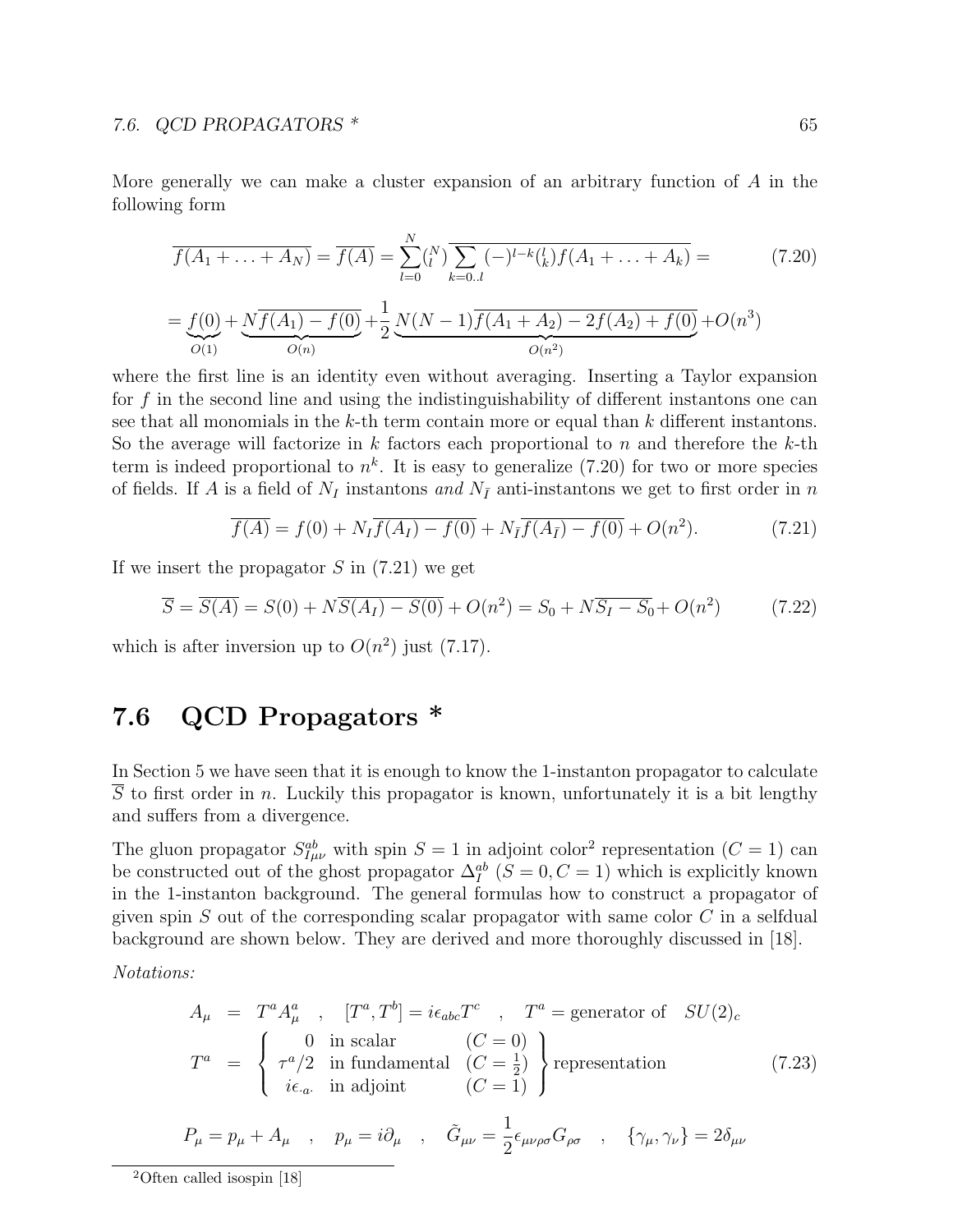Spin 0 propagator  $\tilde{\Delta}$ :

$$
\tilde{\Delta}^{-1} = P^2 \quad \Longrightarrow \quad \tilde{\Delta} = P^{-2} \tag{7.24}
$$

 $Spin \frac{1}{2}$  propagator S: (not used but only stated for completeness)

$$
S^{-1} = \mathcal{P} = \gamma_{\mu} P^{\mu} \implies S = \mathcal{P}\tilde{\Delta}\frac{1+\gamma_{5}}{2} + \tilde{\Delta}\mathcal{P}\frac{1-\gamma_{5}}{2} \quad \text{for} \quad G_{\mu\nu} = \tilde{G}_{\mu\nu} \tag{7.25}
$$

Spin 1 Propagator S:

$$
S_{\mu\nu}^{-1} = P^2 \tilde{\Delta}_{\mu\nu} + 2i G_{\mu\nu} - (1 - \frac{1}{\xi}) P_{\mu} P_{\nu} \implies
$$
  
\n
$$
S_{\mu\nu} = q_{\mu\nu\rho\sigma} P_{\rho} \tilde{\Delta}^2 P_{\sigma} - (1 - \xi) P_{\mu} \tilde{\Delta}^2 P_{\nu} \quad \text{for} \quad G_{\mu\nu} = \tilde{G}_{\mu\nu},
$$
  
\n
$$
q_{\mu\nu\rho\sigma} = \delta_{\mu\nu} \delta_{\rho\sigma} + \delta_{\mu\rho} \delta_{\nu\sigma} - \delta_{\mu\sigma} \delta_{\nu\rho} + \epsilon_{\mu\nu\rho\sigma}.
$$
\n(7.26)

There are some comments in order. The above formulas are valid for an arbitrary color representation, we will need them only for  $C = 1$ . For  $S \neq 1$  there are zeromodes and the propagator is only the inverse of the kernel in a subspace orthogonal to the zeromodes. The implications and problems will be discussed in Section 8 when they show up explicitly. The Spin 1 kernel is the quadratic term of the QCD-Langrangian (7.1) with gauge fixing term  $\frac{1}{2\xi}(D^{ab}_{\mu}B^{b}_{\mu})^2$  in slight generalization to the  $\xi = 1$  case considered previously.

With

$$
\Pi(x) = 1 + \frac{\rho^2}{x^2} \quad , \quad F(x, y) = 1 + \rho^2 \frac{(\tau x)}{x^2} \frac{(\tau^{\dagger} y)}{y^2} \quad , \tag{7.27}
$$
\n
$$
\tau_{\mu} = (\vec{\tau}, i) \quad , \quad \tau_{\mu}^{\dagger} = (\vec{\tau}, -i) \quad , \quad \tau_{\mu}\tau_{\nu}^{\dagger} = \delta_{\mu\nu} + i\bar{\eta}_{a\mu\nu}\tau_a
$$

we can write the ghost propagator for 1 instanton in the form [18]

$$
\Delta_{I}^{ab}(x,y) = \frac{\frac{1}{2}\text{tr}\ \tau_{a}F(x,y)\tau_{b}F(y,x)}{4\pi^{2}(x-y)^{2}\Pi(x)\Pi(y)} = \n= \frac{\delta_{ab}}{4\pi^{2}(x-y)^{2}} - \frac{\rho^{2}\delta_{ab}}{4\pi^{2}(x^{2}+\rho^{2})(y^{2}+\rho^{2})} + \frac{2\rho^{2}\epsilon_{abc}\bar{\eta}_{c\mu\nu}x_{\mu}y_{\nu}}{4\pi^{2}(x-y)^{2}(x^{2}+\rho^{2})(y^{2}+\rho^{2})} + \frac{2\rho^{4}(((xy)^{2}-x^{2}y^{2})\delta_{ab} + \epsilon_{abc}\bar{\eta}_{c\mu\nu}x_{\mu}y_{\nu} + \bar{\eta}_{a\mu\nu}\bar{\eta}_{b\rho\sigma}x_{\mu}y_{\nu}x_{\rho}y_{\sigma}}{4\pi^{2}(x-y)^{2}(x^{2}+\rho^{2})x^{2}(y^{2}+\rho^{2})y^{2}} \qquad (7.28)
$$

For simplicity we have placed the instanton at the origin  $z_I = 0$  in standard orientation  $O^{ab} = \delta^{ab}$ . It is possible to write down the gluon propagator  $S_{I\mu\nu}^{ab}$  explicitly in which we are finally interested in using (7.26) but the expression will be rather lengthy. While  $\Delta_I^{ab}$ can be averaged and represented in momentum space exactly with the help of modified Bessel functions this seems not to be possible for  $S_{I\mu\nu}^{ab}$  and we have to expand  $\overline{S}$  for large and/or small momenta (or work much harder to solve the complicated integrals in terms of special functions). So we will never use the full expression for S.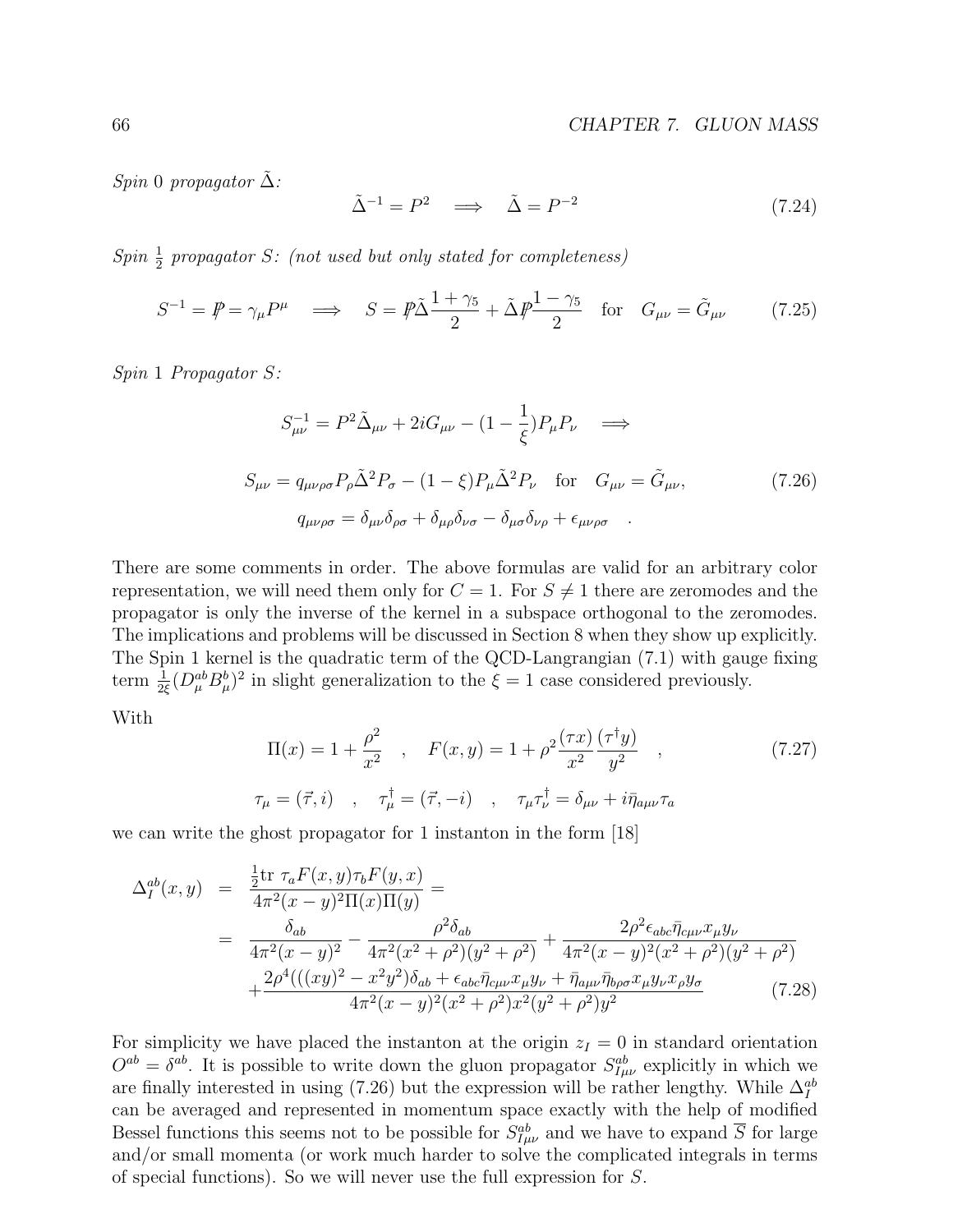### 7.7 Propagators for Small Momentum \*

The calculation simplifies significantly if we expand  $\overline{\Delta}(p)$  or  $\overline{S}(p)$  for small momentum. Because p always occurs in the dimensionless quantity  $(p\rho)$  the lowest order in p can be found by keeping only terms of lowest order in  $\rho$  or differently stated: Small p corresponds to large x and for  $x \gg \rho \rho$  is negligible. To warm up let us start with  $\Delta$  from (7.28):

$$
\Delta_I^{ab} = \Delta_0^{ab} - \rho^2 W^{ab} + O(\rho^4)
$$
\n
$$
\Delta_0^{ab}(x, y) = \frac{\delta_{ab}}{4\pi^2 (x - y)^2}
$$
\n
$$
W^{ab}(x, y) = \frac{\delta_{ab}}{4\pi^2 x^2 y^2} + \frac{2\epsilon_{abc} \bar{\eta}_{c\mu\nu} x_{\mu} y_{\nu}}{4\pi^2 (x - y)^2 x^2 y^2}
$$
\n(7.29)

 $\Delta_0(p) = 1/p^2$  is the free  $(A^a_\mu \equiv 0)$  ghost propagator. After reintroducing the instanton position z we can now average  $\Delta_0 - \Delta_I$ . The  $\epsilon$ -term in W will be killed by averaging over the instanton orientation:

$$
\langle x|\overline{\Delta_0^{ab}-\Delta_I^{ab}}|y\rangle = 4\pi^2\delta_{ab}\rho^2\frac{1}{V_4}\int \frac{d^4z}{4\pi^2(x-z)^24\pi^2(z-y)^2} \quad , \tag{7.30}
$$

The last integral is infrared divergent but noticing that  $1/4\pi^2(x-y)^2$  is the Fourier transformation of  $1/p^2$  we can rewrite the above expression in the form

$$
V_4\langle x|\overline{\Delta_0-\Delta_I}|y\rangle=4\pi^2\rho^2\int d^4\!z\langle x|\frac{1}{p^2}|z\rangle\langle z|\frac{1}{p^2}|y\rangle=4\pi^2\rho^2\langle x|\frac{1}{p^4}|y\rangle
$$

The divergence is now hidden in the fact that the coordinate representation of  $p^{-4}$  does not exist. In fact we are not interested in the coordinate representation but in the momentum representation and so the divergence is spurious. Inserting  $\Delta$  in (7.18) we get

$$
\overline{V}_{eff}^{ghost} = \Delta_0^{-1} \overline{\Delta_0 - \Delta_I} \ \Delta_0^{-1} = p^2 \frac{4\pi^2 \rho^2}{V_4} \frac{1}{p^4} p^2 = \frac{1}{V_4} 4\pi^2 \rho^2 = \rho^2 p^4 \overline{W} \tag{7.31}
$$

and lead in the  $SU(2)_c$  case to a ghost mass of

$$
M_{ghost}^2(p=0) = N\overline{V}_{eff} = 4\pi^2 \rho^2 n
$$

which has to be inserted into the ghost propagator  $\overline{\Delta}_{ab} = \delta_{ab}(p^2 + M_{ghost}^2(p))^{-1}$ . Generalization to the case of  $N_c$  colors gives

$$
M_{ghost}(p=0) = 2\pi \rho \sqrt{2n_R} = 8.9 \rho \sqrt{n_R} = 340 \,\text{MeV}
$$
\n(7.32)

where  $n_R := n/N_c$  is of the order of  $O(N_c^0)$ . The most important insight is that  $M \neq 0$ . A scalar particle in adjunct color representation achieves a dynamical mass in the instanton background.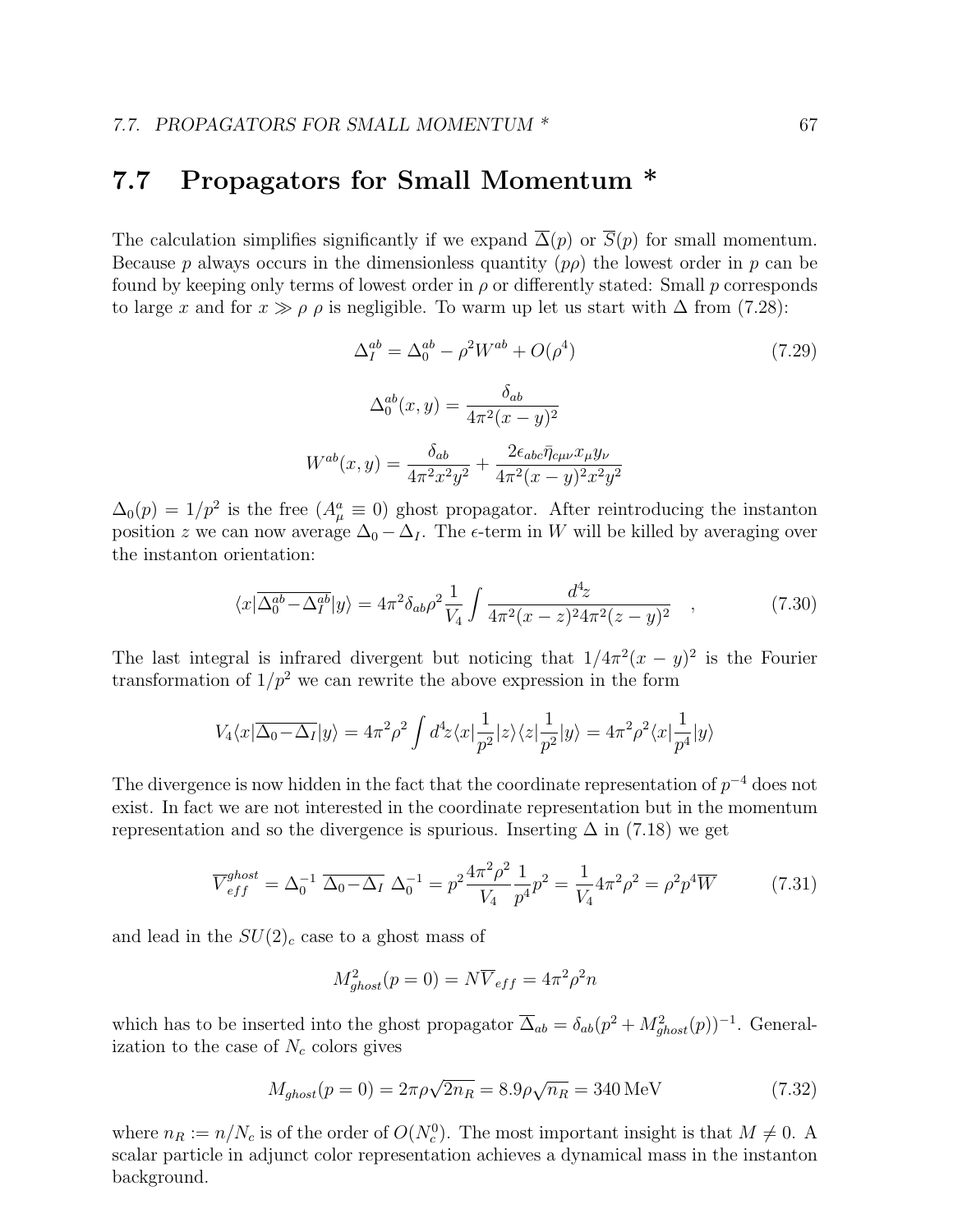Let us now calculate the gluon mass at zero momentum along the same lines. To do this we must insert (7.29) into (7.26). Expanding also  $P_{\mu}$  up to order  $\rho^2$ 

$$
P_{\mu} = p_{\mu} + \rho^2 \breve{A}_{\mu} + O(\rho^4) \quad , \quad \breve{A}_{\mu} = \frac{2F_a \bar{\eta}_{a\mu\nu} x_{\nu}}{x^4}
$$

we get

$$
P_{\mu}\Delta_{I}^{2}P_{\nu} = p_{\mu}\Delta_{0}p_{\nu} - \rho^{2}p_{\mu}(\Delta_{0}W + W\Delta_{0})p_{\nu} + \rho^{2}(p_{\mu}\Delta_{0}\breve{A}_{\nu} + \breve{A}_{\mu}\Delta_{0}p_{\nu}) + O(\rho^{4})
$$

The free gluon propagator in  $R_{\xi}$ -gauge is well known or can be obtained from (7.26) setting  $G_{\mu\nu}=0$ :

$$
S_{\mu\nu}^{0} = q_{\mu\nu\rho\sigma} p_{\rho} \Delta_{0}^{2} p_{\sigma} - (1 - \xi) p_{\mu} \Delta_{0}^{2} p_{\nu} = \frac{1}{p^{2}} (\delta_{\mu\nu} - (1 - \xi) \frac{p_{\mu} p_{\nu}}{p^{2}})
$$
  

$$
S_{\mu\nu}^{0} - S_{\mu\nu}^{I} = \rho^{2} [q_{\mu\nu\rho\sigma} p_{\rho} (\Delta_{0} W + W \Delta_{0}) p_{\sigma} - (1 - \xi) p_{\mu} (\Delta_{0} W + W \Delta_{0}) p_{\mu}]
$$
  

$$
\overline{S_{\mu\nu}^{0} - S_{\mu\nu}^{I}} = 2\rho^{2} \overline{W} (p^{2} \delta_{\mu\nu} - (1 - \xi) p_{\mu} p_{\nu}) = 2\rho^{2} p^{2} \overline{W} S_{\mu\nu}^{0}
$$

where we have used in the last line that p commutes with averaged quantities like  $\overline{W}$ .

$$
\overline{V}_{eff}^{gluon} = S_0^{-1} \overline{S_0 - S_I} S_0^{-1} = 2\rho^2 p^2 S_0^{-1} \overline{W}
$$
  

$$
\overline{S}^{-1} = S_0^{-1} + N \overline{V_{eff}^{gluon}} = S_0^{-1} (1 + 2M_{ghost}^2(0)/p^2)
$$
  

$$
\overline{S} = \frac{p^2 S_0}{p^2 + M_{ghost}^2(0)} = \frac{\delta_{\mu\nu} - (1 - \xi) \frac{p_{\mu}p_{\nu}}{p^2}}{p^2 + M_{gluon}^2(p^2)} \text{ with}
$$
  

$$
M_{gluon}^2(p^2) = 2M_{ghost}^2(0) + O(p^2)
$$

We got the interesting result that for momentum transfer 0 the gluon mass is a factor of  $\sqrt{2}$  larger than the ghost mass. Maybe the relation  $M_{gluon} \approx 2M_{ghost}$  is valid even for larger p. The gluon mass for momentum transfer zero is

$$
M_{gluon}(p=0) = 4\pi \rho \sqrt{n_R} = 12.6\rho \sqrt{n_R} = 480 \,\text{MeV}
$$
 (7.33)

### 7.8 Zeromodes \*

In our whole calculation we have ignored the zeromodes. All gluon field fluctuations must be orthogonal to these which is achieved by using a gluon propagator orthogonal to the zeromodes or otherwise stated by subtracting out from (7.26) the projections on the zeromode subspace. This procedure also deletes a divergence coming from the second term in (7.28) squared. There are some further problems to be solved because the scalar product of the zeromodes with the propagator does not exist [18]. But all this concerns a term which is proportional to  $\rho^4$  which was irrelevant in our zero momentum approximation. Also the principle mechanism of mass generation does not depend on the zeromodes which can be seen from the ghost propagator because in the spin 0 case there are no zeromodes. This should be contrasted with the fermionic case where the zeromode are the main ingredient for mass generation and the so called zeromode approximation simplifies calculations enormously.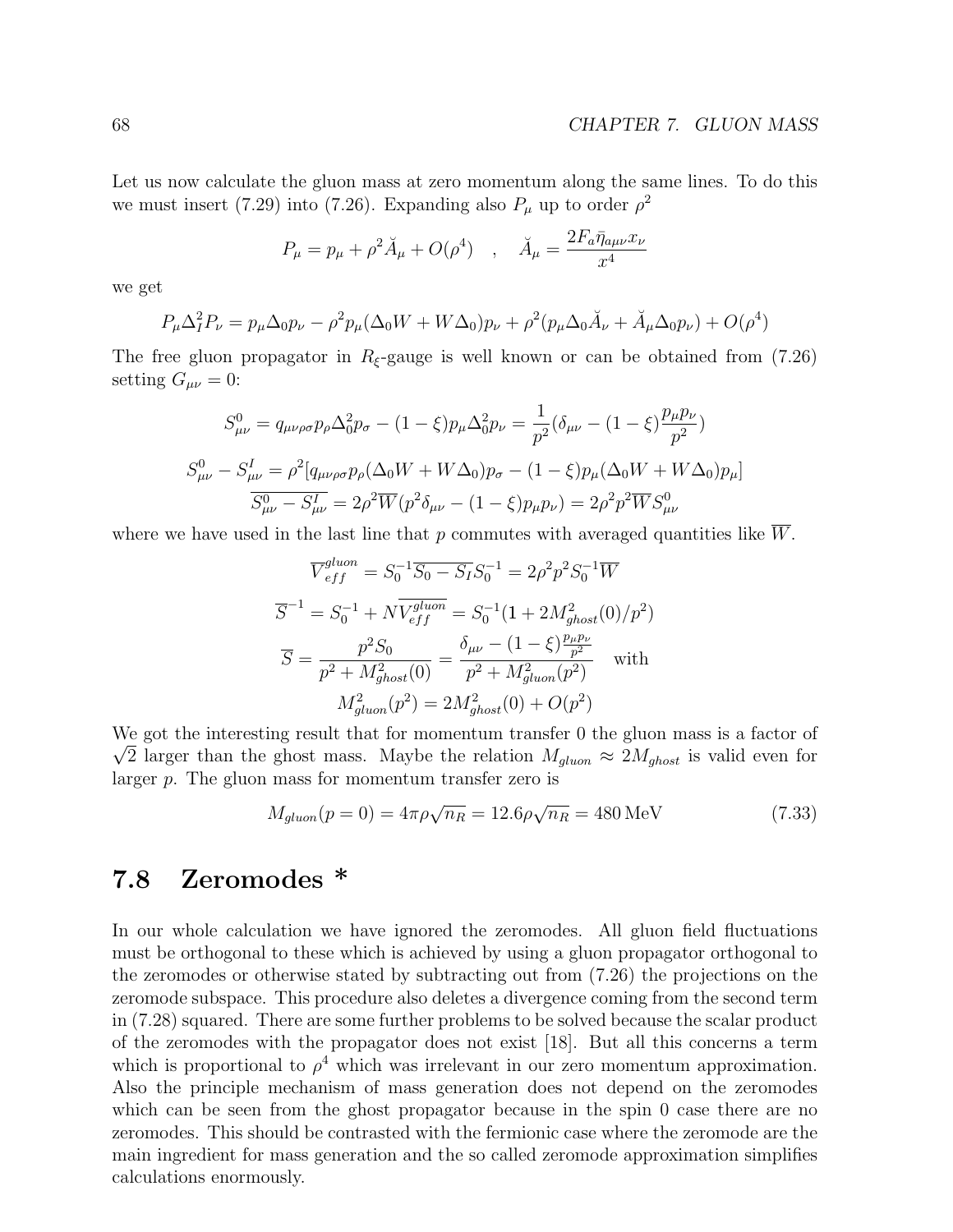#### 7.9 Conclusions and further developments

We have computed the gluon propagator in the Instanton Liquid Model for small momentum  $p$  in leading order in the instanton density. A mass independent of  $N_c$  has been extracted. Furthermore, the mass is gauge independent, at least for  $o^2 = 0$  within the class of  $R_{\xi}$  gauges. As expected, for  $\xi \to 0$ , the gluon propagator is transversal.

A massless pole remains for  $\xi \neq 1$  due to the  $(1-p)p_{\mu}p_{\nu}/p^2$  term. We expect that the massless state, which is associated with this pole, decouples from physical matrix elements, as in conventional perturbation theory.

The result is in agreement with the values calculated by Cornwall  $(500 \pm 200 MeV)$  [38] or extracted from pp scattering  $(370MeV)$  [39].

The next step may be the calculation of some gauge invariant correlation function like a glueball correlator or topological susceptibility. As usual this involves products and integrals over propagators but with the difference that we have to use (7.26) instead of the simple free propagator. Without further simplification this may cause a headache.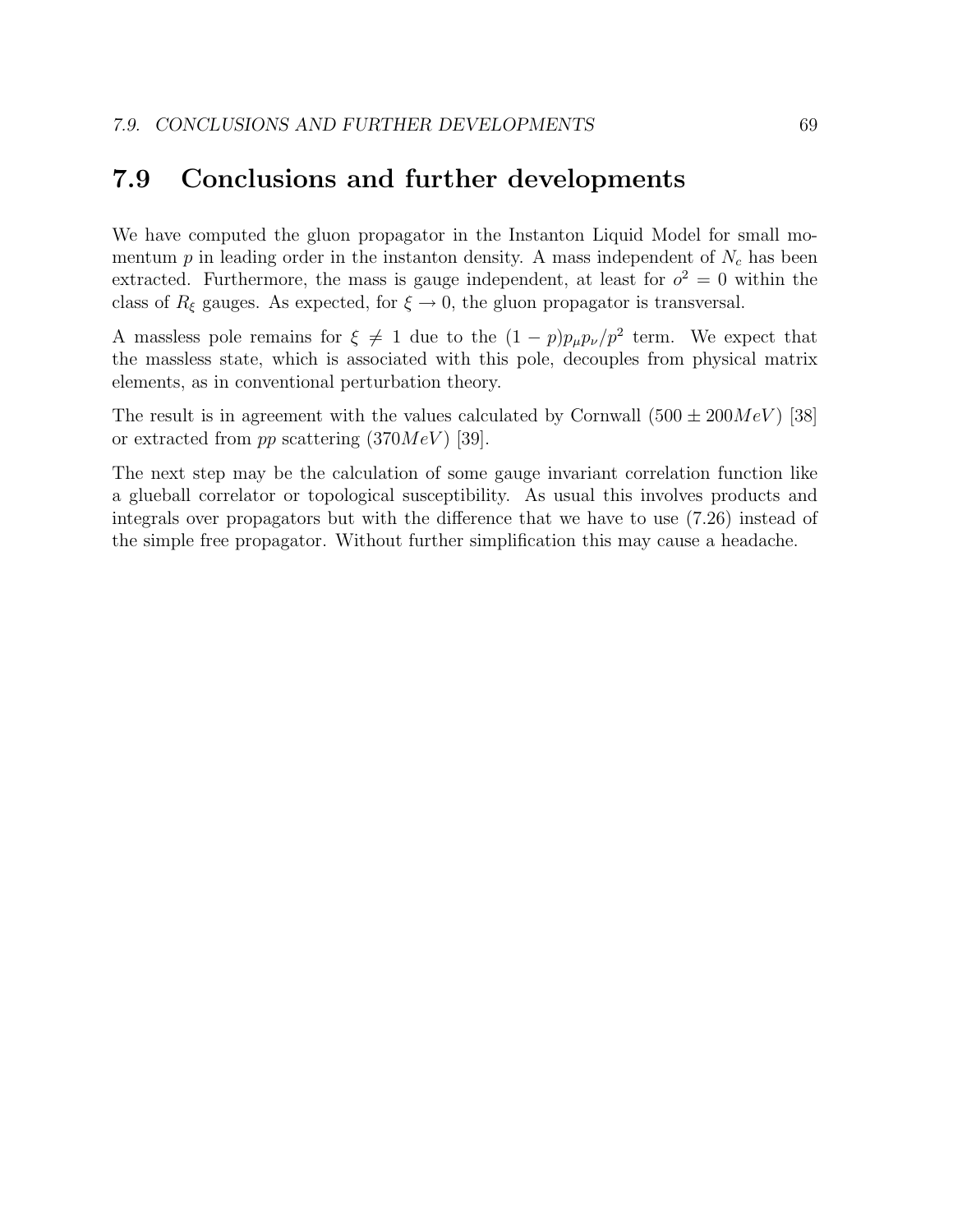## Chapter 8

# Gauge Invariant Quark Propagator

A variety of predictions concerning chiral symmetry breaking and concerning the lightest hadrons in various channels can be made within the instanton liquid model. Although there are various attempts to derive this model from first principles, it is still an open question, whether instantons melt or not. Thus the infrared problem remains unsolved. In this chapter I attempt to make a few predictions which do not rely on the Instanton Liquid Model, but exploit the theoretical one-loop density  $D(\rho)$ .

The quark condensate will be calculated in Section 8.5 and 8.6. I get a finite result by choosing an appropriate gauge and performing a self energy resummation without introducing an infrared cutoff in the instanton density.

Because the finiteness essentially depends on the choice of gauge, I give a more general discussion in Section 8.1, 8.2 and 8.3 of how to choose a gauge when calculating gauge dependent quantities. The quark propagator in the background of one instanton in the well known regular and singular gauge is compared to a gauge invariant propagator, for which explicit expressions are calculated in Section 8.1.

### 8.1 Generalities On the Choice of Gauge

Gauge symmetry is a rather large symmetry, an infinite product of  $SU(N_c)$  in the case of QCD. A physicist is always happy of having symmetries because they can be exploited to make predictions even without solving the theory. Gauge symmetry is necessary to get a physical vector particle spectrum. As long as one does not make an approximation which manifestly breaks gauge symmetry one can choose a comfortable gauge for calculations because the result is GI. But it is very difficult not to break GI, especially in a nonabelian gauge theory. It is not easy to find a GI regularization and furthermore, the gluon propagator, the primary object in perturbation theory, is not GI. Of course it is meanwhile well known how to perform GI calculations in every order perturbation theory using FPghosts and dimensional regularization. Every new approach beyond perturbation theory is again confronted with the problem of GI. In lattice theory the Wilson action had to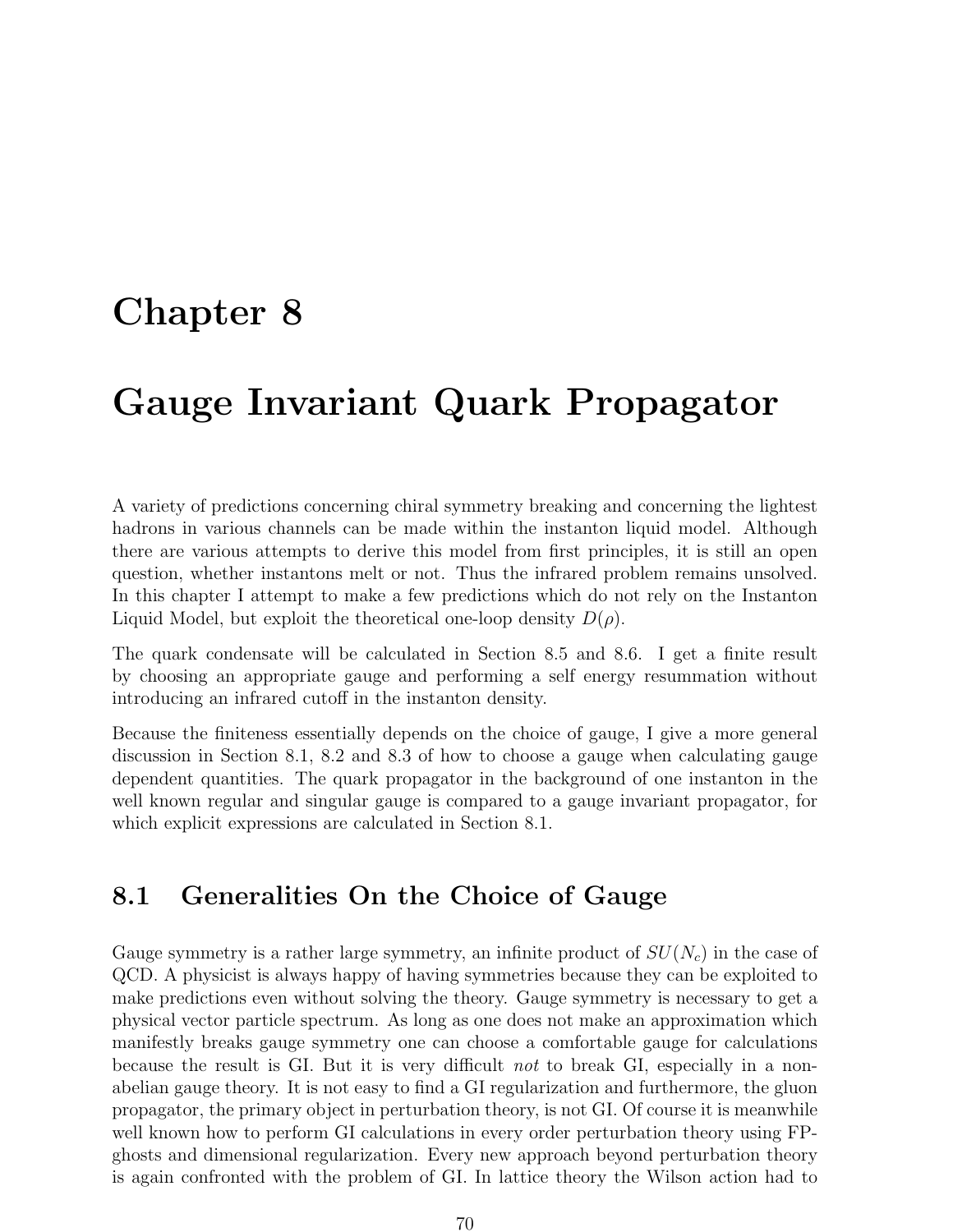be invented. In Schwinger-Dyson and Bethe-Salpeter type selfconsistency equations GI is still an open problem. In instanton physics when going beyond the one instanton approximation the choice of gauge is also important. This will be discussed in the next paragraph. There is a related problem when considering non-GI objects from the very beginning like the gluon or quark propagator. Strictly speaking they are only defined when relying to a certain gauge. In principle one should not give them any physical meaning at all. Often one is tempted to do so and therefore it is necessary to give some motivation of choosing this or that gauge.

## 8.2 A Natural Gauge

The gauge field  $A^a_\mu$  describes the connection between neighboring vector bundles over the spacetime manifold  $\mathbb{R}^4$ . Thus a choice of gauge is like the choice of a coordinate system in general relativity with connection  $\Gamma^{\mu}{}_{\nu\rho}$ . When choosing a crooked coordinate system, although being in a smooth universe, there will appear fictitious accelerations towering above the real physical accelerations

$$
\ddot{x}^{\mu}_{phys} = \ddot{x}^{\mu}_{fict} + \Gamma^{\mu}_{\ \nu\rho}\dot{x}^{\nu}\dot{x}^{\rho}
$$

.

When making general covariant calculations these fictitious accelerations and the  $\Gamma$  contribution will cancel out thus leading to the correct small result. But the slightest unsystematic approximation will produce gross errors. The natural solution of this problem is to use a coordinate system as smooth as possible to avoid fictitious accelerations, e.g. to choose  $\Gamma^{\mu}{}_{\nu\rho}$  as small as possible. To make this statement more quantitative we may try to minimize  $(\ddot{x}^{\mu}_{phys} - \ddot{x}^{\mu}_{fict})^2$  simultaneously for all curves. This is done by choosing a coordinate system which minimizes<sup>1</sup>

$$
||\Gamma||^2 := \int \Gamma_{\mu}^{\ \nu \rho} \Gamma^{\mu}{}_{\nu\rho} d^4x
$$

This obviously measures the crookedness of the coordinate system.

Let us now transfer this to QCD. The analog norm for the gauge potential is

$$
||A||^2 := \int tr_c A_\mu A^\mu \, d^4x
$$

A stationary point is found by variating  $||A||$  w.r.t. gauge transformations

$$
\delta A_{\mu} = i[A_{\mu}, \Omega] + \partial_{\mu} \Omega \quad , \quad \delta ||A||^{2} = 2i \int tr(\partial_{\mu} A^{\mu}) \Omega d^{4}x = 0 \quad \forall \Omega \quad \Longleftrightarrow \quad \partial_{\mu} A^{\mu} = 0
$$

Therefore in Lorentz gauge,  $A^a_\mu$  contains as few pure gauge as possible, if the stationary point is a minimum. An expansion in  $A$  is thus most rapidly convergent in Lorentz gauge. In applications where  $A$  is not needed in total e.g. when only a certain momentum region is probed, different norms and different gauges may be optimal in the sense discussed above. Especially one should include derivatives of A into the norm in order to guarantee a smooth A which is important for high energies.

<sup>&</sup>lt;sup>1</sup>In Euclidian space this is a positive definite norm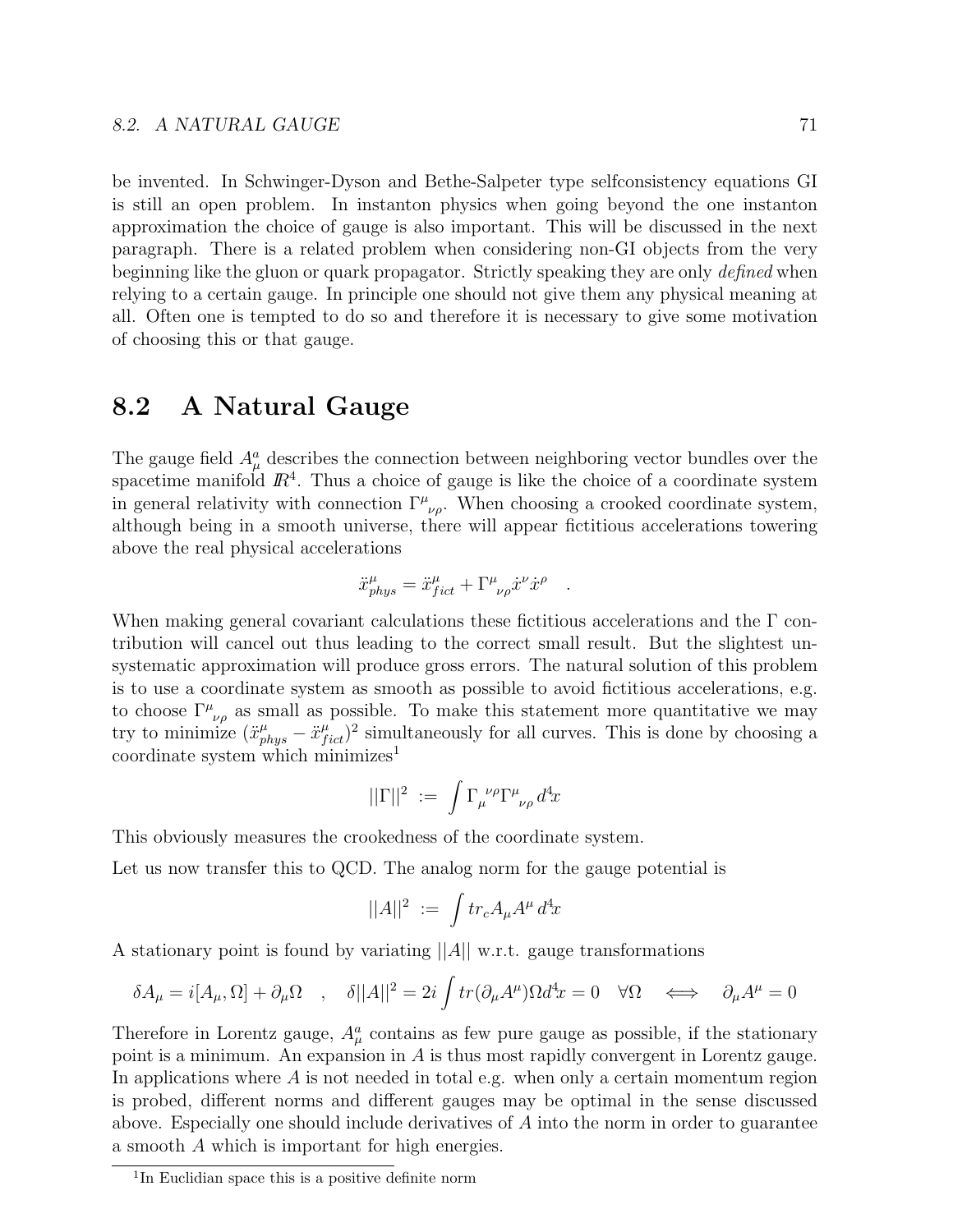## 8.3 On the Gauge in Instanton Physics

When calculating GI quantities in the background of one instanton in a GI way the choice of gauge is only a matter of convenience. But one can see that there are large cancellations between different terms in regular gauge at large distances due to their slow decay and in singular gauge at small distances due to the topological singularity at the instanton center. For non-GI invariant quantities like the gluon or quark propagator, or when making some unsystematic approximation, the lesson is to use singular/regular gauge when dealing with low/high energies to avoid these cancellations. This is consistent with the discussion given above. Singular as well as regular gauge fulfill the Lorentz condition.  $||A_{sing}||$  is finite and a minimum.  $A_{sing}$  is therefore a good choice for low energies. For high energies it is important to have a smooth A which is obviously only satisfied by the regular gauge. To linearly superpose instantons they have to decay rapidly enough. Therefore one has to use singular gauge. This argument can in principle be circumvented by superposing two fields  $A_N$  and  $A_{\overline{N}}$  the former/latter being an exact multi-instanton/anti-instanton configuration in regular gauge. Despite this, for low energies singular gauge is in any case a good choice and for high energies a one instanton approximation is already a good approximation.

## 8.4 The Quark Propagator in Axial Gauge \*

A specific example to test the gauge dependence is the quark propagator. The contribution of one instanton of radius  $\rho$  to  $M(p) = ip^2 \overline{S}_I(p)$  which usually is interpreted as a constituent quark mass is shown in figure B.2 in regular, singular and axial gauge. The regular graph is larger than the singular at low momentum and the singular graph shows the slow decay (only polynomial in  $1/p$ ) for large momenta. The analytical expressions are well known and are listed in Appendix A.2 together with expressions in axial gauge which will be derived and discussed below.

A correlator containing color-non-singlet operators can be made GI by connecting distant points with a special path-ordered exponential containing the gauge field. The exponential ensures the parallel transport of color from one point to the other. The GI quark propagator may symbolically written as  $\mathbf{r}$ 

$$
S_{ax}(x,y) = \langle 0|\Psi(x)P\exp\left(i\int_x^y dz \cdot A(z)\right)\bar{\Psi}(y)|0\rangle \tag{8.1}
$$

P denotes path-ordering. We have already defined  $S_{ax}$  to be its color singlet part because only the singlet part is GI.  $S_{ax}$  will be called the axial propagator because in axial gauge with  $n_{\mu} = x_{\mu} - y_{\mu}$  the exponential vanishes. In the one instanton background in zeromode approximation we get

$$
S_{ax}(x,y) = \frac{1}{N_c} tr_c \left[ P \exp \left( i \int_x^y dz \cdot A(z) \right) \psi(x) \overline{\psi}(y) \right]
$$

where A is now the instanton field and  $\psi$  is the zeromode in any gauge. In a coordinate system where the instanton sits at the origin and  $x - y$  is in time direction<sup>2</sup> ( $\mathbf{x} = \mathbf{y} = \mathbf{z}$ )

<sup>&</sup>lt;sup>2</sup>Although working in Euclidian space we will adopt the Minkowskian language  $(x_0, \mathbf{x}) =$  (time, space).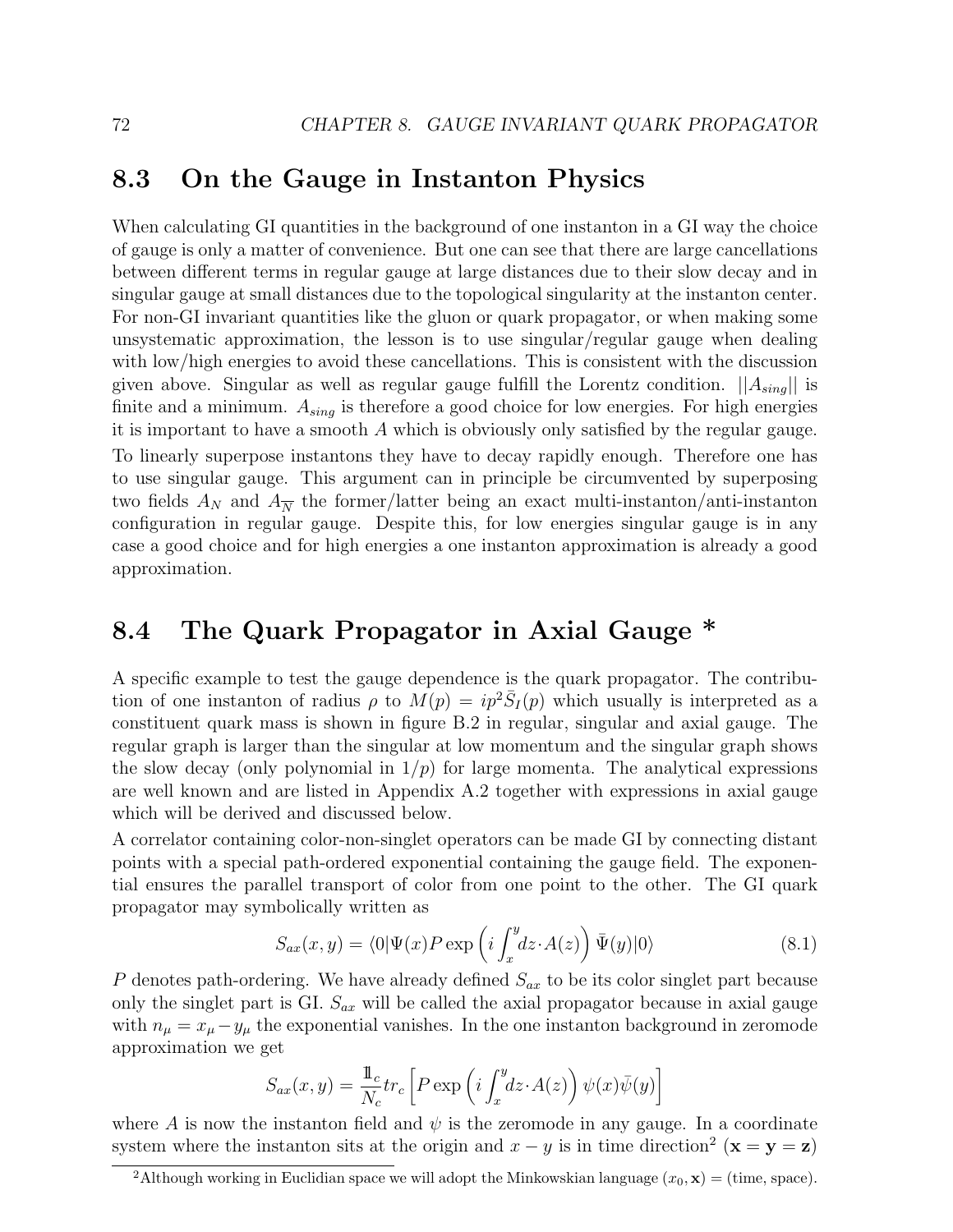the path ordered exponential reduces to an ordinary exponential. Alternatively we could have tried to find a gauge transformation which transforms the regular gauge in axial gauge. In both cases we get:

$$
S_{ax}(x,y) = \frac{1}{N_c} tr_c \left[ \psi_{ax}(x) \bar{\psi}_{ax}(y) \right] , \quad \psi_{ax}(x) = R(x) \psi_{reg}(x), \quad (8.2)
$$

$$
R(x) = e^{\pm i\alpha(x)\frac{\tau x}{|\mathbf{x}|}} = \cos \alpha(x) \pm i\frac{\tau \cdot \mathbf{x}}{|\mathbf{x}|} \sin \alpha(x) =: \pm i\tau_{\mu}^{\pm} \cdot \tilde{x}(x) \tag{8.3}
$$

$$
\alpha(x) = \frac{|\mathbf{x}|}{\sqrt{\mathbf{x}^2 + \rho^2}} \arctan \frac{x_0}{\sqrt{\mathbf{x}^2 + \rho^2}}
$$
\n(8.4)

 $\alpha(x)$  may also be written in a covariant form

$$
\alpha(x) = \pm \left( 1 + \frac{\rho^2 (x - y)^2}{x^2 y^2 - (xy)^2} \right)^{-1/2} \arctan \sqrt{\frac{(x^2 - (xy))^2}{x^2 y^2 - (xy)^2 + \rho^2 (x - y)^2}}
$$

but now  $\alpha(x)$  depends also on y and the expression for the propagator no longer factorizes. The reason for this is that the axial gauge is not covariant, but the definition of the propagator is. Inserting  $(8.3)$  and  $(8.8)$  into  $(8.2)$  we get

$$
S_{ax}(x,y) = \frac{1}{N_c} \left( (\tilde{x}\tilde{y}) - \frac{1}{2} \tilde{x}_{\mu} \tilde{y}_{\nu} \sigma^{\mu \nu} \right) \frac{1 \pm \gamma_5}{2} \varphi_{reg}(x) \varphi_{reg}(y) \tag{8.5}
$$

Inserting (8.3), (8.4) and (8.8) into (8.5) the space-time averaged propagator can be expressed as an integral over elementary functions

$$
\bar{S}(x - y) = \int_0^{\infty} dr \int_{-\infty}^{\infty} dt \, 4\pi r^2 \cos\left[\frac{r}{R}\left(\arctan\frac{t + |x - y|}{R} - \arctan\frac{t}{R}\right)\right]
$$

$$
\frac{1}{2N_c} \frac{\rho^2}{\pi^2 (R^2 + (t + |x - y|)^2)^{3/2} (R^2 + t^2)^{3/2}}, \quad R^2 = r^2 + \rho^2
$$

The difference between the propagator in regular and axial gauge is the insertion of the cos[. . .] factor. Therefore the axial propagator is everywhere smaller than the regular propagator, except at  $x = y$  where they coincide because the path-ordered exponential is one. At large distances it is smaller by a factor  $\pi/4$ . Instead of performing the integration in coordinate space, let us go directly to the more interesting momentum space representation:

$$
\bar{S}_I(p) = \frac{1}{2N_c} \varphi_{ax}^{\mu}(p) \varphi_{ax}^{\mu\dagger}(p) \quad , \quad \varphi_{ax}^{\mu}(p) = \int \tilde{x}^{\mu}(x) \varphi_{reg}(x) e^{ipx} dx \tag{8.6}
$$

Although  $\varphi_{ax}^{\mu}$  does not transform like a vector, we can choose a convenient direction of p because  $\varphi\varphi^{\dagger}$  is a Lorentz scalar. For pure spacelike p the spatial components of  $\varphi$  vanish because the integrand is anti-symmetric w.r.t time reflection. Only the time component is nontrivial

$$
\varphi_{ax}(p) := \varphi_{ax}^0(p) = \int d^3r \int dt \, \cos\left[\frac{r}{R}\arctan\frac{t}{R}\right] \frac{\rho}{\pi (R^2 + t^2)^{3/2}} e^{i\mathbf{p}\cdot\mathbf{r}}
$$

·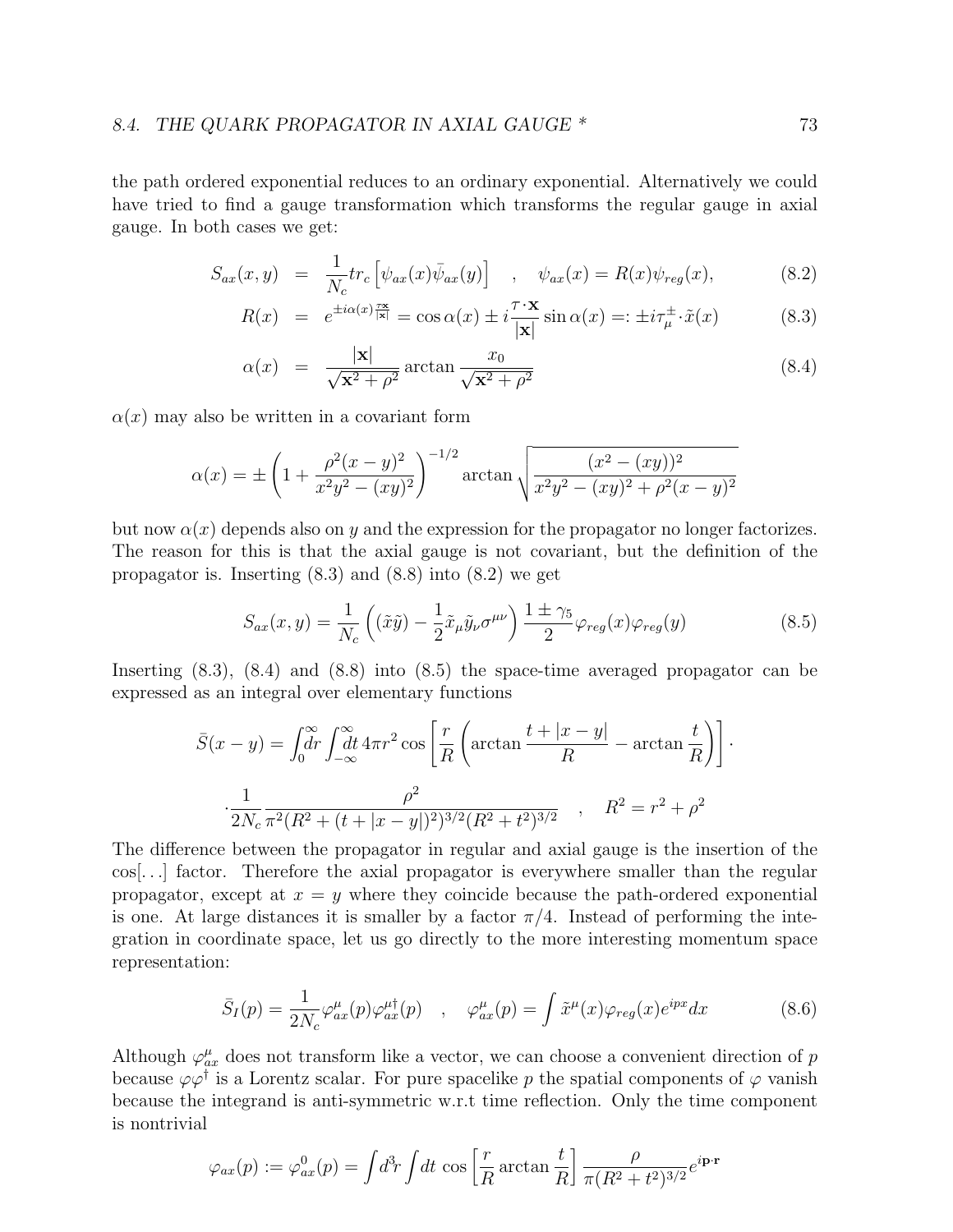With the following hints

$$
\cos(\gamma \arctan x) = \text{Re}\left(\frac{1+ix}{1-ix}\right)^{\gamma/2}
$$

$$
\int_{-\infty}^{\infty} (R-it)^{-\alpha} (R+it)^{-\beta} dt = 2\pi (2R)^{1-\alpha-\beta} \frac{\Gamma(\alpha+\beta-1)}{\Gamma(\alpha)\Gamma(\beta)}
$$

$$
\Gamma(\frac{3}{2}-x)\Gamma(\frac{3}{2}+x) = \frac{(1/4-x^2)\pi}{\cos \pi x}
$$

$$
\int d^3r \, e^{i\mathbf{p}\cdot\mathbf{r}} f(r) = \frac{2\pi}{p} \int_0^{\infty} f(r) \sin(pr)r \, dr \tag{8.7}
$$

the reader should be able to perform the t and the angular integration  $d\Omega_r$ ,

$$
\varphi_{ax}(p) = \frac{8}{p\rho} \int_0^\infty \cos\left(\frac{\pi r}{2R}\right) \sin(pr) r \, dr \tag{8.8}
$$

I was not able to perform this last integral analytically, but for small momenta it is easy to see that  $\varphi_{ax}^0(p)$  behaves like  $\pi^2 \rho/p$ . For large p it decays like  $\sim e^{-p\rho}$  with a non-polynomial coefficient because of an essential singularity at  $r = \pm i\rho$ . Comparing  $\varphi_{reg}$ ,  $\varphi_{sing}$  and  $\varphi_{ax}$ plotted in figure B.2 we see that the axial  $\varphi$  lies somewhat in between the regular and the singular. So one may conclude that axial gauge is a good compromise for all momenta.

The calculation of the GI propagator seems to make the discussion of its gauge dependent partners obsolete. I will now argue that this is not the case. The reason is that there are a huge number of GI definitions of a quark propagator and (8.1) is only one possible choice. One obvious generalization is to choose a more complicated path from  $x$  to  $y$  than a straight line. The next thing one could do is not to restrict oneself to a specific path, but to take into account all paths one is interested in and average the results with arbitrary weights. Another possibility is to let the path depend on the gauge field itself, as long as this choice is made in a GI way. Finally one can combine both generalizations. I am sure that it is possible to produce any result for the propagator with a suitable generalized definition. The advantage of the standard axial propagator is, that the definition is simple and that the non local operator has a physical interpretation. It creates a quark-antiquark pair connected by a thin gluon flux tube. This might be a good choice for a non-local meson creation operator. But it is also plausible that one of the generalizations given above is even better. The only thing I want to point out is, that the GI definition for the propagator given above is nothing more than to work in axial gauge. One still has to choose the right gauge using more sophisticated arguments.

### 8.5 Effective Quark Mass \*

The only reason for performing the  $N_c \to \infty$  limit is to make the  $N_c$  dependence of the resulting formulas simple. The accuracy has been checked to be within the standard 10% for  $N_c = 3$  usually achieved by  $1/N_c$  expansion. Here the accuracy can simply be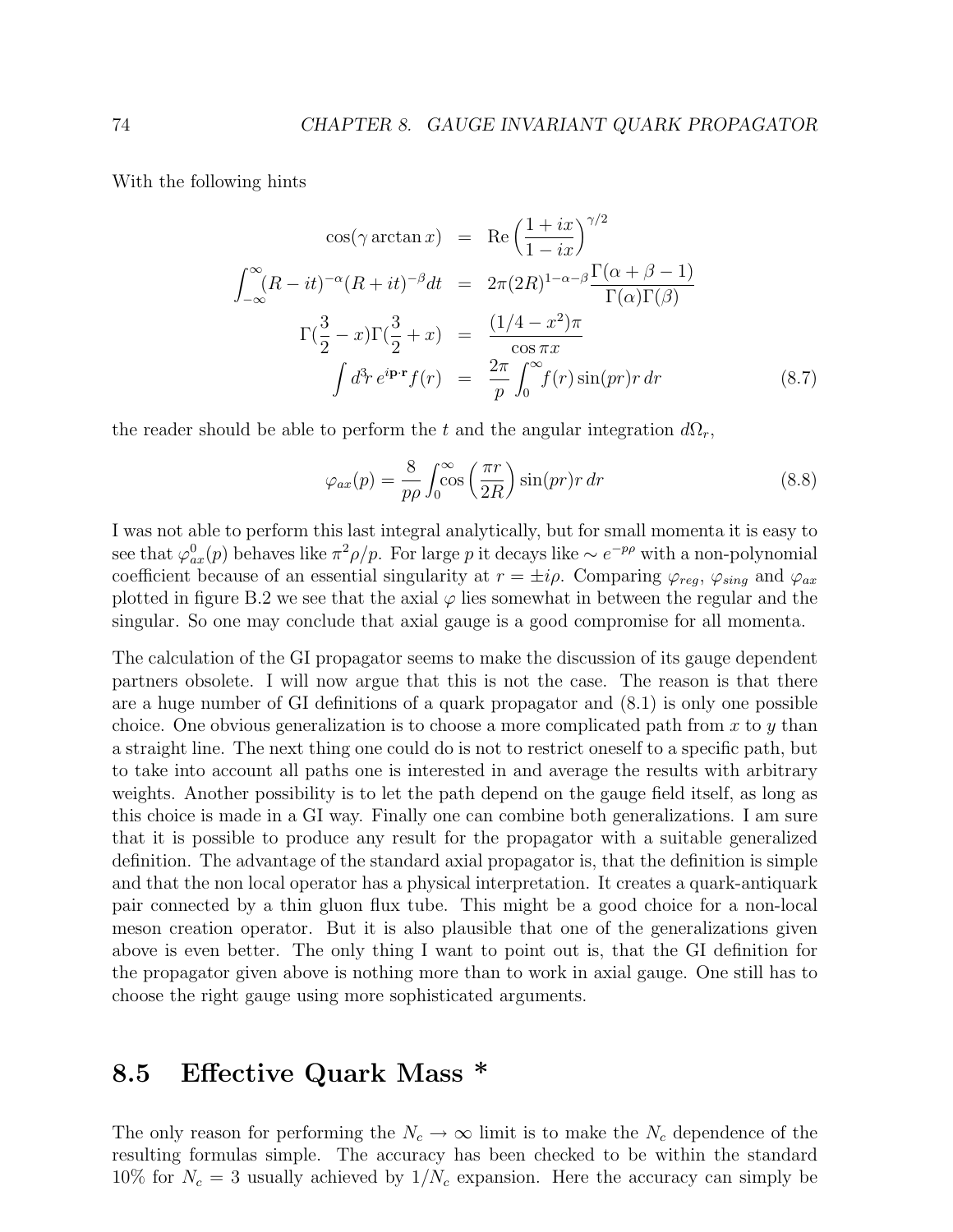### 8.5. EFFECTIVE QUARK MASS \* 75

understood. The actual expansion parameter is not  $1/N_c = 1/3$  itself but  $1/b \approx 1/11$ . The following asymptotic formulas will be used

$$
N_c!^{1/N_c} \triangleq N_c/e \quad , \quad b \triangleq \frac{11}{3} N_c \quad , \quad C_{N_c}^{1/b} \triangleq 2.22b^{-6/11}
$$

$$
\rho^5 D(\rho) \sim (2.22(S_0/b)^{6/11} \rho \Lambda)^b \quad , \quad S_0/b = \frac{24\pi^2}{11} (g_0^2 N_c)^{-1} \tag{8.9}
$$

Every equality in the large  $N_c$  limit will be marked with a dot. Notice that in this limit instantons of size  $\rho < \frac{1}{2.22} (S_0/b)^{-6/11} \Lambda^{-1}$  are completely suppressed. Above this threshold the instanton density gets infinite.  $S_0/b$  is independent of  $N_c$  because the coupling is  $g_0 \sim 1/\sqrt{N_c}$ . A is the QCD scale.

In the presence of one light quark flavor the instanton density  $D(\rho)$  has to be multiplied with the functional determinant of the Dirac operator

$$
Det(i\rlap{\,/}D + im) \approx 1.34 m\rho
$$

which is proportional to m because of a zeromode of  $\mathcal{D}$ . The quark propagator in the background of one instanton is dominated by this zeromode

$$
S_I(p,q) = \frac{\psi_I(p)\psi_I^{\dagger}(q)}{im}
$$

Averaging this expression over all collective coordinates  $\gamma_I$  one gets

$$
M(p) := ip^2 \bar{S}_I(p) = \frac{1.34}{2N_c} \int_0^\infty \rho^2 \rho D(\rho) \varphi^2(p)
$$

Summing the contribution to the propagator of  $0, 1, 2, 3, \ldots$  instantons, which is the analog of a selfenergy resummation in perturbation theory,

$$
S(p) = \frac{1}{p'} + \frac{1}{p'} \frac{M(p)}{i} \frac{1}{p'} + \frac{1}{p'} \frac{M(p)}{i} \frac{1}{p'} \frac{M(p)}{i} \frac{1}{p'} + \dots = \frac{1}{p' + iM(p)}
$$

justifies to call  $M(p)$  a dynamical quark mass. Expressions of  $\varphi$  in various gauges are given in appendix A.2. The graphs of  $\varphi(p)$  in singular and regular gauge cross over at

$$
\varphi_{sing}(p) = \varphi_{reg}(p) \quad \Longleftrightarrow \quad 2p\rho \approx 2.5
$$

Therefore one should use regular gauge for large  $\rho$  and singular gauge for small  $\rho$ . This choice of gauge also makes the integral convergent for large  $\rho$ . At this stage we have no infrared problem. Using regular gauge in the whole integration interval we get

$$
M_{reg}(p) = Bp(\frac{\Lambda}{2p})^b , \quad B = 1.34 \cdot 16\pi^2 (C_{N_c}b^{2N_c})(S_0/b)^{6b/11} I_b/N_c
$$

$$
I_b = \int_0^\infty z^{b-2} e^{-z} = (b-2)! , \quad z = 2p\rho
$$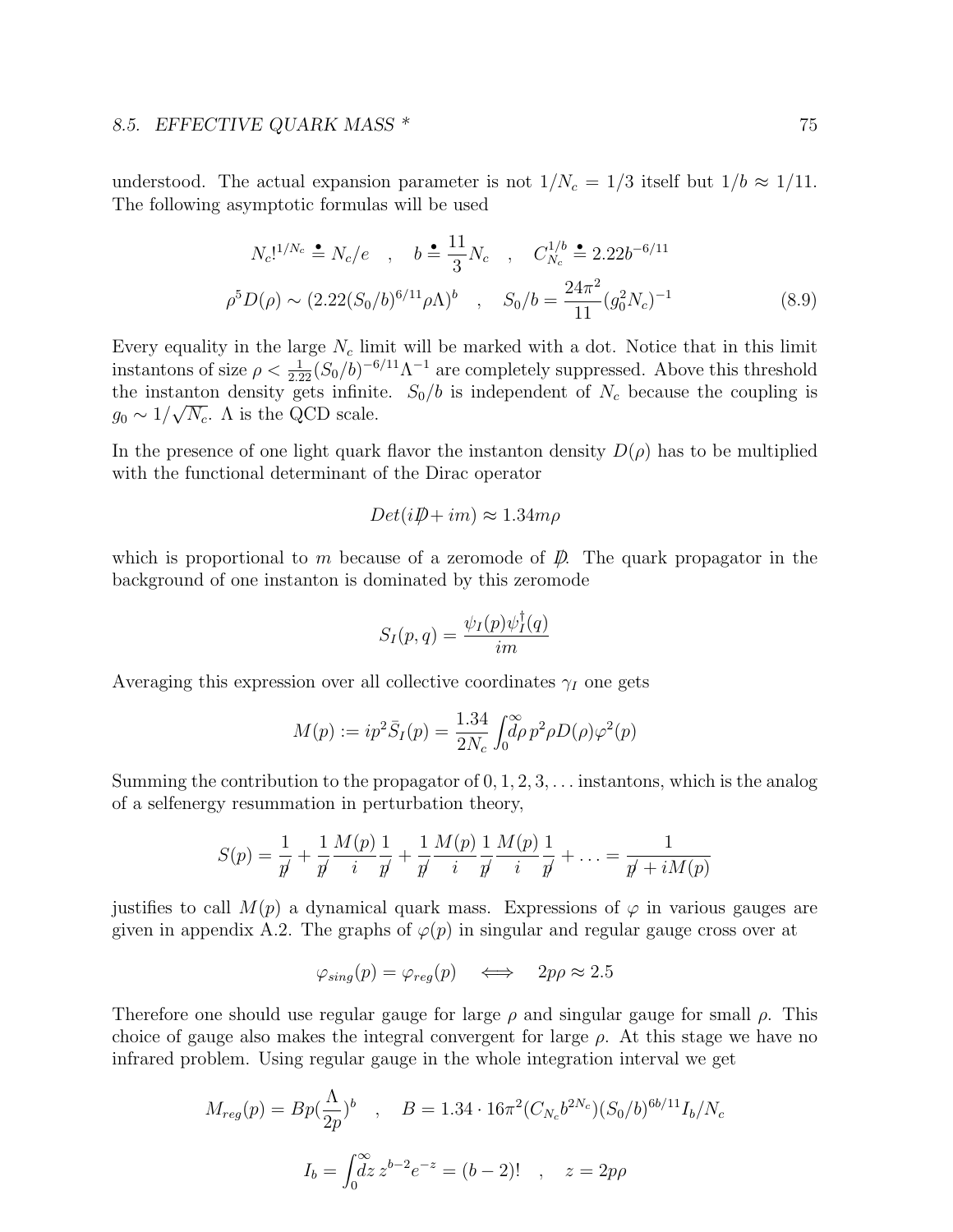The integral is sharply dominated by

$$
z \triangleq b \pm b^{1/2} >> 2.5
$$

therefore the result is independent of the choice of gauge for  $z < 2.5$  justifying our use of regular gauge over the whole integration interval. Axial gauge would lead to nearly the same result as can be seen from figure B.2. Using singular gauge for large  $\rho$  would produce a divergent integral dominated by arbitrary large instantons inconsistent with the choice of gauge discussed above. The infrared "problem" shows up in the rapid raise of  $M(p)$ for low p, which effectively suppresses the propagation of quarks with low virtuality  $p^2$ . Consider some process involving quarks at distances  $x = 1/p_c$ . The effective quarkmass  $M(1/x)$  is dominated by instantons of much larger size

$$
\rho = \rho_c (1 \pm b^{-1/2}) >> x \quad , \quad \rho_c = \frac{b}{2 p_c}.
$$

In other words, given an instanton of radius  $\rho$  influences the physics at a much smaller scale  $x=\frac{2}{b}$  $\frac{2}{b}\rho \ll \rho$ . Therefore the interior of the instanton is probed and one should avoid the singularity at its center by using regular gauge.

## 8.6 The Quark Condensate

Let us now calculate a real physical gauge invariant observable, the quark condensate

$$
\langle \bar{\psi}\psi \rangle := \lim_{x \to 0} \text{tr}_{CD}(S(x) - S_0(x)) = -4iN_c \int \frac{M(p)}{p^2 + M^2(p)} \frac{d^4p}{(2\pi)^4}
$$

Inserting M(p) and performing the angular integration we get

$$
|\langle \bar{\psi}\psi \rangle| = \frac{N_c}{16\pi^2} B^{3/b} J_b \Lambda^3
$$

$$
J_b = \int_0^\infty \frac{z^{b+2}}{1+z^{2b}} dz = \frac{\pi}{2b\sin(\frac{b+3}{2b}\pi)} \stackrel{\bullet}{=} \frac{\pi}{2b} \quad , \quad p = B^{1/b} \frac{\Lambda}{2} z
$$

The integral is finite and sharply dominated by  $z = 1 \pm b^{-1}$ . Without resummation of the selfenergies the integral  $J<sub>b</sub>$  and thus condensate would have turned out to be infinite. The condensate is dominated by quark wavefunctions with momenta

$$
p = p_c(1 \pm b^{-1})
$$
,  $p_c = \beta b \frac{\Lambda}{2}$ ,  $\beta := \frac{1}{b} B^{1/b} \stackrel{\bullet}{=} \frac{2.22}{e} (S_0/b)^{6/11}$ 

and depends on  $\Lambda$  and  $g_0$ 

$$
|\langle \bar{\psi}\psi \rangle|^{1/3} = 0.139 \beta b \Lambda .
$$

Expressing  $p_c$  and  $\rho_c$  in terms of  $|\langle \bar{\psi} \psi \rangle|$  by eliminating  $\beta$  we get our main result

$$
p_c = 3.59 |\langle \bar{\psi}\psi \rangle|^{1/3}
$$
  
\n
$$
\rho_c = \frac{1.96}{N_c} |\langle \bar{\psi}\psi \rangle|^{1/3}
$$
  
\n
$$
2.22N_c\Lambda = (g_0^2 N_c)^{6/11} |\langle \bar{\psi}\psi \rangle|^{1/3}
$$
\n(8.10)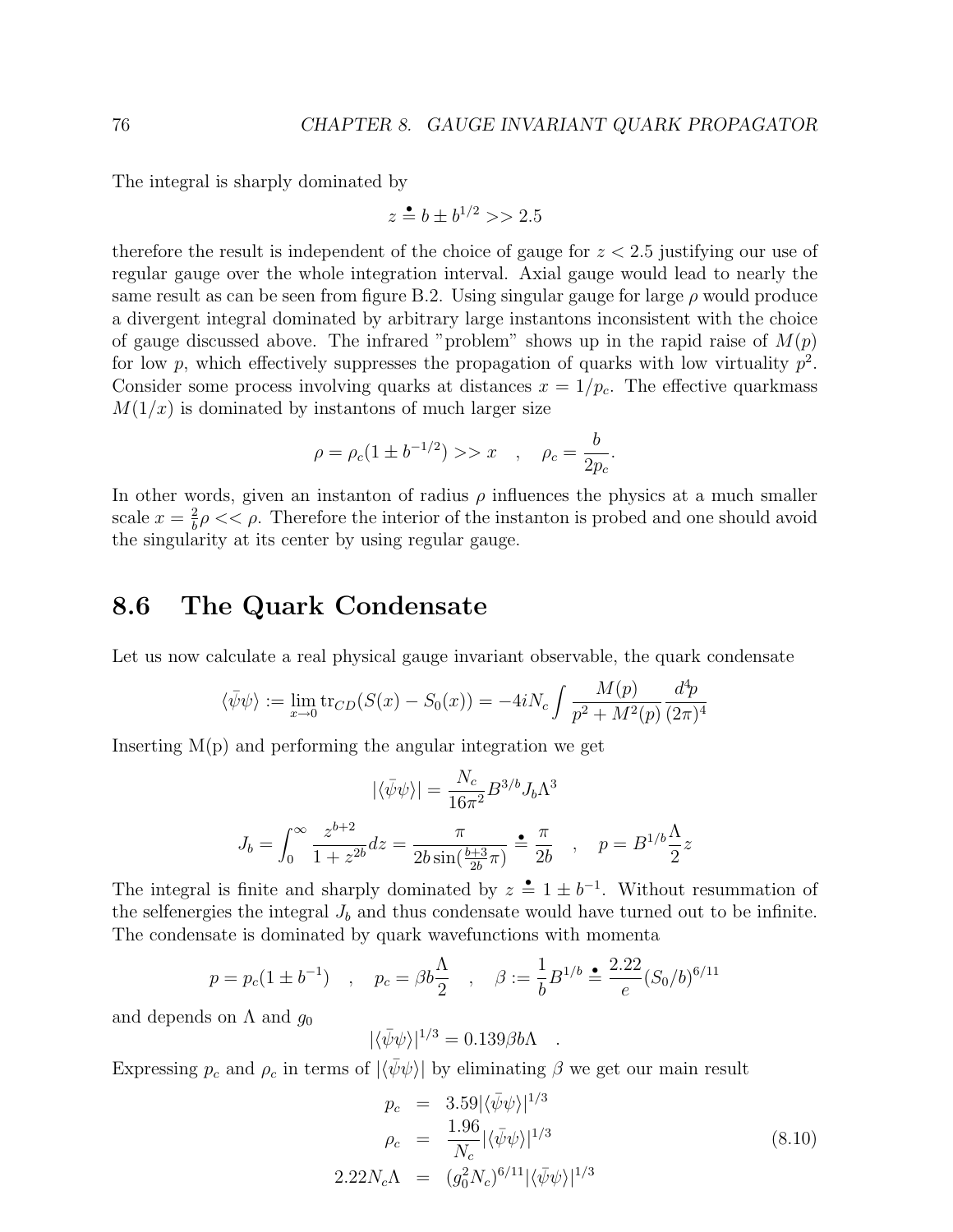#### 8.7. SUMMARY 77

A weak point is the experimental extraction of  $g_0$ . It should be extracted from a reliable treelevel process at low energies presumably of the order of  $\rho_c$ . In QCD improved Bag-Models the main nonperturbative effect is modeled by the bag and the hyperfinesplitting is caused by a one gluon exchange.  $g_0$  extracted from  $\Delta - N$  splitting is [10]

$$
g_0^{bag}\approx 2.6
$$

Let me also give a theoretical guess of  $g_0$ . The change to a two loop expression for the instanton density  $S_{0/1} \sim S_{1/2}$  can be effectively performed by only replacing  $S_0$  in the following way

$$
(S_0/b)^{6/11} \sim (\ln \frac{1}{\rho \Lambda})^{\alpha} , \quad \alpha = \frac{15}{121}
$$

Because  $\alpha$  is very small  $(\ln \frac{1}{\rho \Lambda})^{\alpha}$  is approximately one in a large range of values for  $\rho \Lambda$ . and for  $\mathcal{L}_{\mathcal{A}}$ 

$$
g_0^{guess} = 2.7\sqrt{3/N_c}
$$

the two 2 loop density coincides with the one loop density. Because we do not believe that the 2 loop density is an improvement, one should not take  $g_0^{guess}$  $_0^{guess}$  too seriously. At least it is not in contradiction with  $g_0^{bag}$  $_{0}^{bag}.$ 

The condensate is well known to be  $|\langle \bar{\psi}\psi \rangle|^{1/3} = 240 \text{MeV}$ . Setting  $N_c = 3$  and taking  $g_0 = 2.6$  for granted we get

$$
p_c \pm \Delta p = (860 \pm 80) \text{MeV}
$$
  
\n
$$
\rho_c \pm \Delta \rho = (160 \pm 50)^{-1} \text{MeV}
$$
  
\n
$$
\Lambda_{PV} \approx 190 \text{MeV}
$$
 (8.11)

The most interesting thing is, that the condensate is sharply dominated by quark field wave functions of rather large momentum  $p_c$ . On the other hand the dominating instantons have a very large radius  $\rho_c$ , 4 times larger than usually assumed in instanton liquid models. Nevertheless the predicted value of  $\Lambda_{PV}$ , which of course must be assigned a large error because of the rough estimate of  $g_0$ , is in agreement with experiment.

## 8.7 Summary

Whenever one is calculating gauge dependent objects or when making gauge breaking approximations, one is confronted with the problem of choosing a "good" gauge. Specializing the general discussion of Section 8.2 to the case of instantons, we came to the conclusion that the regular gauge is appropriate for small distances and the singular gauge for processes involving large distances. The GI propagator was defined, calculated and compared to the propagator in singular and regular gauge (figure B.2). The conclusion was, that the GI propagator is not a-priori a good choice, but lies somewhat in between regular and singular gauge.

Using an appropriate gauge along the lines discussed in Section 8.2 we were able to derive a finite quark condensate without taking an infrared cut-off for the instanton radius nor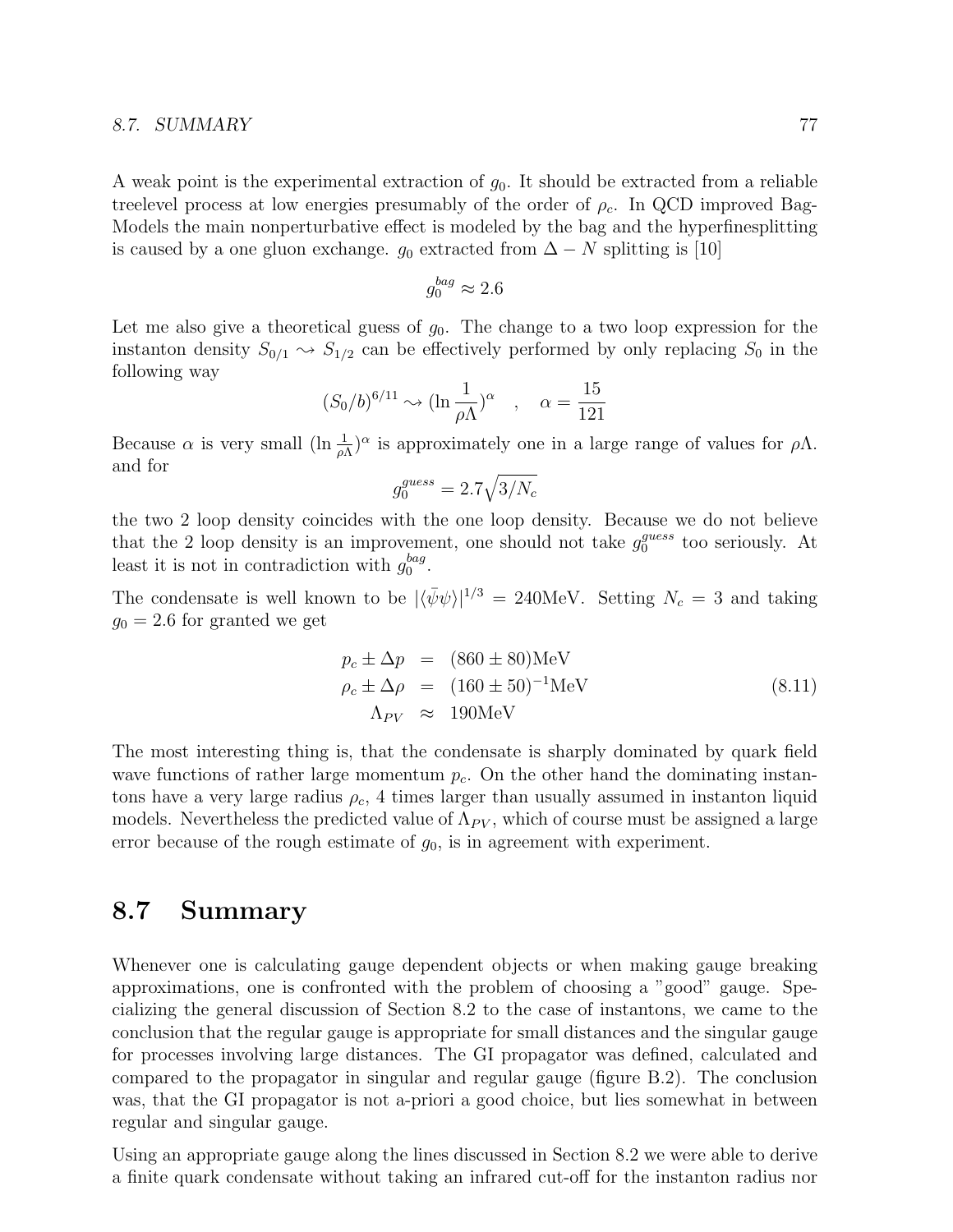relying on some instanton model. The linear relation between  $|\langle \bar{\psi}\psi \rangle|^{1/3}$  and the QCD scale  $\Lambda$  is in agreement with experiment. The condensate if formed by quark fields of high momenta  $p_c = 860$ MeV mainly lying within the sharp region  $\Delta p = 80$ MeV. The dominating instantons are very large ( $\rho_c = 160 \text{MeV}$ ).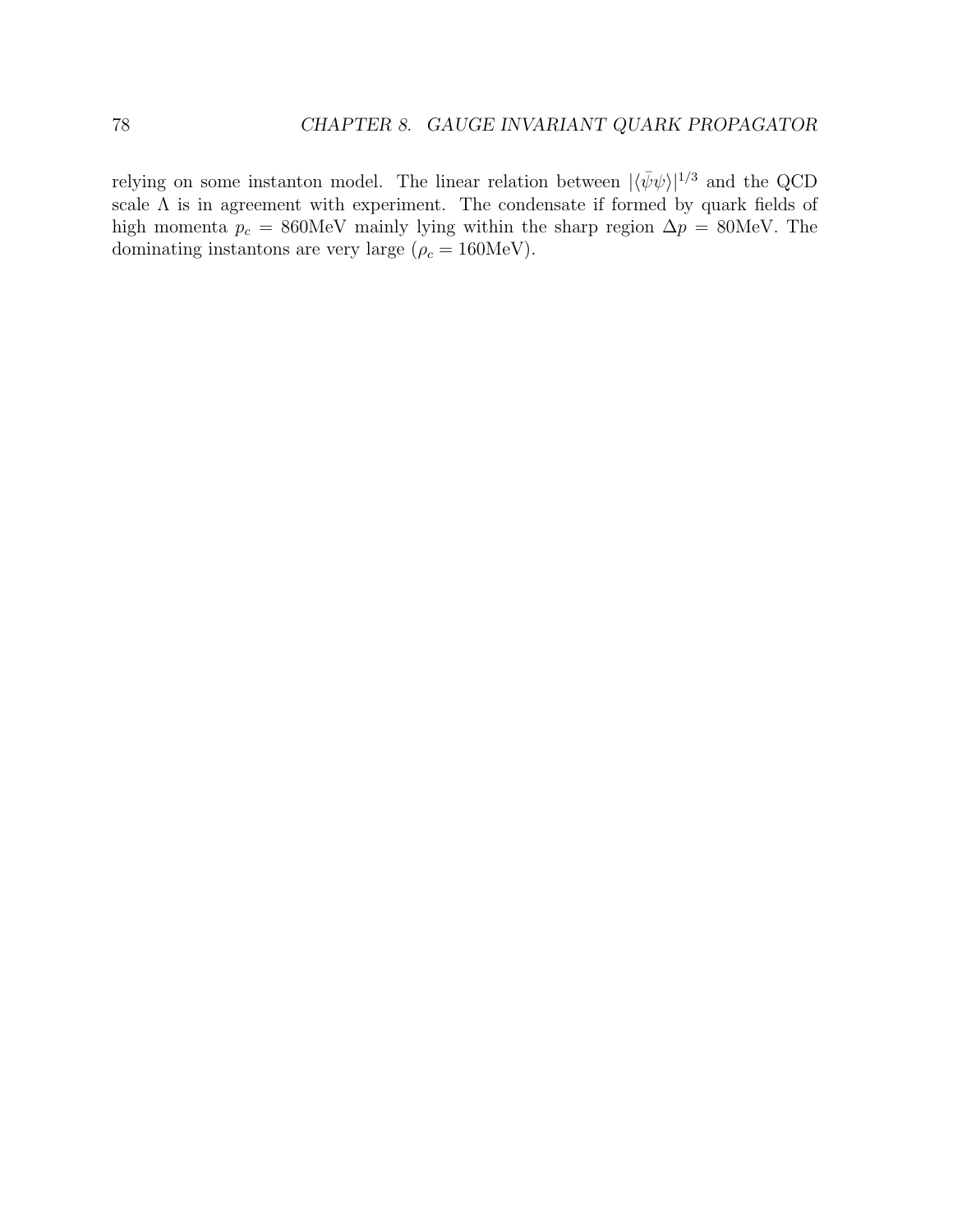## Chapter 9

# Conclusions

## 9.1 Summary

Some known and various new results have been obtained in this work. In most cases, the computation was based on the Instanton Liquid Model.

The following new insights were gained.

- For the quark propagator dynamical quark loops can be absorbed in a renormalized instanton density, which can be identified with the gluon condensate (Chapter 3).
- Concise Bethe-Salpeter equations have been obtained and were solved for the quark 4-point functions. In the flavor singlet channel, a chain of quark loops contribute, which is responsible for the missing  $U(1)$  Goldstone bosons (Chapter 4).
- From the meson correlators the masses and couplings of the  $\sigma$ ,  $\rho$ ,  $\omega$ ,  $a_1$  and  $f_1$ mesons have been obtained by a spectral fit (Table 5.3, Figures B.3-B.8).
- The  $\eta'$  mass has been predicted successfully (Equation 6.16).
- The axial proton form factors of the singlet current  $j_{\mu 5}$ , the gluon current  $K_{\mu}$ , and the anomaly  $a$  have been computed and their gauge  $(in)$ dependence has been discussed (Table 6.4). It has been shown that  $A(0) = -1$  is independent of the number of flavors.
- For small momentum a ghost and a gauge independent gluon mass have been calculated (Equations 7.32 and 7.33).
- General rules regarding the choice of a gauge, especially when to chose the singular and when the regular gauge have been established (Sections 8.1, 8.2 and 8.3).
- A gauge invariant quark propagator in the 1-instanton background has been derived (Equations 8.6 and 8.8).
- The quark condensate has been identified with the QCD scale  $\Lambda$ , where neither an infrared cutoff, nor a specific instanton model was necessary (Equation 8.10).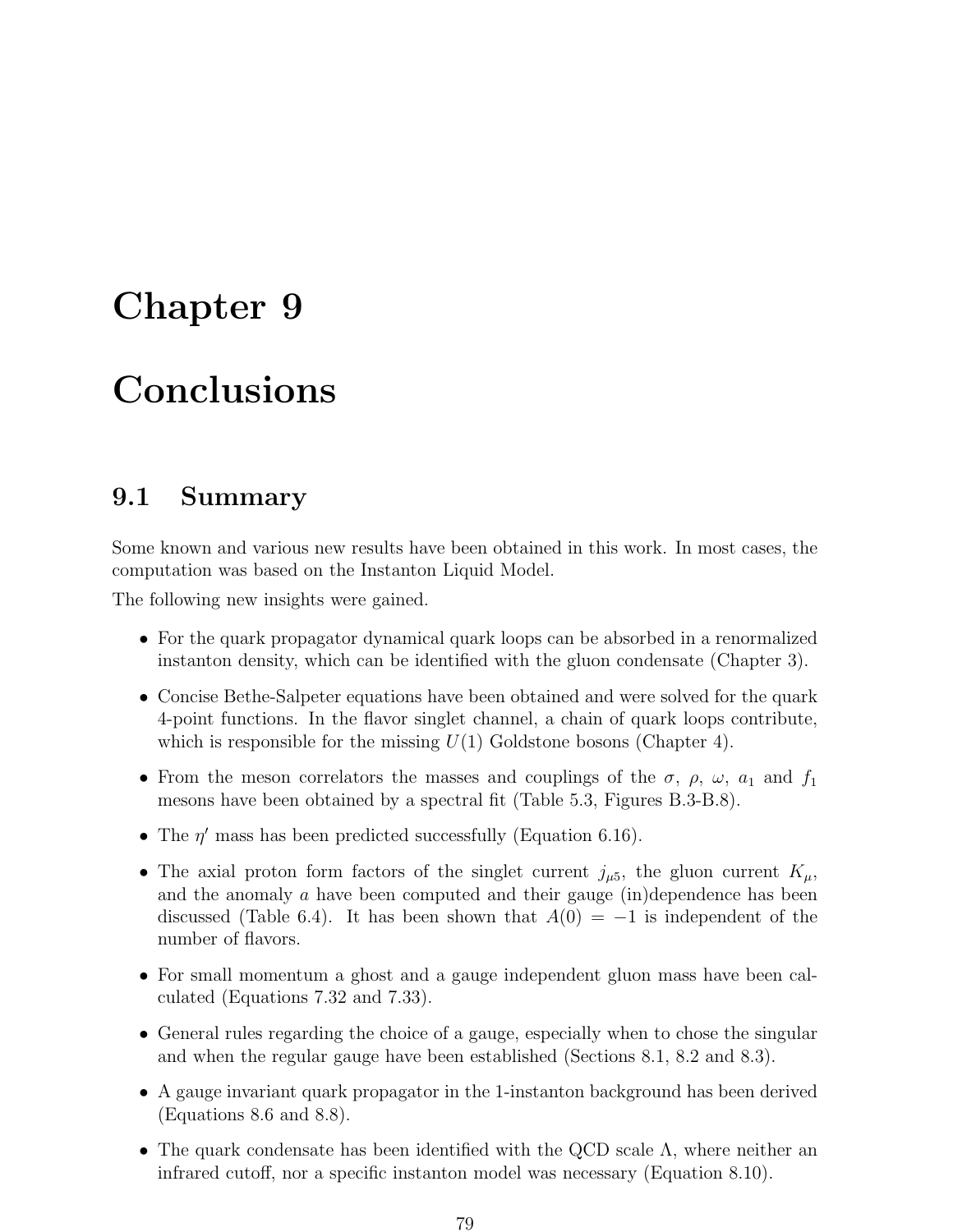## 9.2 Outlook

The Instanton Liquid Model has proven to be successful in various sectors of QCD as the results of this and other works show. Although this model cannot strictly be derived from first principles, its success proves that there is some truth to it after all. The limits of this model also show up clearly: Confinement cannot be explained and the axial singlet channel still causes problems, although instantons explicitly break the  $U(1)_A$  symmetry.

Future work should take into account non-zeromodes, which become important in the case of strange quarks and probably essential in respecting the axial Ward identities. Baryon correlators to determine Baryon masses could be calculated. Both extensions have already been realized numerically [28].

Although a direct calculation of the axial singlet correlators was not successful, refined arguments allowed determining the  $\eta'$  mass. A similar consideration may also solve the proton spin problem.

Gauge invariant glueball corrections should be calculated.

The most urgent theoretical problem is still a correctness proof of the Instanton Liquid Model. This would clarify the range of validity and increase the general acceptance of this model.

QCD is, indeed, a tough theory. Experimental physicists do a good job in measuring the hadron parameters, whereby the precision of these experiments increases steadily. This progress should challenge the theorist to keep up with them.

## 9.3 Acknowledgements

First and foremost I would like to thank Prof. H. Fritzsch for his willingness to take on a novice in his department. He opened the door to the fascination of particle physic and enabled contact with important particle physicists, especially Prof. Karliner in Israel, Prof. S. Veneziano, S. Forte and many others at CERN. I owe Prof. Dyakonov special thanks for many precious discussions and his prompt willingness to answer all questions via email. I wish to thank my good friend Michael Birkel for bringing fresh wind to the Institute and Dr. A. Blumhofer for many long, stimulating evenings spent at the University, during which the borderline between physics and philosophy was often crossed. Thanks also to all colleagues of the department, for occasional discussions. Thank you to my father, and M. Matuschek, and D. Holtmannspötter for proof-reading my thesis. I am also very grateful to the German "Forschungs-Gemeinschaft" for financial support.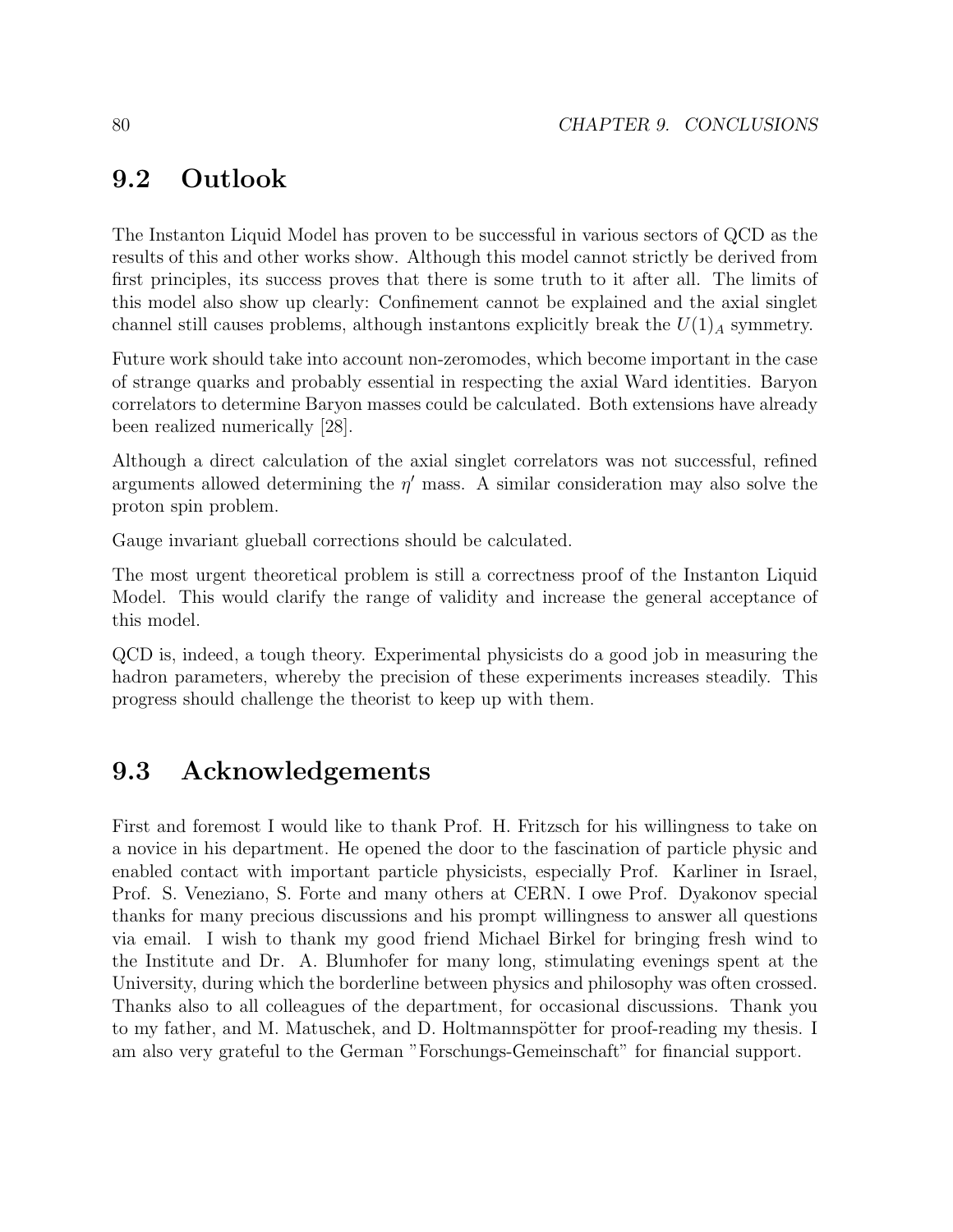# Appendix A

## A.1 Notations

Nearly all occurring factors  $2\pi$  can be absorbed in the following definitions:

$$
\delta^d(\cdots) := (2\pi)^d \delta(\cdots) \quad , \quad \int d^d p := \int \frac{d^d p}{(2\pi)^d}
$$

,

At many places vectors and operators in Dirac notation in  $\mathbb{R}^4$  are used:

$$
\langle x|p\rangle = e^{ipx} \quad , \quad \langle x|y\rangle = \delta^4(x - y) \quad , \quad \langle p|q\rangle = \delta^4(p - q)
$$

$$
\langle x|\psi\rangle = \psi(x) \quad , \quad \langle p|\psi\rangle = \hat{\psi}(p) \quad , \quad \langle p|S|q\rangle = S(p, q)
$$

$$
\int d^4p |p\rangle\langle p| = 1 \quad , \quad \int d^4x |x\rangle\langle x| = 1 \quad ,
$$

$$
[\hat{p}, X] = i(\partial_\mu X)
$$

This notation should not be confused with the vacuum state  $|0\rangle$  and the proton state  $|p\hat{s}\rangle$ of the QCD Hilbert space and the averaging  $\langle \cdots \rangle_I$  over instantons.

|  | $N_c$ = Number of colors                                                      |
|--|-------------------------------------------------------------------------------|
|  | $N_f$ = Number of quark flavors                                               |
|  | $m =$ Current masses                                                          |
|  | $M =$ Dynamic masses                                                          |
|  | $\text{tr}_{D}$ = Trace in Dirac space                                        |
|  | $\text{tr}_C =$ Trace in color space                                          |
|  | $Tr =$ Functional trace                                                       |
|  | $Det =$ Functional determinant                                                |
|  | $\lambda^a/2$ = Generators of $SU(N_c)$ , $a=1N_c^2-1$                        |
|  | $\tau^a/2 = \lambda^a/2 = \text{Generators of } SU(2)_c, \quad a = 1 \dots 3$ |
|  |                                                                               |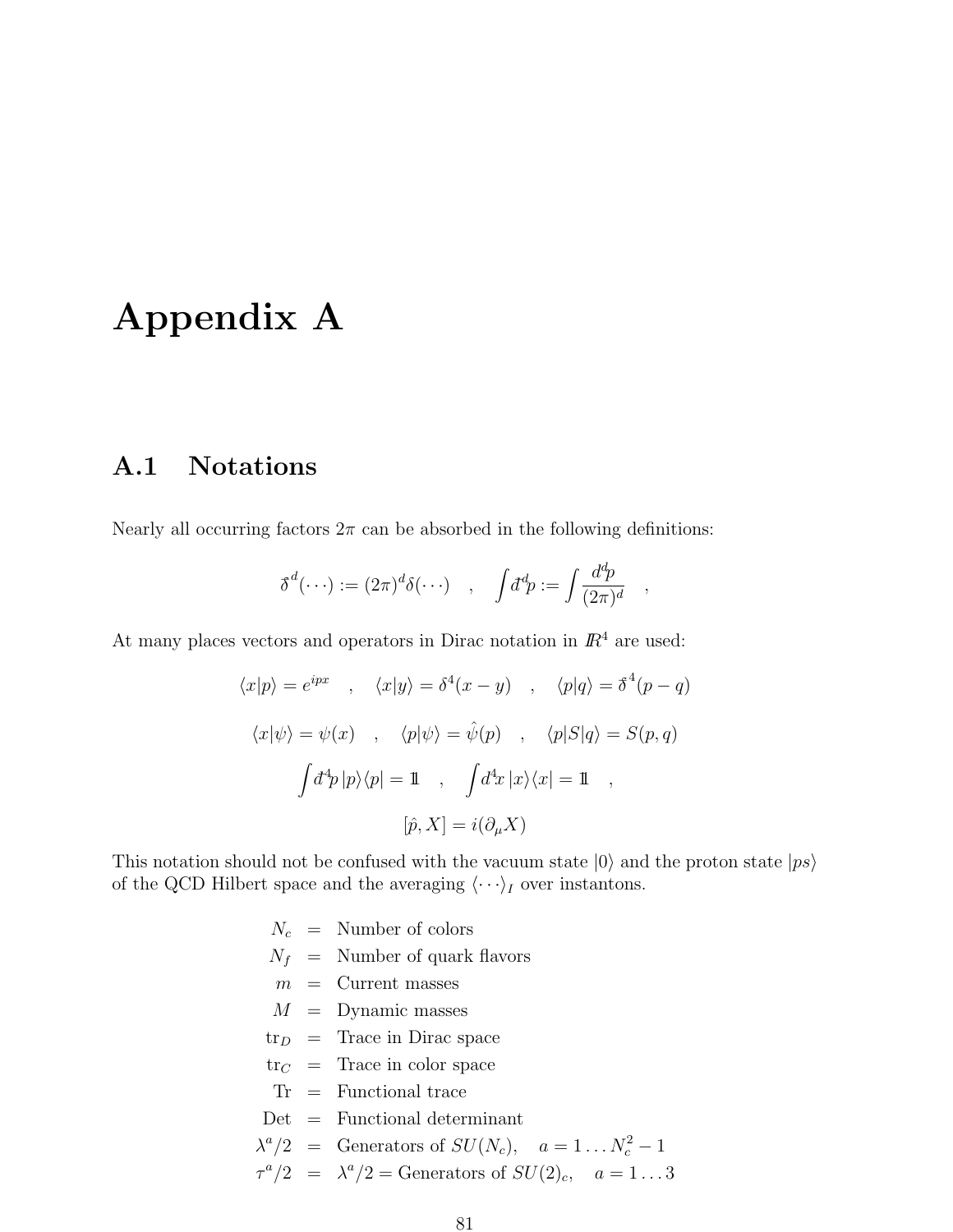## A.2 Instantons in Singular, Regular and Axial Gauge

Instantons are solutions of the classical Yang-Mills equations of motion. The instanton at the origin in standard orientation in singular, regular and axial gauge is given by:

$$
A_{\mu}^{sing}(x) = \eta_{\mu\nu}^{\pm} \frac{x_{\nu}}{x^2} \frac{\rho^2}{x^2 + \rho^2} , \qquad \tau_{\mu}^{\pm} \tau_{\nu}^{\mp} = \delta_{\mu\nu} + i \eta_{\mu\nu}^{\pm} A_{\mu}^{reg}(x) = \eta_{\mu\nu}^{\mp} \frac{x_{\nu}}{x^2 + \rho^2} , \qquad \tau_{\mu}^{\pm} = (\pm i, \tau) A_{\mu}^{ax}(x) = R(x) A_{\mu}^{reg}(x) R^{\dagger}(x) + i R(x) \partial_{\mu} R^{\dagger}(x)
$$
 (A.1)

The upper/lower sign denotes an instanton/antiinstanton  $(Q = \pm 1)$ .

$$
R(x) = \pm i\tau_{\mu}^{\pm}\tilde{x}^{\mu}(x) , \quad \tilde{x}^{\mu}(x) = \begin{pmatrix} \cos \alpha(x) \\ \frac{\mathbf{x}}{|\mathbf{x}|} \sin \alpha(x) \end{pmatrix}
$$

$$
\alpha(x) = \frac{|\mathbf{x}|}{\sqrt{\mathbf{x}^2 + \rho^2}} \arctan \frac{x_0}{\sqrt{\mathbf{x}^2 + \rho^2}}
$$

The covariant derivative  $\not\!\!\!D$  has a zeromode

$$
i\rlap{\,/}D\psi = (i\partial \!\!\!/- A)\psi = 0
$$

where the zeromode has the following form:

$$
\psi_{sing}(x) = \sqrt{2}\varphi(x)\frac{\psi}{|x|}\chi
$$
  
\n
$$
\psi_{reg}(x) = \sqrt{2}\varphi(x)\chi \qquad , \quad \varphi(x) = \frac{\rho}{\pi(x^2 + \rho^2)^{3/2}}
$$
  
\n
$$
\psi_{ax}(x) = \sqrt{2}\varphi(x)R(x)\chi
$$
\n(A.2)

 $\chi$  is a color & Dirac spinor, given by

$$
\chi^{\pm} \bar{\chi}^{\pm} = \frac{1}{16} \gamma_{\mu} \gamma_{\nu} \frac{1 \pm \gamma_5}{2} \tau_{\mu}^{\mp} \tau_{\nu}^{\pm} .
$$

For light quarks the propagator is dominated by the zeromode. When averaged over the instanton orientation, position and charge the propagator is diagonal in momentum space and given by

$$
\langle \psi(p)\psi^\dagger(p)\rangle = \frac{1}{2N_c}\varphi^2(p),
$$

where

$$
\psi_{sing}(p) = \sqrt{2}\varphi_{sing}(p)\frac{p}{|p|}\chi , \quad \varphi_{sing}(p) = \pi \rho^2 \frac{d}{dz}[I_1(z)K_1(z) - I_0(z)K_0(z)]_{z=p\rho/2}
$$
  

$$
\psi_{reg}(p) = \sqrt{2}\varphi(p)\chi , \quad \varphi_{reg}(p) = \frac{4\pi \rho}{p}e^{-p\rho}
$$
  

$$
\psi_{ax}(p) = FT\{\psi_{ax}\}(p) , \quad \varphi_{ax}(p) = \frac{8}{p\rho}\int_0^\infty \cos\left(\frac{\pi r}{2\sqrt{r^2 + \rho^2}}\right)\sin(pr)r dr
$$
 (A.3)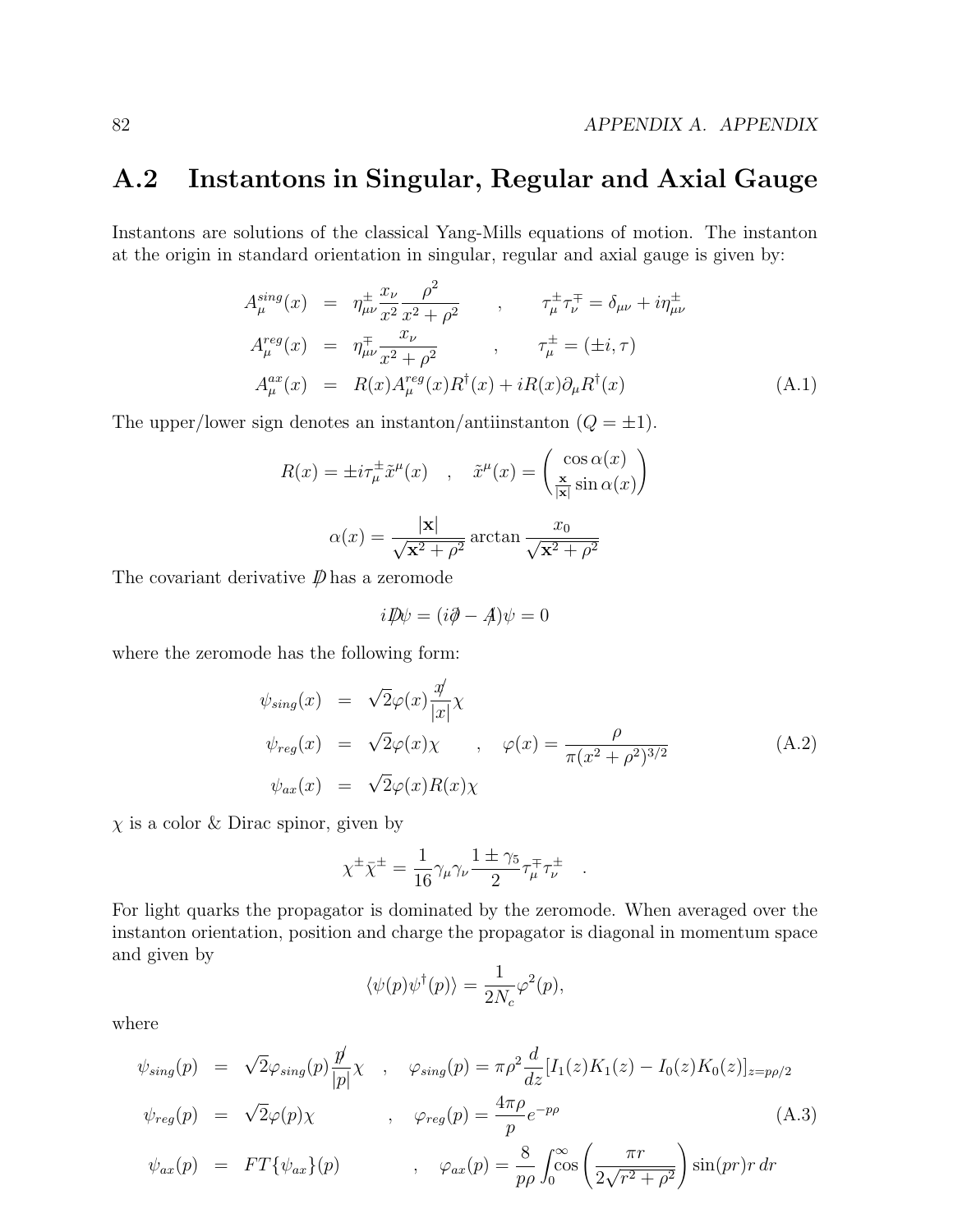|                | $singular$   regular |                   | axial             |
|----------------|----------------------|-------------------|-------------------|
| $p \rho \ll 1$ | Zπ                   |                   |                   |
| $p\rho \gg$    | $(p\rho)$            | $4\pi e^{-p\rho}$ | $\sim e^{-p\rho}$ |

Table A.1: Asymptotic behaviour of  $\frac{p}{\rho}\varphi(p)$ 

 $I_{\nu}(z)$  and  $K_{\nu}(z)$  are modified Bessel functions. The asymptotics are given in the following table

The constituent mass of a quark in the Instanton Liquid Model is

$$
M_{\rho}(p) \sim p^2 \varphi^2(p) \quad .
$$

 $M_{\rho}(p)$  is plotted in figure B.2 in all three gauges.

## A.3 Averaging over the Instanton Parameter  $\gamma_I$

The instanton in general orientation and location and the corresponding zeromode have the following form

$$
A_{I\mu}(x) = O_I^{ab} A_\mu^b(x - z_I)
$$
  
\n
$$
\psi_I(x) = U_I \psi(x - z_I) , \quad \chi_I := U_I \chi , \quad \frac{1}{2} \text{tr}(U \lambda^a U^\dagger \lambda^b) = O^{ab}
$$
  
\n
$$
\gamma_I = (z_I, O_I, \rho_I, Q_I) = \text{(location, orientation, radius, topological charge)}
$$

 $A^b_\mu$  is and instanton in standard orientation with radius  $\rho = \rho_I$  and charge  $Q_I = \pm 1$ and  $\psi$  is the corresponding zeromode, given in Appendix A.2.  $U_I \in SU(N_c)$  and  $O_I \in Ad[SU(N_c)]$  are orientation matrices in fundamental and adjunct representation, respectively.

t various points I have to average over the collective coordinates  $\gamma_I$ :

$$
\langle \ldots \rangle_I = \int d\gamma_I D(\rho_I) \ldots = \frac{1}{2} \sum_{Q_I = \pm 1} \int d^4 z_I dO_I d\rho_I D(\rho_I) \ldots
$$
 (A.4)

The following assumption on D defines the Instanton Liquid Model:

$$
D(\rho_I) = n\delta(\rho_I - \rho) \quad , \quad n = (200 \text{ MeV})^4 \quad , \quad \rho = 600 \text{ MeV}^{-1} \quad . \tag{A.5}
$$

The most important formulas for the Haar measure  $\int dO_I$  and  $\int dU_I$  are:

$$
\int dO \ 1 = 1 \quad , \quad \int dO \ O^{ab}O^{cd} = \frac{1}{N_c^2 - 1} \delta^{ac} \delta^{bd}
$$
\n
$$
\int dU \ 1 = 1 \quad , \quad \int dU \ U_k^i U_l^{\dagger j} = \frac{1}{N_c} \delta_l^i \delta_k^j
$$
\n(A.6)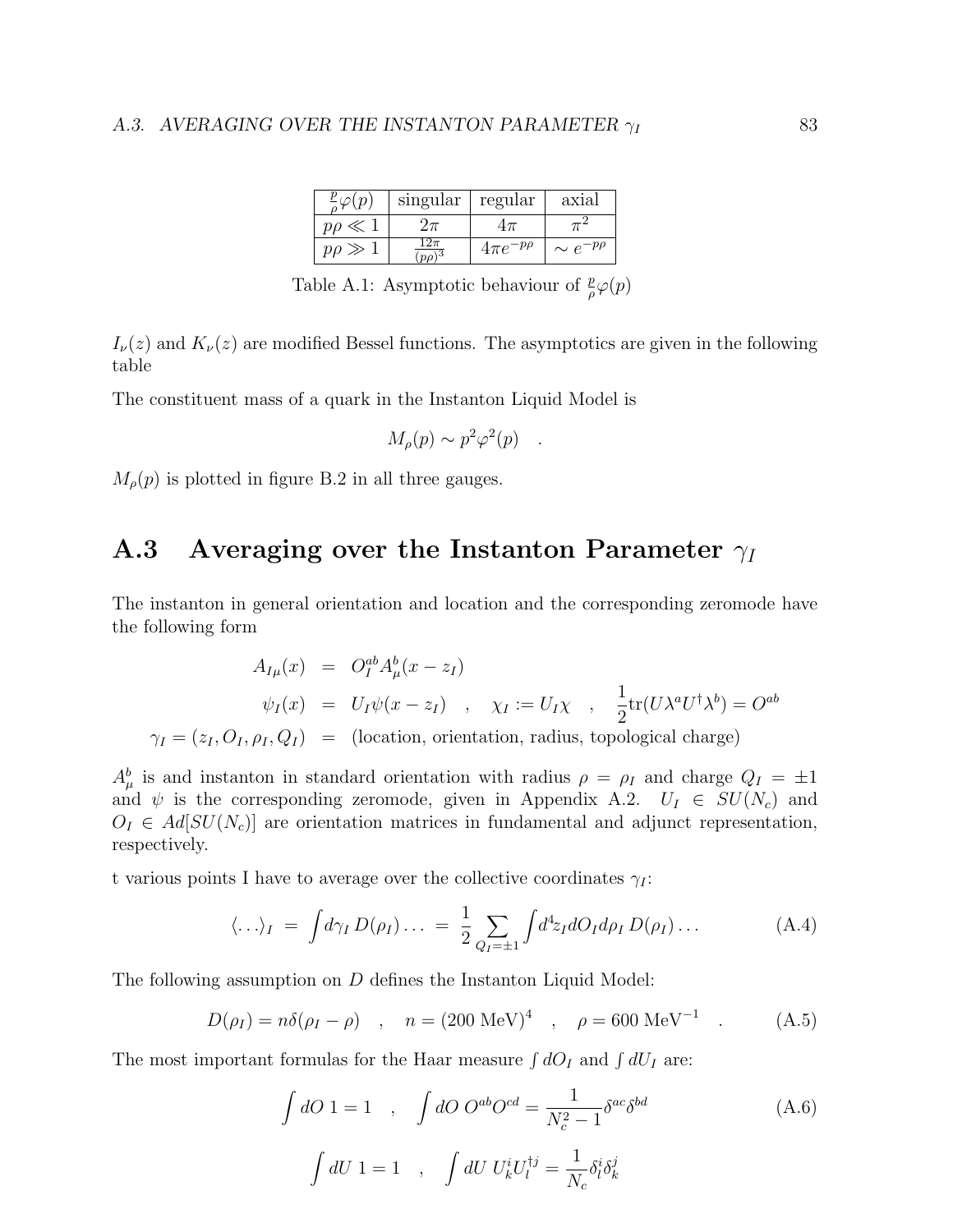Integrals over an odd number of matrices are zero. The following formulas are also useful

$$
N_C \langle \chi_I^{\pm} \bar{\chi}_I^{\pm} \rangle_I = \text{tr}_C \chi_I^{\pm} \bar{\chi}_I^{\pm} = \frac{1}{2} (\frac{1 \pm \gamma_5}{2})
$$
(A.7)

where the averaging over  $Q_I$  has not been performed yet.

$$
\bar{\chi}\chi = \text{tr}_{CD}\chi\bar{\chi} = 1\tag{A.8}
$$

Collecting space, color and Dirac terms yields

$$
\psi_I^{\dagger}(p)\psi_I(p) = 2\varphi^2(p) \quad , \quad \int d^4p \,\psi_I^{\dagger}(p)\psi_I(p) = 1 \tag{A.9}
$$

## A.4 Numerical Evaluation of Integrals

The integral expressions for the meson correlators have been evaluated numerically. Two types of operations have to be performed:

- 1. Convolution of Lorentz covariant functions  $(F_{0/5}, \Gamma_{\Gamma})$
- 2. Fourier transformation (FT) of the correlators to coordinate space

Let us first consider the FT generalized to d dimensions:

$$
\hat{f}_{\mu_1...\mu_n}(x) = F_d \{ f_{\mu_1...\mu_n} \}(x) = \int d^d p \, e^{-ipx} f_{\mu_1...\mu_n}(p) \tag{A.10}
$$

For a scalar spherically symmetric function  $f = f(|p|)$  the FT reduces to a one dimensional integral

$$
F_d\{f(|p|)\}(x) = \int_0^\infty \left(\frac{m}{2\pi|x|}\right)^{d/2} f(m)J_{d/2-1}(m|x|)|x| \, dm \tag{A.11}
$$

where  $J_{\nu}$  are Bessel functions.

If x is not too large and f decays rapidly, the integration can be performed with Gaussian (or other) integration methods. If the decay is too slow one has to subtract the asymptotic part from f thus improving convergence. The FT of the asymptotic part can be performed analytically and has to be added to the numerical FT of the reduced function.

The FT of a general Lorentz covariant function can also be reduced to (A.11) with (formally) an increased dimension d:

$$
F_d\{p_\mu f(|p|)\}(x) = 2\pi i x_\mu F_{d+2}\{f\}(x)
$$
\n
$$
F_d\{p_\mu p_\nu f(|p|)\}(x) = \frac{1}{d-1} \Big[ (\delta_{\mu\nu} - \frac{x_\mu x_\nu}{x^2}) F_d\{p^2 f(|p|)\}(x) - (\delta_{\mu\nu} - d\frac{x_\mu x_\nu}{x^2}) (4\pi F_{d+2}\{f\}(x) - 4\pi^2 x^2 F_{d+4}\{f\}(x)) \Big]
$$
\n
$$
\dots
$$
\n(8.12)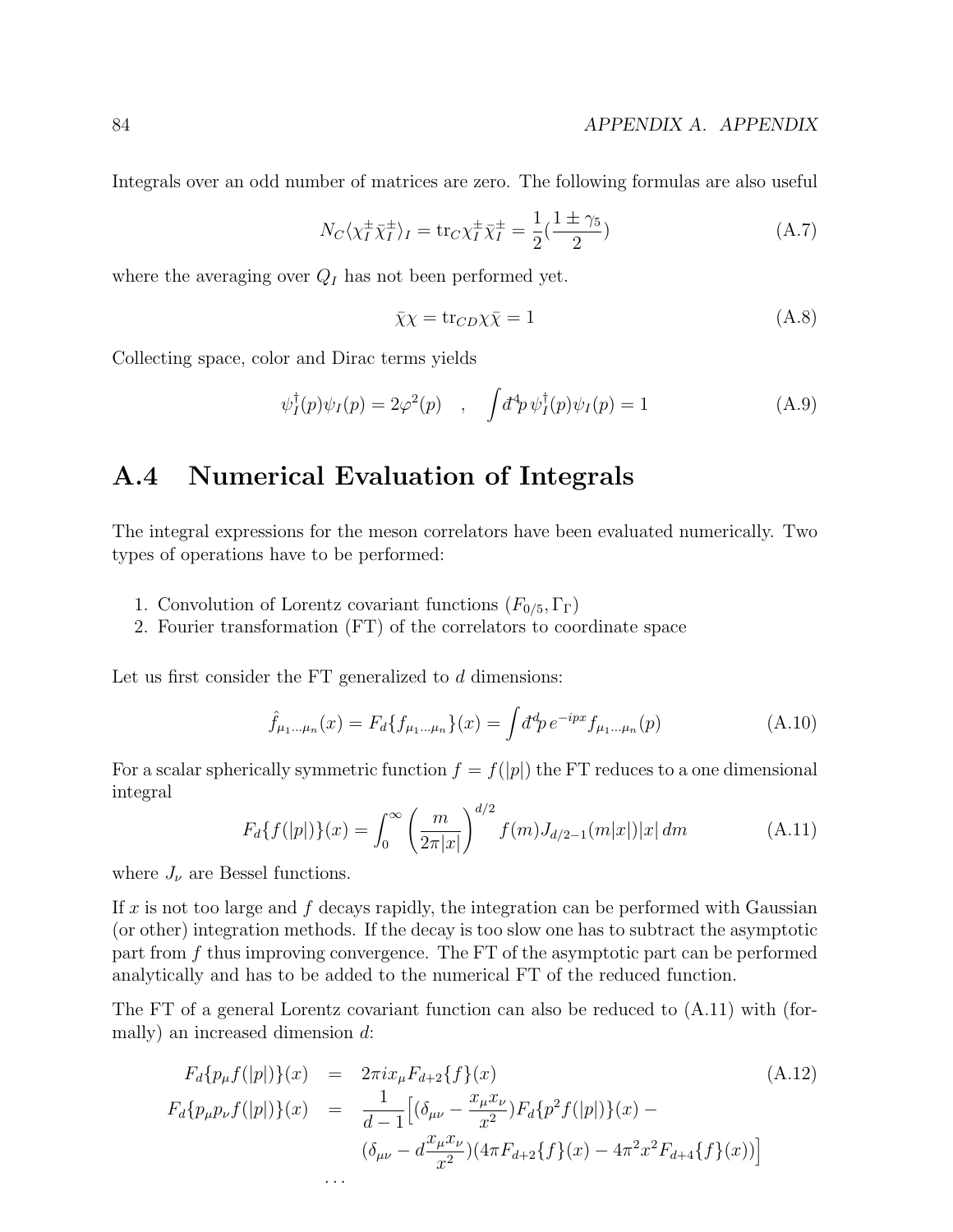## A.5 Numerical Evaluation of the Convolution

The convolution integral is defined as

$$
f * g(p) = \int d^d q f(q) \cdot g(p - q)
$$
\n(A.13)

This type of integral can be reduced to the FT discussed above:

$$
f * g(p) = F_d^{-1} \{ F_d \{ f \} \cdot F_d \{ g \} \}
$$
 (A.14)

This is a quick and easy method for evaluating convolution integrals. For the disconnected part of the correlators it has the advantage that in coordinate representation  $F_d^{-1}$  can be dropped. The disadvantage of this formula is that the FTs involve oscillating integrals which are numerically problematic. If the back-transformation  $F_d^{-1}$  is needed as in the case of  $F_{0/5}$  and  $\Gamma_{\Gamma}$  it is better to perform the convolution directly. Similar to the FT the convolution can be reduced to the scalar case. The convolution of two scalar functions can further be reduced to a two dimensional integral:

$$
f * g(p) = \frac{(d/2 - 1)!}{2\pi^{d/2 + 1}(d - 2)!} \int_0^\infty dr \int_0^\pi d\theta \, f(r)g(\sqrt{p^2 - 2|p|r\cos\theta + r^2})(r\sin\theta)^{d - 2}r \tag{A.15}
$$

It is again evaluated with Gaussian integration methods. The second advantage is that there are no problems with slowly decaying functions. Sometimes there are large cancellations between different terms. In this case it is essential to use nonadaptive integration methods because they will not result in a loss of accuracy.

The explicit reduction of the various correlators to the basic forms (A.11) and (A.15) is more or less trivial. The selfconsistency equation has been solved by iteration. The results are plotted in figure B.3 - B.8.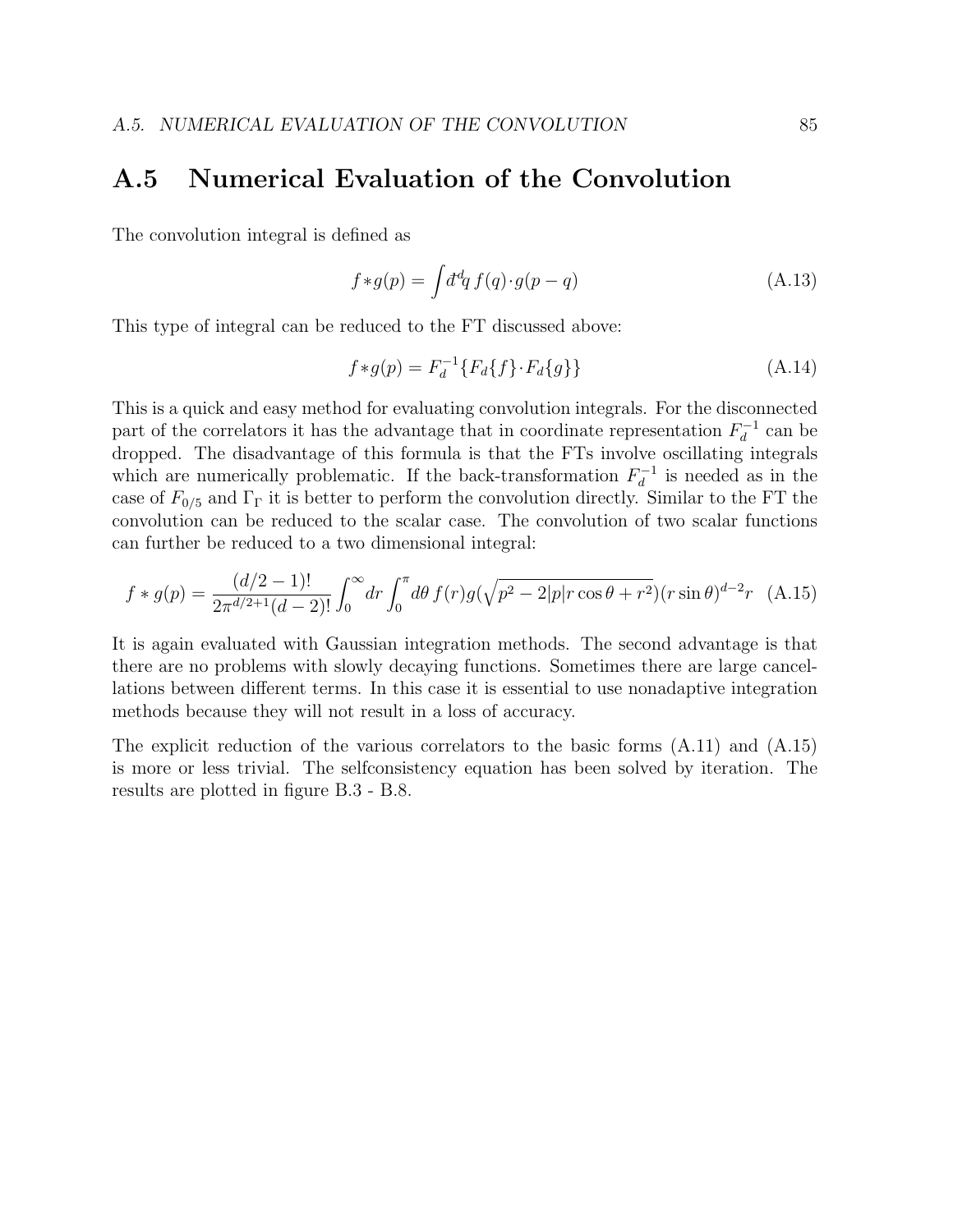# Appendix B

# Figures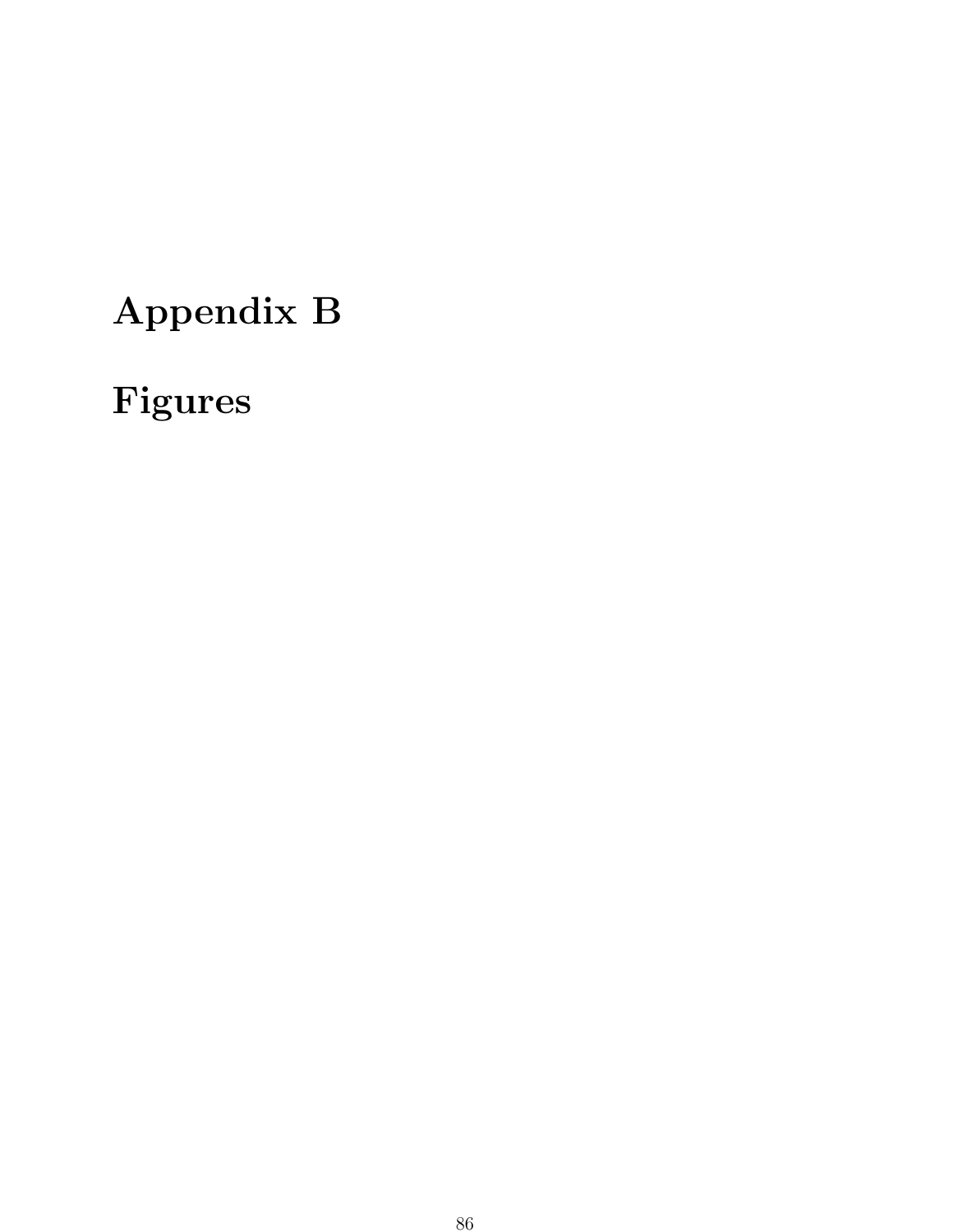

Figure B.1:  $S$  is minimal at the river, small in the valley and large in the mountains, Therefore  $Z = \int dx_1 dx_2 e^{-S[x_1,x_2]}$  is dominated by the valley.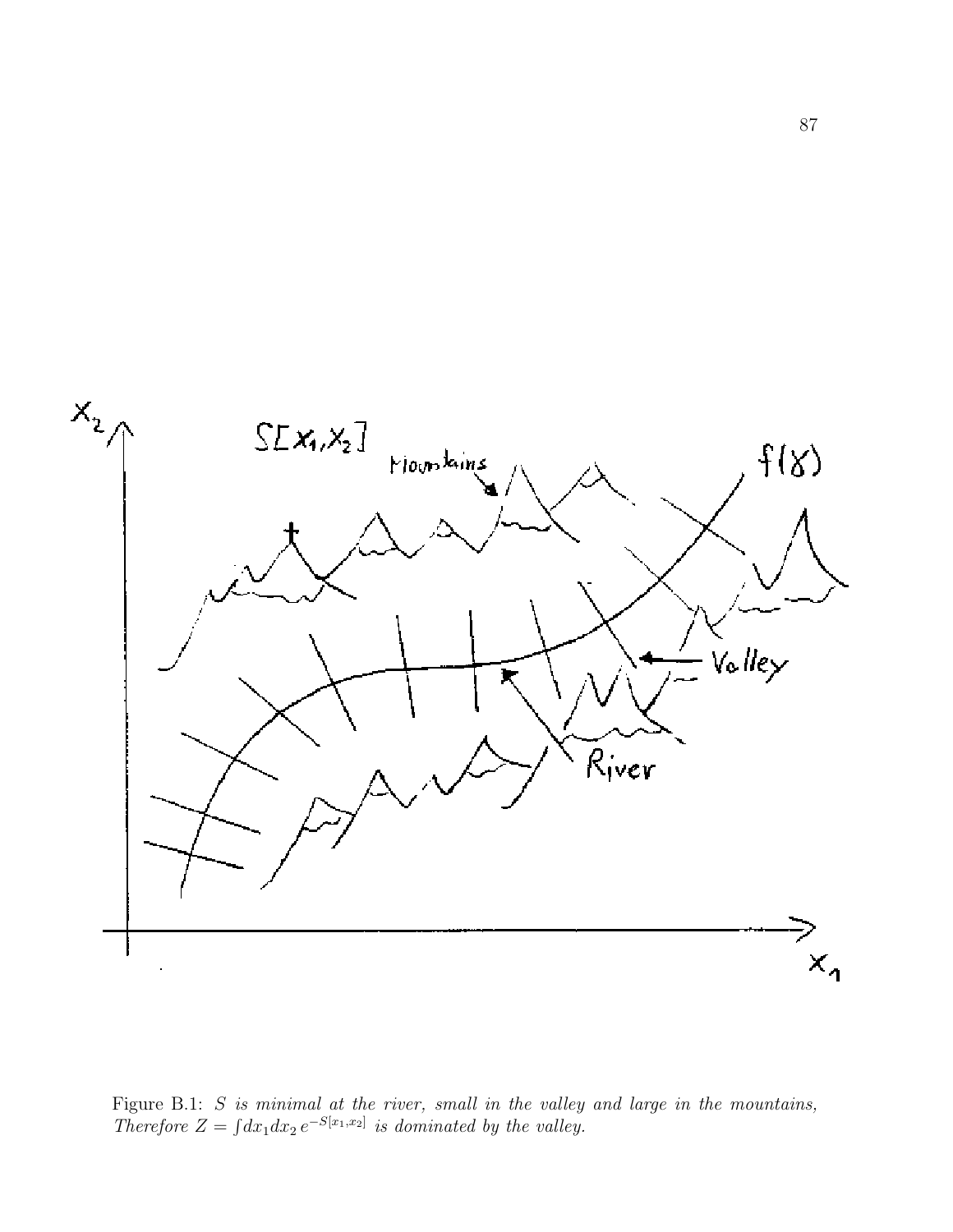

Figure B.2: Constituent quark mass  $M(p) \sim p^2 \varphi^2(p)$  in singular, regular and axial gauge for fixed instanton radius  $\rho$  in arbitrary normalization. For a given momentum the corresponding lowest curve may be interpreted as the "most physical" one.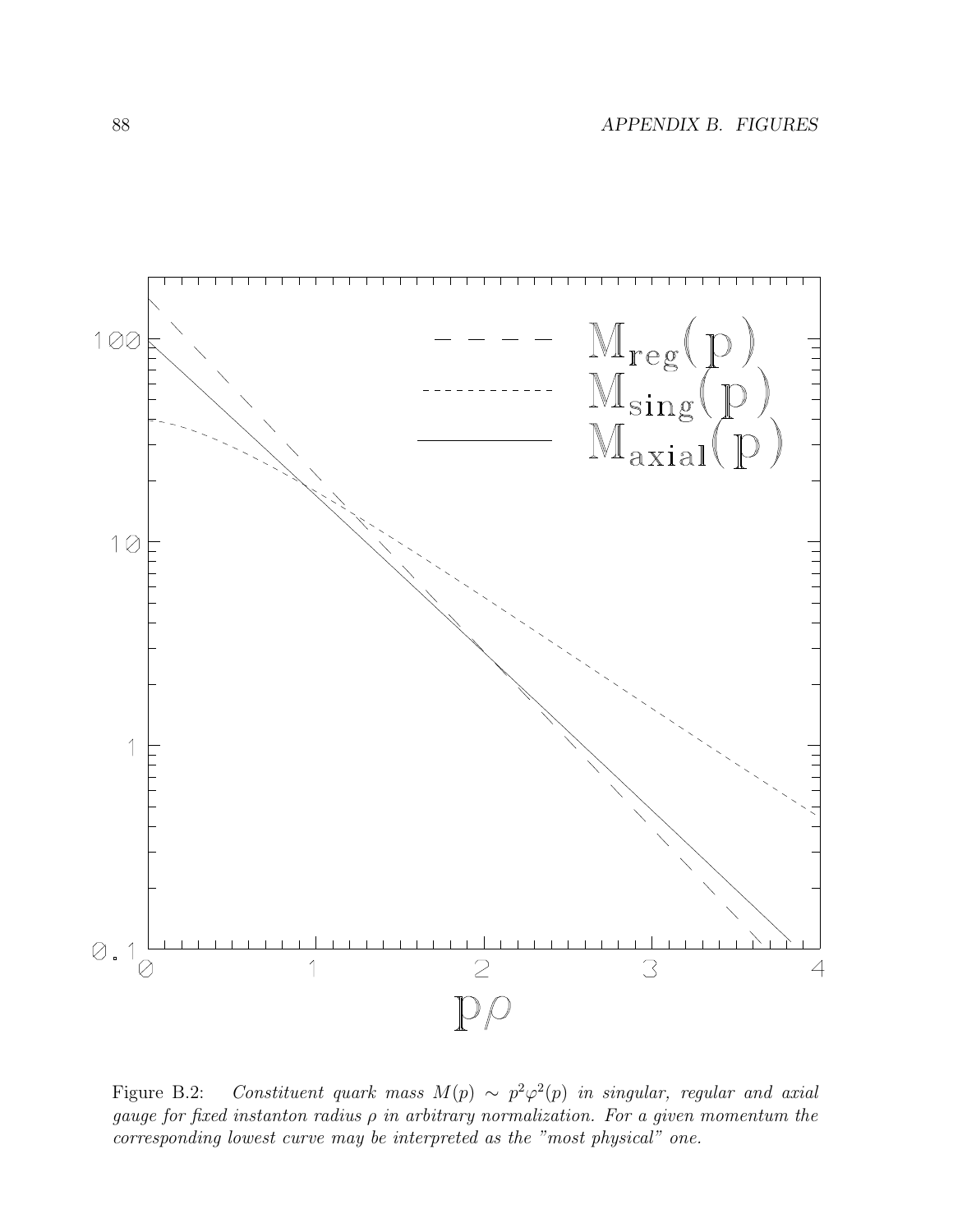

Figure B.3: Pseudoscalar triplet correlator normalized to the free massless quark correlator. The pion coupling constant  $\lambda_{\pi}$  and the continuum threshold  $E_{\pi}$  are fitted in order to match the spectral ansatz with the theoretical sum of the free and the connected part.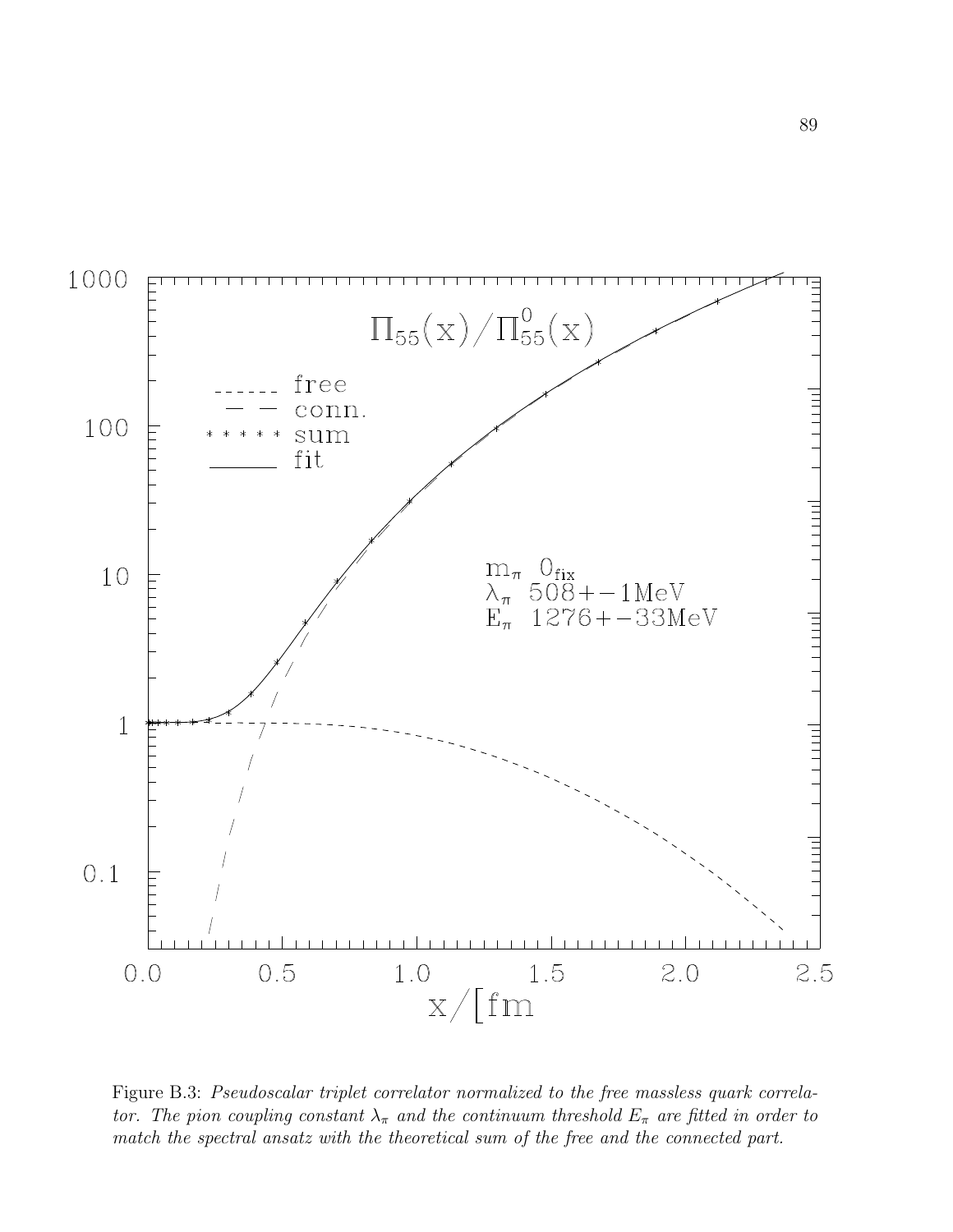

Figure B.4: Pseudoscalar singlet correlator normalized to the free massless quark correlator. There is a strong repulsion in this channel and no boundstate is formed. The theoretical curve is compared to a curve obtained from a pure continuum spectrum above  $E_{\eta'}$ .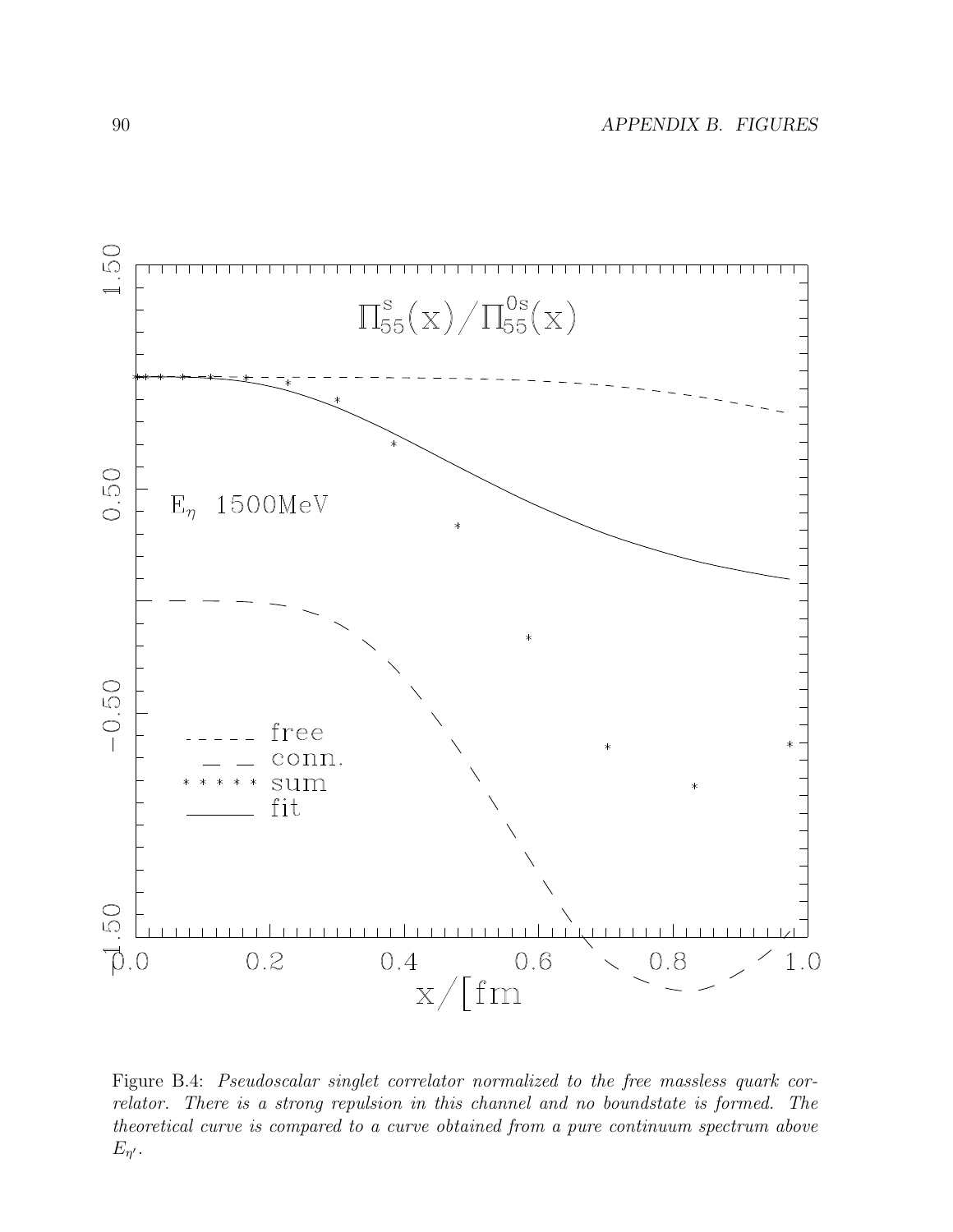

Figure B.5: Scalar triplet correlator normalized to the free massless quark correlator. There is a strong repulsion in this channel and no boundstate is formed. The theoretical curve is compared to a curve obtained from a pure continuum spectrum above  $E_{\delta}$ .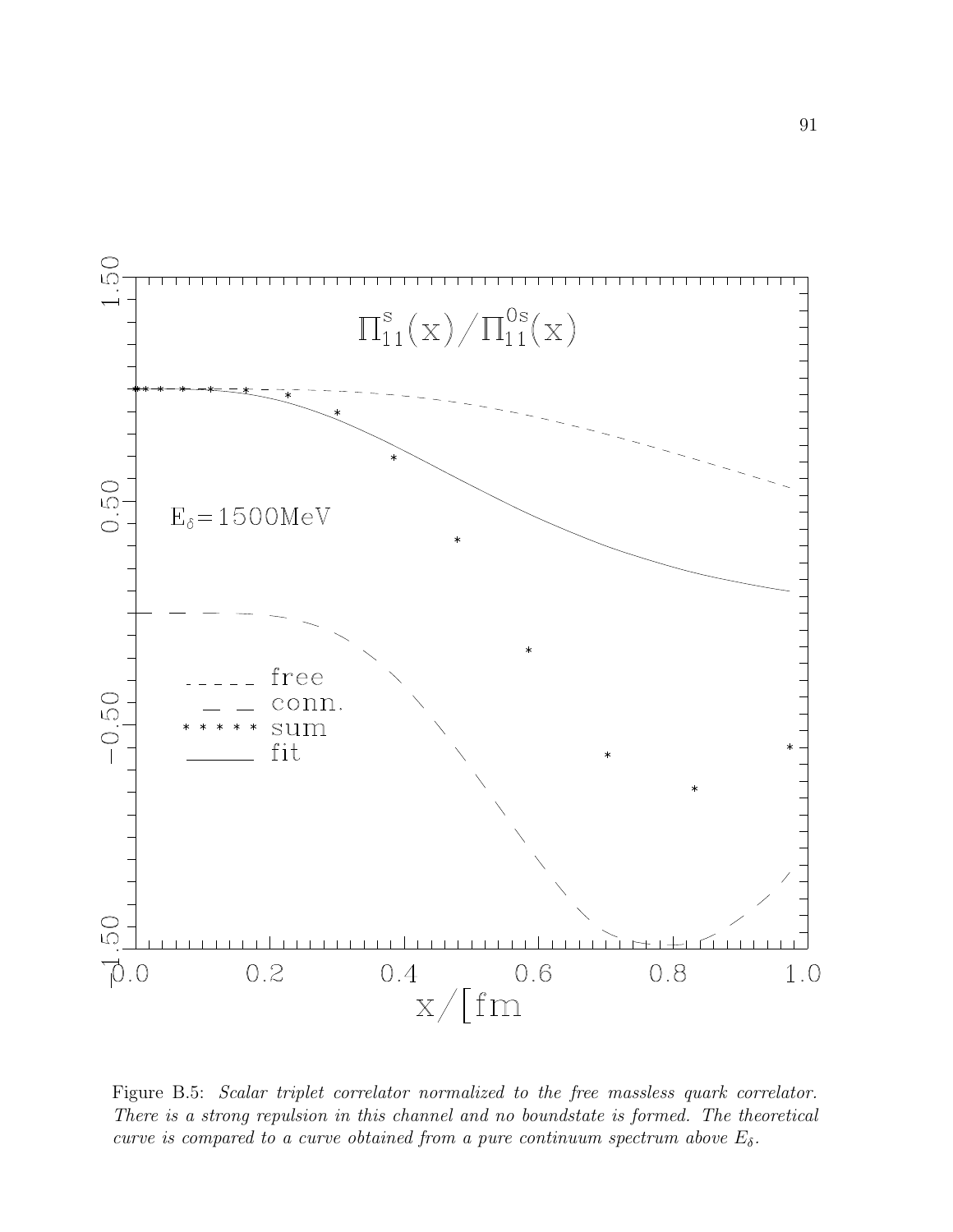

Figure B.6: Scalar singlet correlator normalized to the free massless quark correlator. The σ mass  $m_σ$  and coupling  $\lambda_σ$  and the threshold  $E_σ$  are obtained from a spectral fit.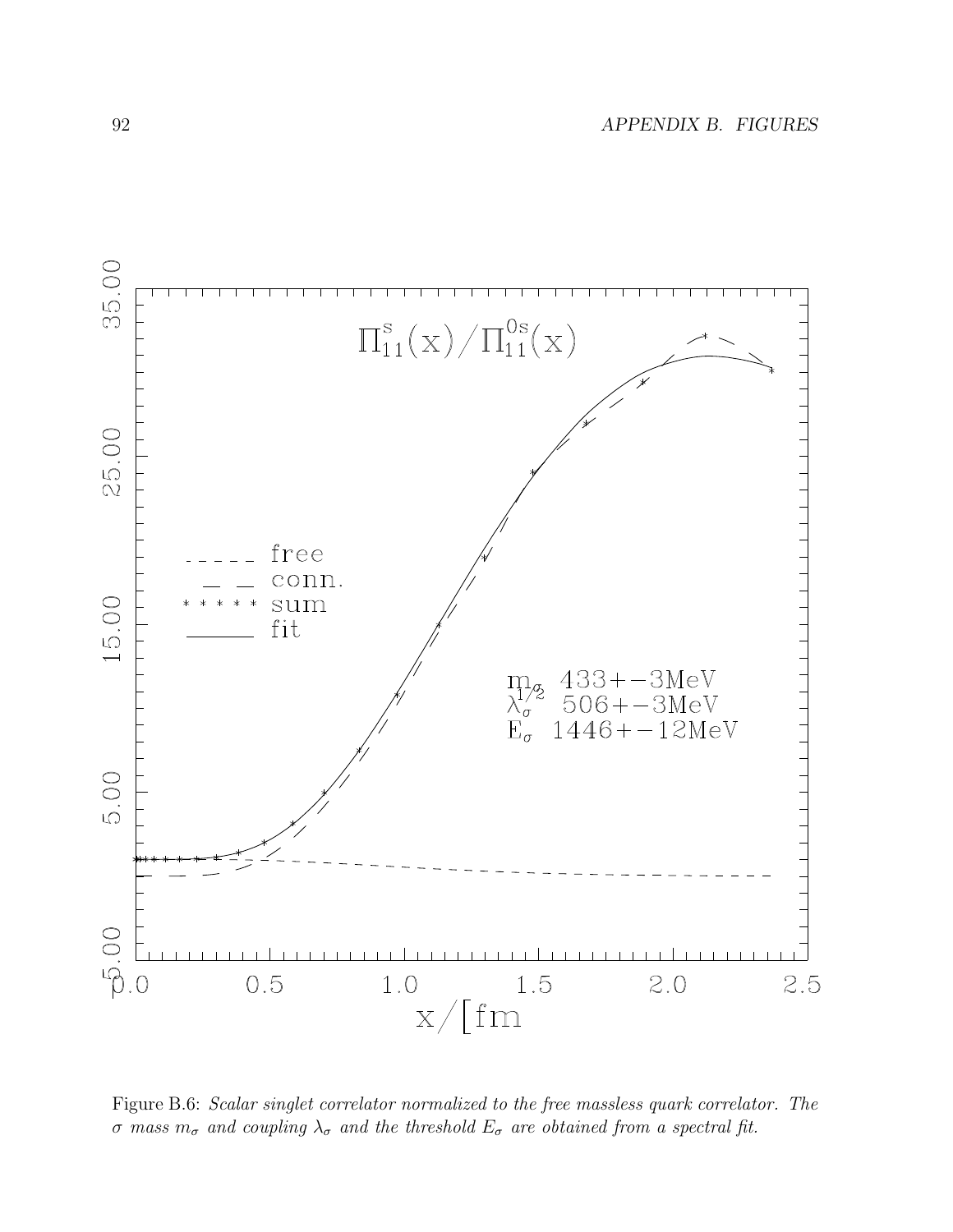

Figure B.7: Axial vector correlator normalized to the free massless quark correlator. The triplet and singlet correlator are equal because the connected part has been neglected. The  $a_1$  and  $f_1$  mass, coupling and threshold are obtained from a spectral fit.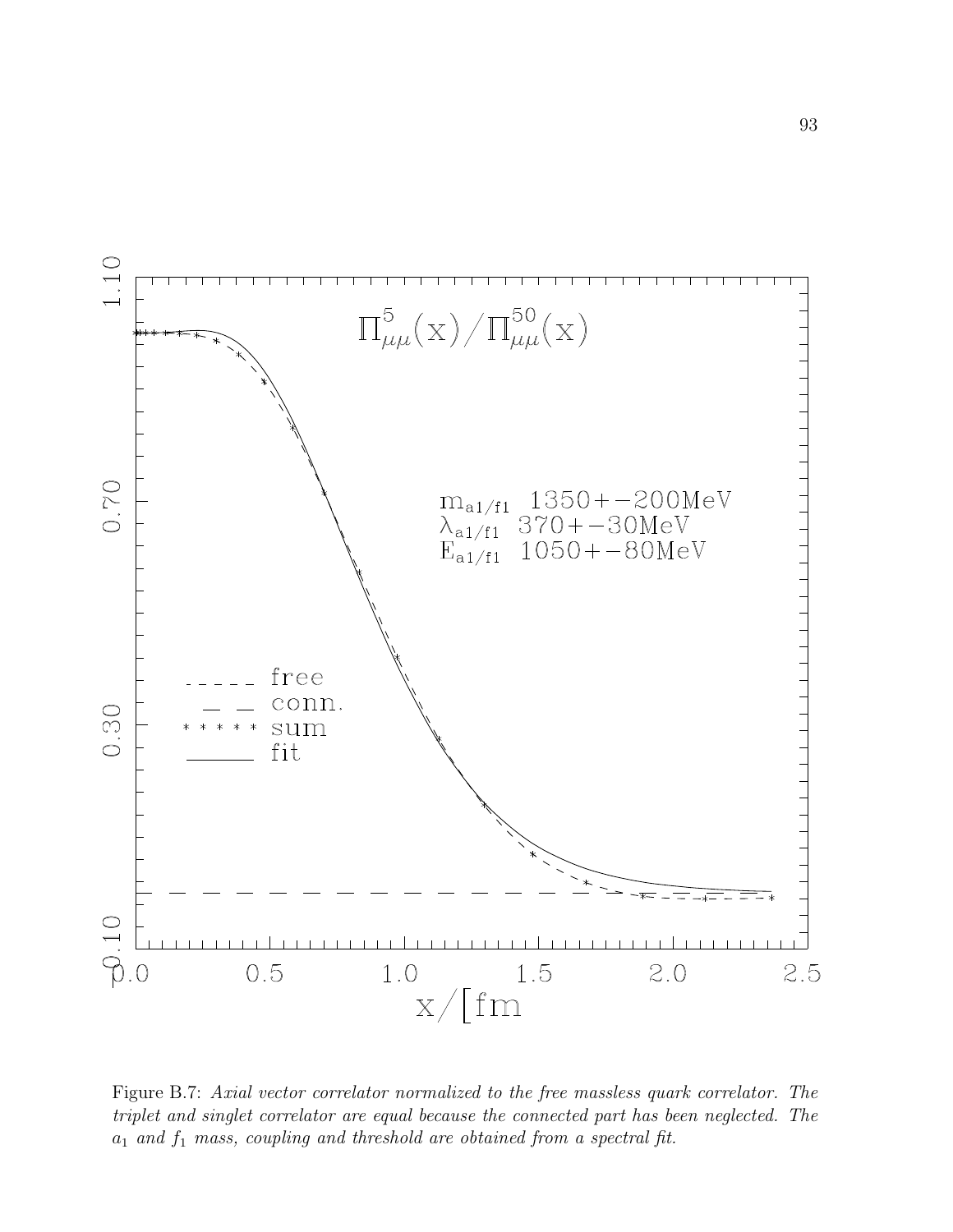

Figure B.8: Vector correlator normalized to the free massless quark correlator. The triplet and singlet correlator are equal because the connected part is zero. The  $\rho$  and  $\omega$  mass, coupling and threshold are obtained from a spectral fit.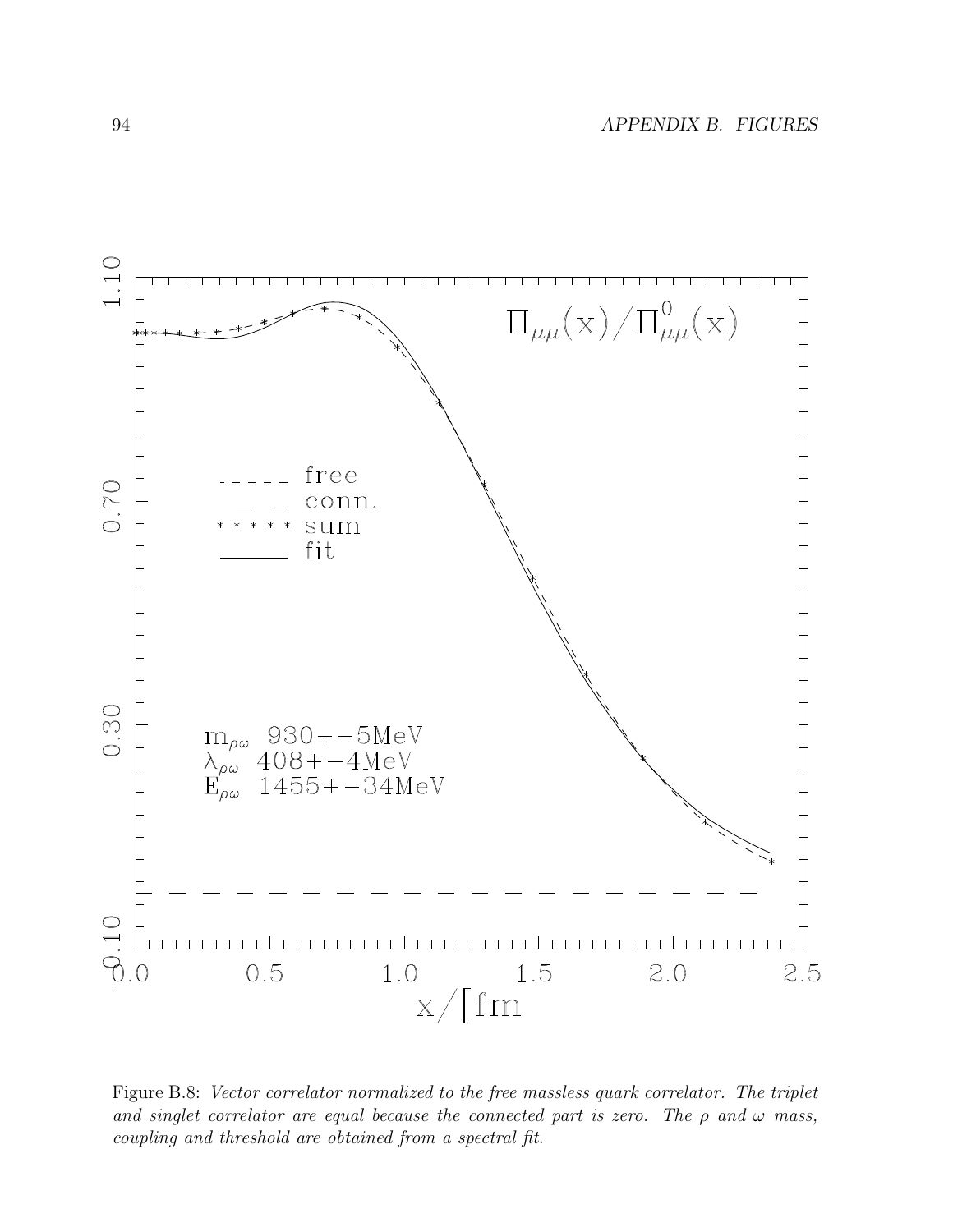## Bibliography

 $[1]$ 

### General References

- [2] J. Glimm, A. Jaffe: Quantum physics; New York, Springer (1981)
- [3] H. Lehman et al.: "LSZ theory"; Nuovo Cim. 1 (1955) 205
- [4] J.C. Ward: Phys.Rev. 78 (1950) 182
- [5] C.G. Callen: Broken scale invariance in scalar field theory; Phys.Rev. D2 (1970) 1541
- [6] K. Symanzik: Small distance behaviour in field theory and power counting; Comm.Math.Phys. 18 (1970) 227
- [7] W. Zimmermann: Composite operators, normal products and the short distance expansion in the perturbation theory of renormalizable interactions; Ann.of Phys. 77 (1973) 536,570
- [8] R.P. Feynman: Quantum mechanics and path integrals; Rev.Mod.Phys. 20 (1948) 367
- [9] M. Creutz: Quarks, gluons and lattices; Cambridge Univ. Press (1983)
- [10] F.E. Close: An introduction to quarks and partons; Academic Press (London) (1979)

### Instantons: Introductions

- [11] R. Rajaraman: Solitons and instantons; North-Holland (1982)
- [12] J. Zinn-Justin: The principles of instanton calculus; Les Houches (1984)
- [13] M.A. Shifman et al.: ABC of instantons; Fortschr.Phys. 32,11 (1984) 585
- [14] G. Callen, R. Dashen, D. Gross: Toward a theory of strong interactions; Phys.Rev. D17 (1978) 2717 A theory of hadronic structure; Phys.Rev. D19 (1979) 1826

### Instantons: General Formulas

- [15] A.A. Belavin et al.: "Instantons in Yang-Mills-Theory"; Phys.Lett. B59 (1975) 85
- [16] A. Actor: Classical solutions of SU(2) Yang-Mills theories; Rev.Mod.Phys. 51 (1979) 461
- [17] G. 't Hooft: Computation of the quantum effects due to a four-dimensional pseudoparticle; Phys.Rev. D14 (1976) 3432 C. Bernard: Gauge zero modes, instanton determinants, and QCD calculations; Phys.Rev. D19 (1979) 3013
- [18] L.S. Brown et al.: Propagation functions in pseudoparticle fields; Phys.Rev. D17 (1978) 1583; Massive propagators in instanton fields; Phys.Rev. D18 (1978) 2180
- [19] R.D. Carlitz: Bound states from instantons; Phys.Rev. D17 (1978) 3225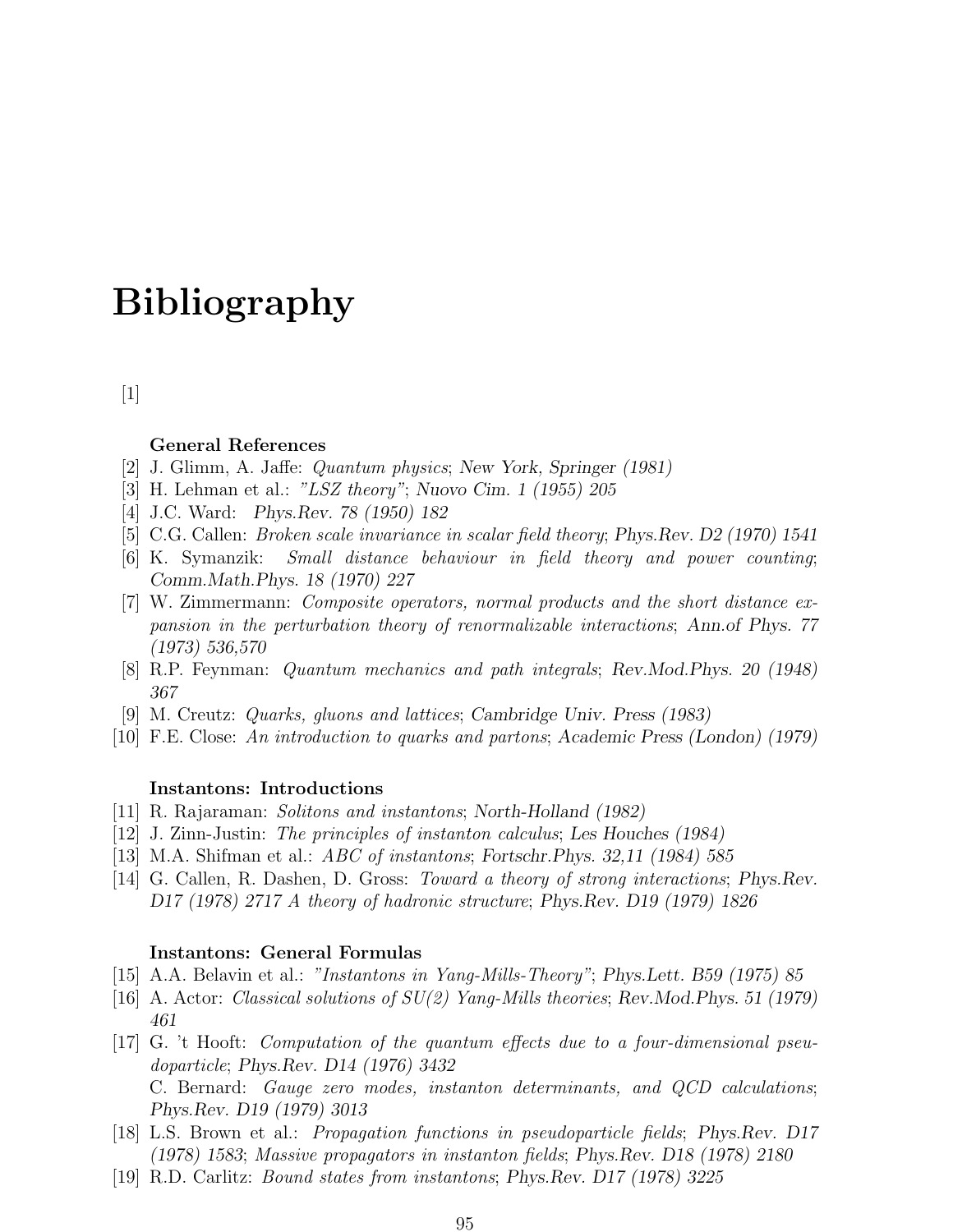- [20] J.M.M. Verbaarschot: Streamlines and conformal invariance in Yang-Mills theories; Nucl.Phys. B362 (1991) 33
- [21] M.A. Shifman et al.: Instanton density in a theory with massless quarks; Nucl.Phys. B163 (1980) 46 ; Nucl.Phys. B191 (1981) 301
- [22] B.V. Geshkeinbein, B.L. Ioffe: The role of instantons in generation of mesonic mass spectrum; Nucl.Phys. B166 (1980) 340
- [23] M. Hutter Gauge invariant quark propagator in the instanton background; HEP-PH 9502361, submitted to Nucl. Phys.

### Instantons: The Liquid Model

- [24] E. Ilgenfritz et al.: Hard-core Model; Nucl.Phys. B184 (1981) 443
- [25] D.I. Dyakonov, V.Yu. Petrov: Instanton-based vacuum from the feynman variational principle; Nucl.Phys. B245 (1984) 259; A theory of light quarks in the instanton vacuum; B272 (1985B) 457
- [26] M. Hutter *Instantons in QCD and meson correlation functions München preprint* HEP 95-01, Submitted to Zeitschr.Phys.

#### Instantons: Numerical Studies

- [27] E.V. Shuryak: The role of instantons in QCD (A1-A4); Nucl.Phys B203 (1982) 93,116,140; B214 (1982) 237 Toward the quantitative theory of the instanton liquid  $(B1-B4)$ ; Nucl.Phys B302 (1988) 559,574,599,621 Instantons in QCD (C1-C4); Nucl.Phys B319 (1989) 521,541; B328 (1989) 85,102
- [28] E.V. Shuryak, J.J.M. Verbaarschot: Quark propagation in the random instanton vacuum; Nucl.Phys. B410 (1993) 37 Mesonic correlation functions in the random instanton vacuum; Nucl.Phys. B410 (1993) 55 Baryonic correlators in the random instanton vacuum; Nucl.Phys. B412 (1994) 143
- [29] T. Schaefer, E.V. Shuryak: Hadronic wave functions in the instanton liquid model; Phys.Rev. D50 (1994) 478

### Gluon Mass

- [30] L. Scott: Nucl. Phys. B157 (1979) 392
- [31] J.M. Cornwall: Phys.Rev. D10 (1974) 500
- [32] K. Lane: *Phys.Rev. D10 (1974) 2605*
- [33] H. Pagels: Phys.Rev. D19 (1979) 3080
- [34] N. Bralic: *Phys.Rev. D22 (1980) 3090*
- [35] P. Fishbane et al.: Phys.Rev. D24 (1981) 2324
- [36] C.G. Callen et al.: Phys.Lett. B66 (1977) 375
- [37] J. Ambjorn et al.: Nucl.Phys. B152 (1979) 75, B170 (1980) 60,265
- [38] J.M. Cornwall: Phys.Rev. D26 (1982) 1453
- [39] F. Halzen: Relating the QCD pomeron to an effective gluon mass; preprint MAD/PH/702 (1992)
- [40] M. Hutter: Gluon mass from instantons; preprint LMU-Muenchen HEP 93/18 (1993)

### Axial Anomaly,  $\eta'$  Mass and Proton-Spin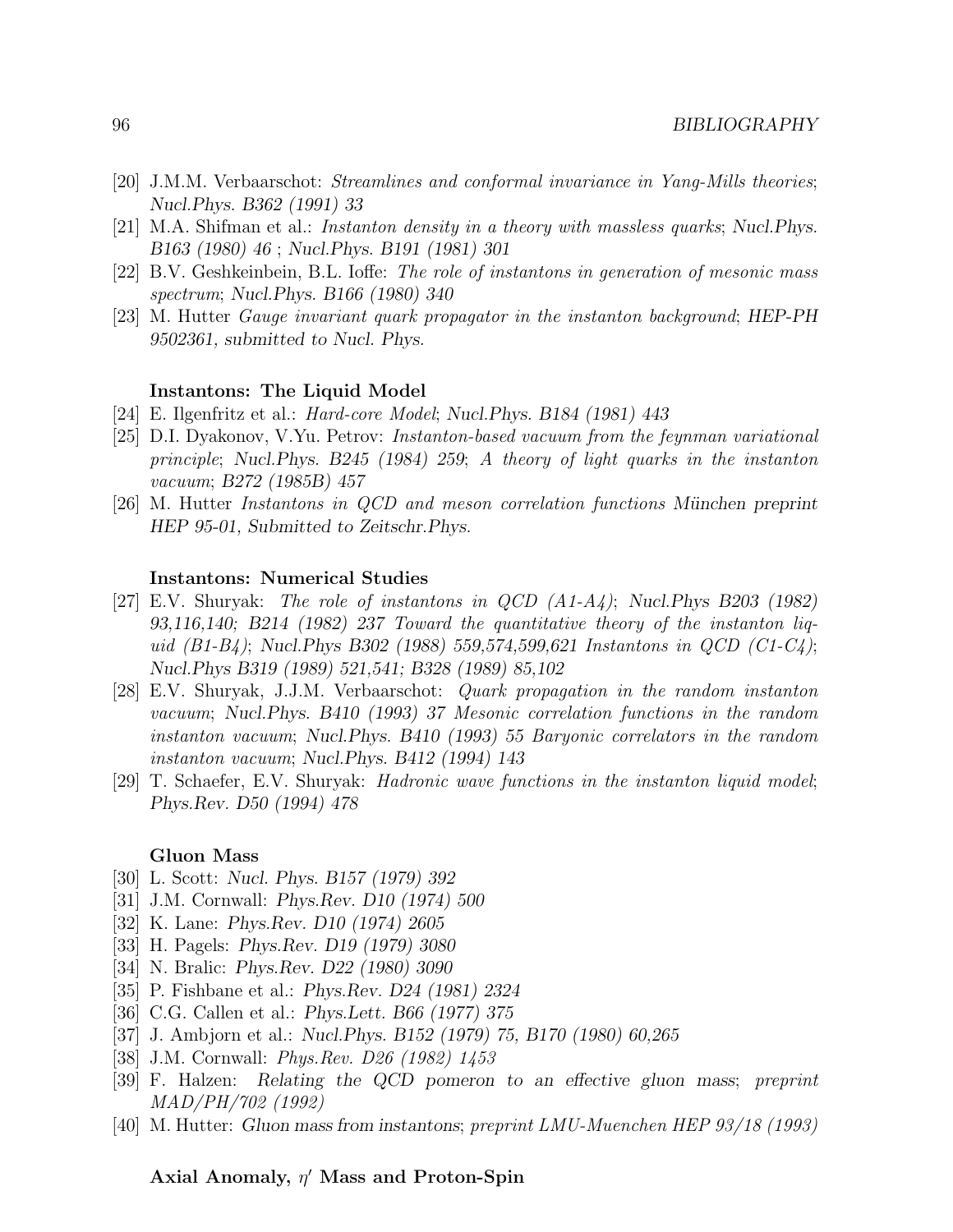- [41] J.S. Bell, R. Jackiw; "Axial anomaly": Nuovo.Cim. A51 (1969) 47 S.L. Adler, W.A. Bardeen: "Axial anomaly": Phys.Rev. 182 (1969) 1517
- [42] J. Kogut, L. Susskind: How quark confinement solves the  $\eta \to 3\pi$  problem; Phys. Rev. D11 (1975) 3594
- [43] E. Witten: Current algebra theorems for the  $U(1)$  "Goldstone boson" Nucl. Phys. B156 (1979) 269
- [44] B. Ioffe: On the choice of quark currents in QCD sum rules for baryon masses; Z.Phys C18 (1983) 67
- [45] S.D. Baas, A.W. Thomas: The EMC spin effect; Cavendish preprint HEP 92/5 (1992)
- [46] E. Reya: Polarized structure functions and the spin of the proton; Dortmund preprint DO-TH 93/09
- [47] R.G. Roberts: *The structure of the proton*; *Cambridge (1990)*
- [48] E.M. Collaboration: An investigation of the spin structure of the proton in deep inelastic scattering of polarised muons on polarised protons; Nucl.Phys. B328 (1989) 1
- [49] S.M. Collaboration: *Measurement of the spin dpendent structure function*  $g_1(p)$  of the proton; CERN-PRE 94 (1994)
- [50] L.M. Sehgal: "neutron β-decay"; Phys.Rev. D10 (1974) 1663
- [51] M. Bourquin et al.: "octet hyperon β-decay"; Z.Phys. C21 (1983) 26 J. Stern, G. Clement; Phys. Lett. B231 (1989) 471
- [52] J. Ellis, M. Karliner: Phys.Lett. B213 (1988) 73
- [53] S. Forte, E.V. Shuryak: Instanton-induced supression of the singlet axial charge of the proton; Nucl.Phys. B357 (1991) 153
- [54] R.L. Jaffe: The  $g_1$  problem: Deep inelastic scattering and the spin of the proton; Phys.Lett. B193 (1987) 101
- [55] H. Fritzsch: The spin density functions of the nucleon; Phys.Lett. B242 (1990) 451 QCD anomaly and the spins inside the quarks; Phys.Lett. B256 (1991) 75

### Operator-Product-Expansion

- [56] Narison: QCD spectral sum rules; World scientific 1989
- [57] M.A. Shifman et al.: *QCD and resonance physics*; Nucl. Phys. B147 (1979) 385, 448,519
- [58] V.A. Novikov et al.: Calculation in external fields in QCD; technical review; Fort.Phys. 32 (1984) 585; Wilson's OPE: can it fail ?; Nucl.Phys. B249 (1985) 445

### Miscellaneous

- [59] S.V. Shabanov: Lectures on quantization of gauge theories by the path intagral method; Corfu School Proceedings 1992
- [60] Schrieffer: Theory of superconductivity; Benjamin (1964)
- [61] D.J. Gross, F. Wilczek: "Asymptotic freedom"; Phys.Rev.Lett 30 (1973) 1343 H.D. Politzer: "Asymptotic freedom"; Phys.Rev.Lett 30 (1973) 1346
- [62] E. Witten:  $1/N_c$  expansion in QCD; Nucl. Phys. B160 (1979) 57
- [63] S. Weinberg: Das U(1) Problem Phys.Rev. D11 (1975) 3583
- [64] M.A. Shifman: Anomalies in gauge theories; Phys.Rep. 209 (1991) 341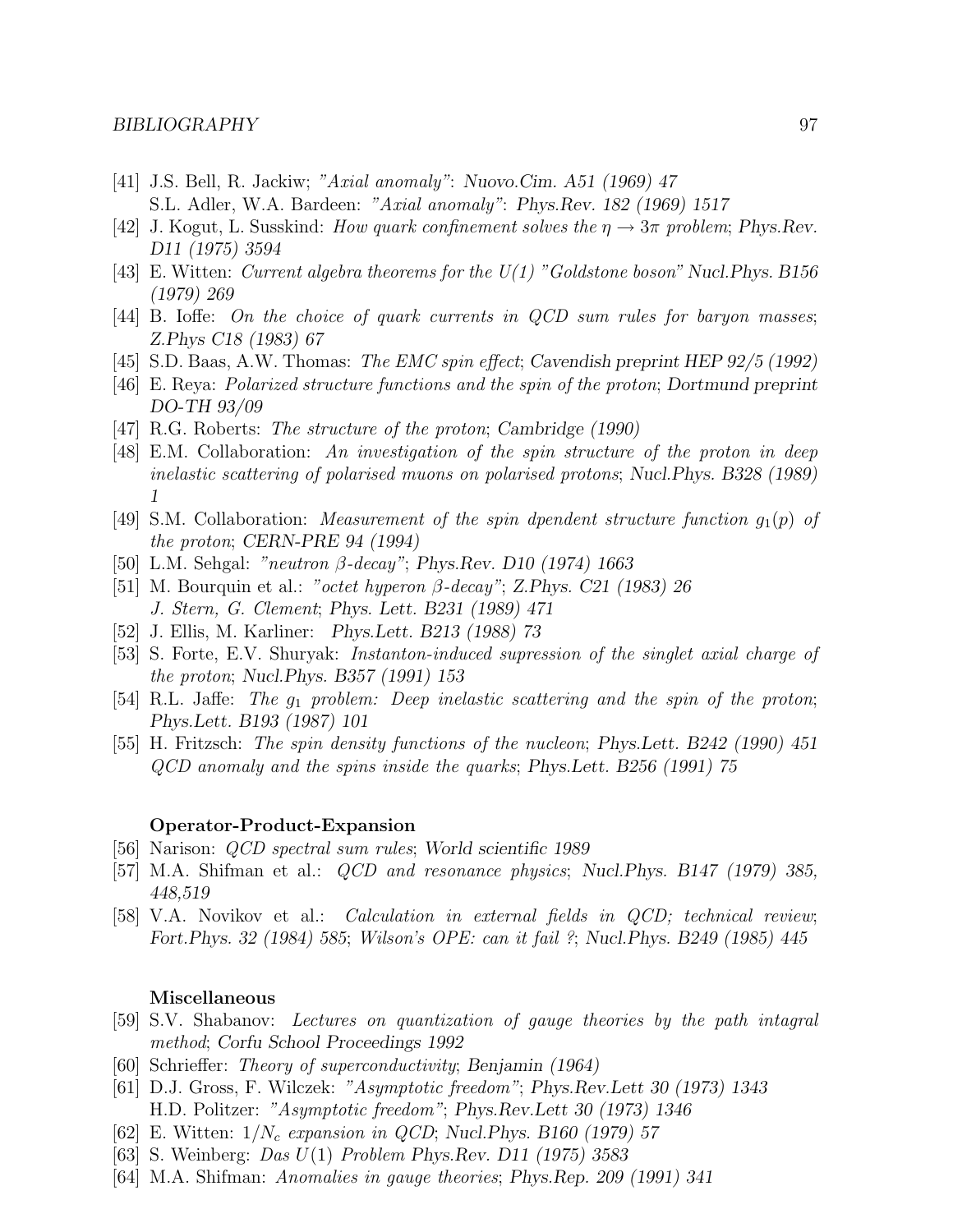- [65] A.V. Smilga: Vakuum fields in the schwinger model; Phys.Rev. D46 (1992) 5598 H. Leutwyler, A.V. Smilga: Spectrum of Dirac operator and role of winding number in QCD; Phys.Rev. D46 (1992) 5607
- [66] E.V. Shuryak: Correlation functions in the QCD vacuum Rev.Mod.Phys. 65 (1993) 1
- [67] K.G. Wilson: Confinement of quarks; Phys.Rev. D10 (1974) 2445
- [68] J. Gasser, H. Leutwyler: Quark masses; Phys.Rep. 87 (1982) 77
- [69] A.E. Dorokhov et al.: Proton spin within nonperturbative QCD; Int.J.Mod.Phys. A8 (1993) 603